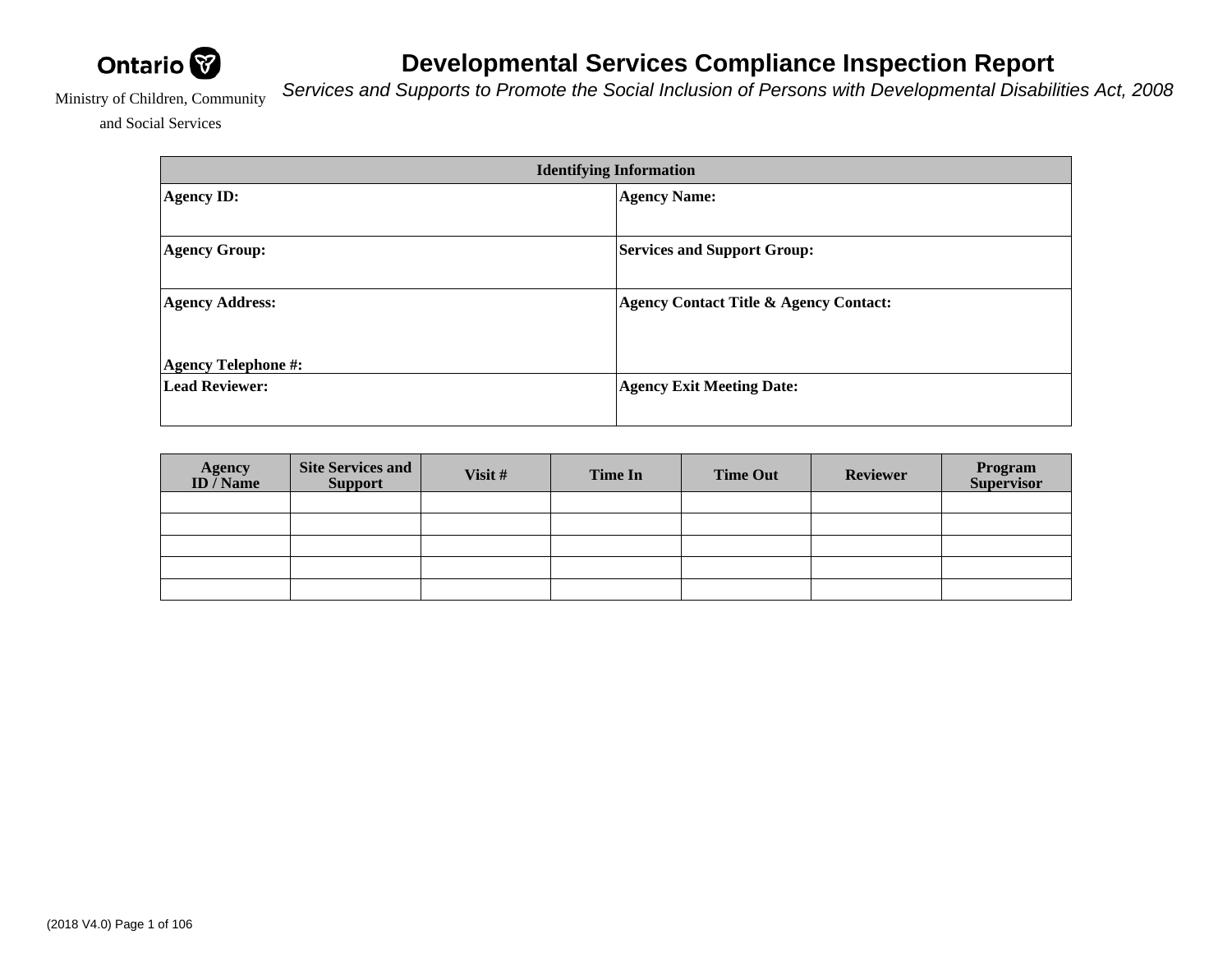

 The following items are to be assessed prior to recommending to a Director under the *Services and Supports to Promote the Social Inclusionof Persons with Developmental Disabilities Act, 2008*.

| <b>Policies and Procedures Summary</b>                                                                                                                                                                                                                                                                                                                                                                                                | Val | <b>Agency</b><br>ID $\bar{}/$ Name | <b>Observed Non-Compliance</b> | <b>Required for Compliance</b> | <b>Date</b><br><b>Completed</b> | <b>Follow-up</b><br><b>Comments</b> |
|---------------------------------------------------------------------------------------------------------------------------------------------------------------------------------------------------------------------------------------------------------------------------------------------------------------------------------------------------------------------------------------------------------------------------------------|-----|------------------------------------|--------------------------------|--------------------------------|---------------------------------|-------------------------------------|
| 1. Follow P&P                                                                                                                                                                                                                                                                                                                                                                                                                         |     |                                    |                                |                                |                                 |                                     |
| Where a service agency is required to have<br>policies and procedures in respect of its quality<br>assurance measures, the agency shall follow<br>the policies and procedures and shall ensure<br>that its staff members, volunteers and members<br>of its board of directors follow them, to the<br>degree that is appropriate given the role of the<br>staff member, volunteer and board member.<br>(Regulation 299/10, $1(3)(a)$ ) |     |                                    |                                |                                |                                 |                                     |
| 2. Writing, Date, Current Practice                                                                                                                                                                                                                                                                                                                                                                                                    |     |                                    |                                |                                |                                 |                                     |
| Where a service agency is required to have<br>policies and procedures in respect of its quality<br>assurance measures, the agency shall ensure<br>that the policies and procedures are in writing,<br>are dated and reflect the service agency's most<br>current practice.<br>(Regulation 299/10, $1(3)(b)$ )                                                                                                                         |     |                                    |                                |                                |                                 |                                     |
| 3. Mission Statement                                                                                                                                                                                                                                                                                                                                                                                                                  |     |                                    |                                |                                |                                 |                                     |
| Each service agency shall include in its<br>policies and procedures a mission statement<br>that promotes social inclusion.<br>(Regulation 299/10, $4(1)(1)$ )                                                                                                                                                                                                                                                                         |     |                                    |                                |                                |                                 |                                     |
| 4. Service Principles                                                                                                                                                                                                                                                                                                                                                                                                                 |     |                                    |                                |                                |                                 |                                     |
| Each service agency shall include in its<br>policies and procedures service principles that<br>promote individualized approaches to<br>supporting persons with developmental<br>disabilities.<br>(Regulation 299/10, 4(1)(2))                                                                                                                                                                                                         |     |                                    |                                |                                |                                 |                                     |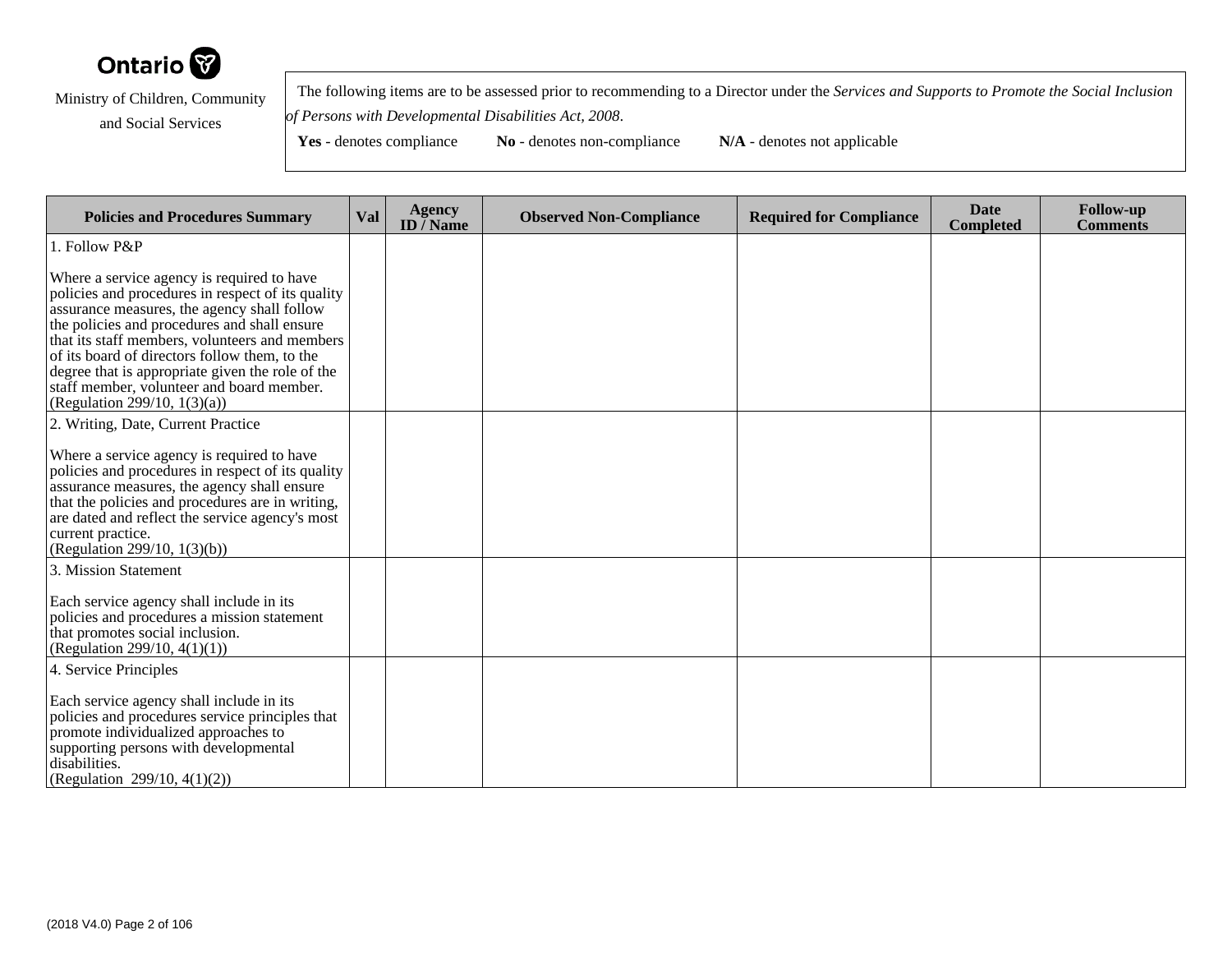

 The following items are to be assessed prior to recommending to a Director under the *Services and Supports to Promote the Social Inclusionof Persons with Developmental Disabilities Act, 2008*.

**Yes** - denotes compliance **No** - denotes non-compliance **N/A** - denotes not applicable

**Policies and Procedures Summary Val Agency ID / NameObserved Non-Compliance Required for Compliance Date Completed Follow-up Comments** 5. Statement of RightsEach service agency shall include in its policies and procedures a statement thatoutlines the rights of persons with developmental disabilities who are receiving services and supports from the service agency and is based on respect for and the dignity ofthe individual. (Regulation 299/10, 4(1)(3))6. Management of FinancesEach service agency shall have policies andprocedures regarding assistance with the management of finances for a person with a developmental disability who receives servicesand supports from the agency, where theperson requests assistance with the management of their day-to-day finances or theassistance is identified in the person'sindividual support plan. (Regulation 299/10, 6(1))7. Public Health InformationEach service agency shall have policies and procedures respecting the provision of public health information that may help persons with developmental disabilities who are receiving services and supports from the agency makeinformed choices about their health.(Regulation 299/10, 7(1)(1))8. Health ConcernsEach service agency shall have policies and procedures to monitor the health concerns of persons with developmental disabilities who are receiving services and supports from theagency, where the supports have been identified in their individual support plan.(Regulation 299/10, 7(1)(2))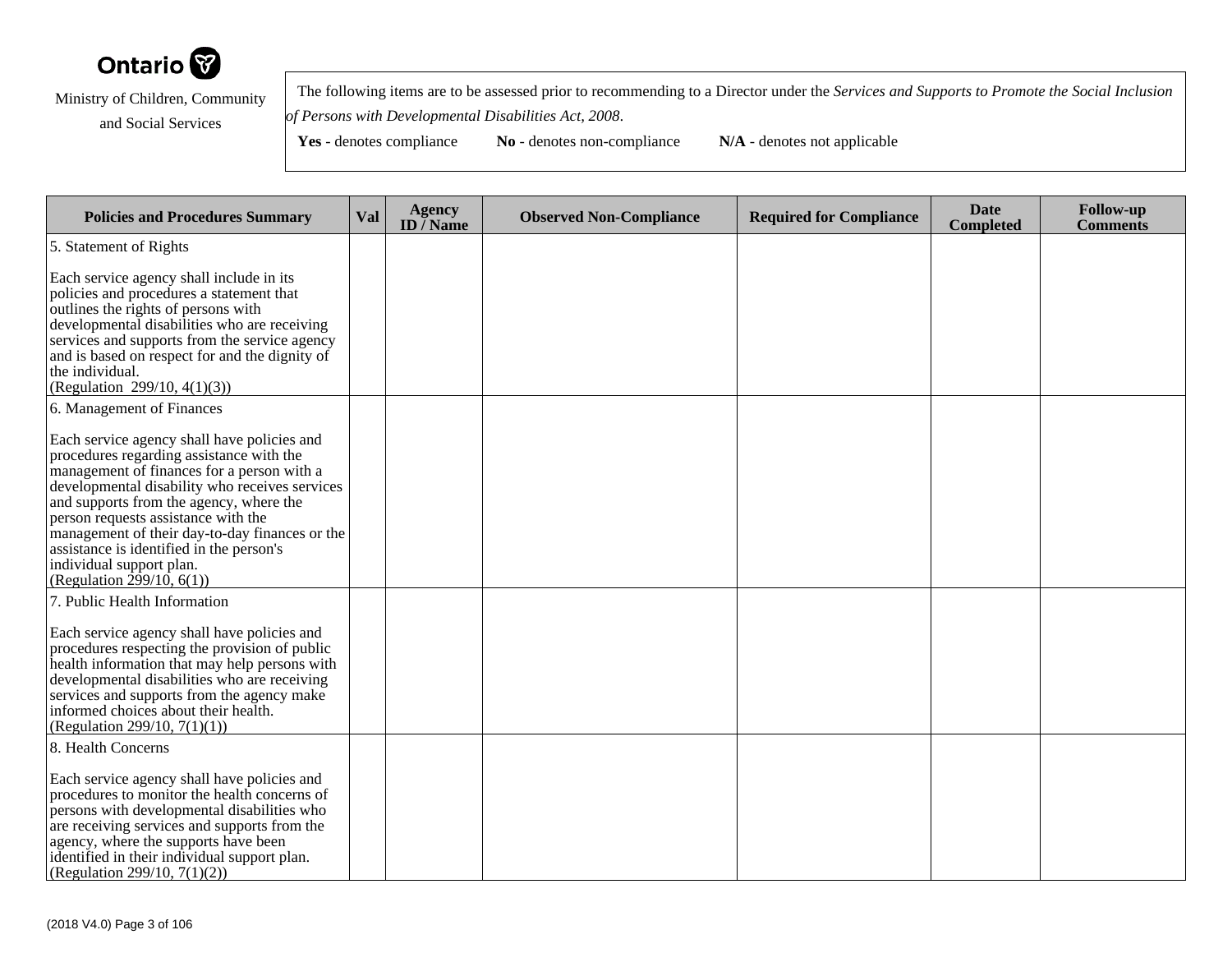

 The following items are to be assessed prior to recommending to a Director under the *Services and Supports to Promote the Social Inclusionof Persons with Developmental Disabilities Act, 2008*.

| <b>Policies and Procedures Summary</b>                                                                                                                                                                                                                                                                                                          | Val | <b>Agency</b><br>ID $\overline{}/$ Name | <b>Observed Non-Compliance</b> | <b>Required for Compliance</b> | <b>Date</b><br><b>Completed</b> | <b>Follow-up</b><br><b>Comments</b> |
|-------------------------------------------------------------------------------------------------------------------------------------------------------------------------------------------------------------------------------------------------------------------------------------------------------------------------------------------------|-----|-----------------------------------------|--------------------------------|--------------------------------|---------------------------------|-------------------------------------|
| 9. Medical Services                                                                                                                                                                                                                                                                                                                             |     |                                         |                                |                                |                                 |                                     |
| Each service agency shall have policies and<br>procedures, including documentation,<br>regarding medical services that are provided to<br>the person with a developmental disability,<br>where the service agency is providing<br>assistance.<br>(Regulation 299/10, $7(1)(3)(i)$ )                                                             |     |                                         |                                |                                |                                 |                                     |
| 10. Medication Administration, Self                                                                                                                                                                                                                                                                                                             |     |                                         |                                |                                |                                 |                                     |
| Each service agency shall have policies and<br>procedures, including documentation,<br>regarding administration of medication,<br>including self-administration by the person<br>with a developmental disability.<br>(Regulation 299/10, 7(1)(3)(ii))                                                                                           |     |                                         |                                |                                |                                 |                                     |
| 11. Medication Errors, Refusals                                                                                                                                                                                                                                                                                                                 |     |                                         |                                |                                |                                 |                                     |
| Each service agency shall have policies and<br>procedures, including documentation,<br>regarding any medication errors and any<br>refusals to take any prescribed medication.<br>(Regulation 299/10, $7(1)(3)(iii)$ )                                                                                                                           |     |                                         |                                |                                |                                 |                                     |
| 12. Medical Services, Refusals                                                                                                                                                                                                                                                                                                                  |     |                                         |                                |                                |                                 |                                     |
| Each service agency shall have policies and<br>procedures, including documentation,<br>regarding any refusals by the person with a<br>developmental disability to obtain or accept<br>medical services that are recommended by a<br>legally qualified medical practitioner or other<br>health professional.<br>(Regulation 299/10, 7(1)(3)(iv)) |     |                                         |                                |                                |                                 |                                     |
| 13. Emergency Medical Services                                                                                                                                                                                                                                                                                                                  |     |                                         |                                |                                |                                 |                                     |
| Each service agency shall have policies and<br>procedures, including documentation,<br>regarding emergency medical services.<br>(Regulation 299/10, 7(1)(3)(v))                                                                                                                                                                                 |     |                                         |                                |                                |                                 |                                     |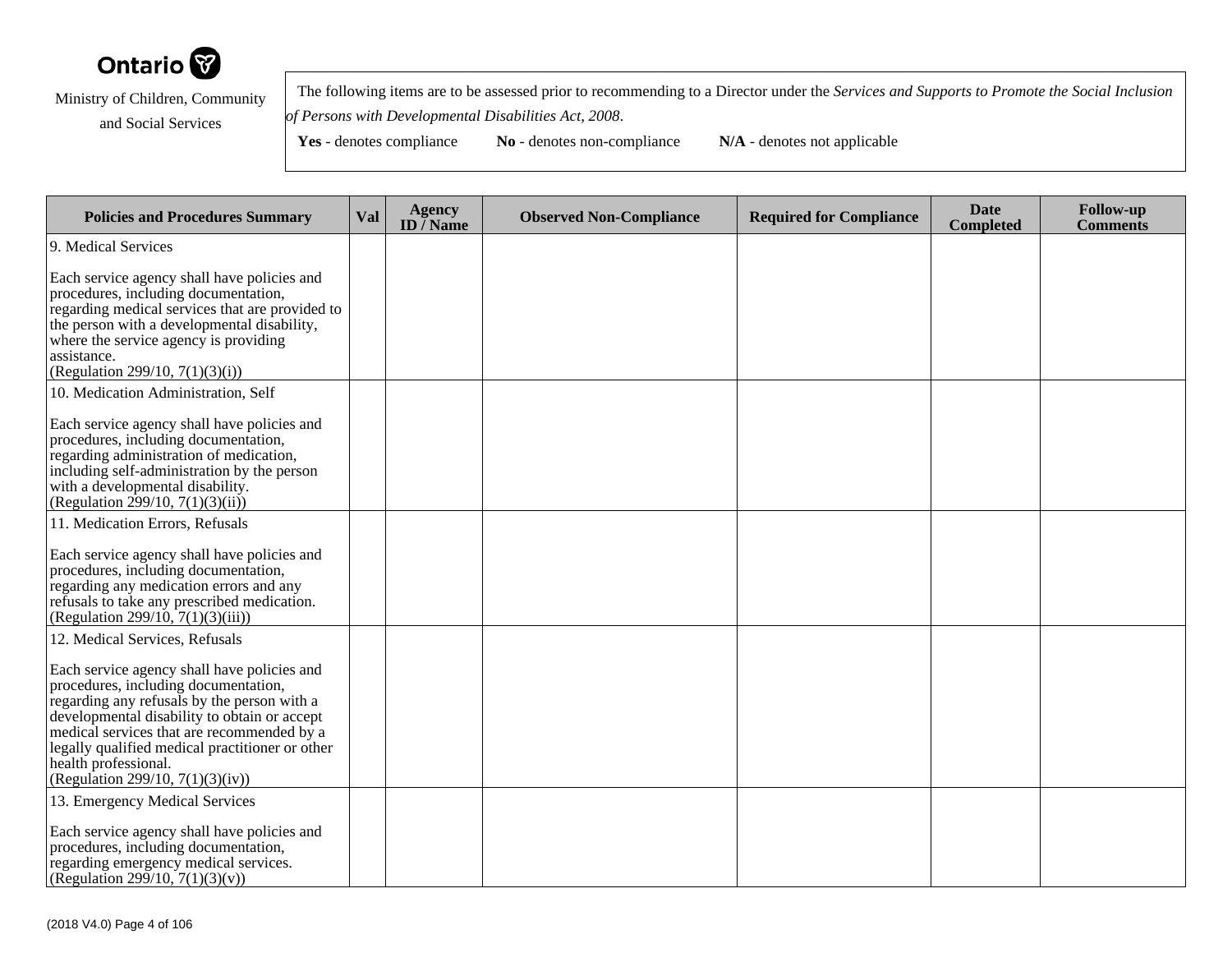

 The following items are to be assessed prior to recommending to a Director under the *Services and Supports to Promote the Social Inclusionof Persons with Developmental Disabilities Act, 2008*.

| <b>Policies and Procedures Summary</b>                                                                                                                                                                                                                | Val | <b>Agency</b><br>ID $\overline{}/$ Name | <b>Observed Non-Compliance</b> | <b>Required for Compliance</b> | <b>Date</b><br><b>Completed</b> | <b>Follow-up</b><br><b>Comments</b> |
|-------------------------------------------------------------------------------------------------------------------------------------------------------------------------------------------------------------------------------------------------------|-----|-----------------------------------------|--------------------------------|--------------------------------|---------------------------------|-------------------------------------|
| 14. Medication, Access and Storage                                                                                                                                                                                                                    |     |                                         |                                |                                |                                 |                                     |
| Each service agency shall have policies and<br>procedures regarding access to and the storage<br>of prescribed and non-prescribed medication.<br>(Regulation 299/10, $7(1)(4)$ )                                                                      |     |                                         |                                |                                |                                 |                                     |
| 15. Medication, Transfer                                                                                                                                                                                                                              |     |                                         |                                |                                |                                 |                                     |
| Each service agency shall have policies and<br>procedures for the transfer of medication<br>between different locations where the person<br>with a developmental disability is receiving<br>services and supports.<br>(Regulation 299/10, 7(1)(5)(i)) |     |                                         |                                |                                |                                 |                                     |
| 16. Medication, Responsibility                                                                                                                                                                                                                        |     |                                         |                                |                                |                                 |                                     |
| Each service agency shall have policies and<br>procedures for the responsibility for access to<br>and the storage and administration of<br>medication at each of the different locations.<br>(Regulation 299/10, $7(1)(5)(ii)$ )                      |     |                                         |                                |                                |                                 |                                     |
| 17. Abuse, Documentation and Reporting                                                                                                                                                                                                                |     |                                         |                                |                                |                                 |                                     |
| Each service agency shall include in its<br>policies and procedures the documentation and<br>reporting of any alleged, suspected or<br>witnessed incidents of abuse of persons with<br>developmental disabilities.<br>(Regulation 299/10, $8(1)(1)$ ) |     |                                         |                                |                                |                                 |                                     |
| 18. Abuse, Supporting Persons                                                                                                                                                                                                                         |     |                                         |                                |                                |                                 |                                     |
| Each service agency shall include in its<br>policies and procedures the manner of<br>supporting a person with a developmental<br>disability, where abuse of that person has been<br>alleged, suspected or witnessed.<br>(Regulation 299/10, 8(1)(2))  |     |                                         |                                |                                |                                 |                                     |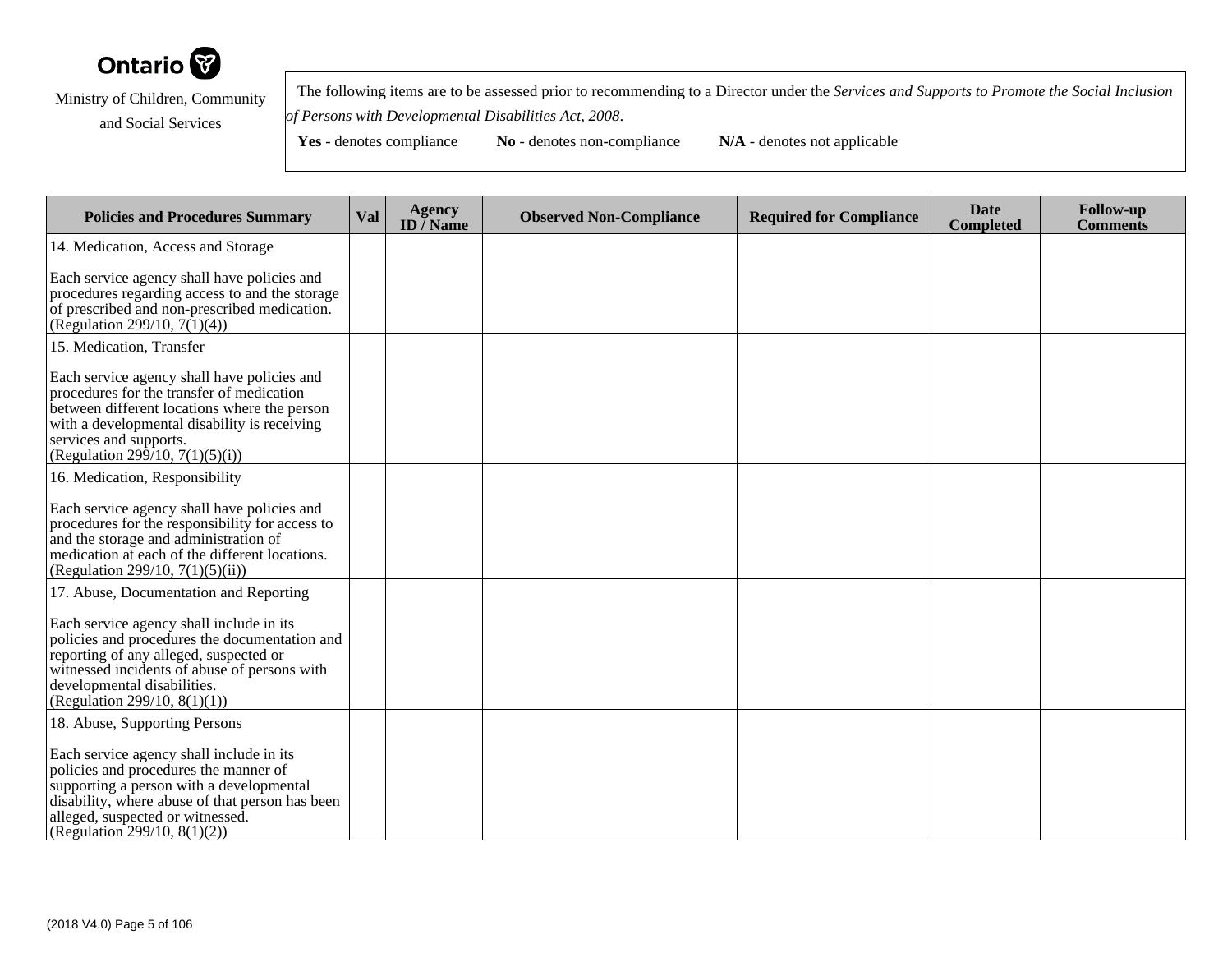

 The following items are to be assessed prior to recommending to a Director under the *Services and Supports to Promote the Social Inclusionof Persons with Developmental Disabilities Act, 2008*.

| <b>Policies and Procedures Summary</b>                                                                                                                                                                                                                                        | Val | <b>Agency</b><br>ID $\overline{}/$ Name | <b>Observed Non-Compliance</b> | <b>Required for Compliance</b> | <b>Date</b><br><b>Completed</b> | <b>Follow-up</b><br><b>Comments</b> |
|-------------------------------------------------------------------------------------------------------------------------------------------------------------------------------------------------------------------------------------------------------------------------------|-----|-----------------------------------------|--------------------------------|--------------------------------|---------------------------------|-------------------------------------|
| 19. Abuse, Dealing with Staff & Volunteers                                                                                                                                                                                                                                    |     |                                         |                                |                                |                                 |                                     |
| Each service agency shall include in its<br>policies and procedures the manner of dealing<br>with service agency staff members and<br>volunteers who have abused or are alleged to<br>have abused persons with developmental<br>disabilities.<br>(Regulation 299/10, 8(1)(3)) |     |                                         |                                |                                |                                 |                                     |
| 20. Abuse, Zero Tolerance                                                                                                                                                                                                                                                     |     |                                         |                                |                                |                                 |                                     |
| A service agency's policies and procedures on<br>abuse shall promote zero tolerance toward all<br>forms of abuse.<br>(Regulation 299/10, 8(3))                                                                                                                                |     |                                         |                                |                                |                                 |                                     |
| 21. Abuse, Notification                                                                                                                                                                                                                                                       |     |                                         |                                |                                |                                 |                                     |
| A service agency shall have policies and<br>procedures on the notification of persons acting<br>on behalf of the person with a developmental<br>disability of an alleged, suspected or witnessed<br>incident of abuse.<br>(Regulation 299/10, 9(1))                           |     |                                         |                                |                                |                                 |                                     |
| 22. Abuse Notification, Consent                                                                                                                                                                                                                                               |     |                                         |                                |                                |                                 |                                     |
| The policies and procedures on notification<br>shall require the service agency to obtain the<br>consent of the person with a developmental<br>disability before notifying others, if the person<br>is capable of providing consent.<br>(Regulation 299/10, $9(2)$ )          |     |                                         |                                |                                |                                 |                                     |
| 23. Privacy and Confidentiality                                                                                                                                                                                                                                               |     |                                         |                                |                                |                                 |                                     |
| Each service agency shall have policies and<br>procedures that comply with applicable privacy<br>legislation and its privacy and confidentiality<br>obligations under any funding agreement made<br>under the Act.<br>(Regulation 299/10, $10(1)(1)$ )                        |     |                                         |                                |                                |                                 |                                     |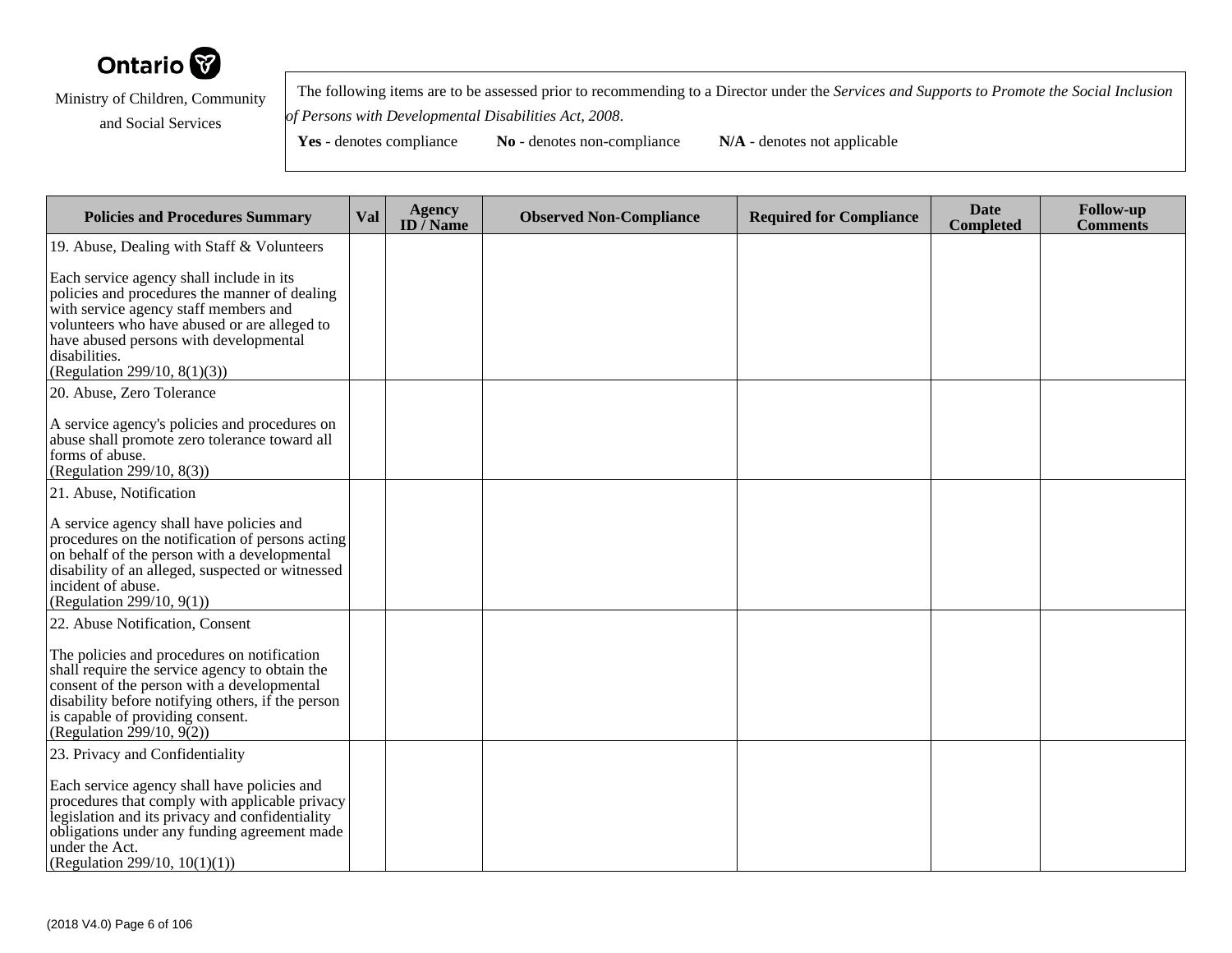

 The following items are to be assessed prior to recommending to a Director under the *Services and Supports to Promote the Social Inclusionof Persons with Developmental Disabilities Act, 2008*.

| <b>Policies and Procedures Summary</b>                                                                                                                                                                                                                                                                                | Val | <b>Agency</b><br>ID $\overline{/}$ Name | <b>Observed Non-Compliance</b> | <b>Required for Compliance</b> | <b>Date</b><br><b>Completed</b> | <b>Follow-up</b><br><b>Comments</b> |
|-----------------------------------------------------------------------------------------------------------------------------------------------------------------------------------------------------------------------------------------------------------------------------------------------------------------------|-----|-----------------------------------------|--------------------------------|--------------------------------|---------------------------------|-------------------------------------|
| 24. Personal Information, Consent                                                                                                                                                                                                                                                                                     |     |                                         |                                |                                |                                 |                                     |
| Each service agency shall have policies and<br>procedures regarding consent to any collection,<br>use or disclosure of personal information.<br>(Regulation 299/10, $10(1)(2)$ )                                                                                                                                      |     |                                         |                                |                                |                                 |                                     |
| 25. Equipment Maintenance                                                                                                                                                                                                                                                                                             |     |                                         |                                |                                |                                 |                                     |
| A service agency shall have policies and<br>procedures regarding the maintenance of<br>equipment on premises owned or operated by<br>the agency and shall maintain the equipment as<br>recommended by the manufacturer.<br>(Regulation 299/10, 11(3))                                                                 |     |                                         |                                |                                |                                 |                                     |
| 26. Personal Safety and Security                                                                                                                                                                                                                                                                                      |     |                                         |                                |                                |                                 |                                     |
| Each service agency shall have policies and<br>procedures regarding the personal safety and<br>security of persons with developmental<br>disabilities who receive services and supports<br>from the service agency.<br>(Regulation 299/10, $12(1)$ )                                                                  |     |                                         |                                |                                |                                 |                                     |
| 27. Orientation and Initial Training, $P \& P's$                                                                                                                                                                                                                                                                      |     |                                         |                                |                                |                                 |                                     |
| Each service agency shall have policies and<br>procedures for staff members and volunteers<br>that address the orientation and initial training<br>on the service agency and its policies and<br>procedures.<br>(Regulation 299/10, 13(1)(1)(i))                                                                      |     |                                         |                                |                                |                                 |                                     |
| 28. Orientation and Initial Training, Individual<br>Needs                                                                                                                                                                                                                                                             |     |                                         |                                |                                |                                 |                                     |
| Each service agency shall have policies and<br>procedures for staff members and volunteers<br>that address the orientation and initial training<br>on the individual needs of the persons with<br>developmental disabilities whom the staff<br>member or volunteer will support.<br>(Regulation 299/10, 13(1)(1)(ii)) |     |                                         |                                |                                |                                 |                                     |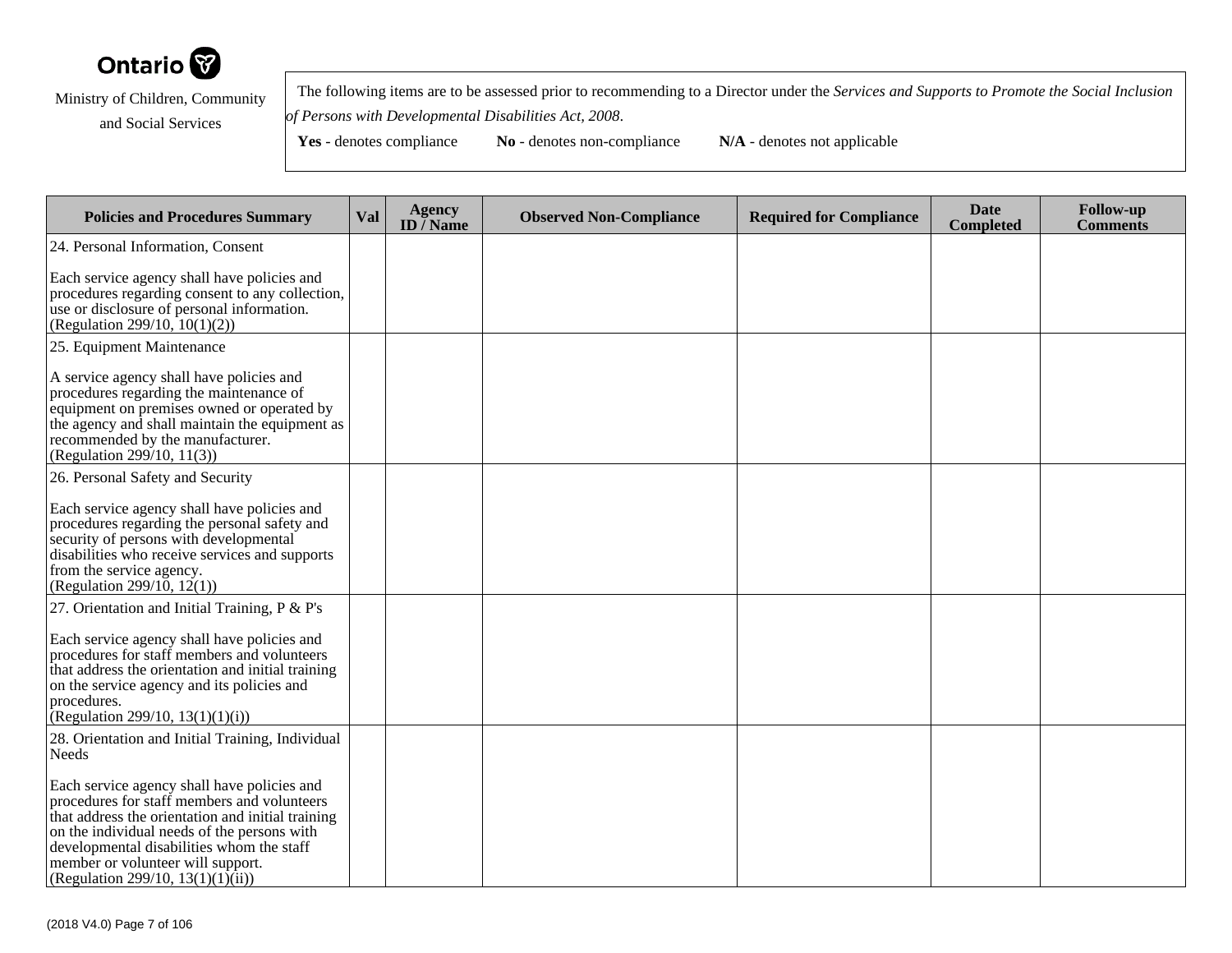

 The following items are to be assessed prior to recommending to a Director under the *Services and Supports to Promote the Social Inclusionof Persons with Developmental Disabilities Act, 2008*.

Yes - denotes compliance **No** - denotes non-compliance **N/A** - denotes not applicable

**Policies and Procedures Summary Val Agency ID / NameObserved Non-Compliance Required for Compliance Date Completed Follow-up Comments** 29. Training, OngoingEach service agency shall have policies and procedures for staff members and volunteers that address regular ongoing training for staff members and volunteers regarding support forpersons with developmental disabilities and service agency policies and procedures as maybe appropriate or required. (Regulation 299/10, 13(1)(2))30. Record Retention and StorageEach service agency shall have policies and procedures on service record retention andsecure storage. (Regulation 299/10, 14(1)(b))31. Training, Challenging BehaviorEach service agency shall have policies and procedures regarding training for staff and volunteers to assist them in working with persons with developmental disabilities whohave challenging behaviour. $(Regularian Equation 299/10, 17(1))$ 32. Behavior Intervention StrategiesEach service agency shall have policies and procedures regarding the use of behaviourintervention strategies for persons withdevelopmental disabilities who havechallenging behaviour.(Regulation 299/10, 19(1))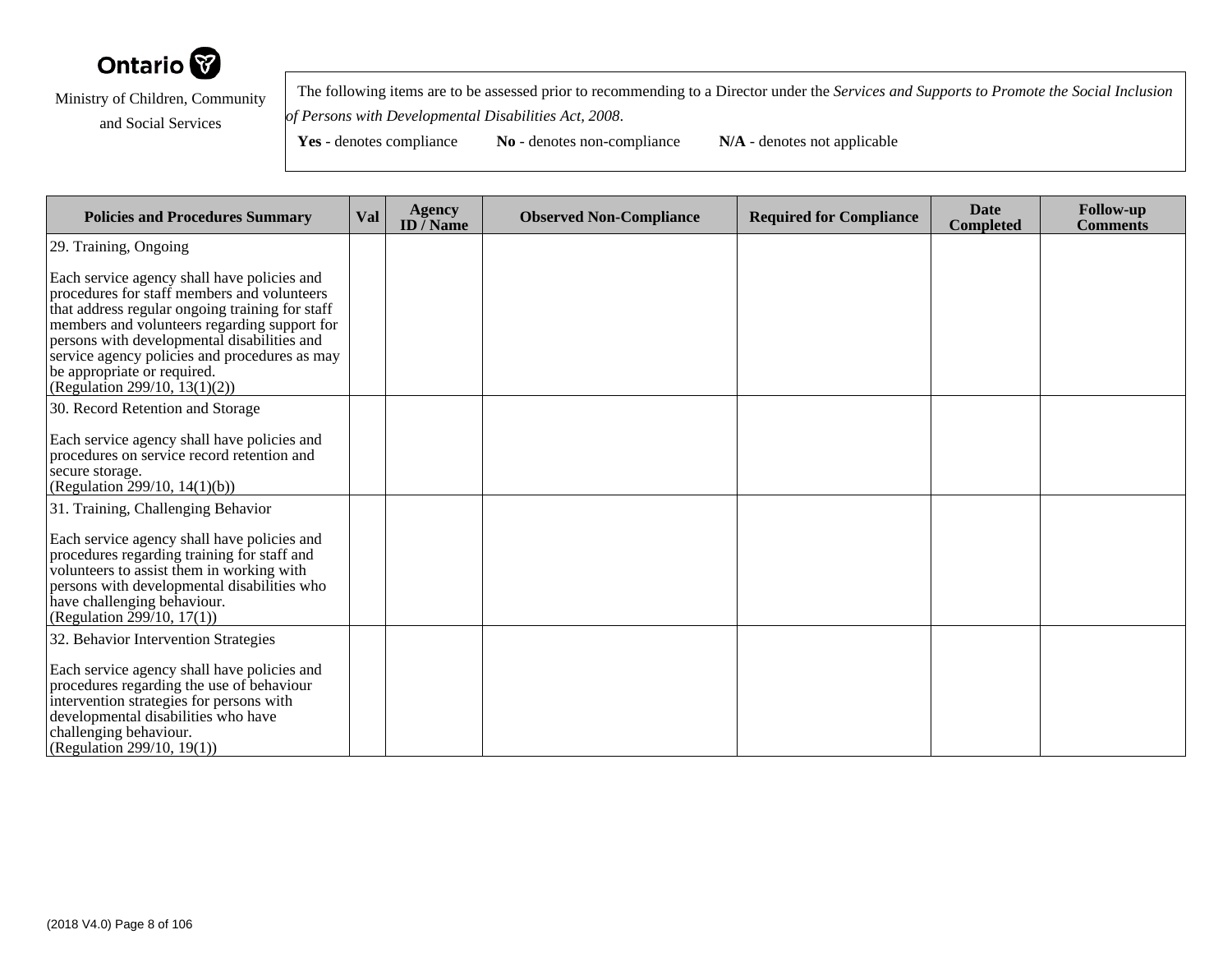

 The following items are to be assessed prior to recommending to a Director under the *Services and Supports to Promote the Social Inclusionof Persons with Developmental Disabilities Act, 2008*.

| <b>Policies and Procedures Summary</b>                                                                                                                                                                                                                                                                                                                                                                                                                                                     | Val | <b>Agency</b><br>ID $\bar{}/$ Name | <b>Observed Non-Compliance</b> | <b>Required for Compliance</b> | <b>Date</b><br><b>Completed</b> | <b>Follow-up</b><br><b>Comments</b> |
|--------------------------------------------------------------------------------------------------------------------------------------------------------------------------------------------------------------------------------------------------------------------------------------------------------------------------------------------------------------------------------------------------------------------------------------------------------------------------------------------|-----|------------------------------------|--------------------------------|--------------------------------|---------------------------------|-------------------------------------|
| 33. Behaviour Intervention Strategies,<br><b>Volunteers</b>                                                                                                                                                                                                                                                                                                                                                                                                                                |     |                                    |                                |                                |                                 |                                     |
| Each service agency shall have policies and<br>procedures regarding the use of behaviour<br>intervention strategies by volunteers, including<br>whether volunteers are permitted to use<br>behaviour intervention strategies and, if so,<br>under what circumstances.<br>(Regulation 299/10, 19(3))                                                                                                                                                                                        |     |                                    |                                |                                |                                 |                                     |
| 34. Secure Isolation, Confinement/Time Out,<br><b>Interval Monitoring</b>                                                                                                                                                                                                                                                                                                                                                                                                                  |     |                                    |                                |                                |                                 |                                     |
| A service agency shall ensure that its written<br>policies and procedures on the use of a secure<br>isolation or time-out room address the<br>following: Stages of interval monitoring.<br>(Policy Directives for Service Agencies: 2.0)<br>Supporting People with Challenging<br>Behaviour)                                                                                                                                                                                               |     |                                    |                                |                                |                                 |                                     |
| 35. Secure Isolation, Confinement/Time Out,<br>Duration/Maximum Time                                                                                                                                                                                                                                                                                                                                                                                                                       |     |                                    |                                |                                |                                 |                                     |
| A service agency shall ensure that its written<br>policies and procedures on the use of a secure<br>isolation or time-out room address the<br>following: Duration of time that a person may<br>spend in secure isolation/confinement time-out,<br>any extension periods, and the total/maximum<br>amount of time that a person may spend in<br>secure isolation/confinement time-out.<br>(Policy Directives for Service Agencies: 2.0)<br>Supporting People with Challenging<br>Behaviour) |     |                                    |                                |                                |                                 |                                     |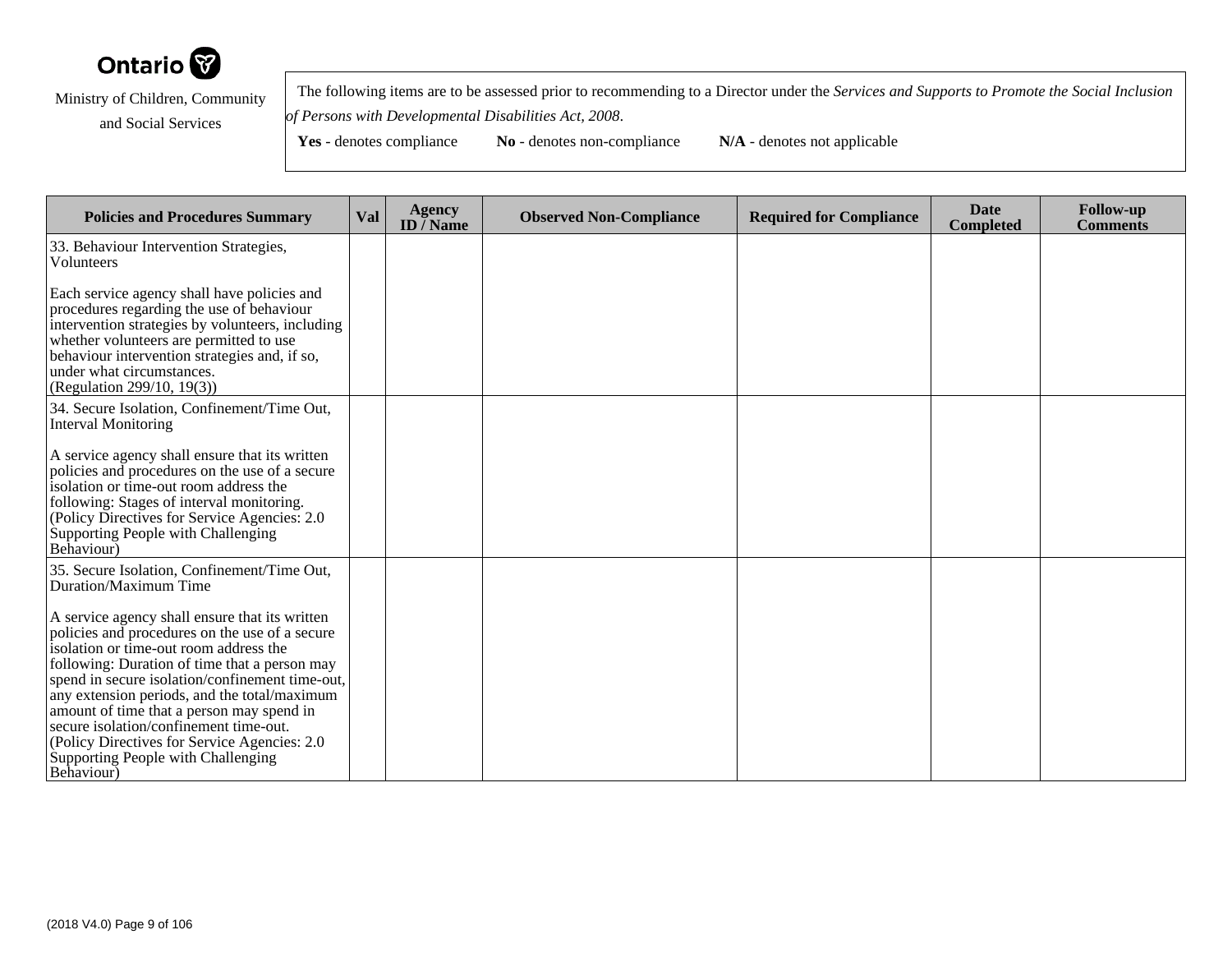

 The following items are to be assessed prior to recommending to a Director under the *Services and Supports to Promote the Social Inclusionof Persons with Developmental Disabilities Act, 2008*.

| <b>Policies and Procedures Summary</b>                                                                                                                                                                                                                                                                                                                                                                                                                                                                                                             | Val | <b>Agency</b><br>ID $\bar{I}$ Name | <b>Observed Non-Compliance</b> | <b>Required for Compliance</b> | <b>Date</b><br><b>Completed</b> | <b>Follow-up</b><br><b>Comments</b> |
|----------------------------------------------------------------------------------------------------------------------------------------------------------------------------------------------------------------------------------------------------------------------------------------------------------------------------------------------------------------------------------------------------------------------------------------------------------------------------------------------------------------------------------------------------|-----|------------------------------------|--------------------------------|--------------------------------|---------------------------------|-------------------------------------|
| 36. Secure Isolation, Confinement/Time Out,<br>Continuous Observation, Monitoring Protocols                                                                                                                                                                                                                                                                                                                                                                                                                                                        |     |                                    |                                |                                |                                 |                                     |
| A service agency shall ensure that its written<br>policies and procedures on the use of a secure<br>isolation or time-out room address the<br>following: Protocols regarding continuous<br>observation and monitoring of a person who is<br>in the secure isolation/confinement time-out<br>room.<br>(Policy Directives for Service Agencies: 2.0<br>Supporting People with Challenging<br>Behaviour)                                                                                                                                              |     |                                    |                                |                                |                                 |                                     |
| 37. Secure Isolation, Confinement/Time Out,<br>Record Keeping                                                                                                                                                                                                                                                                                                                                                                                                                                                                                      |     |                                    |                                |                                |                                 |                                     |
| A service agency shall ensure that its written<br>policies and procedures on the use of a secure<br>isolation or time-out room address the<br>following: Regular record keeping (e.g., every<br>fifteen minutes) of secure<br>isolation/confinement time-out room use for<br>each person with a developmental disability<br>who has challenging behaviour, and trend<br>analysis for each person.<br>(Policy Directives for Service Agencies: 2.0)<br>Supporting People with Challenging<br>Behaviour)                                             |     |                                    |                                |                                |                                 |                                     |
| 38. Secure Isolation, Confinement/Time Out,<br>Notification, Key Staff<br>A service agency shall ensure that its written<br>policies and procedures on the use of a secure<br>isolation or time-out room address the<br>following: Notification of key agency staff that<br>the secure isolation/confinement time-out room<br>has been used, and regular report-backs to key<br>clinicians overseeing the person's behaviour<br>support plan.<br>(Policy Directives for Service Agencies: 2.0)<br>Supporting People with Challenging<br>Behaviour) |     |                                    |                                |                                |                                 |                                     |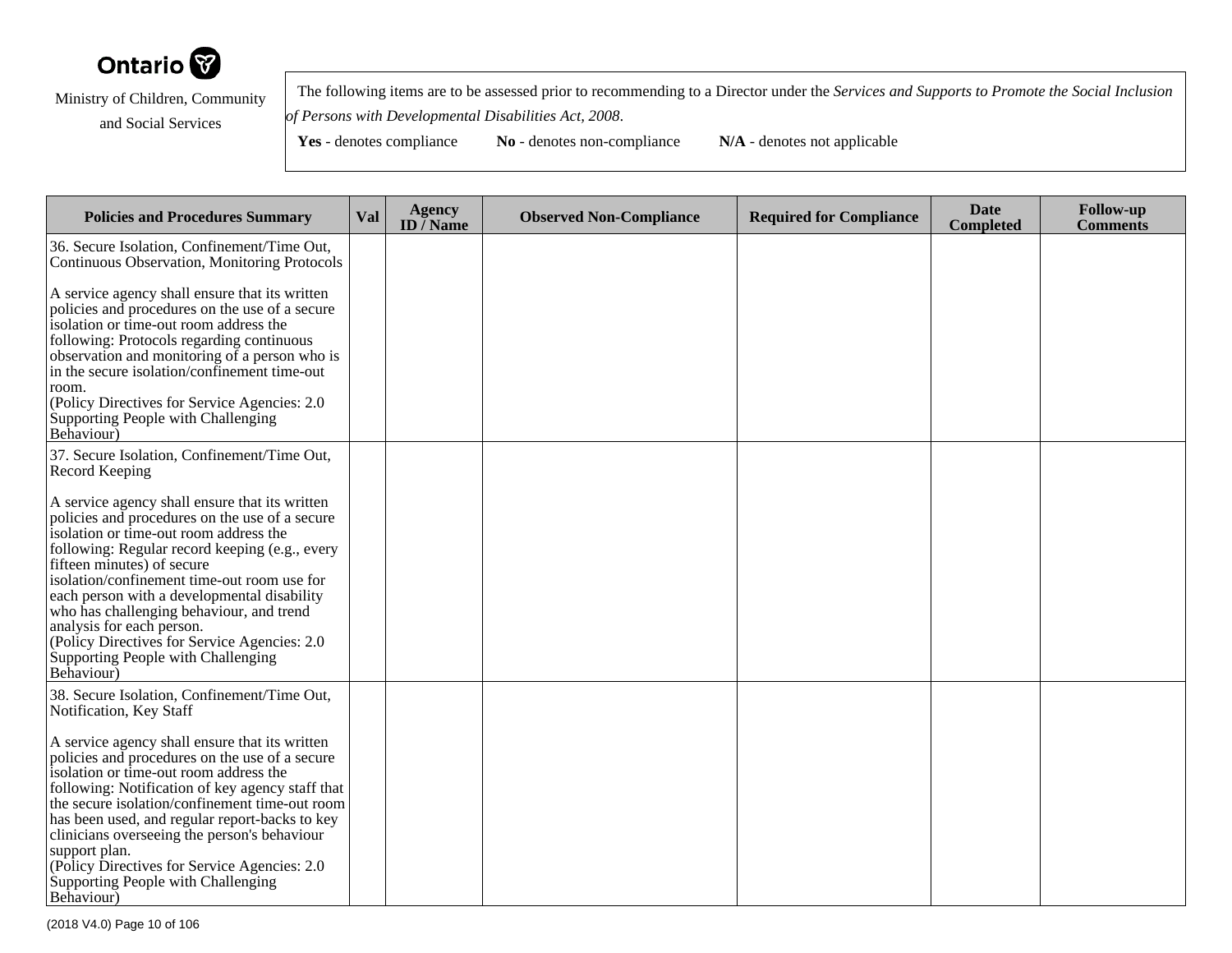

 The following items are to be assessed prior to recommending to a Director under the *Services and Supports to Promote the Social Inclusionof Persons with Developmental Disabilities Act, 2008*.

| <b>Policies and Procedures Summary</b>                                                                                                                                                                                                                                                                                                                                                                                                                                                                                                                                                                                                                                                                                                                              | Val | <b>Agency</b><br>ID $\overline{}/$ Name | <b>Observed Non-Compliance</b> | <b>Required for Compliance</b> | <b>Date</b><br><b>Completed</b> | <b>Follow-up</b><br><b>Comments</b> |
|---------------------------------------------------------------------------------------------------------------------------------------------------------------------------------------------------------------------------------------------------------------------------------------------------------------------------------------------------------------------------------------------------------------------------------------------------------------------------------------------------------------------------------------------------------------------------------------------------------------------------------------------------------------------------------------------------------------------------------------------------------------------|-----|-----------------------------------------|--------------------------------|--------------------------------|---------------------------------|-------------------------------------|
| 39. Use of Intrusive Behaviour Intervention,<br>Consent and Notification                                                                                                                                                                                                                                                                                                                                                                                                                                                                                                                                                                                                                                                                                            |     |                                         |                                |                                |                                 |                                     |
| A service agency shall have policies and<br>procedures regarding the notification of<br>persons acting on behalf of the individual with<br>a developmental disability who has challenging<br>behaviour (a contact person). The policies and<br>procedures shall have consideration for an<br>individual's ability to provide consent<br>regarding notification, and shall address:<br>Whether and/or under what circumstances the<br>agency would notify the contact person of the<br>use of intrusive behaviour intervention with the<br>individual, where the intrusive behaviour<br>intervention is outlined in the individual's<br>behaviour support plan.<br>(Policy Directives for Service Agencies: 2.0)<br>Supporting People with Challenging<br>Behaviour) |     |                                         |                                |                                |                                 |                                     |
| 40. Use of Intrusive Behaviour Intervention,<br><b>Consent and Notification/Regular Updates</b>                                                                                                                                                                                                                                                                                                                                                                                                                                                                                                                                                                                                                                                                     |     |                                         |                                |                                |                                 |                                     |
| A service agency shall have policies and<br>procedures regarding the notification of<br>persons acting on behalf of the individual with<br>a developmental disability who has challenging<br>behaviour (a contact person). The policies and<br>procedures shall have consideration for an<br>individual's ability to provide consent<br>regarding notification, and shall address:<br>Regular updates on the use of intrusive<br>behaviour intervention with the individual to<br>the contact person, when the behaviour support<br>plan does not specify that each use of intrusive<br>behaviour intervention be communicated to the<br>contact person.<br>(Policy Directives for Service Agencies: 2.0)<br>Supporting People with Challenging<br>Behaviour)       |     |                                         |                                |                                |                                 |                                     |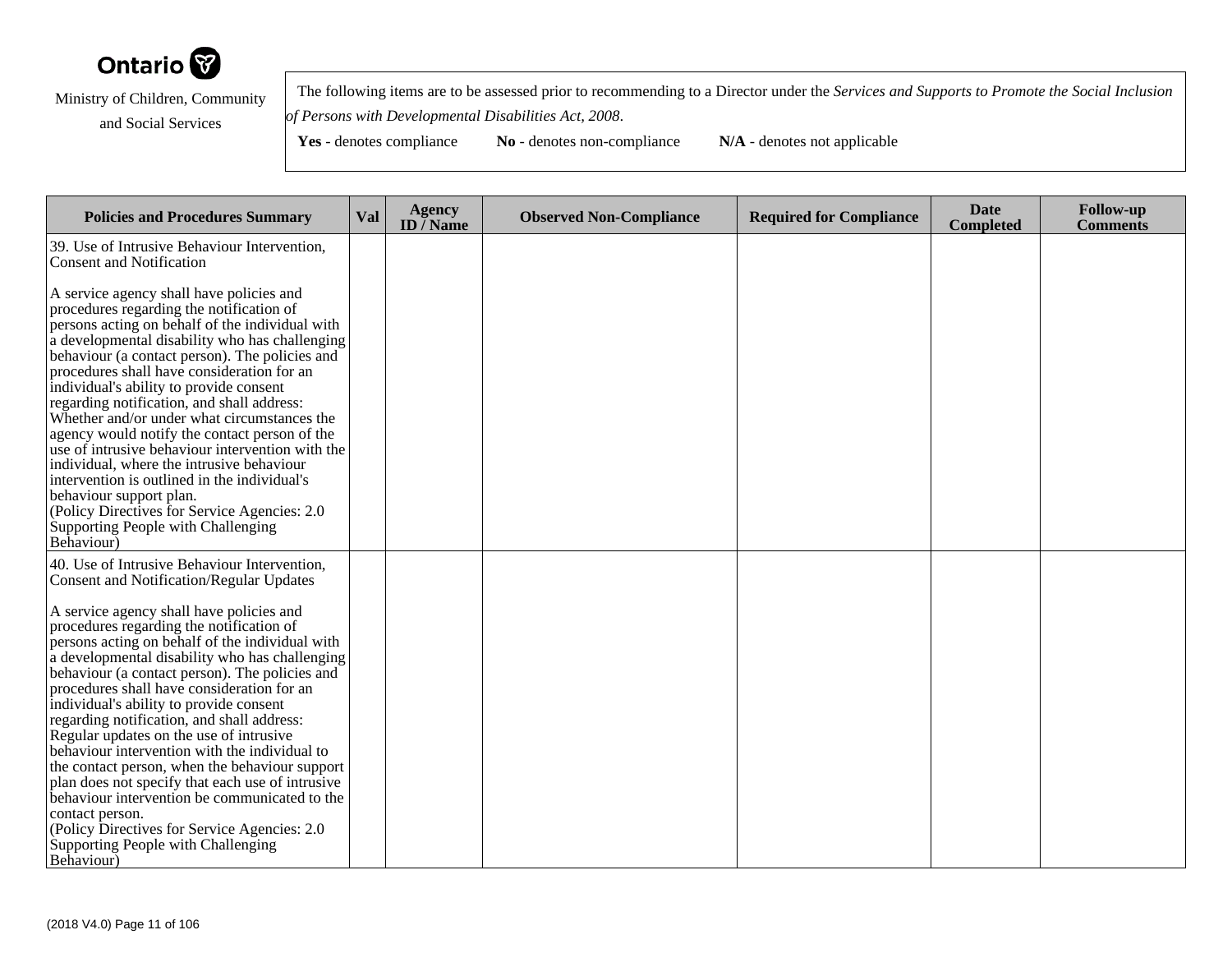

 The following items are to be assessed prior to recommending to a Director under the *Services and Supports to Promote the Social Inclusionof Persons with Developmental Disabilities Act, 2008*.

| <b>Policies and Procedures Summary</b>                                                                                                                                                                                                                                                                                                                                                                                                                                                                                                                                                                      | <b>Val</b> | <b>Agency</b><br>ID $\bar{}/$ Name | <b>Observed Non-Compliance</b> | <b>Required for Compliance</b> | <b>Date</b><br><b>Completed</b> | <b>Follow-up</b><br><b>Comments</b> |
|-------------------------------------------------------------------------------------------------------------------------------------------------------------------------------------------------------------------------------------------------------------------------------------------------------------------------------------------------------------------------------------------------------------------------------------------------------------------------------------------------------------------------------------------------------------------------------------------------------------|------------|------------------------------------|--------------------------------|--------------------------------|---------------------------------|-------------------------------------|
| 41. Use of Intrusive Behaviour Intervention,<br>Consent and Notification/Crisis Situation                                                                                                                                                                                                                                                                                                                                                                                                                                                                                                                   |            |                                    |                                |                                |                                 |                                     |
| A service agency shall have policies and<br>procedures regarding the notification of<br>persons acting on behalf of the individual with<br>a developmental disability who has challenging<br>behaviour (a contact person). The policies and<br>procedures shall have consideration for an<br>individual's ability to provide consent<br>regarding notification, and shall address:<br>Notifying the contact person of the use of a<br>physical restraint with the individual, in a crisis<br>situation.<br>(Policy Directives for Service Agencies: 2.0<br>Supporting People with Challenging<br>Behaviour) |            |                                    |                                |                                |                                 |                                     |
| 42. Third Party Review Committee,<br>Membership and Roles                                                                                                                                                                                                                                                                                                                                                                                                                                                                                                                                                   |            |                                    |                                |                                |                                 |                                     |
| A service agency shall have policies and<br>procedures regarding the review committee, its<br>membership, and its roles and responsibilities.<br>(Policy Directives for Service Agencies: 2.0)<br>Supporting People with Challenging<br>Behaviour)                                                                                                                                                                                                                                                                                                                                                          |            |                                    |                                |                                |                                 |                                     |
| 43. Food and Nutrition                                                                                                                                                                                                                                                                                                                                                                                                                                                                                                                                                                                      |            |                                    |                                |                                |                                 |                                     |
| Each service agency shall have policies and<br>procedures on food and nutrition, consistent<br>with the recommendations made under<br>Canada's Food Guide and recognize diversity,<br>reflecting the culture and diversity of the<br>persons with developmental disabilities who<br>receive services and supports from the service<br>agency.<br>(Regulation 299/10, 25(1))                                                                                                                                                                                                                                 |            |                                    |                                |                                |                                 |                                     |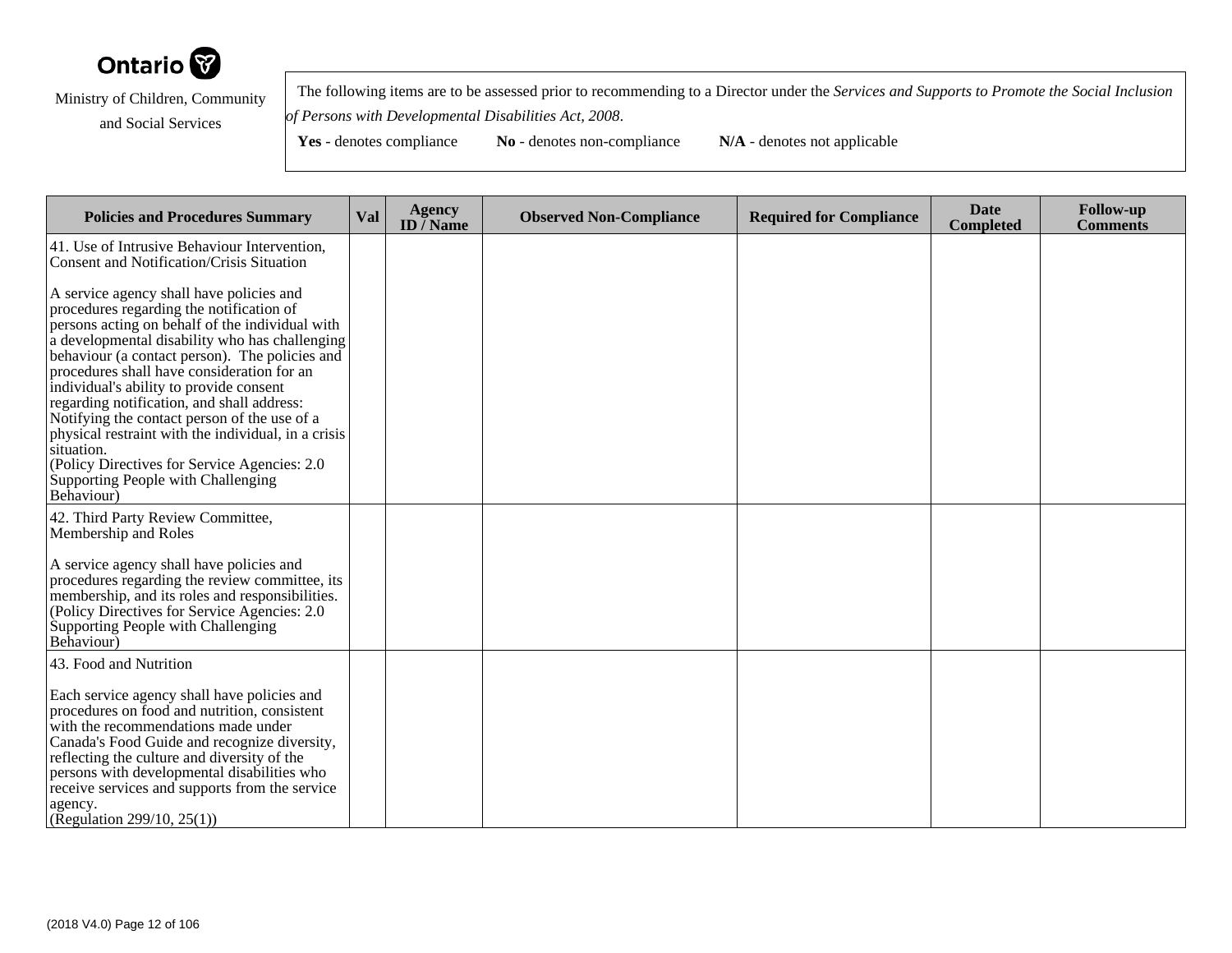

 The following items are to be assessed prior to recommending to a Director under the *Services and Supports to Promote the Social Inclusionof Persons with Developmental Disabilities Act, 2008*.

**Yes** - denotes compliance **No** - denotes non-compliance **N/A** - denotes not applicable

**Policies and Procedures Summary Val Agency ID / NameObserved Non-Compliance Required for Compliance Date Completed Follow-up Comments** 44. Inventory, Personal PropertyEach service agency shall have policies andprocedures on the inventory, care and maintenance of the personal property owned bythe persons with developmental disabilities who receive services and supports from theservice agency. (Regulation 299/10, 25(2))45. Pets and Service AnimalsEach service agency shall have policies and procedures on pets and service animals in theresidence. (Regulation 299/10, 25(3))46. Scalding Prevention, 49 Degrees CelsiusEach service agency shall have policies and procedures on scalding prevention, which shall ensure that the service agency has a method oftemperature control, monitoring and documentation to ensure that in each residencewater from a faucet is not hotter than 49degrees Celsius. (Regulation 299/10, 25(4))47. Supervision, Bathing & ShoweringEach service agency shall have policies and procedures on supervision during bathing and showering to ensure the safety of the person, asappropriate to the needs of the person with adevelopmental disability.(Regulation 299/10, 25(5))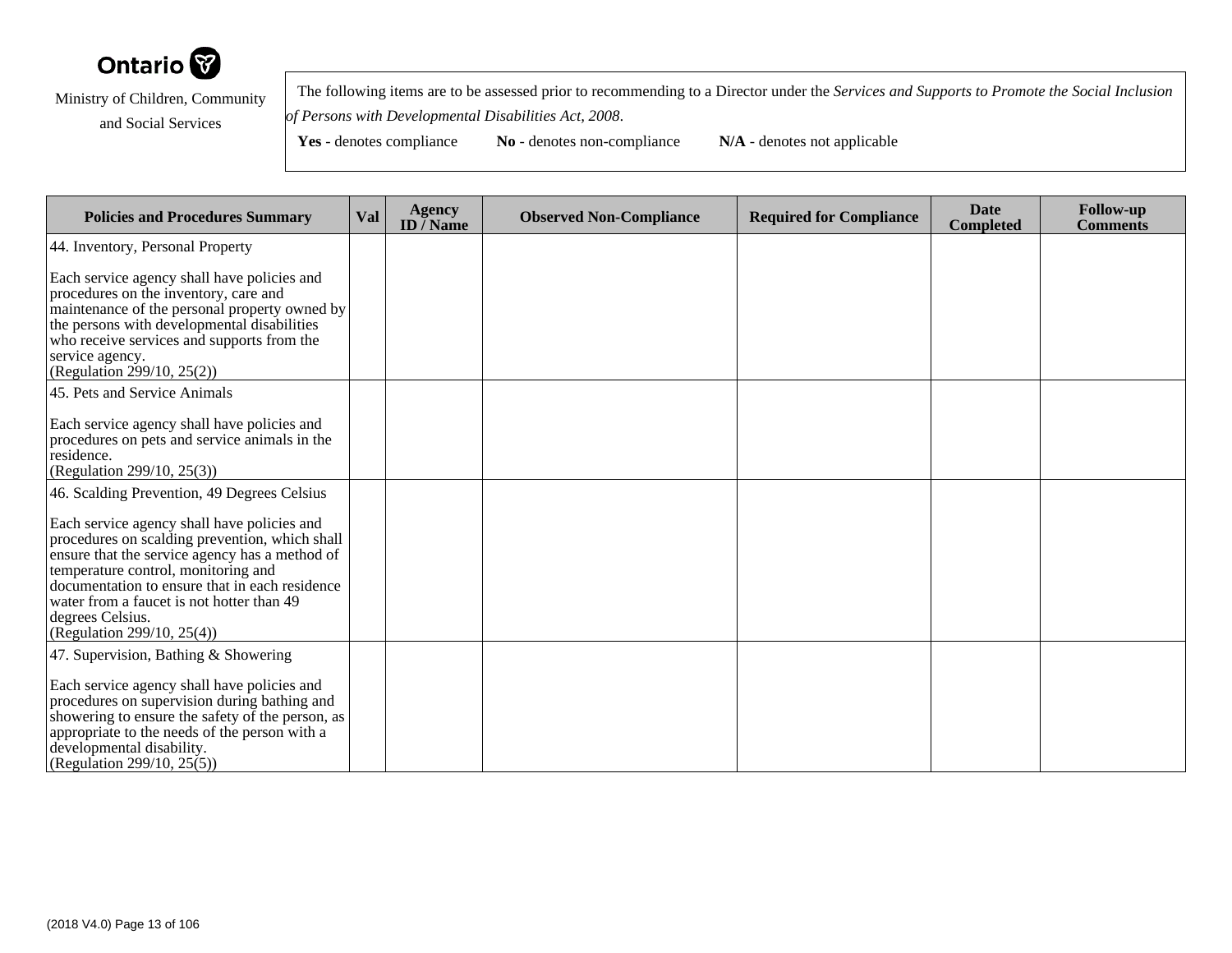

 The following items are to be assessed prior to recommending to a Director under the *Services and Supports to Promote the Social Inclusionof Persons with Developmental Disabilities Act, 2008*.

| <b>Policies and Procedures Summary</b>                                                                                                                                                                                                                                                                                                                                                                                                                           | <b>Val</b> | <b>Agency</b><br>ID $\overline{/}$ Name | <b>Observed Non-Compliance</b> | <b>Required for Compliance</b> | <b>Date</b><br><b>Completed</b> | <b>Follow-up</b><br><b>Comments</b> |
|------------------------------------------------------------------------------------------------------------------------------------------------------------------------------------------------------------------------------------------------------------------------------------------------------------------------------------------------------------------------------------------------------------------------------------------------------------------|------------|-----------------------------------------|--------------------------------|--------------------------------|---------------------------------|-------------------------------------|
| 48. Feedback/Complaints, Individual                                                                                                                                                                                                                                                                                                                                                                                                                              |            |                                         |                                |                                |                                 |                                     |
| A service agency shall have written policies<br>and procedures regarding the process for<br>receiving and addressing feedback and<br>complaints about the services and supports that<br>it provides that may be received from: An<br>individual with a developmental disability who<br>receives services and supports from the service<br>agency.<br>(Policy Directives for Service Agencies: 1.0)<br>Complaints/Feedback Process)                               |            |                                         |                                |                                |                                 |                                     |
| 49. Feedback/Complaints, Person Acting on<br>Behalf                                                                                                                                                                                                                                                                                                                                                                                                              |            |                                         |                                |                                |                                 |                                     |
| A service agency shall have written policies<br>and procedures regarding the process for<br>receiving and addressing feedback and<br>complaints about the services and supports that<br>it provides that may be received from: A<br>person acting on behalf of the individual with a<br>developmental disability who receives services<br>and supports from the service agency.<br>(Policy Directives for Service Agencies: 1.0)<br>Complaints/Feedback Process) |            |                                         |                                |                                |                                 |                                     |
| 50. Feedback/Complaints, Public<br>A service agency shall have written policies<br>and procedures regarding the process for<br>receiving and addressing feedback and<br>complaints about the services and supports that<br>it provides that may be received from: The<br>general public.<br>(Policy Directives for Service Agencies: 1.0)<br>Complaints/Feedback Process)                                                                                        |            |                                         |                                |                                |                                 |                                     |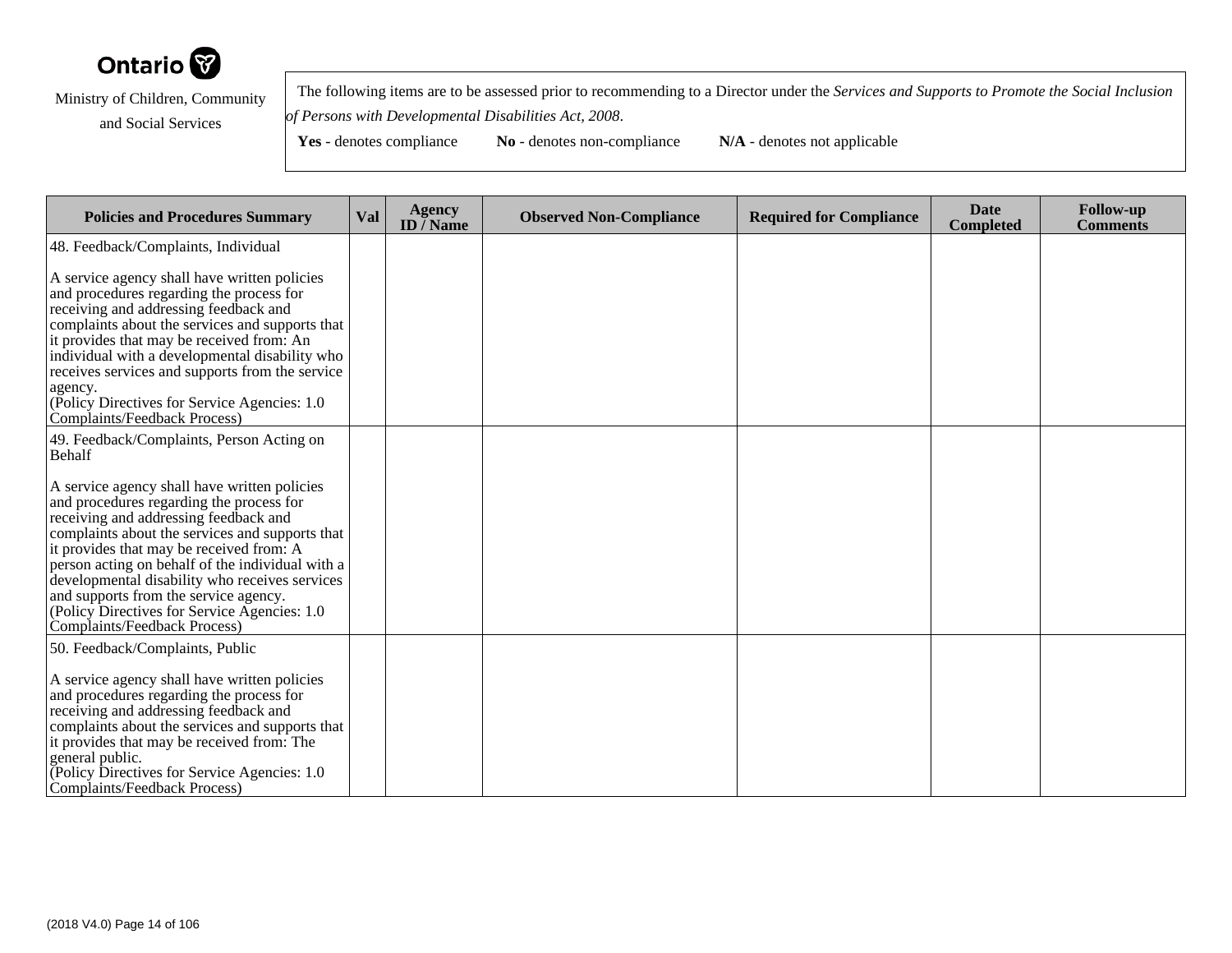

 The following items are to be assessed prior to recommending to a Director under the *Services and Supports to Promote the Social Inclusionof Persons with Developmental Disabilities Act, 2008*.

| <b>Policies and Procedures Summary</b>                                                                                                                                                                                                                                                                 | Val | <b>Agency</b><br>ID $\bar{}/$ Name | <b>Observed Non-Compliance</b> | <b>Required for Compliance</b> | <b>Date</b><br><b>Completed</b> | <b>Follow-up</b><br><b>Comments</b> |
|--------------------------------------------------------------------------------------------------------------------------------------------------------------------------------------------------------------------------------------------------------------------------------------------------------|-----|------------------------------------|--------------------------------|--------------------------------|---------------------------------|-------------------------------------|
| 51. Complaints/Feedback, Way Received                                                                                                                                                                                                                                                                  |     |                                    |                                |                                |                                 |                                     |
| The policies and procedures shall account for<br>differing ways that complaints/feedback may<br>be received (e.g., complaints/feedback<br>submitted in writing, or provided verbally to an<br>agency representative).<br>(Policy Directives for Service Agencies: 1.0)<br>Complaints/Feedback Process) |     |                                    |                                |                                |                                 |                                     |
| 52. Complaints/Feedback, Documentation                                                                                                                                                                                                                                                                 |     |                                    |                                |                                |                                 |                                     |
| The policies and procedures shall identify:<br>How the service agency receives and<br>documents complaints/feedback.<br>(Policy Directives for Service Agencies: 1.0)<br>Complaints/Feedback Process)                                                                                                  |     |                                    |                                |                                |                                 |                                     |
| 53. Complaints/Feedback, Investigating                                                                                                                                                                                                                                                                 |     |                                    |                                |                                |                                 |                                     |
| The policies and procedures shall identify: The<br>process for investigating the matter (if<br>applicable) that must be free of conflict of<br>interest.<br>(Policy Directives for Service Agencies: 1.0)<br>Complaints/Feedback Process)                                                              |     |                                    |                                |                                |                                 |                                     |
| 54. Complaints/Feedback, Expected Timelines                                                                                                                                                                                                                                                            |     |                                    |                                |                                |                                 |                                     |
| The policies and procedures shall identify:<br>Expected time period for the<br>complaints/feedback processes (i.e., for each<br>step of the process).<br>(Policy Directives for Service Agencies: 1.0)<br>Complaints/Feedback Process)                                                                 |     |                                    |                                |                                |                                 |                                     |
| 55. Complaints/Feedback, Process for<br>Responding                                                                                                                                                                                                                                                     |     |                                    |                                |                                |                                 |                                     |
| The policies and procedures shall identify: The<br>process for responding to complaints/feedback.<br>(Policy Directives for Service Agencies: 1.0)<br>Complaints/Feedback Process)                                                                                                                     |     |                                    |                                |                                |                                 |                                     |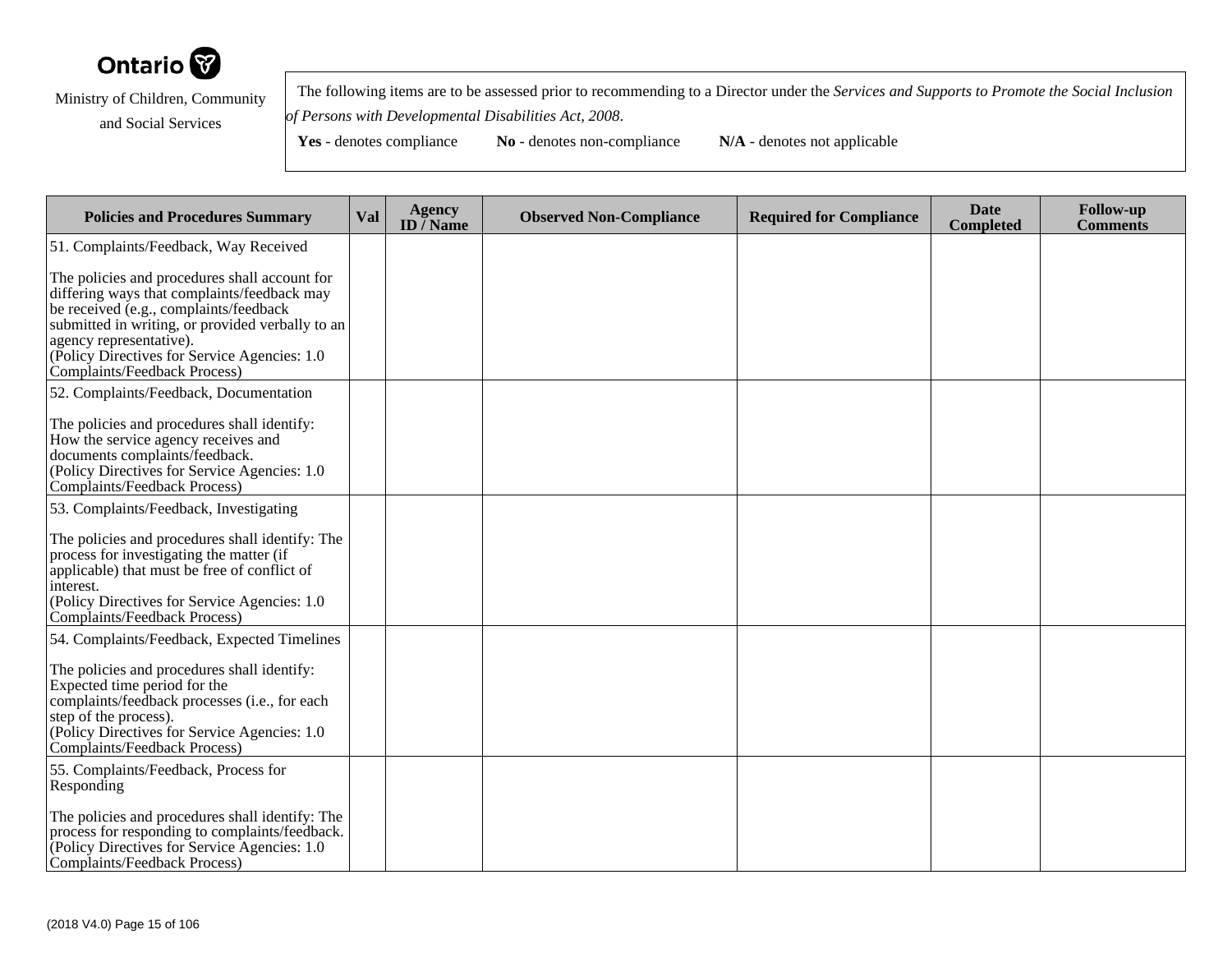

 The following items are to be assessed prior to recommending to a Director under the *Services and Supports to Promote the Social Inclusionof Persons with Developmental Disabilities Act, 2008*.

Yes - denotes compliance **No** - denotes non-compliance **N/A** - denotes not applicable

**Policies and Procedures Summary Val Agency ID / NameObserved Non-Compliance Required for Compliance Date Completed Follow-up Comments** 56. Complaints/Feedback, Roles andResponsibilitiesThe policies and procedures shall identify: The roles and responsibilities of persons who may be involved in receiving complaints/feedback,documenting, investigating, resolving and providing notification or confirmation with theindividual who submitted thecomplaint/feedback. (Policy Directives for Service Agencies: 1.0Complaints/Feedback Process)57. Complaints/Feedback, Consideration forRoles & ResponsibiltiesThe policies and procedures shall identify:Consideration for the role and any responsibilities of persons who receive supportfrom the service agency, in the complaints/feedback processes. (Policy Directives for Service Agencies: 1.0Complaints/Feedback Process)58. Complaints/Feedback, Board of Directors/Roles and ResponsibilitiesThe policies and procedures shall identify: Therole and responsibilities of the Board ofDirectors in the complaints/feedbackprocesses. (Policy Directives for Service Agencies: 1.0Complaints/Feedback Process)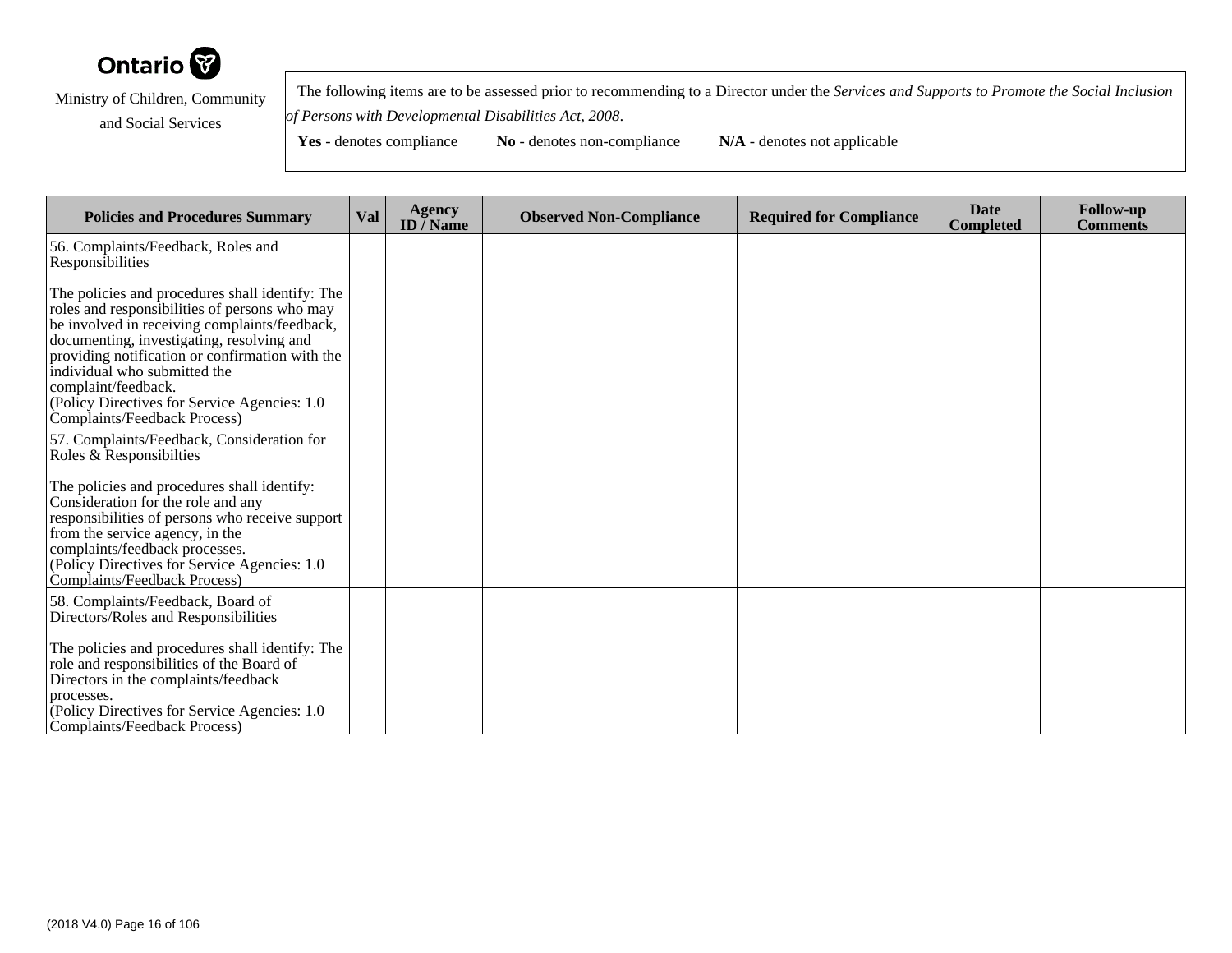

 The following items are to be assessed prior to recommending to a Director under the *Services and Supports to Promote the Social Inclusionof Persons with Developmental Disabilities Act, 2008*.

| <b>Policies and Procedures Summary</b>                                                                                                                                                                                                                                                                                                                                                                                                                                                                                                                                                                                                                                                                                                                                                         | Val | <b>Agency</b><br>ID $\overline{}/$ Name | <b>Observed Non-Compliance</b> | <b>Required for Compliance</b> | <b>Date</b><br><b>Completed</b> | <b>Follow-up</b><br><b>Comments</b> |
|------------------------------------------------------------------------------------------------------------------------------------------------------------------------------------------------------------------------------------------------------------------------------------------------------------------------------------------------------------------------------------------------------------------------------------------------------------------------------------------------------------------------------------------------------------------------------------------------------------------------------------------------------------------------------------------------------------------------------------------------------------------------------------------------|-----|-----------------------------------------|--------------------------------|--------------------------------|---------------------------------|-------------------------------------|
| 59. Complaints/Feedback, Conflict of Interest                                                                                                                                                                                                                                                                                                                                                                                                                                                                                                                                                                                                                                                                                                                                                  |     |                                         |                                |                                |                                 |                                     |
| The policies and procedures shall identify:<br>How to avoid conflict of interest that may arise<br>between the person who makes the complaint<br>or provides feedback, and those who may be<br>involved in the review, documentation,<br>investigation, resolution and<br>notification/confirmation.<br>(Policy Directives for Service Agencies: 1.0)<br><b>Complaints/Feedback Process)</b>                                                                                                                                                                                                                                                                                                                                                                                                   |     |                                         |                                |                                |                                 |                                     |
| 60. Fair Review Process                                                                                                                                                                                                                                                                                                                                                                                                                                                                                                                                                                                                                                                                                                                                                                        |     |                                         |                                |                                |                                 |                                     |
| The policies and procedures shall identify:<br>How to ensure that the review process is free<br>of any coercion or intimidation or bias, either<br>before, during, or after the review.<br>(Policy Directives for Service Agencies: 1.0)<br>Complaints/Feedback Process)                                                                                                                                                                                                                                                                                                                                                                                                                                                                                                                       |     |                                         |                                |                                |                                 |                                     |
| 61. Complaints/Feedback, Reporting to Police                                                                                                                                                                                                                                                                                                                                                                                                                                                                                                                                                                                                                                                                                                                                                   |     |                                         |                                |                                |                                 |                                     |
| The service agency's policies and procedures<br>on the complaints and feedback process shall<br>comply with reporting requirements set out in<br>the Services and Supports to Promote the<br>Social Inclusion of Persons with<br>Developmental Disabilities Act, 2008 and its<br>regulations. Where necessary, a service<br>agency shall ensure that a complaint/feedback<br>is: Reported to the police (i.e., as in the case of<br>alleged, suspected or witnessed abuse that may<br>constitute a criminal offence, as required by<br>Ontario Regulation 299/10 regarding quality<br>assurance measures made under the Services<br>and Supports to Promote the Social Inclusion<br>of Persons with Developmental Disabilities<br>Act, 2008).<br>(Policy Directives for Service Agencies: 1.0) |     |                                         |                                |                                |                                 |                                     |
| Complaints/Feedback Process)                                                                                                                                                                                                                                                                                                                                                                                                                                                                                                                                                                                                                                                                                                                                                                   |     |                                         |                                |                                |                                 |                                     |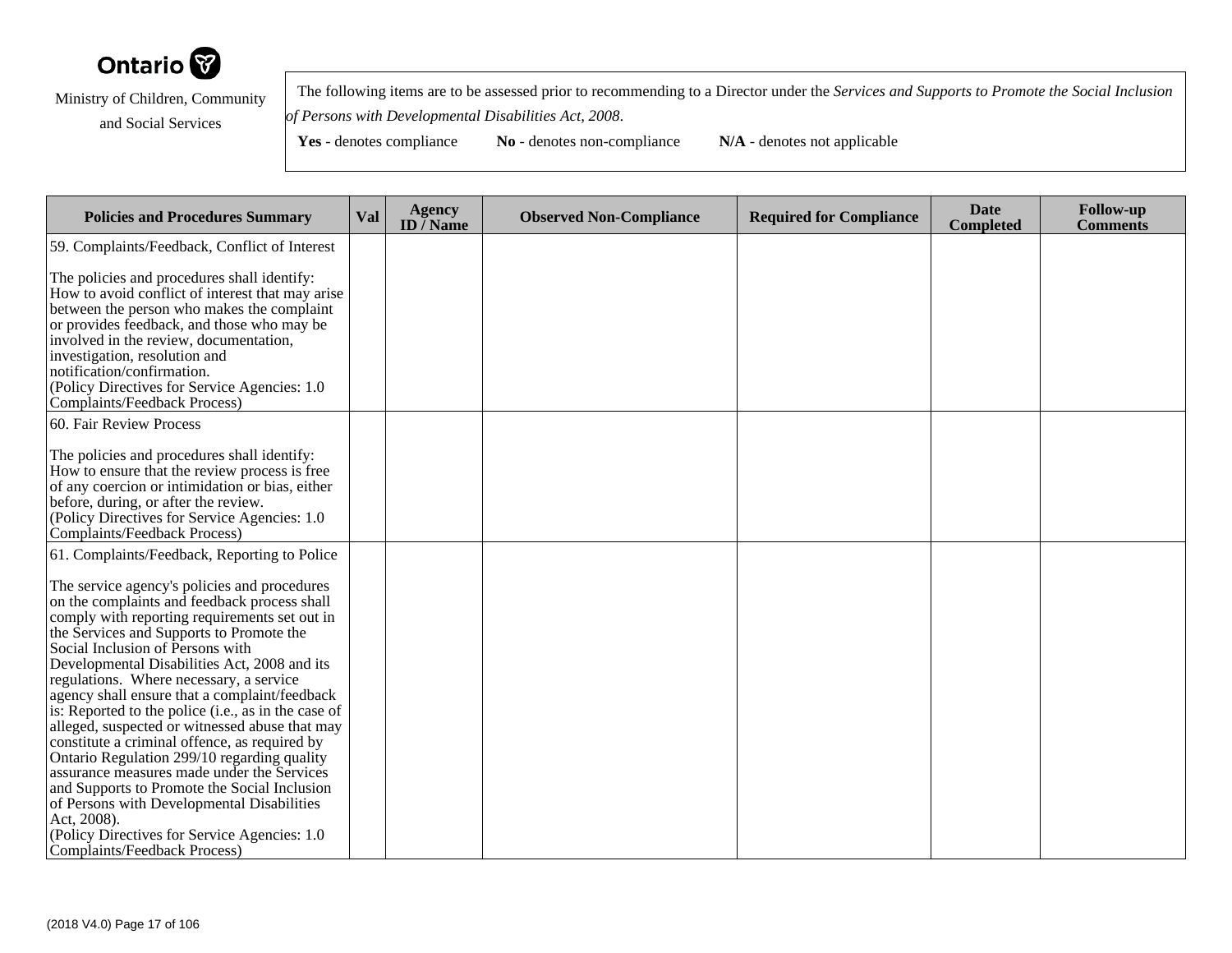

 The following items are to be assessed prior to recommending to a Director under the *Services and Supports to Promote the Social Inclusionof Persons with Developmental Disabilities Act, 2008*.

| <b>Policies and Procedures Summary</b>                                                                                                                                                                                                                                                                                                                                                                                                                                                                                                                                                                                                   | Val | Agency<br><b>ID</b> / Name | <b>Observed Non-Compliance</b> | <b>Required for Compliance</b> | <b>Date</b><br><b>Completed</b> | <b>Follow-up</b><br><b>Comments</b> |
|------------------------------------------------------------------------------------------------------------------------------------------------------------------------------------------------------------------------------------------------------------------------------------------------------------------------------------------------------------------------------------------------------------------------------------------------------------------------------------------------------------------------------------------------------------------------------------------------------------------------------------------|-----|----------------------------|--------------------------------|--------------------------------|---------------------------------|-------------------------------------|
| 62. Complaints/Feedback, Reporting to<br>Ministry                                                                                                                                                                                                                                                                                                                                                                                                                                                                                                                                                                                        |     |                            |                                |                                |                                 |                                     |
| The service agency's policies and procedures<br>on the complaints and feedback process shall<br>comply with reporting requirements set out in<br>the Services and Supports to Promote the<br>Social Inclusion of Persons with<br>Developmental Disabilities Act, 2008 and its<br>regulations. Where necessary, a service<br>agency shall ensure that a complaint/feedback<br>is: Reported to the ministry as a serious<br>occurrence through the ministry's serious<br>occurrence reporting process (based on the<br>nature of the complaint/feedback).<br>(Policy Directives for Service Agencies: 1.0)<br>Complaints/Feedback Process) |     |                            |                                |                                |                                 |                                     |
| 63. Host Family, Minimum Screening Process<br>Requirements, Key Considerations; Family's<br>Willingness and Motivation                                                                                                                                                                                                                                                                                                                                                                                                                                                                                                                   |     |                            |                                |                                |                                 |                                     |
| Written policies and procedures on the key<br>considerations that service agencies must take<br>into account when screening potential host<br>families include the family's willingness and<br>motivation to accept the individual as part of<br>their family as willingness to foster and respect<br>the individual's independence, dignity, self-<br>determination, social inclusion and community<br>participation<br>(Policy Directives for Service Agencies)                                                                                                                                                                        |     |                            |                                |                                |                                 |                                     |
| regarding the Host Family Program 1.1)                                                                                                                                                                                                                                                                                                                                                                                                                                                                                                                                                                                                   |     |                            |                                |                                |                                 |                                     |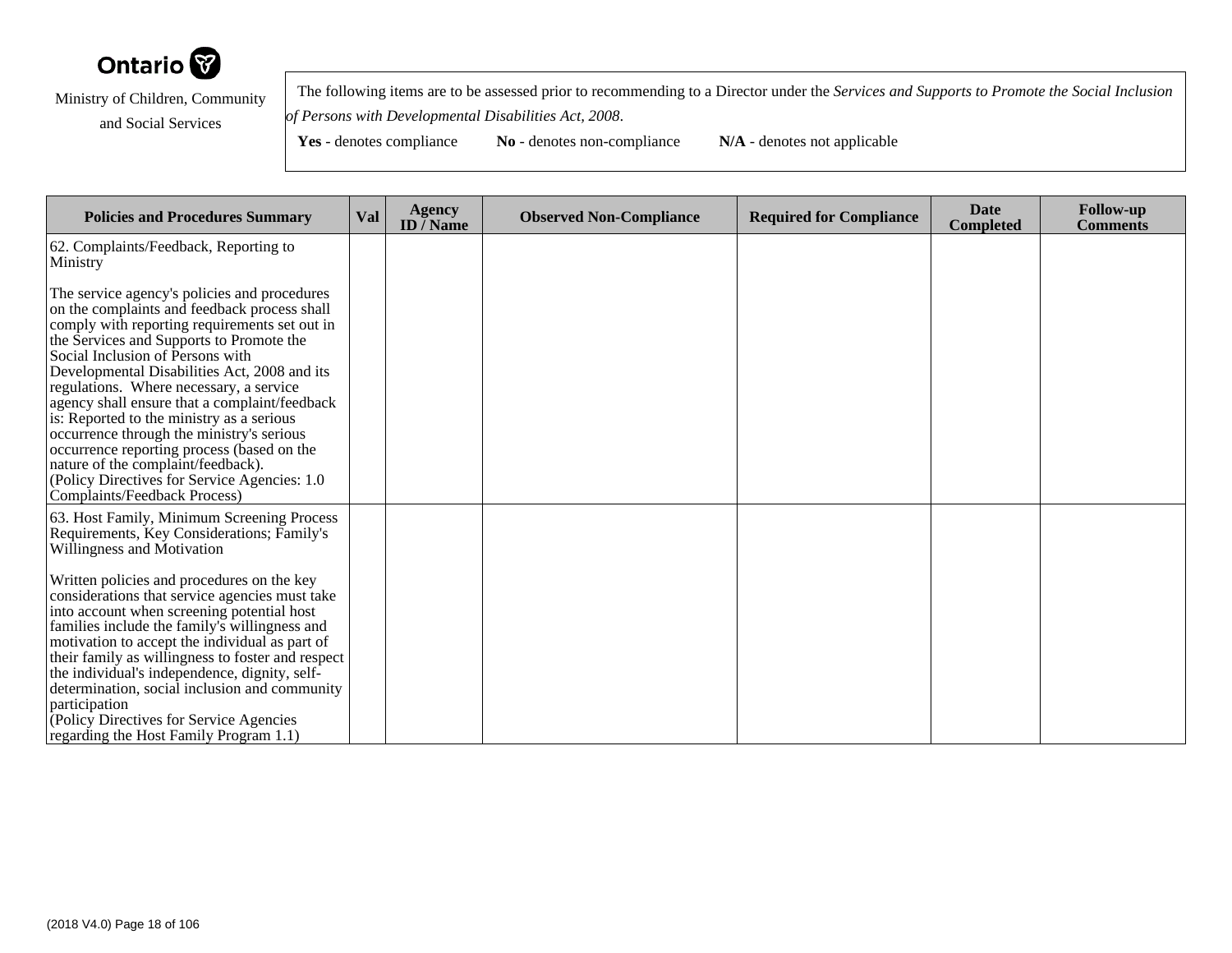

 The following items are to be assessed prior to recommending to a Director under the *Services and Supports to Promote the Social Inclusionof Persons with Developmental Disabilities Act, 2008*.

| <b>Policies and Procedures Summary</b>                                                                                                                                                                                                                                                                                                                                                        | <b>Val</b> | <b>Agency</b><br><b>ID</b> / Name | <b>Observed Non-Compliance</b> | <b>Required for Compliance</b> | <b>Date</b><br><b>Completed</b> | <b>Follow-up</b><br><b>Comments</b> |
|-----------------------------------------------------------------------------------------------------------------------------------------------------------------------------------------------------------------------------------------------------------------------------------------------------------------------------------------------------------------------------------------------|------------|-----------------------------------|--------------------------------|--------------------------------|---------------------------------|-------------------------------------|
| 64. Host Family, Minimum Screening Process<br>Requirements, Key Considerations; physical,<br>mental and emotional capabilities.                                                                                                                                                                                                                                                               |            |                                   |                                |                                |                                 |                                     |
| Service agency's written policies and<br>procedures on the key considerations that<br>service agencies must take into account when<br>screening potential host families include the<br>physical, mental, social and emotional<br>capabilities of the host family to meet the<br>needs of the individual.<br>(Policy Directives for Service Agencies<br>regarding the Host Family Program 1.1) |            |                                   |                                |                                |                                 |                                     |
| 65. Host Family, Minimum Standards<br>Screening Process Requirements, Key<br>Considerations; secure financial status.                                                                                                                                                                                                                                                                         |            |                                   |                                |                                |                                 |                                     |
| Written policies and procedures on the key<br>considerations that service agencies must take<br>into account when screening for potential host<br>families include secure financial status with<br>adequate income to provide for the needs of the<br>household.<br>(Policy Directives for Service Agencies)<br>regarding the Host Family Program 1.1)                                        |            |                                   |                                |                                |                                 |                                     |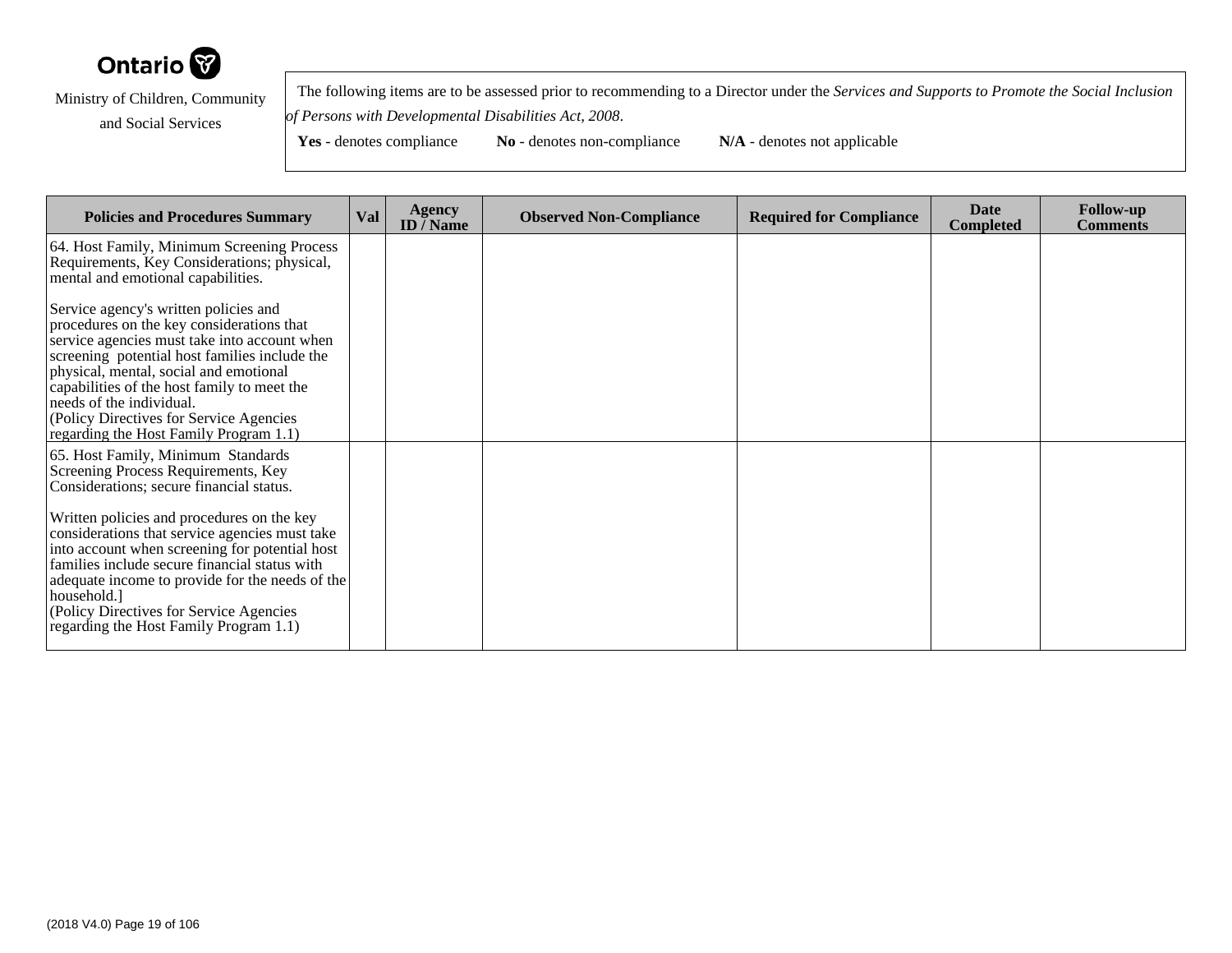

 The following items are to be assessed prior to recommending to a Director under the *Services and Supports to Promote the Social Inclusionof Persons with Developmental Disabilities Act, 2008*.

| <b>Policies and Procedures Summary</b>                                                                                                                                                                                                                                                                                                                                                                                                                                                                                                                                                                              | Val | <b>Agency</b><br>ID $\bar{}/$ Name | <b>Observed Non-Compliance</b> | <b>Required for Compliance</b> | <b>Date</b><br><b>Completed</b> | <b>Follow-up</b><br><b>Comments</b> |
|---------------------------------------------------------------------------------------------------------------------------------------------------------------------------------------------------------------------------------------------------------------------------------------------------------------------------------------------------------------------------------------------------------------------------------------------------------------------------------------------------------------------------------------------------------------------------------------------------------------------|-----|------------------------------------|--------------------------------|--------------------------------|---------------------------------|-------------------------------------|
| 66. Host Family, Minimum Standards<br>Screening Process Requirements, Key<br>Considerations; suitability of the host family<br>setting.                                                                                                                                                                                                                                                                                                                                                                                                                                                                             |     |                                    |                                |                                |                                 |                                     |
| Written policies and procedures on the key<br>considerations that the service agency must<br>take into account when screening for potential<br>host families include the suitability of the host<br>family setting for the individual based on<br>factors such as but not limited to, the<br>individual's goals, interests, social connections,<br>health and safety needs and cultural/linguistic,<br>religious background; physical attributes of the<br>home and its surroundings, proximity to<br>natural family members.<br>(Policy Directives for Service Agencies)<br>regarding the Host Family Program 1.1) |     |                                    |                                |                                |                                 |                                     |
| 67. Host Family, Minimum Standards<br>Screening Process Requirements, Key<br>Considerations; Orientation, training,<br>monitoring, evaluation                                                                                                                                                                                                                                                                                                                                                                                                                                                                       |     |                                    |                                |                                |                                 |                                     |
| Written policies and procedures on the key<br>considerations that the service agency must<br>take into account when screening for potential<br>host families include availability and<br>willingness of the host family to participate in<br>orientation, training and ongoing monitoring<br>and evaluation activities, as outlined in agency<br>policies and procedures (which must accord<br>with MCSS' Policy Directives) and the service<br>agreement.<br>(Policy Directives for Service Agencies<br>regarding the Host Family Program 1.1)                                                                     |     |                                    |                                |                                |                                 |                                     |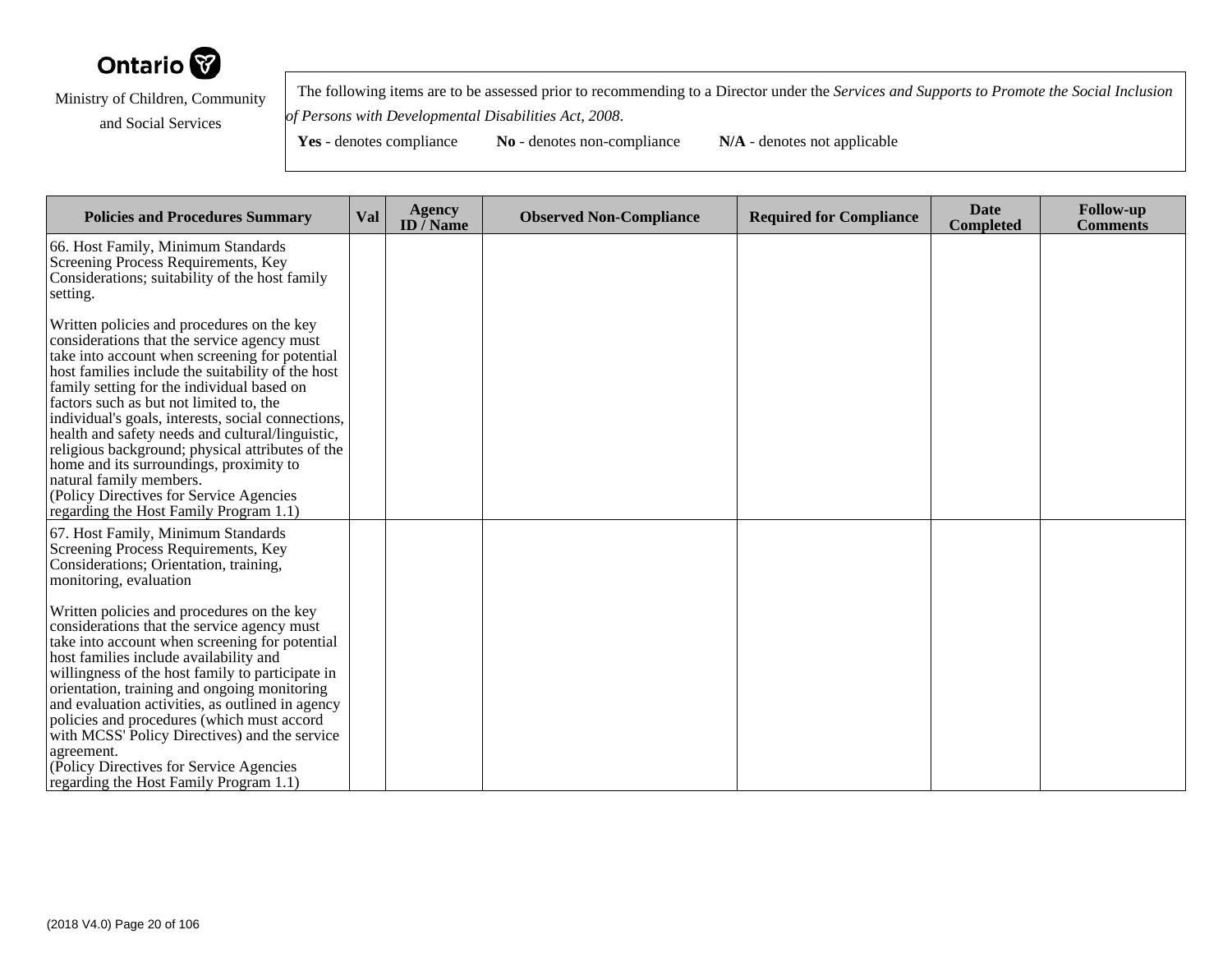

 The following items are to be assessed prior to recommending to a Director under the *Services and Supports to Promote the Social Inclusionof Persons with Developmental Disabilities Act, 2008*.

| <b>Policies and Procedures Summary</b>                                                                                                                                                                                                                                                                                                                                                                                                                                                                                                                                                                                | Val | <b>Agency</b><br>ID $\overline{}/$ Name | <b>Observed Non-Compliance</b> | <b>Required for Compliance</b> | <b>Date</b><br><b>Completed</b> | <b>Follow-up</b><br><b>Comments</b> |
|-----------------------------------------------------------------------------------------------------------------------------------------------------------------------------------------------------------------------------------------------------------------------------------------------------------------------------------------------------------------------------------------------------------------------------------------------------------------------------------------------------------------------------------------------------------------------------------------------------------------------|-----|-----------------------------------------|--------------------------------|--------------------------------|---------------------------------|-------------------------------------|
| 68. Support and Oversight/Training and<br><b>Orientation Sessions</b>                                                                                                                                                                                                                                                                                                                                                                                                                                                                                                                                                 |     |                                         |                                |                                |                                 |                                     |
| Service agencies administering the Host<br>Family Program must have policies and<br>procedures to address providing training and<br>orientation for the Host Family including but<br>not limited to: initial certification of CPR and<br>first aid, confidentiality, abuse prevention and<br>reporting, serious occurrence reporting (as may<br>be applicable in the agencies policies and<br>procedures) complaints, rights, and care, or<br>ensure that the Host Family has completed<br>equivalent training and orientation.<br>(Policy Directives for Service Agencies)<br>regarding the Host Family Program 3.1) |     |                                         |                                |                                |                                 |                                     |
| 69. Support and Oversight/Quarterly Meeting<br>Service agencies administering the Host<br>Family Program must have policies and<br>procedures to address meeting in person with<br>the individual, who may be accompanied by a<br>peer, friend or family member as may be<br>appropriate and as may be requested by the<br>individual, at least quarterly and separately<br>from the Hot Family, in order to receive<br>feedback and address any issues the individual<br>may have, in a personal and confidential<br>manner.<br>(Policy Directives for Service Agencies<br>regarding the Host Family Program 3.1)    |     |                                         |                                |                                |                                 |                                     |
| 70. Support and Oversight/Ongoing Support<br>Service agencies administering the Host<br>Family Program must have policies and<br>procedures to address providing ongoing<br>support to the Host Family as needed e.g.,<br>transition support, community information,<br>connection to other host families for advice<br>and support.<br>(Policy Directives for Service Agencies)<br>regarding the Host Family Program 3.1)                                                                                                                                                                                            |     |                                         |                                |                                |                                 |                                     |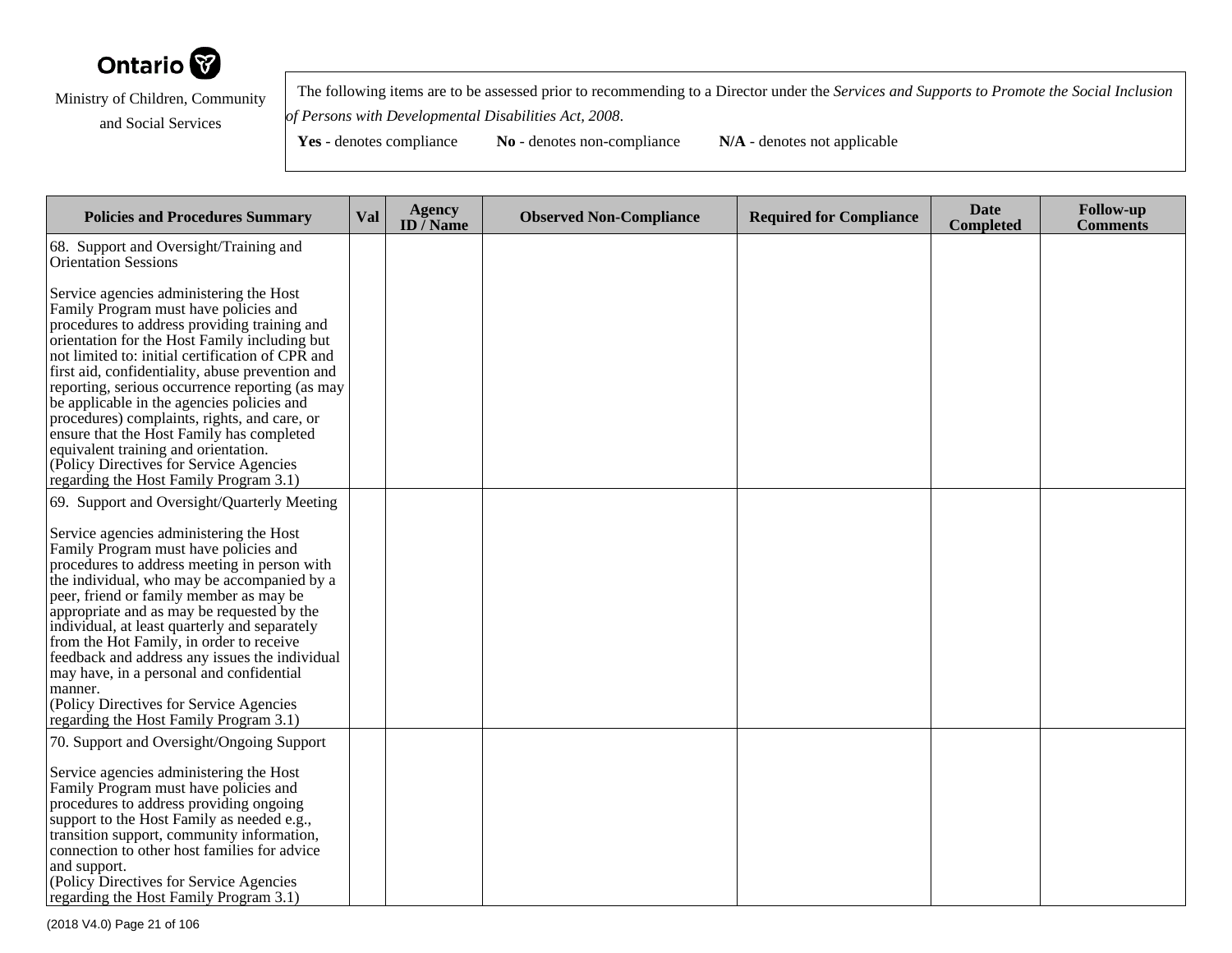

 The following items are to be assessed prior to recommending to a Director under the *Services and Supports to Promote the Social Inclusionof Persons with Developmental Disabilities Act, 2008*.

| <b>Policies and Procedures Summary</b>                                                                                                                                                                                                                                                                                                                                                                                                   | <b>Val</b> | <b>Agency</b><br>ID $\bar{}/$ Name | <b>Observed Non-Compliance</b> | <b>Required for Compliance</b> | <b>Date</b><br><b>Completed</b> | <b>Follow-up</b><br><b>Comments</b> |
|------------------------------------------------------------------------------------------------------------------------------------------------------------------------------------------------------------------------------------------------------------------------------------------------------------------------------------------------------------------------------------------------------------------------------------------|------------|------------------------------------|--------------------------------|--------------------------------|---------------------------------|-------------------------------------|
| 71. Support and Oversight/Respite                                                                                                                                                                                                                                                                                                                                                                                                        |            |                                    |                                |                                |                                 |                                     |
| Service agencies administering the Host<br>Family Program must have policies and<br>procedures to address supporting caregiver<br>respite with consideration for any terms in the<br>agency's service agreement such as making<br>arrangements for planned and emergency<br>caregiver respite where applicable.<br>(Policy Directives for Service Agencies<br>regarding the Host Family Program 3.1)                                     |            |                                    |                                |                                |                                 |                                     |
| 72. Support and Oversight/Respite, physical<br>inspection and initial screening                                                                                                                                                                                                                                                                                                                                                          |            |                                    |                                |                                |                                 |                                     |
| Service agencies administering the Host<br>Family Program must have policies and<br>procedures to address supporting caregiver<br>respite with consideration for when a screening<br>should include a physical inspection of the<br>respite provider's home and when a caregiver's<br>respite provider's initial screening should be<br>triggered.<br>(Policy Directives for Service Agencies)<br>regarding the Host Family Program 3.1) |            |                                    |                                |                                |                                 |                                     |
| 73. Support and Oversight/Facilitating Contact<br>Service agencies administering the Host<br>Family Program must have policies and<br>procedures to address facilitating contact                                                                                                                                                                                                                                                         |            |                                    |                                |                                |                                 |                                     |
| between the individual, their family/guardian<br>and the host family, as appropriate.<br>(Policy Directives for Service Agencies<br>regarding the Host Family Program 3.1)                                                                                                                                                                                                                                                               |            |                                    |                                |                                |                                 |                                     |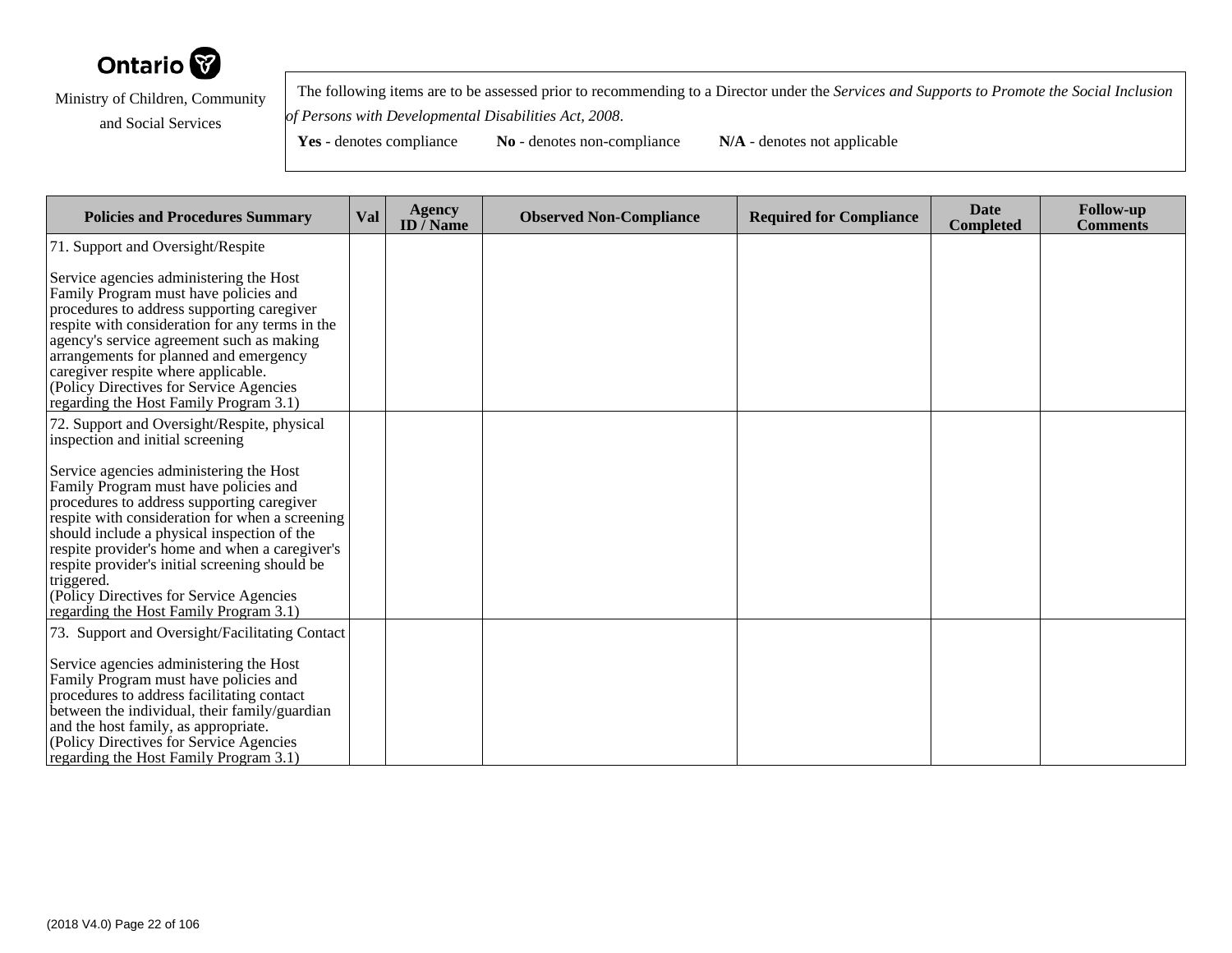

 The following items are to be assessed prior to recommending to a Director under the *Services and Supports to Promote the Social Inclusionof Persons with Developmental Disabilities Act, 2008*.

| <b>Policies and Procedures Summary</b>                                                                                                                                                                                                                                                                                                                                                                                                                                                                                                                                                                  | Val | <b>Agency</b><br>ID $\overline{}/$ Name | <b>Observed Non-Compliance</b> | <b>Required for Compliance</b> | <b>Date</b><br><b>Completed</b> | <b>Follow-up</b><br><b>Comments</b> |
|---------------------------------------------------------------------------------------------------------------------------------------------------------------------------------------------------------------------------------------------------------------------------------------------------------------------------------------------------------------------------------------------------------------------------------------------------------------------------------------------------------------------------------------------------------------------------------------------------------|-----|-----------------------------------------|--------------------------------|--------------------------------|---------------------------------|-------------------------------------|
| 74. Support and Oversight/Change of<br>Circumstance                                                                                                                                                                                                                                                                                                                                                                                                                                                                                                                                                     |     |                                         |                                |                                |                                 |                                     |
| Service agencies administering the Host<br>Family Program must have policies and<br>procedures to address working with the Host<br>Family and the individual in the event of a<br>change of circumstance where the host family<br>provider is unable to continue in their role as<br>primary caregiver.<br>Policy Directives for Service Agencies<br>regarding the Host Family Program 3.1)                                                                                                                                                                                                             |     |                                         |                                |                                |                                 |                                     |
| 75. Support and Oversight/Move Outside<br>Service Boundaries                                                                                                                                                                                                                                                                                                                                                                                                                                                                                                                                            |     |                                         |                                |                                |                                 |                                     |
| Service agencies administering the Host<br>Family Program must have policies and<br>procedures to address contacting the Ministry<br>about situations where an individual wants to<br>move with their Host Family to another<br>community outside the agency's service<br>boundaries in Ontario. Considerations for such<br>transfers may include an individual's or their<br>substitute - decision maker's choice, access to<br>and availability of, other community services<br>and proximity to natural family.<br>(Policy Directives for Service Agencies<br>regarding the Host Family Program 3.1) |     |                                         |                                |                                |                                 |                                     |
| 76. Monitoring Personal Safety and<br>Security/Physical Verification.                                                                                                                                                                                                                                                                                                                                                                                                                                                                                                                                   |     |                                         |                                |                                |                                 |                                     |
| At a minimum, service agencies must have<br>policies and procedures regarding monitoring<br>the personal safety and security of individuals<br>receiving supports and services under the Host<br>Family Program that includes a physical<br>verification of the residence and property to<br>ensure the individual's living space is kept<br>clean and safe.<br>(Policy Directives for Service Agencies<br>regarding the Host Family Program 3.2)                                                                                                                                                       |     |                                         |                                |                                |                                 |                                     |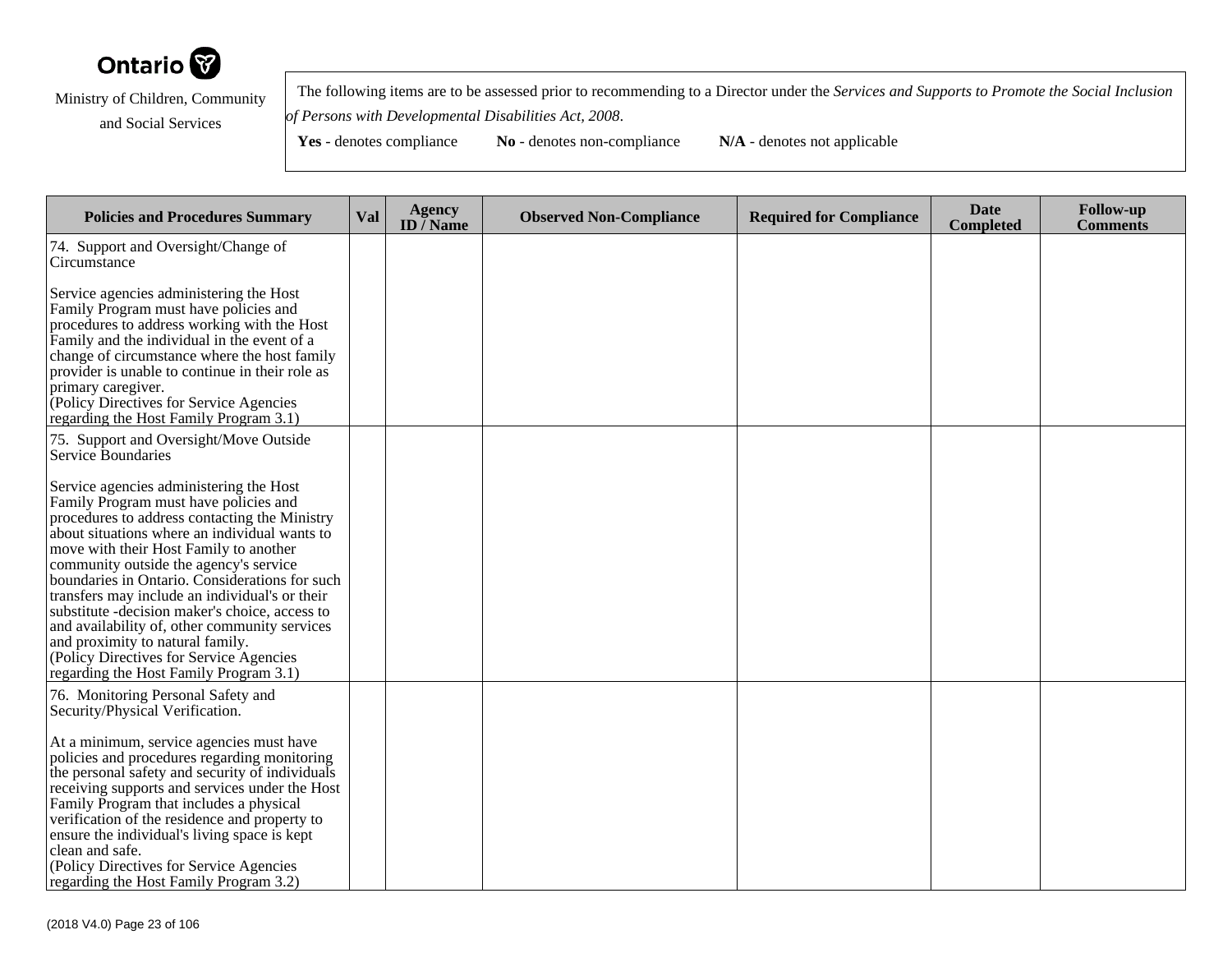

 The following items are to be assessed prior to recommending to a Director under the *Services and Supports to Promote the Social Inclusionof Persons with Developmental Disabilities Act, 2008*.

**Yes** - denotes compliance **No** - denotes non-compliance **N/A** - denotes not applicable

**Policies and Procedures Summary Val Agency ID / NameObserved Non-Compliance Required for Compliance Date Completed Follow-up Comments** 77. Monitoring Personal Safety andSecurity/Safety RequirementsAt a minimum, service agencies must have policies and procedures regarding monitoring the personal safety and security of individuals receiving supports and services under the Host Family Program that includes checking safetyrequirements related to fire safety, health hazards and water quality testing, where applicable, in the Host Family residence andinvolving other officials/professionals asrequired. (Policy Directives for Service Agencies regarding the Host Family Program 3.2)78. Monitoring Personal Safety andSecurity/Resolution-ConcernsService agencies must have policies and procedures in place to assist in the resolution ofany concerns about the placement. (Policy Directives for Service Agencies regarding the Host Family Program 3.2)79. Monitoring Personal Safety and Security/Serious Occurrence ReportingService agencies must have policies and procedures regarding when the Host Family must notify the service agency of any seriousconcerns such as those outlined in SeriousOccurrence Reporting Procedures. (Policy Directives for Service Agenciesregarding the Host Family Program 3.2)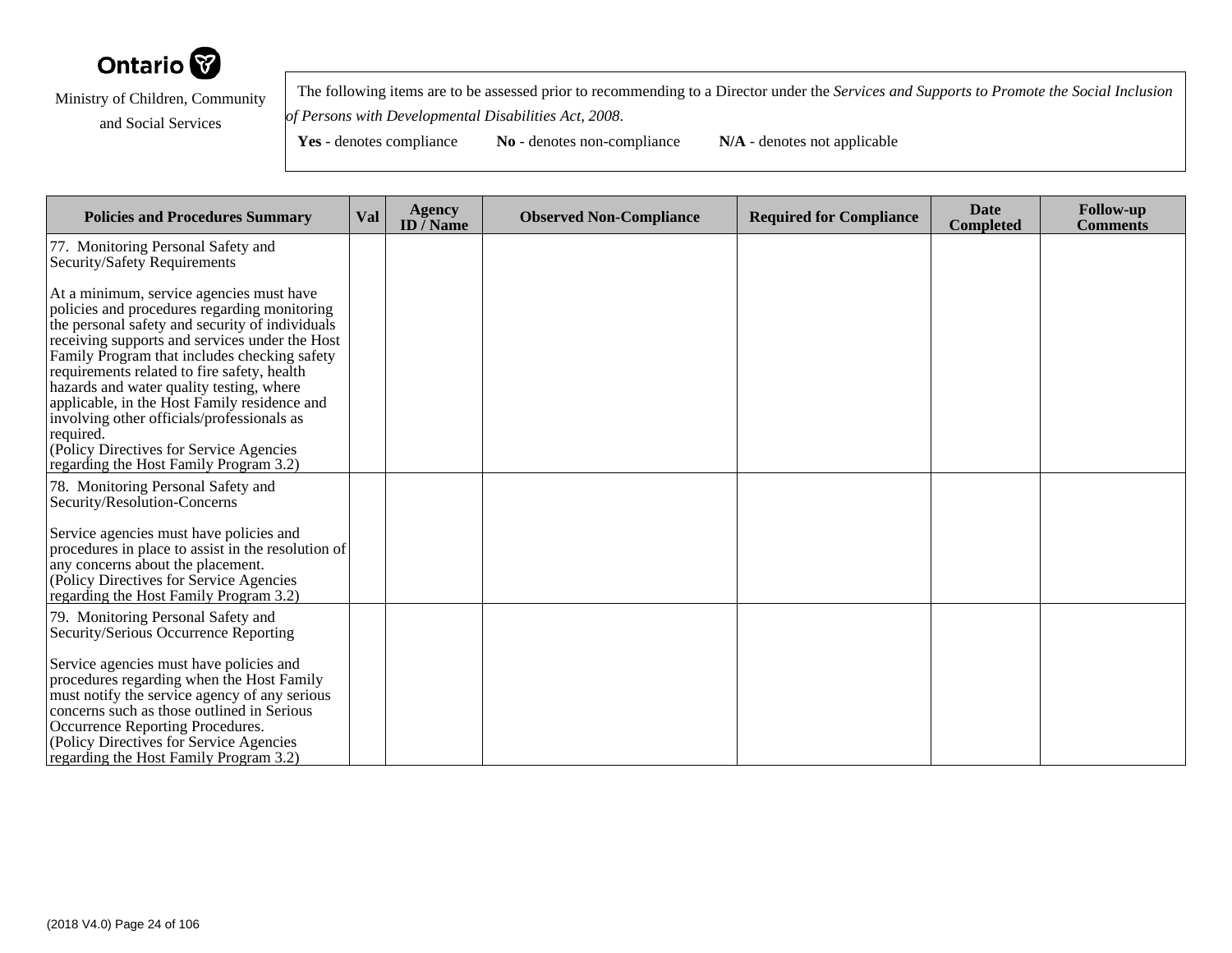

 The following items are to be assessed prior to recommending to a Director under the *Services and Supports to Promote the Social Inclusionof Persons with Developmental Disabilities Act, 2008*.

| <b>Policies and Procedures Summary</b>                                                                                                                                                                                                                                                                                                                                        | Val | Agency<br>ID $\bar{}/$ Name | <b>Observed Non-Compliance</b> | <b>Required for Compliance</b> | <b>Date</b><br><b>Completed</b> | <b>Follow-up</b><br><b>Comments</b> |  |  |
|-------------------------------------------------------------------------------------------------------------------------------------------------------------------------------------------------------------------------------------------------------------------------------------------------------------------------------------------------------------------------------|-----|-----------------------------|--------------------------------|--------------------------------|---------------------------------|-------------------------------------|--|--|
| 80. Remuneration/Rates and Processes                                                                                                                                                                                                                                                                                                                                          |     |                             |                                |                                |                                 |                                     |  |  |
| The service agency's policies and procedures<br>must address the rates and processes for<br>remuneration to the host family from the<br>service agency, including an articulation of<br>agency supports provided in addition to<br>Ontario Disability Support Program (ODSP)<br>funding.<br>(Policy Directives for Service Agencies<br>regarding the Host Family Program 4.0) |     |                             |                                |                                |                                 |                                     |  |  |
| 81. Remuneration/Basic Needs                                                                                                                                                                                                                                                                                                                                                  |     |                             |                                |                                |                                 |                                     |  |  |
| The service agency's policies and procedures<br>must address processes to manage<br>accommodation and basic needs expense<br>payments (e.g. where the service agency is<br>paying the Host Family on behalf of an<br>individual).<br>(Policy Directives for Service Agencies<br>regarding the Host Family Program 4.0)                                                        |     |                             |                                |                                |                                 |                                     |  |  |
| 82. Remuneration/Eligible Expenses                                                                                                                                                                                                                                                                                                                                            |     |                             |                                |                                |                                 |                                     |  |  |
| The service agency does not have written<br>policies and procedures to address<br>reimbursement of eligible expenses where<br>appropriate e.g. out-of-pocket expenses for the<br>host family, travel to medical appointments,<br>etc.<br>(Policy Directives for Service Agencies<br>regarding the Host Family Program 4.0)                                                    |     |                             |                                |                                |                                 |                                     |  |  |
| <b>General Comments</b>                                                                                                                                                                                                                                                                                                                                                       |     |                             |                                |                                |                                 |                                     |  |  |
|                                                                                                                                                                                                                                                                                                                                                                               |     |                             |                                |                                |                                 |                                     |  |  |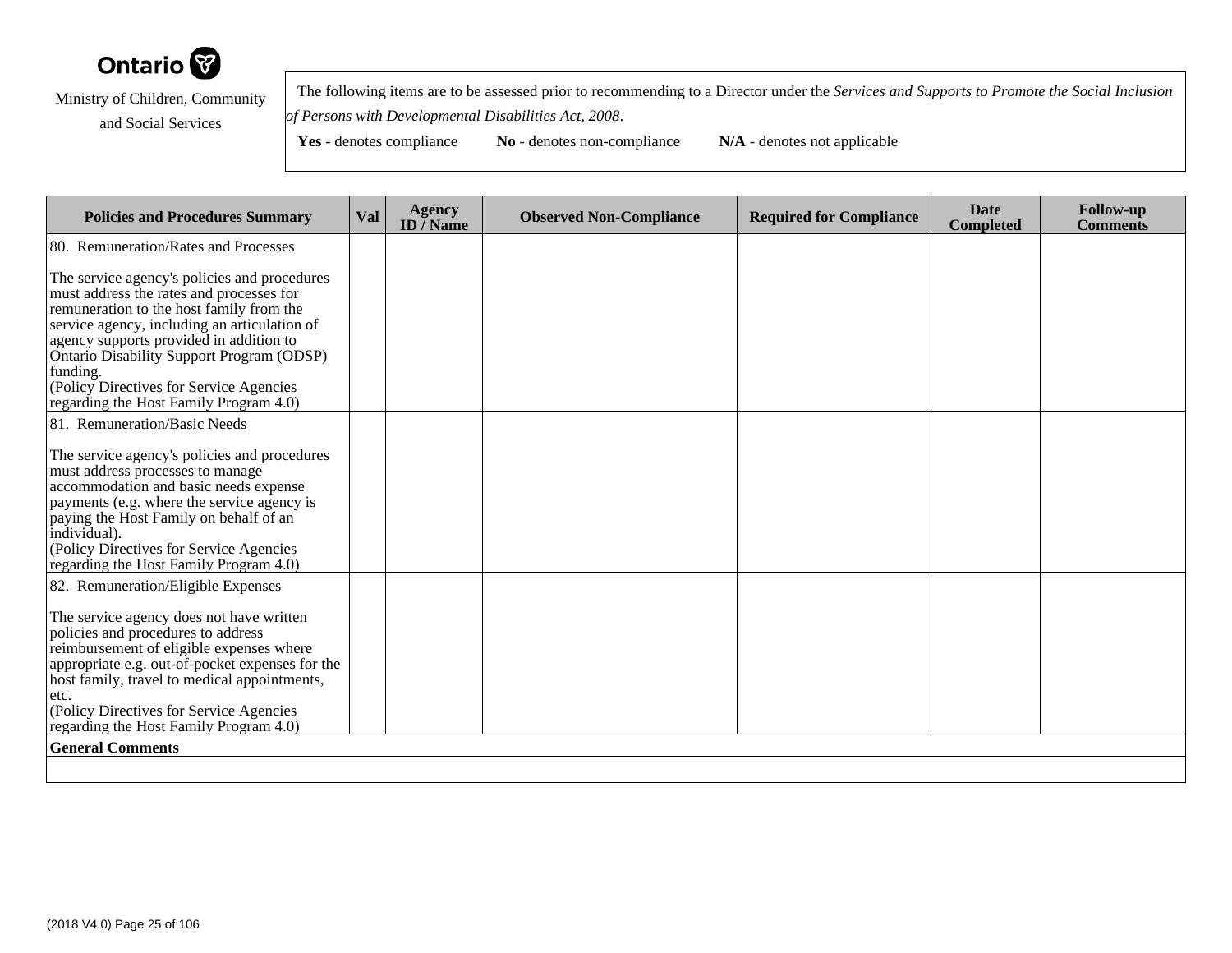

 The following items are to be assessed prior to recommending to a Director under the *Services and Supports to Promote the Social Inclusionof Persons with Developmental Disabilities Act, 2008*.

| <b>Board Records</b>                                                                                                                                                                                                                                                                                            | Val | <b>Agency</b><br>ID / Name | <b>Observed Non-Compliance</b> | <b>Required for Compliance</b> | <b>Date</b><br>Completed | <b>Follow-up</b><br><b>Comments</b> |
|-----------------------------------------------------------------------------------------------------------------------------------------------------------------------------------------------------------------------------------------------------------------------------------------------------------------|-----|----------------------------|--------------------------------|--------------------------------|--------------------------|-------------------------------------|
| 1. Mission Statement, Service Principles,<br><b>Statement of Rights</b>                                                                                                                                                                                                                                         |     |                            |                                |                                |                          |                                     |
| Each service agency shall conduct a mandatory<br>orientation to its mission statement, service<br>principles and statement of rights with its new<br>members of its board of directors.<br>(Regulation 299/10, 4(2)(b))                                                                                         |     |                            |                                |                                |                          |                                     |
| 2. Mission Statement, Service Principles,<br>Statement of Rights, Annual Review                                                                                                                                                                                                                                 |     |                            |                                |                                |                          |                                     |
| Each service agency shall ensure that its board<br>of directors conduct an annual review of its<br>mission statement, service principles and<br>statement of rights, which shall include<br>updating as necessary.<br>(Regulation 299/10, $4(2)(c)$ )                                                           |     |                            |                                |                                |                          |                                     |
| 3. Mission Statement, Service Principles,<br><b>Statement of Rights, Review Dates</b>                                                                                                                                                                                                                           |     |                            |                                |                                |                          |                                     |
| Each service agency shall record the dates of<br>all orientations, refreshers and reviews<br>conducted under clauses (b).<br>(Regulation 299/10, $4(2)(d)$ )                                                                                                                                                    |     |                            |                                |                                |                          |                                     |
| 4. Financial Records, Annual Review Report                                                                                                                                                                                                                                                                      |     |                            |                                |                                |                          |                                     |
| The service agency shall ensure books of<br>accounts and financial records prepared and<br>maintained in accordance with subsection (2)<br>are independently reviewed by a third party<br>annually; the independent review shall include<br>a report to the board of directors.<br>(Regulation 299/10, $6(3)$ ) |     |                            |                                |                                |                          |                                     |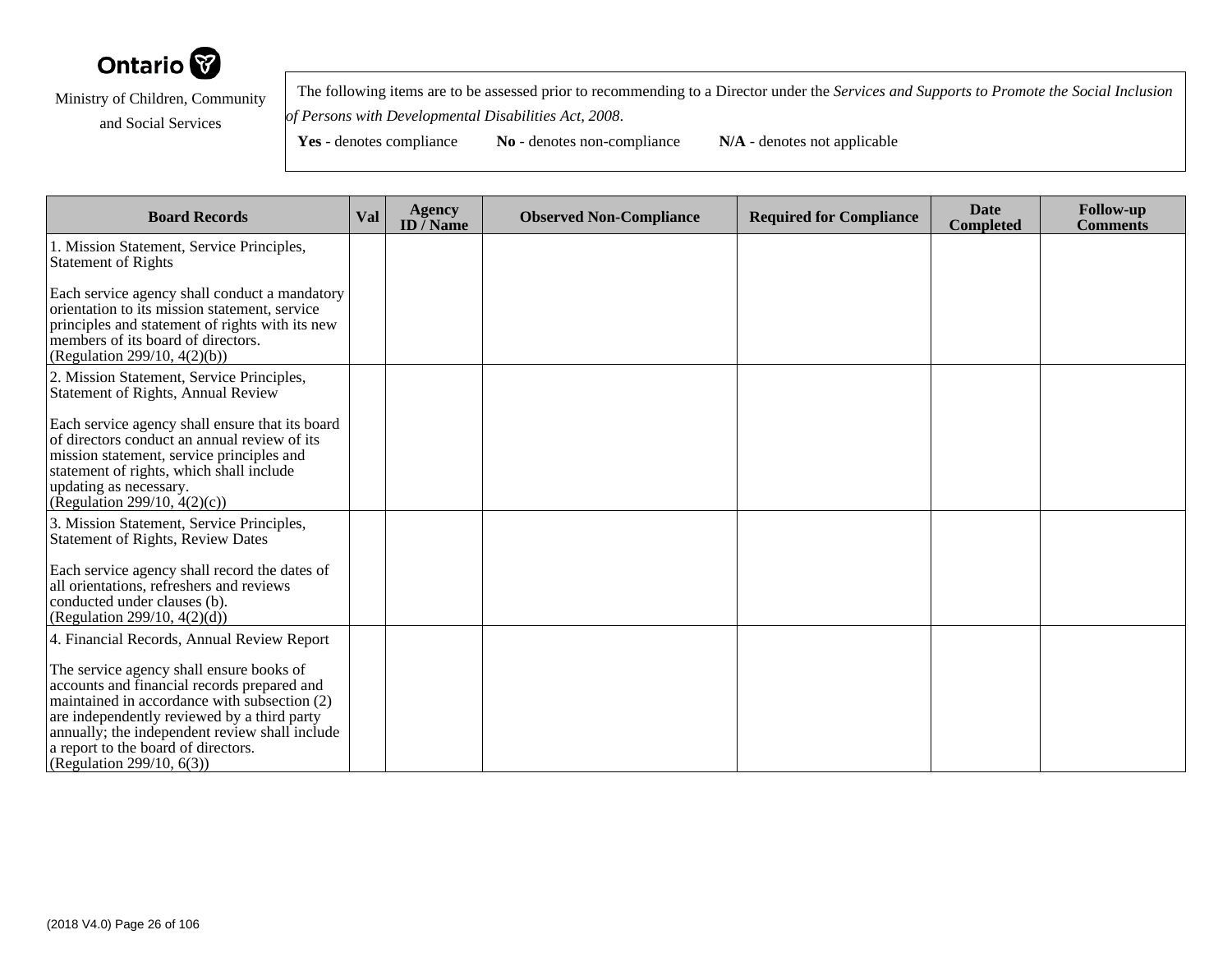

 The following items are to be assessed prior to recommending to a Director under the *Services and Supports to Promote the Social Inclusionof Persons with Developmental Disabilities Act, 2008*.

| <b>Board Records</b>                                                                                                                                                                                                                                                                                                                                                                                            | Val | <b>Agency</b><br>ID $\overline{}/$ Name | <b>Observed Non-Compliance</b> | <b>Required for Compliance</b> | <b>Date</b><br><b>Completed</b> | <b>Follow-up</b><br><b>Comments</b> |
|-----------------------------------------------------------------------------------------------------------------------------------------------------------------------------------------------------------------------------------------------------------------------------------------------------------------------------------------------------------------------------------------------------------------|-----|-----------------------------------------|--------------------------------|--------------------------------|---------------------------------|-------------------------------------|
| 5. Abuse Policies Orientation, Annual                                                                                                                                                                                                                                                                                                                                                                           |     |                                         |                                |                                |                                 |                                     |
| In addressing quality assurance measures<br>respecting abuse prevention and reporting,<br>each service agency shall provide a mandatory<br>orientation to all new members of the board of<br>directors on the agency's policies and<br>procedures on abuse prevention, identification<br>and reporting and a refresher on the policies<br>and procedures every year thereafter.<br>(Regulation 299/10, 8(2)(b)) |     |                                         |                                |                                |                                 |                                     |
| 6. Privacy and Confidentiality Orientation                                                                                                                                                                                                                                                                                                                                                                      |     |                                         |                                |                                |                                 |                                     |
| Each service agency shall provide an<br>orientation to new members of its board of<br>directors regarding its policies and procedures<br>respecting privacy and confidentiality and<br>consent to collection, use or disclosure of<br>personal information.<br>(Regulation 299/10, $10(2)$ )                                                                                                                    |     |                                         |                                |                                |                                 |                                     |
| 7. References                                                                                                                                                                                                                                                                                                                                                                                                   |     |                                         |                                |                                |                                 |                                     |
| A service agency shall arrange for a personal<br>reference check and require a police records<br>check for board members, if they will have<br>direct contact with the persons with<br>developmental disabilities who receive services<br>and supports from the service agency.<br>(Regulation 299/10, 13(3))                                                                                                   |     |                                         |                                |                                |                                 |                                     |
| 8. References, ASAP                                                                                                                                                                                                                                                                                                                                                                                             |     |                                         |                                |                                |                                 |                                     |
| The service agency shall ensure that the<br>personal reference check and police records<br>check are completed as soon as possible for the<br>new board member before or after they assume<br>their responsibilities with the agency.<br>(Regulation 299/10, 13(5))                                                                                                                                             |     |                                         |                                |                                |                                 |                                     |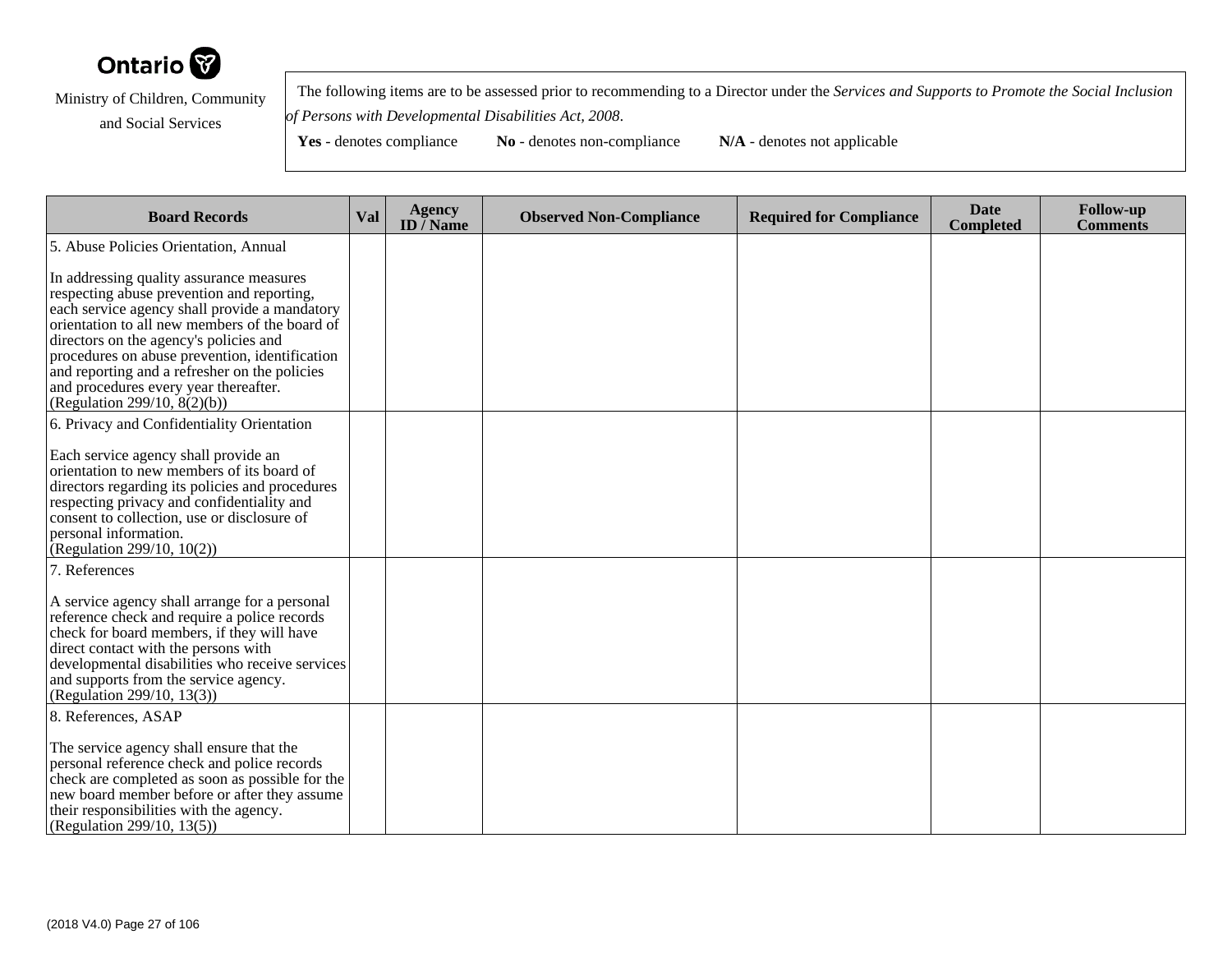

 The following items are to be assessed prior to recommending to a Director under the *Services and Supports to Promote the Social Inclusionof Persons with Developmental Disabilities Act, 2008*.

| <b>Board Records</b>                                                                                                                                                                                                                                                              | <b>Val</b> | <b>Agency</b><br>ID / Name | <b>Observed Non-Compliance</b> | <b>Required for Compliance</b> | Date<br>Completed | <b>Follow-up</b><br><b>Comments</b> |
|-----------------------------------------------------------------------------------------------------------------------------------------------------------------------------------------------------------------------------------------------------------------------------------|------------|----------------------------|--------------------------------|--------------------------------|-------------------|-------------------------------------|
| 9. References, Supervision                                                                                                                                                                                                                                                        |            |                            |                                |                                |                   |                                     |
| Until the completion of their reference check,<br>their police records check and their orientation<br>and initial training, a board member shall have<br>direct contact with persons with developmental<br>disabilities only when being supervised.<br>(Regularion 299/10, 13(6)) |            |                            |                                |                                |                   |                                     |
| <b>General Comments</b>                                                                                                                                                                                                                                                           |            |                            |                                |                                |                   |                                     |
|                                                                                                                                                                                                                                                                                   |            |                            |                                |                                |                   |                                     |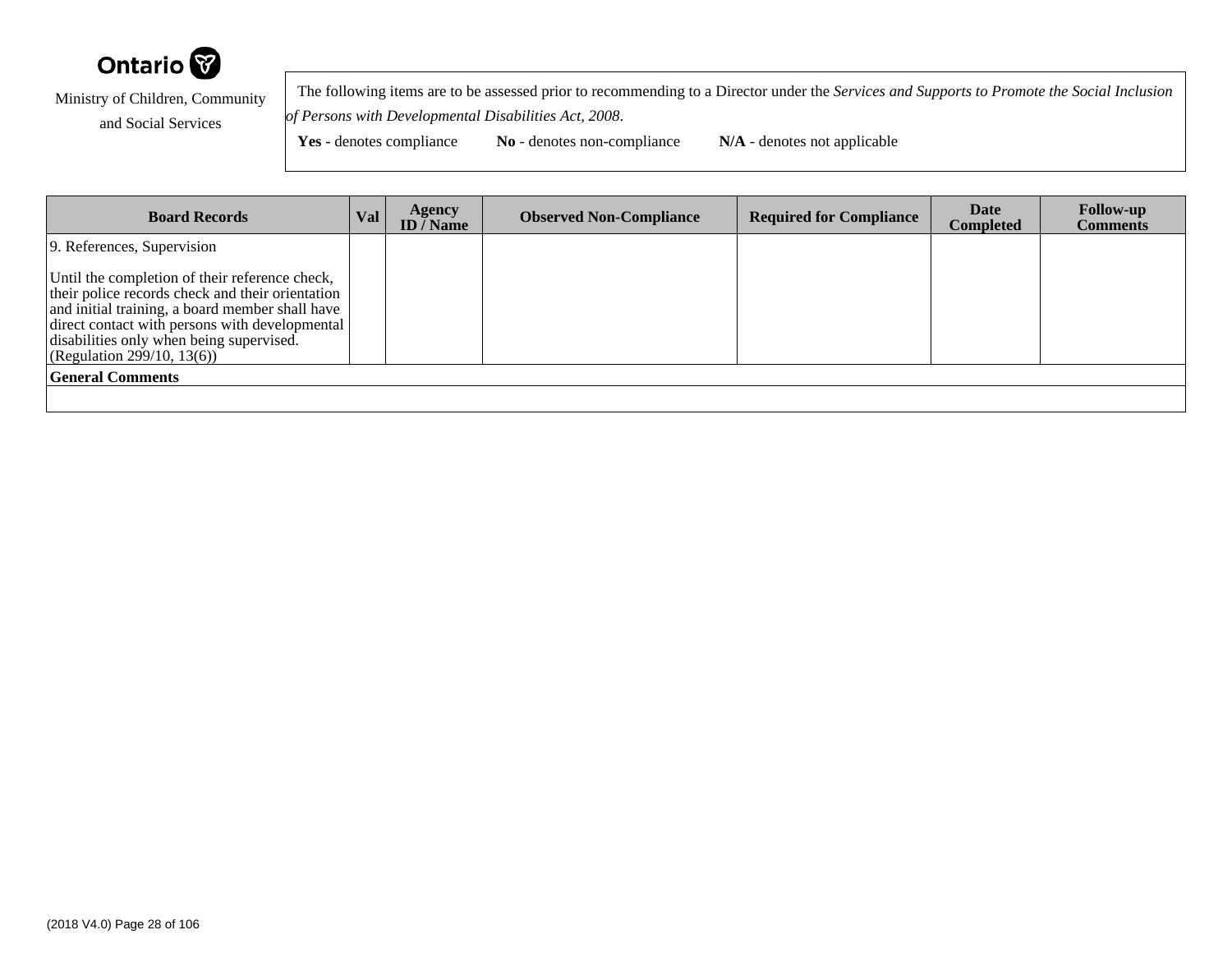

 The following items are to be assessed prior to recommending to a Director under the *Services and Supports to Promote the Social Inclusionof Persons with Developmental Disabilities Act, 2008*.

| <b>Staff-Volunteer Records Summary</b>                                                                                                                                                                                                                                                                                    | Val | <b>Agency</b><br>ID $\overline{}/$ Name | <b>Observed Non-Compliance</b> | <b>Required for Compliance</b> | <b>Date</b><br><b>Completed</b> | <b>Follow-up</b><br><b>Comments</b> |
|---------------------------------------------------------------------------------------------------------------------------------------------------------------------------------------------------------------------------------------------------------------------------------------------------------------------------|-----|-----------------------------------------|--------------------------------|--------------------------------|---------------------------------|-------------------------------------|
| 1. Mission Statement, Service Principles,<br><b>Statement of Rights</b>                                                                                                                                                                                                                                                   |     |                                         |                                |                                |                                 |                                     |
| Each service agency shall conduct a mandatory<br>orientation to its mission statement, service<br>principles and statement of rights with its new<br>staff members, new volunteers.<br>(Regulation 299/10, 4(2)(b))                                                                                                       |     |                                         |                                |                                |                                 |                                     |
| 2. Mission Statement, Service Principles,<br>Statement of Rights, Annual refresher                                                                                                                                                                                                                                        |     |                                         |                                |                                |                                 |                                     |
| Each service agency shall conduct an annual<br>refresher for its staff and volunteers of the<br>mission statement, service principles and<br>statement of rights thereafter.<br>(Regulation 299/10, $4(2)(b)$ )                                                                                                           |     |                                         |                                |                                |                                 |                                     |
| 3. Mission Statement, Service Principles,<br>Statement of Rights, Dates                                                                                                                                                                                                                                                   |     |                                         |                                |                                |                                 |                                     |
| Each service agency shall record the dates of<br>all orientations, refreshers and reviews<br>conducted under clauses (b).<br>(Regulation 299/10, $4(2)(d)$ )                                                                                                                                                              |     |                                         |                                |                                |                                 |                                     |
| 4. Training, First Aid & CPR                                                                                                                                                                                                                                                                                              |     |                                         |                                |                                |                                 |                                     |
| Each service agency shall provide training to<br>its staff members on first aid and CPR or shall<br>arrange for the training to be provided by third<br>party health professionals or medical<br>professionals.<br>(Regulation 299/10, $7(3)$ )                                                                           |     |                                         |                                |                                |                                 |                                     |
| 5. Training, Specific Needs                                                                                                                                                                                                                                                                                               |     |                                         |                                |                                |                                 |                                     |
| Each service agency shall provide training to<br>its staff members on meeting the specific needs<br>for the health and well-being of persons with<br>developmental disabilities who are receiving<br>services and supports from the agency,<br>including any controlled acts as required.<br>(Regulation 299/10, 7(4)(a)) |     |                                         |                                |                                |                                 |                                     |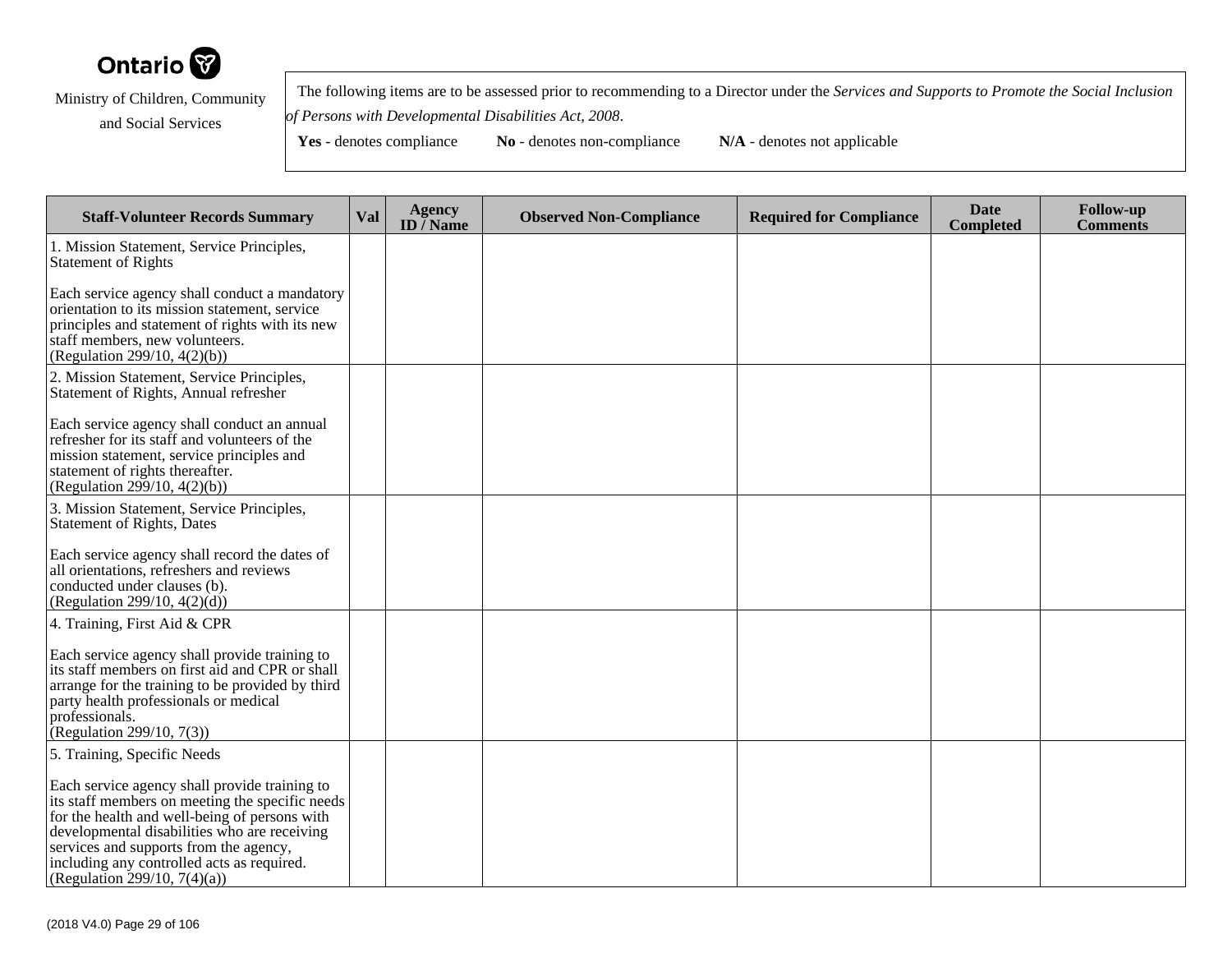

 The following items are to be assessed prior to recommending to a Director under the *Services and Supports to Promote the Social Inclusionof Persons with Developmental Disabilities Act, 2008*.

| <b>Staff-Volunteer Records Summary</b>                                                                                                                                                                                                                                                                            | Val | Agency<br>ID $\bar{}/$ Name | <b>Observed Non-Compliance</b> | <b>Required for Compliance</b> | <b>Date</b><br><b>Completed</b> | <b>Follow-up</b><br><b>Comments</b> |
|-------------------------------------------------------------------------------------------------------------------------------------------------------------------------------------------------------------------------------------------------------------------------------------------------------------------|-----|-----------------------------|--------------------------------|--------------------------------|---------------------------------|-------------------------------------|
| 6. Training, Third Party                                                                                                                                                                                                                                                                                          |     |                             |                                |                                |                                 |                                     |
| Each service agency shall arrange for the<br>training to be provided by third party health<br>professionals or medical professionals.<br>(Regulation 299/10, 7(4) $(b)$ )                                                                                                                                         |     |                             |                                |                                |                                 |                                     |
| 7. Abuse, Training                                                                                                                                                                                                                                                                                                |     |                             |                                |                                |                                 |                                     |
| Each service agency shall provide mandatory<br>training on abuse prevention, identification and<br>reporting to all of its staff members and<br>volunteers who have direct contact with<br>persons with developmental disabilities who<br>are receiving services and supports.<br>(Regulation 299/10, 8(2)(a)(i)) |     |                             |                                |                                |                                 |                                     |
| 8. Abuse, Annual Training                                                                                                                                                                                                                                                                                         |     |                             |                                |                                |                                 |                                     |
| Each service agency shall provide a refresher<br>course on the matters referred to in subclause<br>(i) every year thereafter.<br>(Regulation 299/10, $8(2)(a)(ii)$ )                                                                                                                                              |     |                             |                                |                                |                                 |                                     |
| 9. Privacy and Confidentiality, Training                                                                                                                                                                                                                                                                          |     |                             |                                |                                |                                 |                                     |
| Each service agency shall train its staff<br>members and volunteers regarding its policies<br>and procedures respecting privacy and<br>confidentiality and consent to collection, use or<br>disclosure of personal information.<br>(Regulation 299/10, 10(2))                                                     |     |                             |                                |                                |                                 |                                     |
| 10. Emergency Preparedness Plan, Training                                                                                                                                                                                                                                                                         |     |                             |                                |                                |                                 |                                     |
| Each service agency shall have training for its<br>staff members in the procedures outlined in the<br>emergency preparedness plan.<br>(Regulation 299/10, 11(1)(3))                                                                                                                                               |     |                             |                                |                                |                                 |                                     |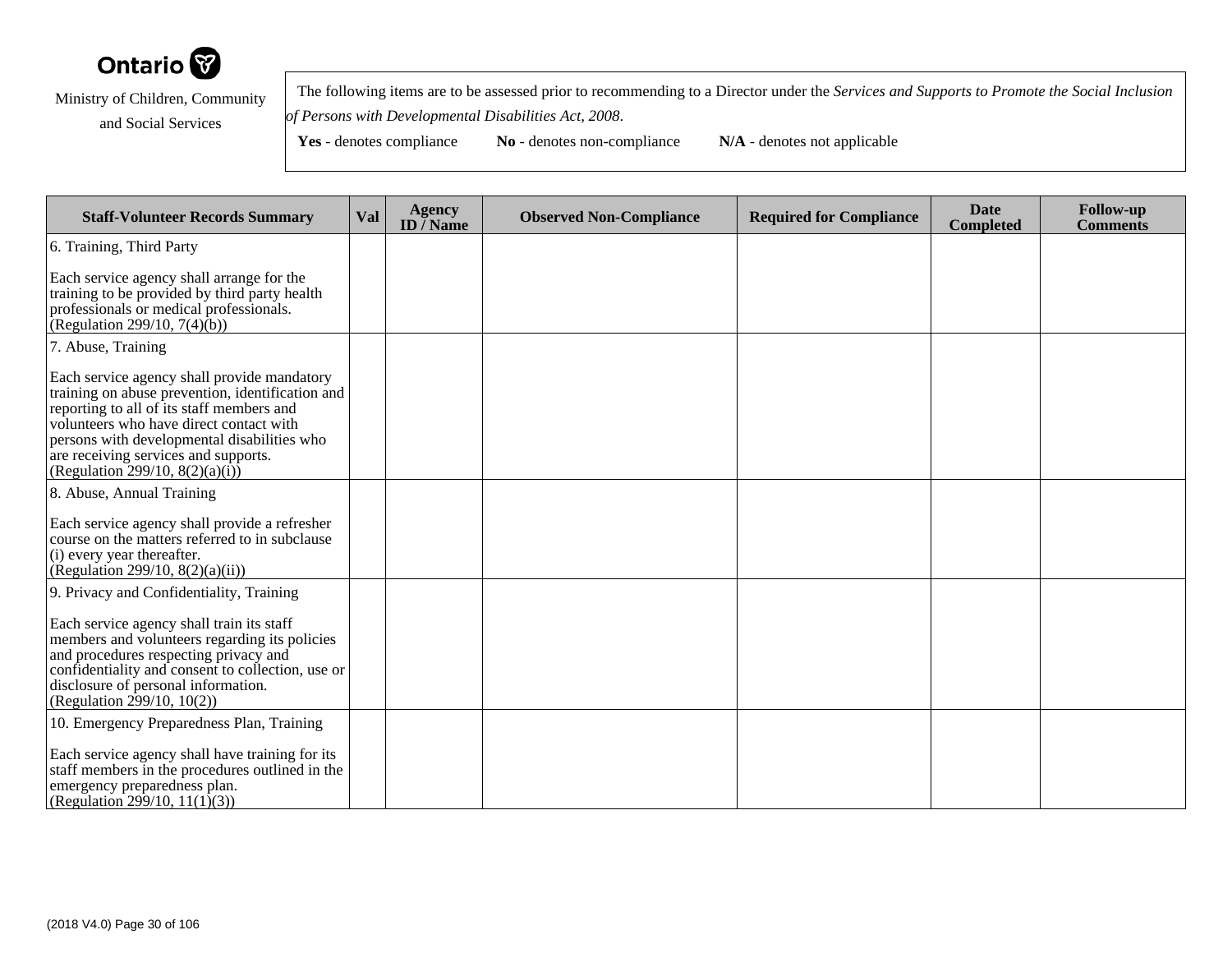

 The following items are to be assessed prior to recommending to a Director under the *Services and Supports to Promote the Social Inclusionof Persons with Developmental Disabilities Act, 2008*.

| <b>Staff-Volunteer Records Summary</b>                                                                                                                                                                                                                                                                                                                                                     | <b>Val</b> | <b>Agency</b><br>ID $\bar{}/$ Name | <b>Observed Non-Compliance</b> | <b>Required for Compliance</b> | <b>Date</b><br><b>Completed</b> | <b>Follow-up</b><br><b>Comments</b> |
|--------------------------------------------------------------------------------------------------------------------------------------------------------------------------------------------------------------------------------------------------------------------------------------------------------------------------------------------------------------------------------------------|------------|------------------------------------|--------------------------------|--------------------------------|---------------------------------|-------------------------------------|
| 11. Orientation and Initial Training, P & P's                                                                                                                                                                                                                                                                                                                                              |            |                                    |                                |                                |                                 |                                     |
| Each service agency shall have policies and<br>procedures for staff members and volunteers<br>that address the orientation and initial training<br>on the service agency and its policies and<br>procedures.<br>(Regulation 299/10, 13(1)(1)(i))                                                                                                                                           |            |                                    |                                |                                |                                 |                                     |
| 12. Orientation and Initial Training, Individual<br>Needs                                                                                                                                                                                                                                                                                                                                  |            |                                    |                                |                                |                                 |                                     |
| Each service agency shall have policies and<br>procedures for staff members and volunteers<br>that address the orientation and initial training<br>on the individual needs of the persons with<br>developmental disabilities whom the staff<br>member or volunteer will support.<br>(Regulation 299/10, 13(1)(1)(ii))                                                                      |            |                                    |                                |                                |                                 |                                     |
| 13. Training, Ongoing<br>Each service agency shall have policies and<br>procedures for staff members and volunteers<br>that address the regular ongoing training for<br>staff members and volunteers regarding<br>support for persons with developmental<br>disabilities and service agency policies and<br>procedures as may be appropriate or required.<br>(Regulation 299/10, 13(1)(2)) |            |                                    |                                |                                |                                 |                                     |
| 14. References, Staff<br>A service agency shall arrange for a personal<br>reference check and require a police records<br>check for all new staff members.<br>(Regulation 299/10, 13(2))                                                                                                                                                                                                   |            |                                    |                                |                                |                                 |                                     |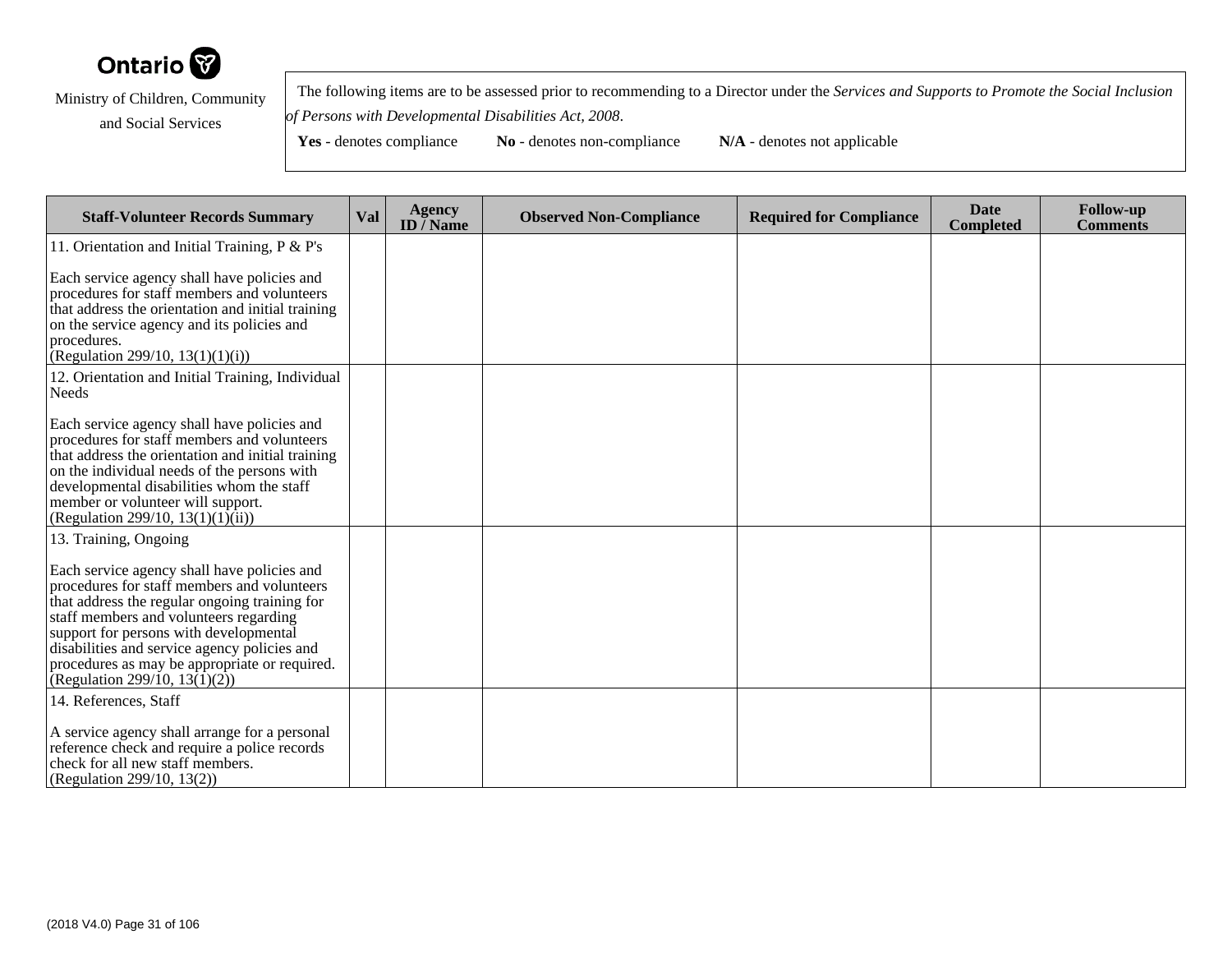

 The following items are to be assessed prior to recommending to a Director under the *Services and Supports to Promote the Social Inclusionof Persons with Developmental Disabilities Act, 2008*.

**Yes** - denotes compliance **No** - denotes non-compliance **N/A** - denotes not applicable

**Staff-Volunteer Records Summary Val Agency ID / NameObserved Non-Compliance Required for Compliance Date Completed Follow-up Comments** 15. References, VolunteersA service agency shall arrange for a personal reference check and require a police records check for volunteers if they will have direct contact with the persons with developmental disabilities who receive services and supportsfrom the service agency. (Regulation 299/10, 13(3))16. Written Protocols, Local PoliceA service agency shall have written protocols with their local police services to ensure thatthe type of information provided through apolice records check is appropriate to theposition being applied for. (Regulation 299/10, 13(4))17. References, ASAPThe service agency shall ensure that the personal reference check and police records check are completed as soon as possible for the new staff member and volunteer before or afterthey assume their responsibilities with theagency. (Regulation 299/10, 13(5))18. References, SupervisionUntil the completion of their reference check, their police records check and their orientationand initial training, a staff member and volunteer shall have direct contact with personswith developmental disabilities only whenbeing supervised.

(Regulation 299/10, 13(6))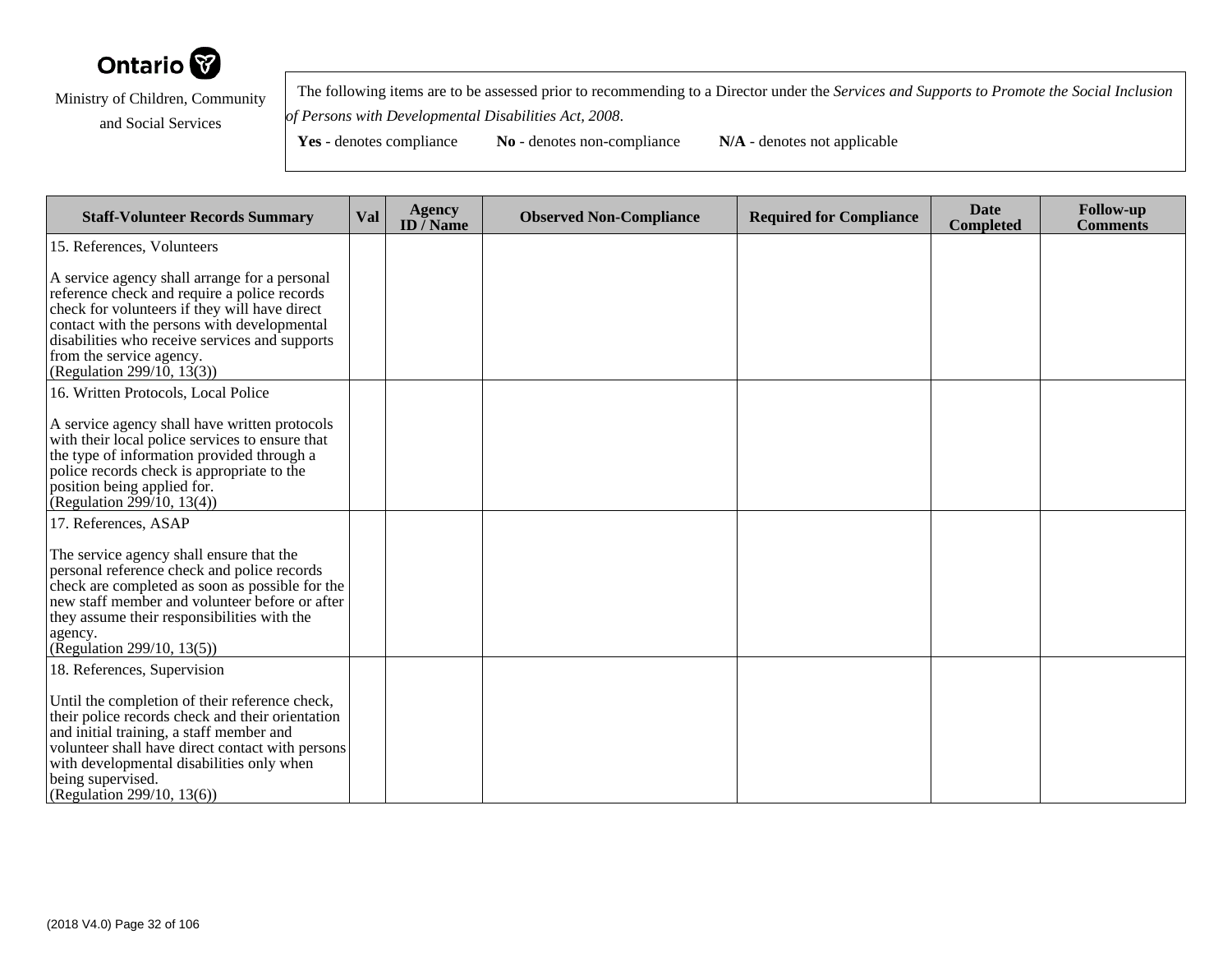

 The following items are to be assessed prior to recommending to a Director under the *Services and Supports to Promote the Social Inclusionof Persons with Developmental Disabilities Act, 2008*.

| <b>Staff-Volunteer Records Summary</b>                                                                                                                                                                                                                                                                                                                                                                                                                                                                                                                                  | Val | <b>Agency</b><br>ID $\bar{}/$ Name | <b>Observed Non-Compliance</b> | <b>Required for Compliance</b> | <b>Date</b><br><b>Completed</b> | <b>Follow-up</b><br><b>Comments</b> |
|-------------------------------------------------------------------------------------------------------------------------------------------------------------------------------------------------------------------------------------------------------------------------------------------------------------------------------------------------------------------------------------------------------------------------------------------------------------------------------------------------------------------------------------------------------------------------|-----|------------------------------------|--------------------------------|--------------------------------|---------------------------------|-------------------------------------|
| 19. Training, Physical Restraint                                                                                                                                                                                                                                                                                                                                                                                                                                                                                                                                        |     |                                    |                                |                                |                                 |                                     |
| Each service agency shall train all staff<br>members who work directly with persons with<br>developmental disabilities on the use of<br>physical restraint.<br>(Regulation 299/10, 17(2))                                                                                                                                                                                                                                                                                                                                                                               |     |                                    |                                |                                |                                 |                                     |
| 20. Physical Restraint, Training Package<br>Selection                                                                                                                                                                                                                                                                                                                                                                                                                                                                                                                   |     |                                    |                                |                                |                                 |                                     |
| Further to the requirements to train direct care<br>staff on the use of physical restraint, as listed in<br>section 17(2), 'General behaviour intervention<br>strategies training' of Ontario Regulation<br>$299/10$ , a service agency shall ensure that it<br>selects a training package from the identified<br>list of training packages and providers which<br>were reviewed by the Community Networks of<br>Specialized Care Ontario.<br>(Policy Directives for Service Agencies: 2.0)<br>Supporting People with Challenging<br>Behaviour)                         |     |                                    |                                |                                |                                 |                                     |
| 21. Physical Restraint, Training<br>Package/Emergency Situations                                                                                                                                                                                                                                                                                                                                                                                                                                                                                                        |     |                                    |                                |                                |                                 |                                     |
| Further to the requirements to train direct care<br>staff on the use of physical restraint, as listed in<br>section 17(2), "General behaviour intervention<br>strategies, training", of Ontario Regulation<br>$299/10$ , it is important to note that the training<br>package used by service agencies meet the<br>criteria outlined below: The curriculum<br>provides training that enables direct care staff<br>to respond to emergency situations at all times.<br>(Policy Directives for Service Agencies: 2.0)<br>Supporting People with Challenging<br>Behaviour) |     |                                    |                                |                                |                                 |                                     |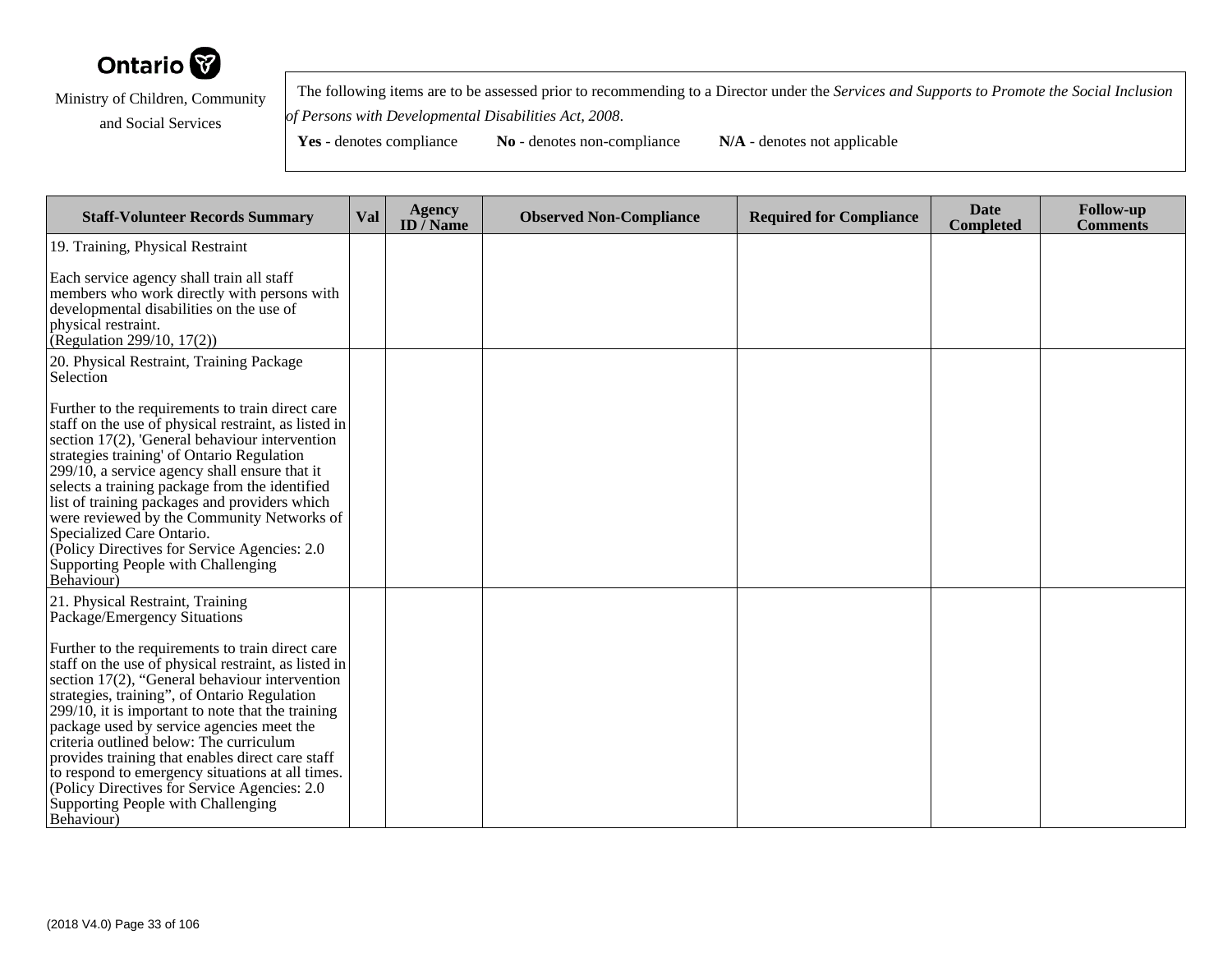

 The following items are to be assessed prior to recommending to a Director under the *Services and Supports to Promote the Social Inclusionof Persons with Developmental Disabilities Act, 2008*.

**Yes** - denotes compliance **No** - denotes non-compliance **N/A** - denotes not applicable

**Staff-Volunteer Records Summary Val Agency ID / NameObserved Non-Compliance Required for Compliance Date Completed Follow-up Comments** 22. Training, Behaviour Support PlanEach service agency shall ensure that staff members who work directly with persons withdevelopmental disabilities who have challenging behaviour are trained before beginning work with the person they will support: the behaviour support plan of theperson they will be supporting.(Regulation 299/10,  $17(3)(1)$ ) 23. Training, Behaviour InterventionsEach service agency shall ensure that staff members who work directly with persons withdevelopmental disabilities who have challenging behaviour are trained on the following, before beginning work with the person they will support: the use of behaviour interventions that are outlined in the behavioursupport plan of the persons they will besupporting. (Regulation 299/10, 17(3)(2))24. Training, Behaviour Interventions,VolunteersEach service agency shall ensure that, where the service agency's policies and procedures permit volunteers to work directly with personswith developmental disabilities who have challenging behaviour, the volunteers are trained on the matters referred to in subsection (3), before beginning volunteer work with theperson they will support.(Regulation 299/10, 17(4))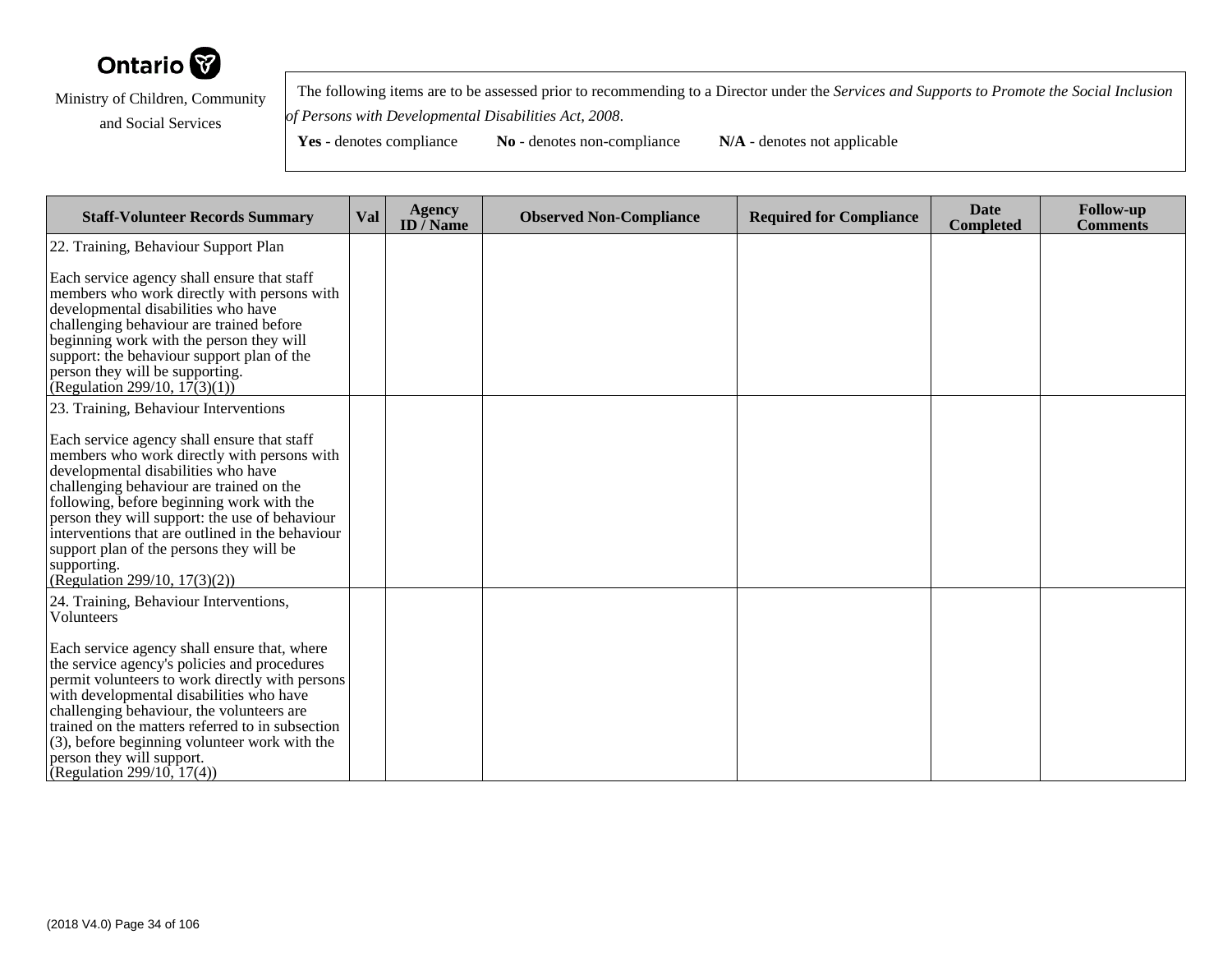

 The following items are to be assessed prior to recommending to a Director under the *Services and Supports to Promote the Social Inclusionof Persons with Developmental Disabilities Act, 2008*.

| <b>Staff-Volunteer Records Summary</b>                                                                                                                                                                                                                                                                                                                                                                                                                                                                                                                                  | <b>Val</b> | <b>Agency</b><br>ID $\overline{}/$ Name | <b>Observed Non-Compliance</b> | <b>Required for Compliance</b> | <b>Date</b><br><b>Completed</b> | <b>Follow-up</b><br><b>Comments</b> |
|-------------------------------------------------------------------------------------------------------------------------------------------------------------------------------------------------------------------------------------------------------------------------------------------------------------------------------------------------------------------------------------------------------------------------------------------------------------------------------------------------------------------------------------------------------------------------|------------|-----------------------------------------|--------------------------------|--------------------------------|---------------------------------|-------------------------------------|
| 25. Training Records, Behaviour Interventions                                                                                                                                                                                                                                                                                                                                                                                                                                                                                                                           |            |                                         |                                |                                |                                 |                                     |
| Each service agency shall maintain training<br>records on the use of behaviour interventions<br>for staff members and volunteers who work<br>directly with persons with developmental<br>disabilities who have challenging behaviour.<br>(Regulation 299/10, 17(5))                                                                                                                                                                                                                                                                                                     |            |                                         |                                |                                |                                 |                                     |
| 26. Training & Refresher, Behaviour<br>Interventions                                                                                                                                                                                                                                                                                                                                                                                                                                                                                                                    |            |                                         |                                |                                |                                 |                                     |
| A service agency shall ensure that staff who<br>work directly with persons with developmental<br>disabilities receive and successfully complete<br>all components of the refresher training,<br>including theory and practice of all physical<br>restraint holds, according to a retraining or<br>recertification schedule developed by the<br>training provider or as recommended by the<br>training provider - e.g. a schedule identified as<br>a best practice.<br>(Policy Directives for Service Agencies: 2.0)<br>Supporting People with Challenging<br>Behaviour) |            |                                         |                                |                                |                                 |                                     |
| 27. Behavior Intervention Strategies,<br>Volunteers                                                                                                                                                                                                                                                                                                                                                                                                                                                                                                                     |            |                                         |                                |                                |                                 |                                     |
| Each service agency shall have policies and<br>procedures regarding the use of behaviour<br>intervention strategies by volunteers, including<br>whether volunteers are permitted to use<br>behaviour intervention strategies and, if so,<br>under what circumstances.<br>(Regulation 299/10, 19(3))                                                                                                                                                                                                                                                                     |            |                                         |                                |                                |                                 |                                     |
| <b>General Comments</b>                                                                                                                                                                                                                                                                                                                                                                                                                                                                                                                                                 |            |                                         |                                |                                |                                 |                                     |
|                                                                                                                                                                                                                                                                                                                                                                                                                                                                                                                                                                         |            |                                         |                                |                                |                                 |                                     |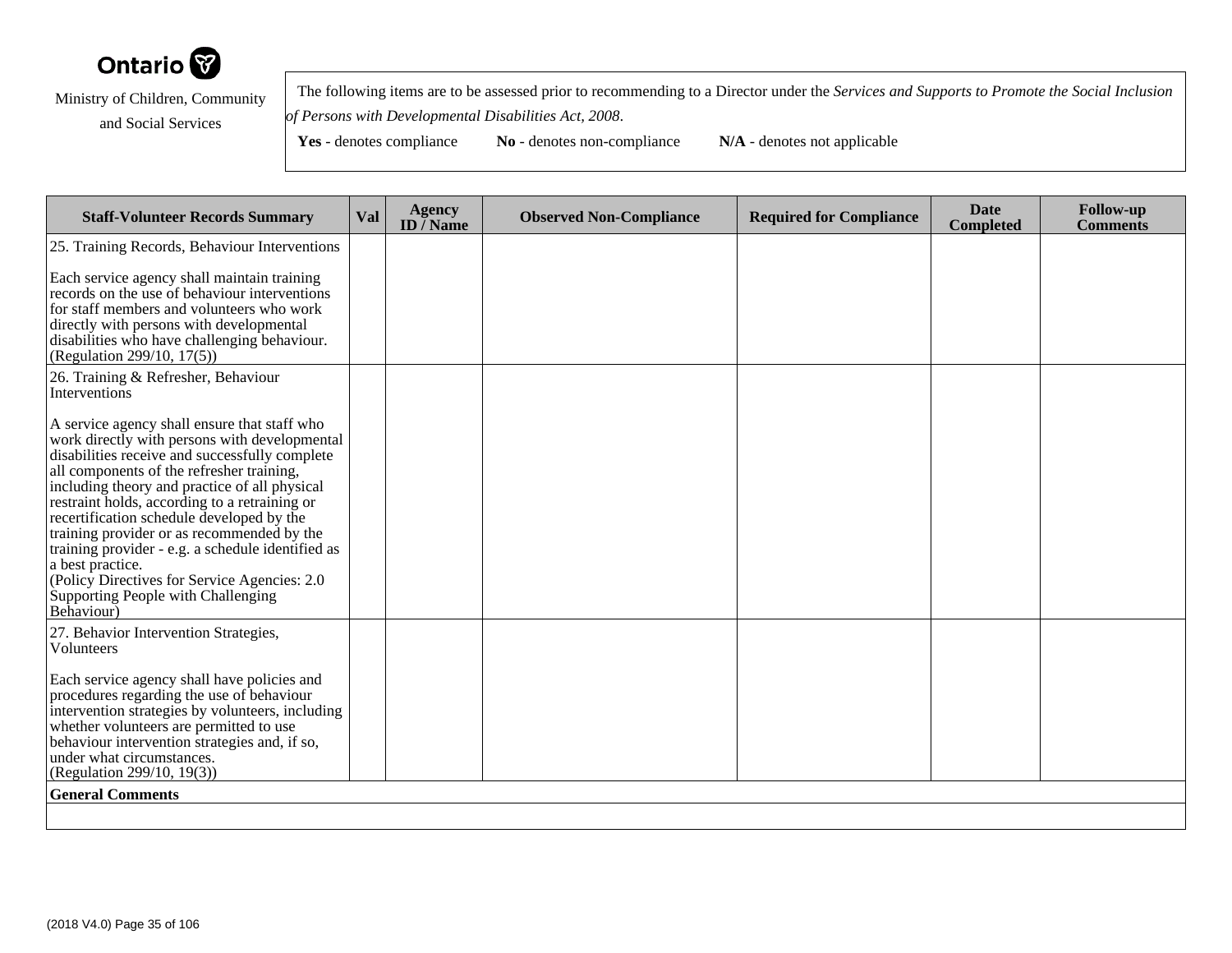

 The following items are to be assessed prior to recommending to a Director under the *Services and Supports to Promote the Social Inclusionof Persons with Developmental Disabilities Act, 2008*.

| <b>Individual Records Summary</b>                                                                                                                                                                                                                                                                                                                                                                                                                               | Val | <b>Agency</b><br>ID / Name | <b>Observed Non-Compliance</b> | <b>Required for Compliance</b> | <b>Date</b><br><b>Completed</b> | <b>Follow-up</b><br><b>Comments</b> |
|-----------------------------------------------------------------------------------------------------------------------------------------------------------------------------------------------------------------------------------------------------------------------------------------------------------------------------------------------------------------------------------------------------------------------------------------------------------------|-----|----------------------------|--------------------------------|--------------------------------|---------------------------------|-------------------------------------|
| 1. Mission Statement, Service Principles &<br><b>Statement of Rights</b>                                                                                                                                                                                                                                                                                                                                                                                        |     |                            |                                |                                |                                 |                                     |
| Each service agency shall conduct a mandatory<br>orientation to its mission statement, service<br>principles and statement of rights with persons<br>receiving services and supports and any<br>persons acting on their behalf when they begin<br>to receive services and supports.<br>(Regulation 299/10, $4(2)(\overline{a})$ )                                                                                                                               |     |                            |                                |                                |                                 |                                     |
| 2. Mission Statement, Service Principles &<br>Statement of Rights, Annual Refresher                                                                                                                                                                                                                                                                                                                                                                             |     |                            |                                |                                |                                 |                                     |
| Each service agency shall conduct an annual<br>refresher on the mission statement, service<br>principles and statement of rights with persons<br>receiving services and supports and any<br>persons acting on their behalf.<br>(Regulation 299/10, 4(2)(a))                                                                                                                                                                                                     |     |                            |                                |                                |                                 |                                     |
| 3. Mission Statement, Service Principles &<br><b>Statement of Rights, Review Dates</b>                                                                                                                                                                                                                                                                                                                                                                          |     |                            |                                |                                |                                 |                                     |
| Each service agency shall record the dates of<br>all orientations, refreshers and reviews<br>conducted under clauses (a).<br>(Regulation 299/10, 4(2)(d))                                                                                                                                                                                                                                                                                                       |     |                            |                                |                                |                                 |                                     |
| 4. Privacy & Confidentiality                                                                                                                                                                                                                                                                                                                                                                                                                                    |     |                            |                                |                                |                                 |                                     |
| Each service agency shall review its policies<br>and procedures on privacy and confidentiality<br>and consent to collection, use or disclosure of<br>personal information with persons who receive<br>services and supports from the agency and<br>shall do so in a language and manner, and with<br>a level of support, that is appropriate to the<br>capacity of the person with a developmental<br>disability and with any person acting on their<br>behalf. |     |                            |                                |                                |                                 |                                     |
| (Regulation 299/10, 10(3))                                                                                                                                                                                                                                                                                                                                                                                                                                      |     |                            |                                |                                |                                 |                                     |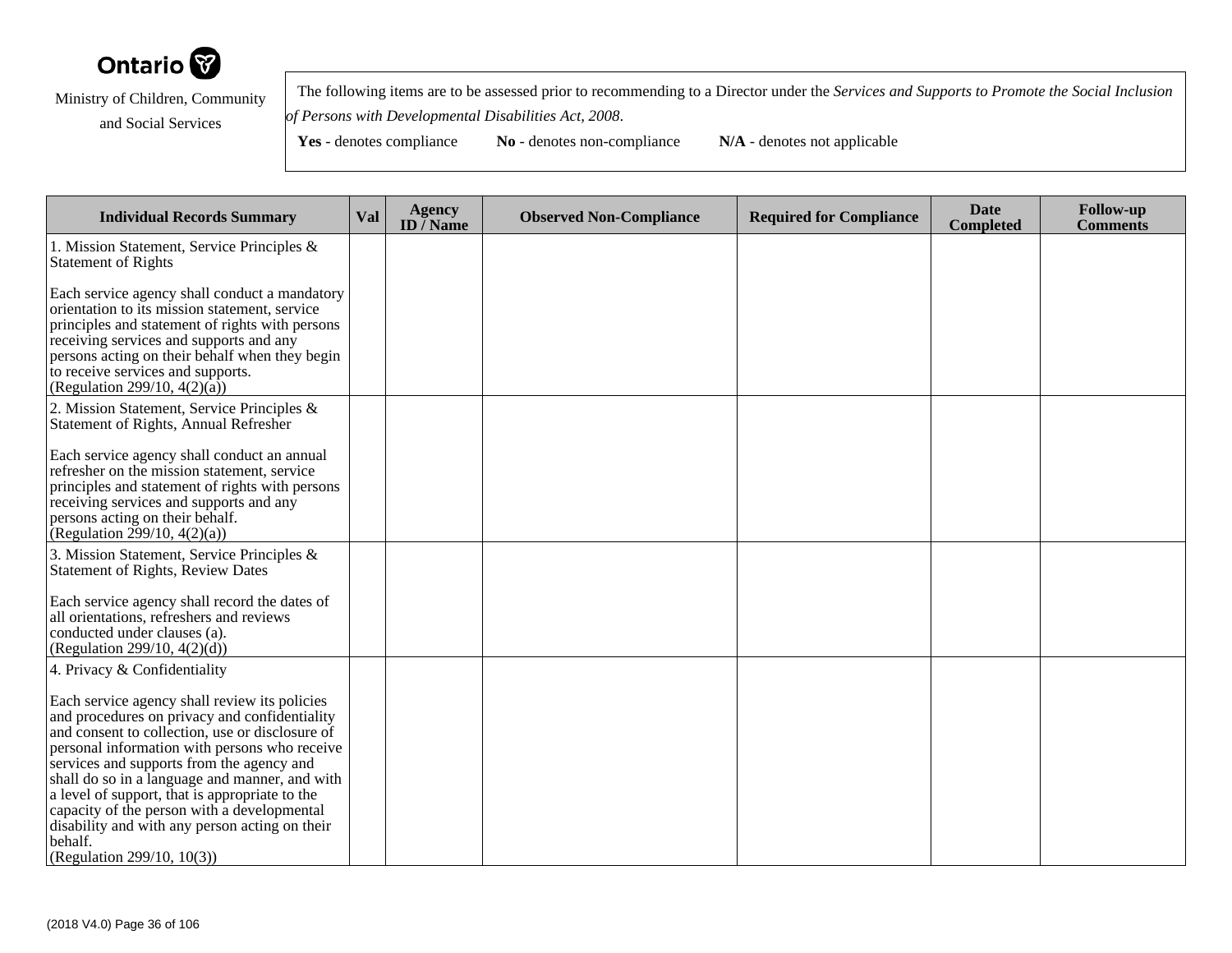

 The following items are to be assessed prior to recommending to a Director under the *Services and Supports to Promote the Social Inclusionof Persons with Developmental Disabilities Act, 2008*.

| <b>Individual Records Summary</b>                                                                                                                                                                                                                                                                                                                                                                                                                                                                     | Val | <b>Agency</b><br>ID $\overline{}/$ Name | <b>Observed Non-Compliance</b> | <b>Required for Compliance</b> | <b>Date</b><br><b>Completed</b> | <b>Follow-up</b><br><b>Comments</b> |
|-------------------------------------------------------------------------------------------------------------------------------------------------------------------------------------------------------------------------------------------------------------------------------------------------------------------------------------------------------------------------------------------------------------------------------------------------------------------------------------------------------|-----|-----------------------------------------|--------------------------------|--------------------------------|---------------------------------|-------------------------------------|
| 5. Personal Information, Consent                                                                                                                                                                                                                                                                                                                                                                                                                                                                      |     |                                         |                                |                                |                                 |                                     |
| Each service agency must follow their policies<br>and procedures regarding consent to any<br>collection, use or disclosure of personal<br>information.<br>(Regulation 299/10, 10(1)(2))                                                                                                                                                                                                                                                                                                               |     |                                         |                                |                                |                                 |                                     |
| 6. Abuse, Education/Refresher                                                                                                                                                                                                                                                                                                                                                                                                                                                                         |     |                                         |                                |                                |                                 |                                     |
| Each service agency shall provide mandatory<br>education and awareness-building on abuse<br>prevention and reporting to persons with a<br>developmental disability receiving services and<br>supports from the service agency in a language<br>and manner that is appropriate to the capacity<br>of the person with a developmental disability<br>when the person begins to receive services and<br>supports from the service agency and every<br>vear thereafter.<br>(Regulation 299/10, $8(2)(c)$ ) |     |                                         |                                |                                |                                 |                                     |
| 7. Community Activities                                                                                                                                                                                                                                                                                                                                                                                                                                                                               |     |                                         |                                |                                |                                 |                                     |
| Each service agency shall support the<br>participation of persons with developmental<br>disabilities in various activities in the<br>community, including work, recreation and<br>social, cultural and religious events, as desired<br>by the person with a developmental disability<br>and identified in their individual support plan.<br>(Regulation 299/10, $4(3)(a)$ )                                                                                                                           |     |                                         |                                |                                |                                 |                                     |
| 8. Informed Decisions, Risk Considerations                                                                                                                                                                                                                                                                                                                                                                                                                                                            |     |                                         |                                |                                |                                 |                                     |
| Each service agency shall, so persons with<br>developmental disabilities can make informed<br>decisions, provide information and supports to<br>persons with developmental disabilities<br>regarding activities in their individual support<br>plan, including the consideration of risks.<br>(Regulation 299/10, 4(3)(b))                                                                                                                                                                            |     |                                         |                                |                                |                                 |                                     |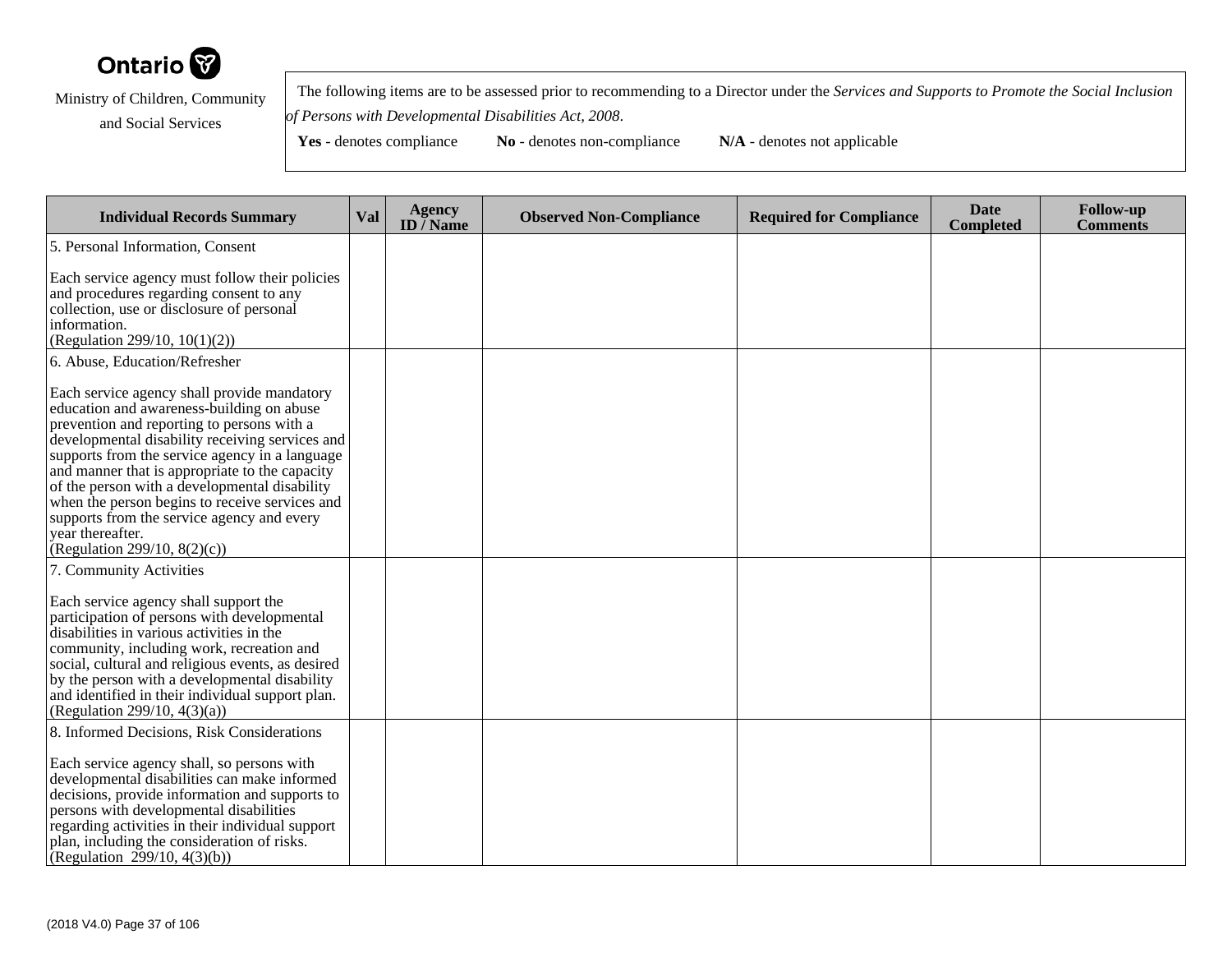

 The following items are to be assessed prior to recommending to a Director under the *Services and Supports to Promote the Social Inclusionof Persons with Developmental Disabilities Act, 2008*.

**Yes** - denotes compliance **No** - denotes non-compliance **N/A** - denotes not applicable

**Individual Records Summary Val Agency ID / NameObserved Non-Compliance Required for Compliance Date Completed Follow-up Comments** 9. Individual Support PlanEach service agency shall develop an individual support plan for each person with a developmental disability who receives servicesand supports from the agency that addressesthe person's goals, preferences and needs.(Regulation 299/10,  $5(1)(1)$ ) 10. Individual Support Plan, Annual ReviewEach service agency shall review the individualsupport plan annually with the person with adevelopmental disability and any persons acting on their behalf and update the plan asnecessary. (Regulation 299/10, 5(1)(2))11. Individual Support Plan, SharingInformationEach service agency shall discuss with the person with a developmental disability bothduring the development of the individual support plan and at its annual review, the circumstances when, if any, the person would permit the information in the support plan to beshared with persons other than agency staff members and the persons with whom it may beshared. (Regulation 299/10, 5(1)(3))12. Individual Support Plan, DateEach service agency shall record the date of theindividual support plan and the dates of anyupdates of the plan.(Regulation 299/10, 5(1)(4))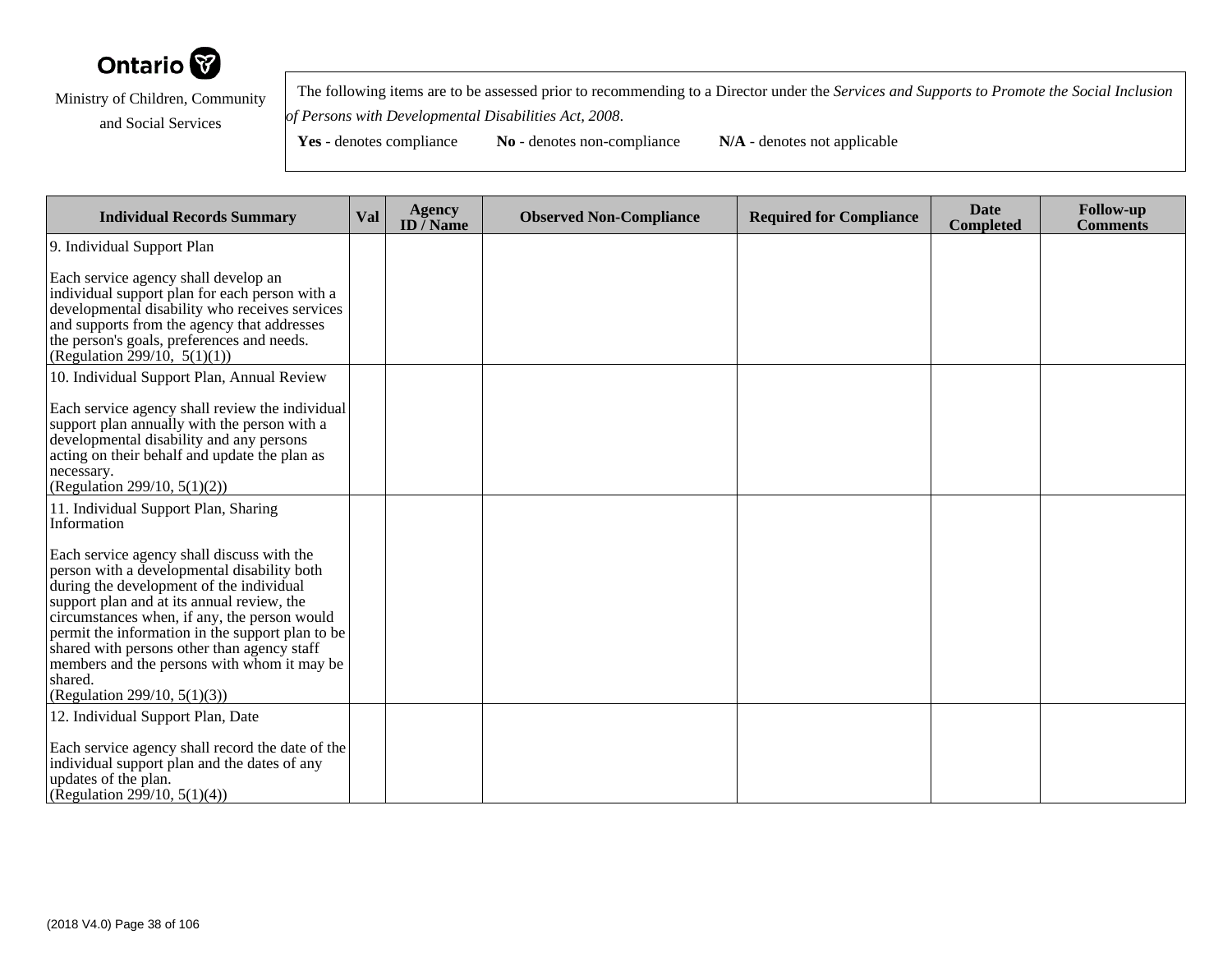

 The following items are to be assessed prior to recommending to a Director under the *Services and Supports to Promote the Social Inclusionof Persons with Developmental Disabilities Act, 2008*.

| <b>Individual Records Summary</b>                                                                                                                                                                                                                                                                                                       | Val | <b>Agency</b><br>ID $\overline{/}$ Name | <b>Observed Non-Compliance</b> | <b>Required for Compliance</b> | <b>Date</b><br><b>Completed</b> | <b>Follow-up</b><br><b>Comments</b> |
|-----------------------------------------------------------------------------------------------------------------------------------------------------------------------------------------------------------------------------------------------------------------------------------------------------------------------------------------|-----|-----------------------------------------|--------------------------------|--------------------------------|---------------------------------|-------------------------------------|
| 13. Individual Support Plan, Participation                                                                                                                                                                                                                                                                                              |     |                                         |                                |                                |                                 |                                     |
| The service agency shall ensure that the person<br>with a developmental disability is supported to<br>participate as fully as possible in the<br>development and annual review of their<br>individual support plan.<br>(Regulation $2\frac{3}{9}/10$ , 5(2))                                                                            |     |                                         |                                |                                |                                 |                                     |
| 14. Individual Support Plan, Assessments                                                                                                                                                                                                                                                                                                |     |                                         |                                |                                |                                 |                                     |
| The service agency shall base the individual<br>support plan on information contained in the<br>application form, the needs assessment used by<br>the application entity, the stated goals and<br>preferences of the person with a developmental<br>disability and other relevant clinical<br>assessments.<br>(Regulation 299/10, 5(3)) |     |                                         |                                |                                |                                 |                                     |
| 15. Individual Support Plan, Involved Persons                                                                                                                                                                                                                                                                                           |     |                                         |                                |                                |                                 |                                     |
| The individual support plan shall identify the<br>persons who were involved in its development.<br>(Regulation 299/10, $5(4)(a)$ )                                                                                                                                                                                                      |     |                                         |                                |                                |                                 |                                     |
| 16. Individual Support Plan, Goals &<br>Outcomes                                                                                                                                                                                                                                                                                        |     |                                         |                                |                                |                                 |                                     |
| The individual support plan shall identify the<br>specific short-term and long-term goals of the<br>person with a developmental disability and<br>expected outcomes.<br>(Regulation 299/10, 5(4)(b))                                                                                                                                    |     |                                         |                                |                                |                                 |                                     |
| 17. Individual Support Plan, Community<br>Resources                                                                                                                                                                                                                                                                                     |     |                                         |                                |                                |                                 |                                     |
| The individual support plan shall identify other<br>community resources that may be required or<br>accessed or both, including medical,<br>vocational, recreational, cultural, religious and<br>social resources.<br>(Regulation 299/10, 5(4)(c))                                                                                       |     |                                         |                                |                                |                                 |                                     |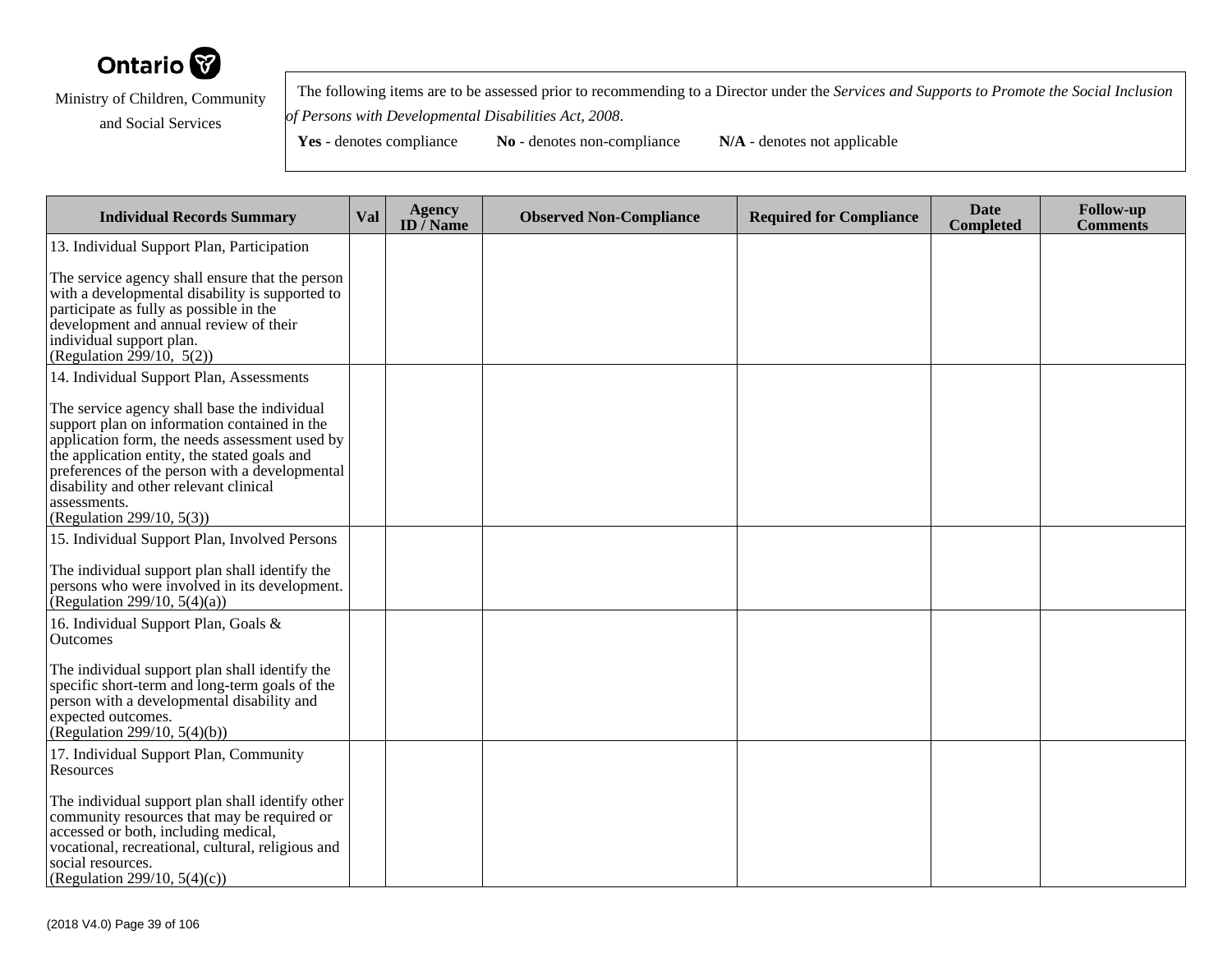

 The following items are to be assessed prior to recommending to a Director under the *Services and Supports to Promote the Social Inclusionof Persons with Developmental Disabilities Act, 2008*.

| <b>Individual Records Summary</b>                                                                                                                                                                       | Val | <b>Agency</b><br>ID $\bar{}/$ Name | <b>Observed Non-Compliance</b> | <b>Required for Compliance</b> | <b>Date</b><br><b>Completed</b> | <b>Follow-up</b><br><b>Comments</b> |
|---------------------------------------------------------------------------------------------------------------------------------------------------------------------------------------------------------|-----|------------------------------------|--------------------------------|--------------------------------|---------------------------------|-------------------------------------|
| 18. Individual Support Plan, Funded Services<br>$\&$ Supports                                                                                                                                           |     |                                    |                                |                                |                                 |                                     |
| The individual support plan shall identify the<br>specific funded services and supports that are<br>to be provided to the person with a<br>developmental disability.<br>(Regulation 299/10, $5(4)(d)$ ) |     |                                    |                                |                                |                                 |                                     |
| 19. Individual Support Plan, Actions                                                                                                                                                                    |     |                                    |                                |                                |                                 |                                     |
| The individual support plan shall identify<br>actions required to achieve expected outcomes.<br>(Regulation 299/10, $5(4)(e)$ )                                                                         |     |                                    |                                |                                |                                 |                                     |
| 20. Individual Support Plan, Roles &<br>Responsibilities                                                                                                                                                |     |                                    |                                |                                |                                 |                                     |
| The individual support plan shall identify the<br>persons responsible for implementing the<br>actions, including setting out their roles and<br>responsibilities.<br>(Regulation 299/10, $5(4)(f)$ )    |     |                                    |                                |                                |                                 |                                     |
| 21. Individual Support Plan, Services $\&$<br>Supports                                                                                                                                                  |     |                                    |                                |                                |                                 |                                     |
| The individual support plan shall identify the<br>manner in which services and supports are to<br>be provided.<br>(Regulation 299/10, $5(4)(g)$ )                                                       |     |                                    |                                |                                |                                 |                                     |
| 22. Individual Support Plan, Allocated<br>Resources                                                                                                                                                     |     |                                    |                                |                                |                                 |                                     |
| The individual support plan shall identify<br>amount of allocated resources.<br>(Regulation 299/10, 5(4)(h))                                                                                            |     |                                    |                                |                                |                                 |                                     |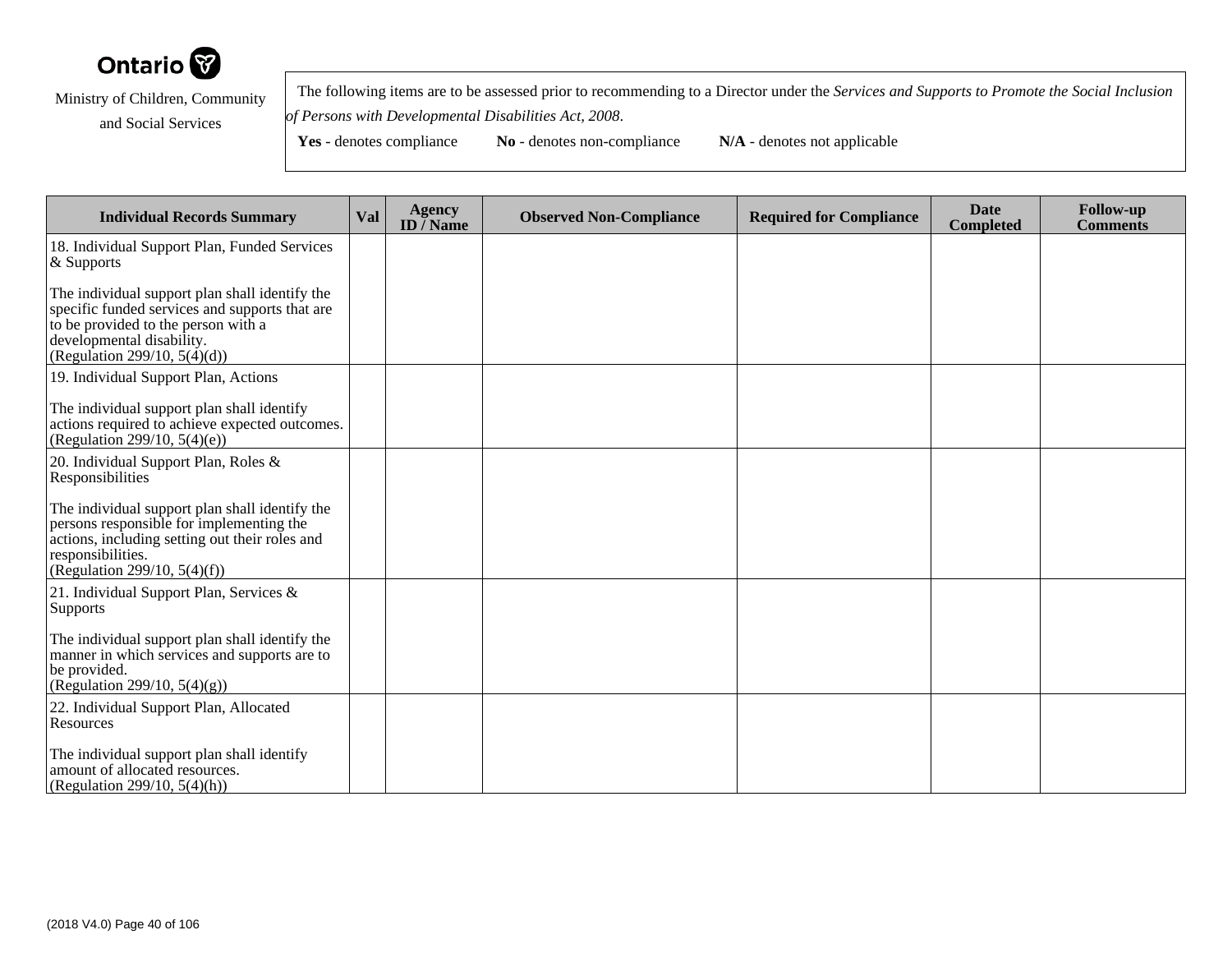

 The following items are to be assessed prior to recommending to a Director under the *Services and Supports to Promote the Social Inclusionof Persons with Developmental Disabilities Act, 2008*.

| <b>Individual Records Summary</b>                                                                                                                                                                                                                                                                                        | <b>Val</b> | <b>Agency</b><br>ID $\bar{}/$ Name | <b>Observed Non-Compliance</b> | <b>Required for Compliance</b> | <b>Date</b><br><b>Completed</b> | <b>Follow-up</b><br><b>Comments</b> |
|--------------------------------------------------------------------------------------------------------------------------------------------------------------------------------------------------------------------------------------------------------------------------------------------------------------------------|------------|------------------------------------|--------------------------------|--------------------------------|---------------------------------|-------------------------------------|
| 23. Individual Support Plan, Update                                                                                                                                                                                                                                                                                      |            |                                    |                                |                                |                                 |                                     |
| The individual support plan shall identify the<br>date of review to update the individual support<br>plan to clarify goals, expected outcomes and<br>allocated resources.<br>(Regulation 299/10, $5(4)(i)$ )                                                                                                             |            |                                    |                                |                                |                                 |                                     |
| 24. Individual Support Plan, Safeguards                                                                                                                                                                                                                                                                                  |            |                                    |                                |                                |                                 |                                     |
| The individual support plan shall identify any<br>necessary safeguards to protect the health and<br>safety of the person with a developmental<br>disability when receiving services and<br>supports.<br>(Regulation 299/10, $5(4)(i)$ )                                                                                  |            |                                    |                                |                                |                                 |                                     |
| 25. Individual Support Plan, Finances                                                                                                                                                                                                                                                                                    |            |                                    |                                |                                |                                 |                                     |
| The individual support plan shall identify the<br>level of support the person has requested or<br>requires to manage their day-to-day finances.<br>(Regulation 299/10, 5(4)(k))                                                                                                                                          |            |                                    |                                |                                |                                 |                                     |
| 26. Adequate Support Staff                                                                                                                                                                                                                                                                                               |            |                                    |                                |                                |                                 |                                     |
| A service agency shall maintain adequate<br>support staff, at a level identified in the<br>person's individual support plan, to address the<br>safety, security and well-being of persons with<br>developmental disabilities who receive services<br>and supports from the service agency.<br>(Regulation 299/10, 12(2)) |            |                                    |                                |                                |                                 |                                     |
| 27. Financial Records, Separate                                                                                                                                                                                                                                                                                          |            |                                    |                                |                                |                                 |                                     |
| The service agency shall prepare and maintain<br>separate books of accounts and financial<br>records for each person with a developmental<br>disability who receives assistance from the<br>service agency with the management of their<br>day-to-day finances for each fiscal year.<br>(Regulation 299/10, $6(2)$ )     |            |                                    |                                |                                |                                 |                                     |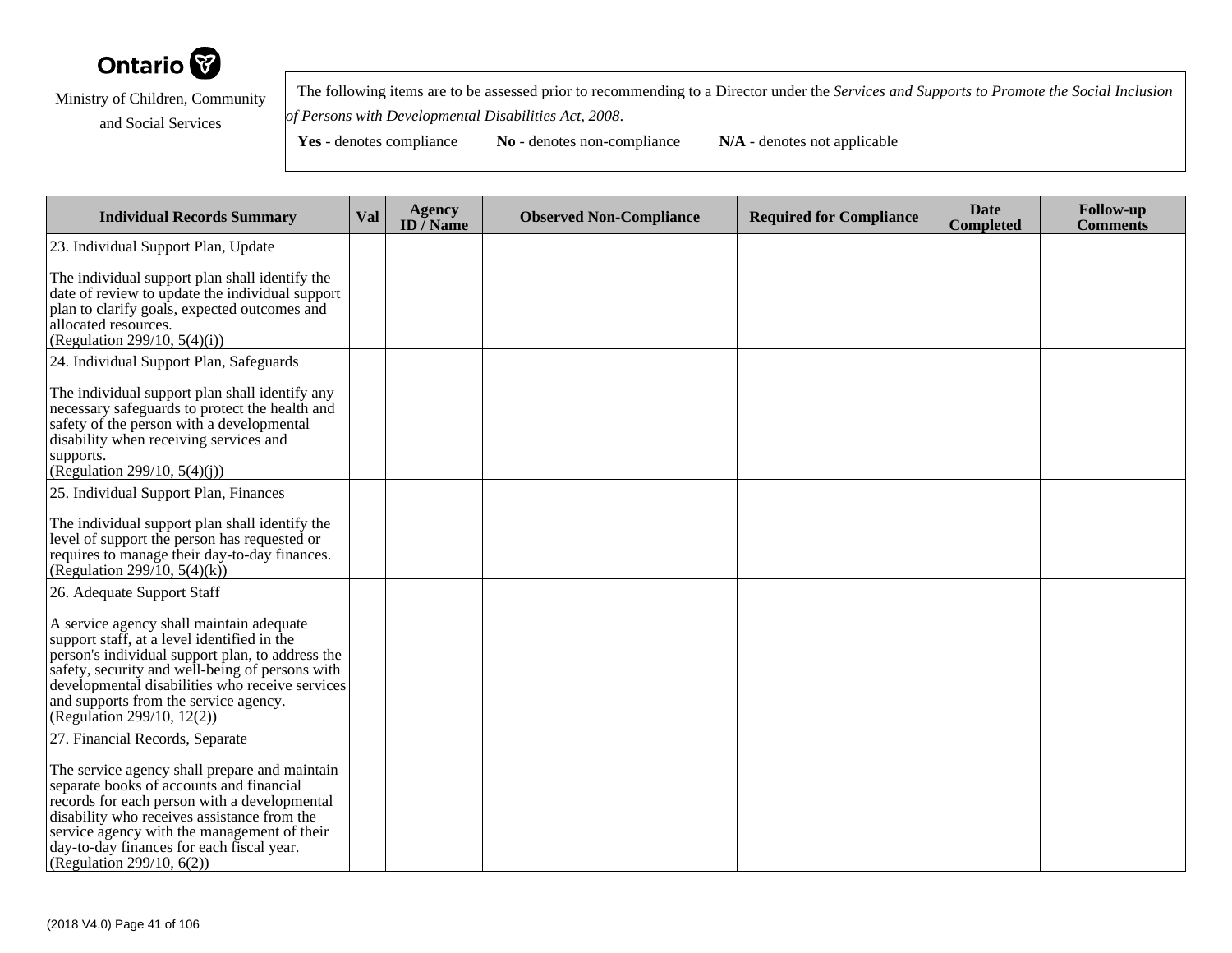

 The following items are to be assessed prior to recommending to a Director under the *Services and Supports to Promote the Social Inclusionof Persons with Developmental Disabilities Act, 2008*.

| <b>Individual Records Summary</b>                                                                                                                                                                                                                                                                                                             | Val | Agency<br>ID $\bar{}/$ Name | <b>Observed Non-Compliance</b> | <b>Required for Compliance</b> | <b>Date</b><br><b>Completed</b> | <b>Follow-up</b><br><b>Comments</b> |
|-----------------------------------------------------------------------------------------------------------------------------------------------------------------------------------------------------------------------------------------------------------------------------------------------------------------------------------------------|-----|-----------------------------|--------------------------------|--------------------------------|---------------------------------|-------------------------------------|
| 28. Financial Records, Annual Review                                                                                                                                                                                                                                                                                                          |     |                             |                                |                                |                                 |                                     |
| The service agency shall ensure books of<br>accounts and financial records prepared and<br>maintained in accordance with subsection (2)<br>are independently reviewed by a third party<br>annually; the independent review shall include<br>a report to the board of directors.<br>(Regulation 299/10, 6(3))                                  |     |                             |                                |                                |                                 |                                     |
| 29. Medical Services                                                                                                                                                                                                                                                                                                                          |     |                             |                                |                                |                                 |                                     |
| Each service agency shall have policies and<br>procedures including documentation regarding<br>medical services that are provided to the<br>person with a developmental disability, where<br>the service agency is providing assistance.<br>(Regulation $\overline{2}99/10$ , $\overline{7}(1)(3)(i)$ )                                       |     |                             |                                |                                |                                 |                                     |
| 30. Medical and Dental Appointments                                                                                                                                                                                                                                                                                                           |     |                             |                                |                                |                                 |                                     |
| Each service agency shall ensure assistance is<br>provided to the person to attend regular<br>medical and dental appointments, as needed,<br>and that a log is kept or documentation is kept<br>on file with respect to the person's regular<br>medical and dental appointments.<br>(Regulation 299/10, $24(1)$ )                             |     |                             |                                |                                |                                 |                                     |
| 31. Medical Services, Refusals                                                                                                                                                                                                                                                                                                                |     |                             |                                |                                |                                 |                                     |
| Each service agency shall have policies and<br>procedures including documentation regarding<br>any refusals by the person with a<br>developmental disability to obtain or accept<br>medical services that are recommended by a<br>legally qualified medical practitioner or other<br>health professional.<br>(Regulation 299/10, 7(1)(3)(iv)) |     |                             |                                |                                |                                 |                                     |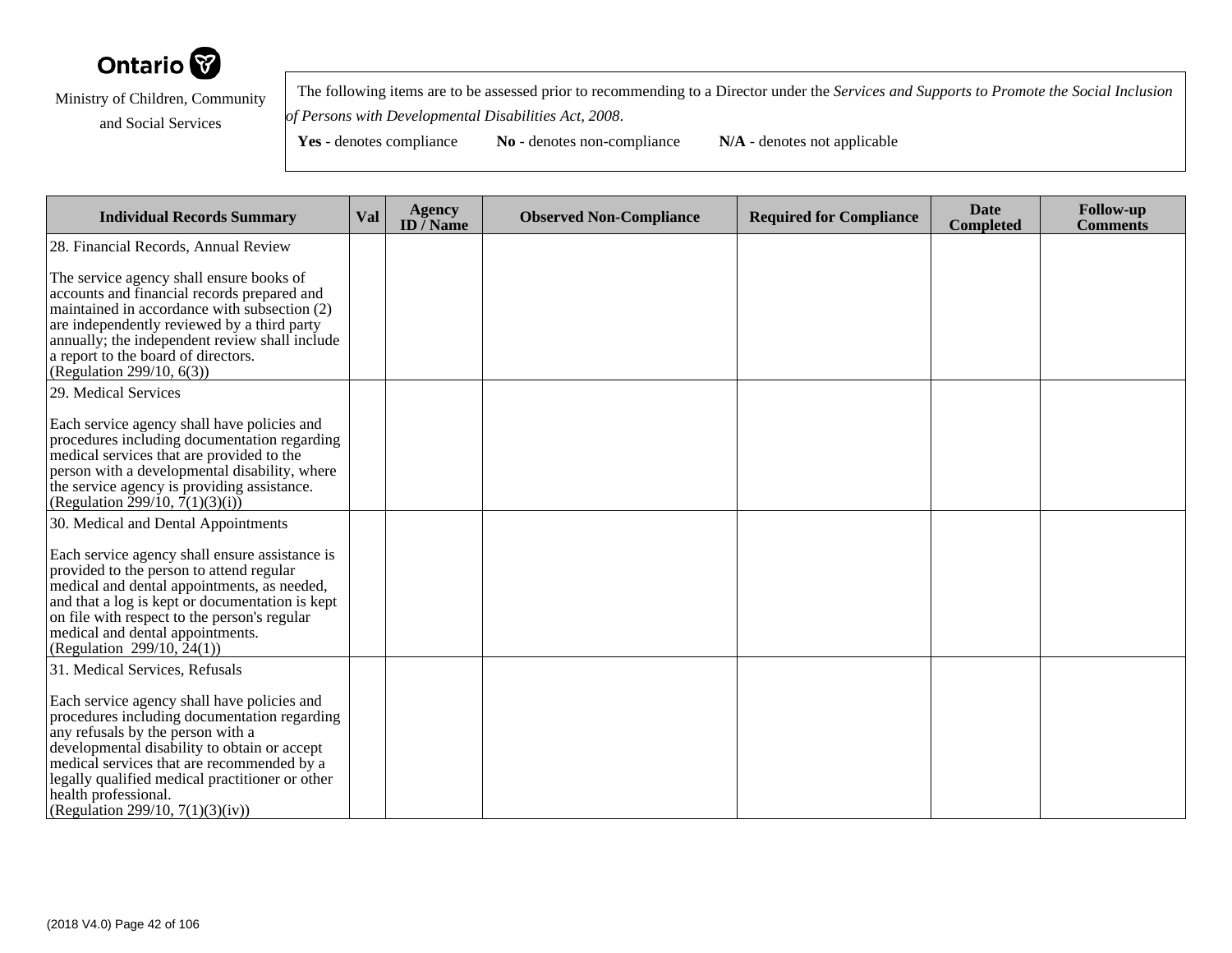

 The following items are to be assessed prior to recommending to a Director under the *Services and Supports to Promote the Social Inclusionof Persons with Developmental Disabilities Act, 2008*.

| <b>Individual Records Summary</b>                                                                                                                                                                                                                       | Val | <b>Agency</b><br>ID $\bar{}/$ Name | <b>Observed Non-Compliance</b> | <b>Required for Compliance</b> | <b>Date</b><br><b>Completed</b> | <b>Follow-up</b><br><b>Comments</b> |
|---------------------------------------------------------------------------------------------------------------------------------------------------------------------------------------------------------------------------------------------------------|-----|------------------------------------|--------------------------------|--------------------------------|---------------------------------|-------------------------------------|
| 32. Emergency Medical Services                                                                                                                                                                                                                          |     |                                    |                                |                                |                                 |                                     |
| Each service agency shall have policies and<br>procedures including documentation regarding<br>emergency medical services.<br>(Regulation 299/10, $7(1)(3)(v)$ )                                                                                        |     |                                    |                                |                                |                                 |                                     |
| 33. Medication Administration, Self                                                                                                                                                                                                                     |     |                                    |                                |                                |                                 |                                     |
| Each service agency shall have policies and<br>procedures including documentation regarding<br>administration of medication, including self-<br>administration by the person with a<br>developmental disability.<br>(Regulation 299/10, $7(1)(3)(ii)$ ) |     |                                    |                                |                                |                                 |                                     |
| 34. Medication Errors/Refusals                                                                                                                                                                                                                          |     |                                    |                                |                                |                                 |                                     |
| Each service agency shall have policies and<br>procedures including documentation regarding<br>any medication errors and any refusals to take<br>any prescribed medication.<br>(Regulation 299/10, $7(1)(3)(iii)$ )                                     |     |                                    |                                |                                |                                 |                                     |
| 35. Medication Administration Record                                                                                                                                                                                                                    |     |                                    |                                |                                |                                 |                                     |
| In addressing quality assurance measures<br>respecting the well-being of the person, each<br>service agency shall ensure a medicine<br>administration record is kept for the person.<br>(Regulation 299/10, 24(2))                                      |     |                                    |                                |                                |                                 |                                     |
| 36. Information, Prescription Medication                                                                                                                                                                                                                |     |                                    |                                |                                |                                 |                                     |
| Each service agency shall ensure information,<br>as applicable and appropriate, is provided to<br>the person with respect to prescription<br>medication.<br>(Regulation 299/10, 24(3)(i))                                                               |     |                                    |                                |                                |                                 |                                     |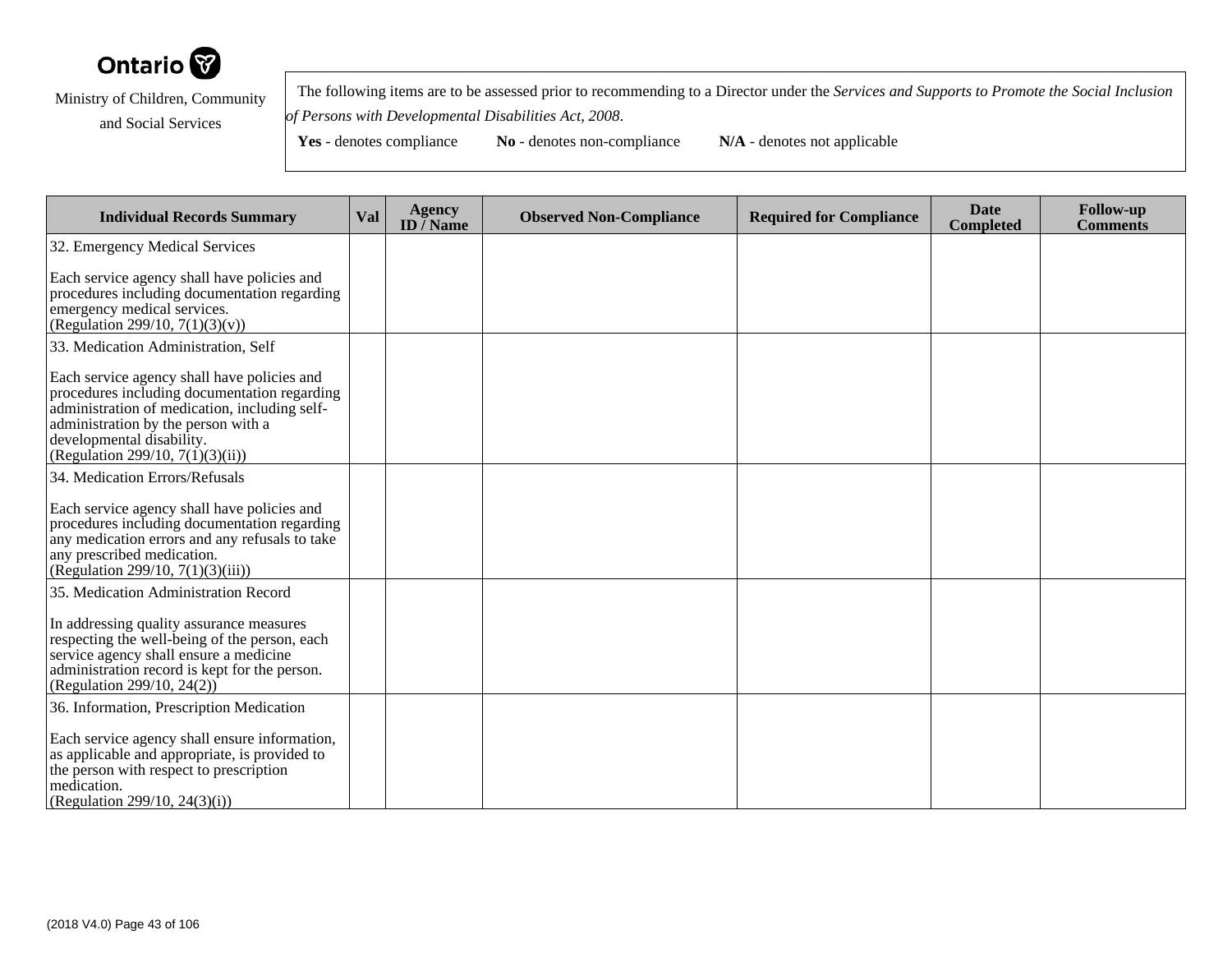

 The following items are to be assessed prior to recommending to a Director under the *Services and Supports to Promote the Social Inclusionof Persons with Developmental Disabilities Act, 2008*.

**Yes** - denotes compliance **No** - denotes non-compliance **N/A** - denotes not applicable

**Individual Records Summary Val Agency ID / NameObserved Non-Compliance Required for Compliance Date Completed Follow-up Comments** 37. Public Health InformationA service agency shall ensure that the public health information is available and presented ina language and manner, and with the level of support, that the person with a developmentaldisability needs. (Regulation 299/10, 7(2))38. Information, Diet & NutritionEach service agency shall ensure information,as applicable and appropriate, is provided to the person with respect to diet and nutrition.(Regulation 299/10, 24(3)(ii))39. Information, Personal HygieneEach service agency shall ensure information,as applicable and appropriate, is provided to the person with respect to personal hygiene.(Regulation 299/10, 24(3)(iii))40. Information, Personal FitnessEach service agency shall ensure information,as applicable and appropriate, is provided tothe person with respect to personal fitness. (Regulation 299/10, 24(3)(iv))41. Information, Sexual HealthEach service agency shall ensure information,as applicable and appropriate, is provided tothe person with respect to sexual health.(Regulation 299/10, 24(3)(v))42. Information, Health & SafetyEach service agency shall ensure information,as applicable and appropriate, is provided to the person with respect to behaviour that may pose a threat to the person's health, safety orwell-being.(Regulation 299/10, 24(3)(vi))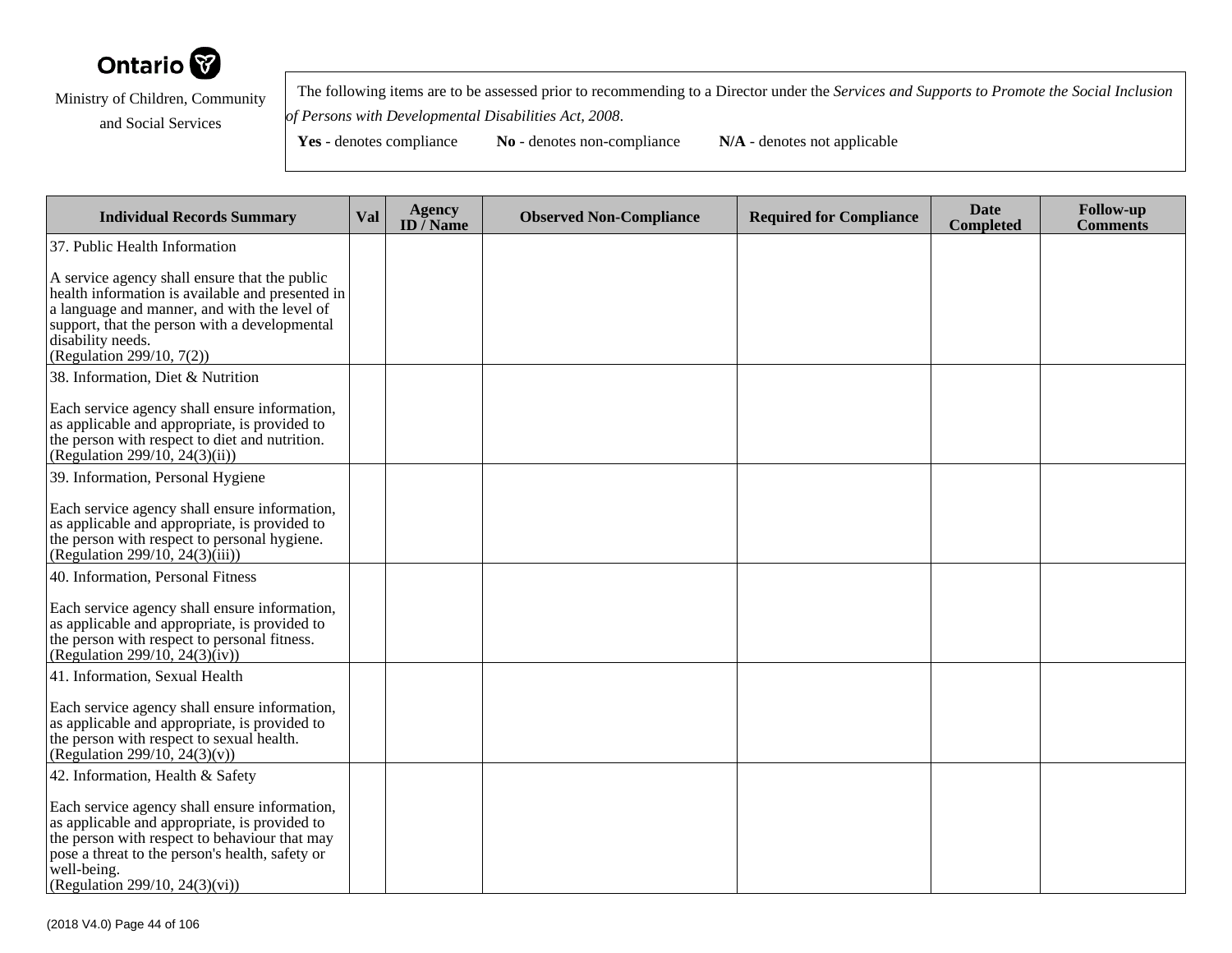

 The following items are to be assessed prior to recommending to a Director under the *Services and Supports to Promote the Social Inclusionof Persons with Developmental Disabilities Act, 2008*.

| <b>Individual Records Summary</b>                                                                                                                                                                                               | Val | Agency<br>ID / Name | <b>Observed Non-Compliance</b> | <b>Required for Compliance</b> | <b>Date</b><br><b>Completed</b> | <b>Follow-up</b><br><b>Comments</b> |
|---------------------------------------------------------------------------------------------------------------------------------------------------------------------------------------------------------------------------------|-----|---------------------|--------------------------------|--------------------------------|---------------------------------|-------------------------------------|
| 43. Information, Self-Esteem & Well-Being                                                                                                                                                                                       |     |                     |                                |                                |                                 |                                     |
| Each service agency shall ensure information,<br>as applicable and appropriate, is provided to<br>the person with respect to self-esteem and well<br>-being.<br>(Regulation 299/10, 24(3)(vii))                                 |     |                     |                                |                                |                                 |                                     |
| 44. Information, Communication                                                                                                                                                                                                  |     |                     |                                |                                |                                 |                                     |
| Each service agency shall ensure information,<br>as applicable and appropriate, is provided to<br>the person with respect to communication<br>skills.<br>(Regulation 299/10, 24(3)(viii))                                       |     |                     |                                |                                |                                 |                                     |
| 45. Information, Relationships                                                                                                                                                                                                  |     |                     |                                |                                |                                 |                                     |
| Each service agency shall ensure information,<br>as applicable and appropriate, is provided to<br>the person with respect to developing<br>relationships.<br>(Regulation 299/10, 24(3)(ix))                                     |     |                     |                                |                                |                                 |                                     |
| 46. Service Record, Individual                                                                                                                                                                                                  |     |                     |                                |                                |                                 |                                     |
| In addressing quality assurance measures<br>respecting service records, each service agency<br>shall keep a record for each person receiving<br>services and supports from the service agency.<br>(Regulation 299/10, 14(1)(a)) |     |                     |                                |                                |                                 |                                     |
| 47. Service Record, Application for<br>Developmental Services and Supports                                                                                                                                                      |     |                     |                                |                                |                                 |                                     |
| At a minimum, the service record shall include<br>a copy of the person's Application for<br>Developmental Services and Supports.<br>(Regulation 299/10, 14(2)(a))                                                               |     |                     |                                |                                |                                 |                                     |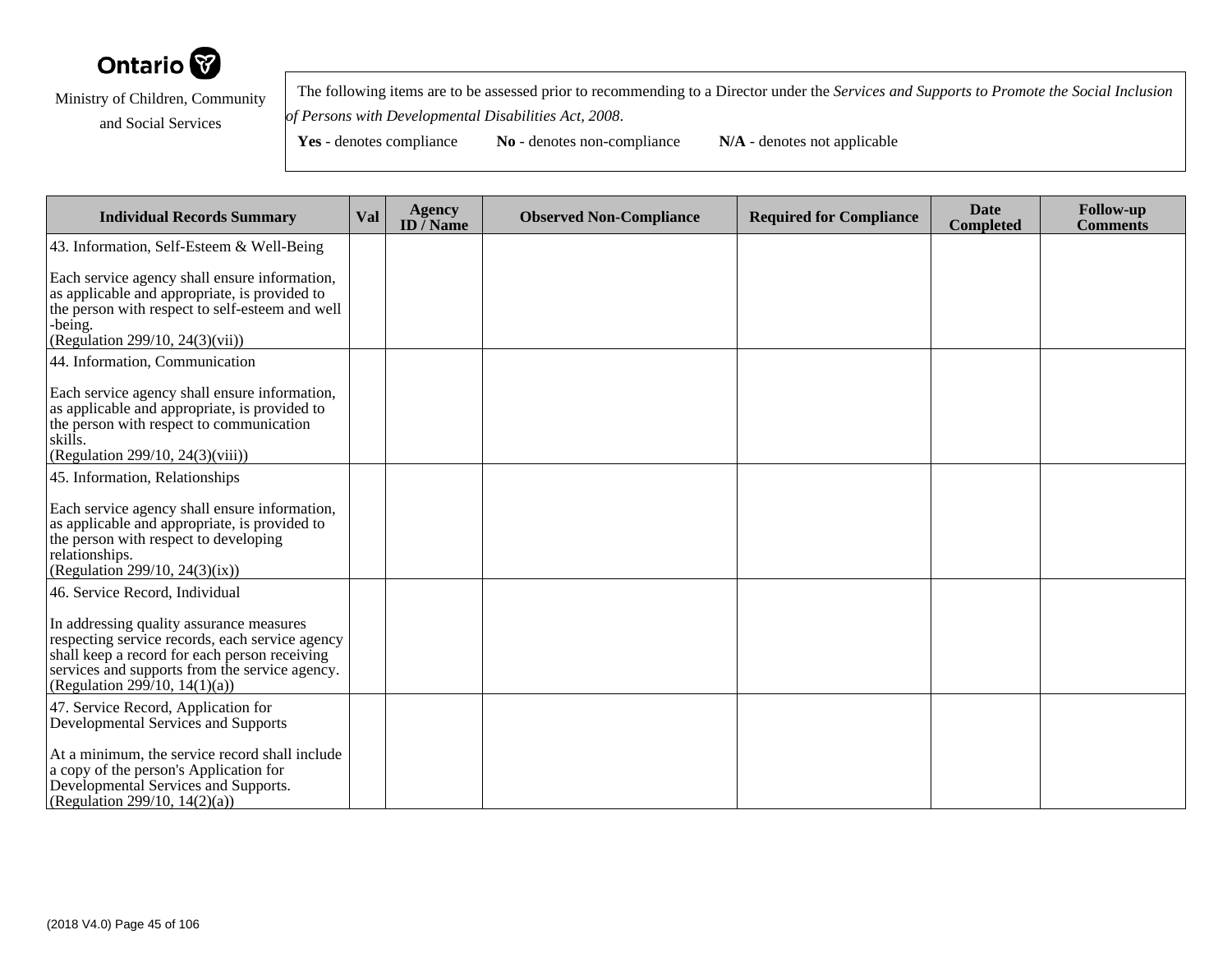

 The following items are to be assessed prior to recommending to a Director under the *Services and Supports to Promote the Social Inclusionof Persons with Developmental Disabilities Act, 2008*.

| <b>Individual Records Summary</b>                                                                                                                                                                            | Val | <b>Agency</b><br><b>ID</b> / Name | <b>Observed Non-Compliance</b> | <b>Required for Compliance</b> | <b>Date</b><br><b>Completed</b> | <b>Follow-up</b><br><b>Comments</b> |
|--------------------------------------------------------------------------------------------------------------------------------------------------------------------------------------------------------------|-----|-----------------------------------|--------------------------------|--------------------------------|---------------------------------|-------------------------------------|
| 48. Service Record Supports Intensity Scale                                                                                                                                                                  |     |                                   |                                |                                |                                 |                                     |
| At a minimum, the service record shall include<br>a copy of the person's Supports Intensity Scale<br>needs assessment.<br>(Regulation 299/10, $14(2)(b)$ )                                                   |     |                                   |                                |                                |                                 |                                     |
| 49. Service Record, Individual Support Plan                                                                                                                                                                  |     |                                   |                                |                                |                                 |                                     |
| At a minimum, the service record shall include<br>a copy of the person's individual support plan.<br>(Regulation 299/10, 14(2)(c))                                                                           |     |                                   |                                |                                |                                 |                                     |
| 50. Service Record, Retention                                                                                                                                                                                |     |                                   |                                |                                |                                 |                                     |
| The service agency shall retain a person's<br>service record for a minimum of seven years<br>after the person is no longer receiving services<br>and supports from the agency.<br>(Regulation 299/10, 14(3)) |     |                                   |                                |                                |                                 |                                     |
| 51. Behavior Support Plan, Individual                                                                                                                                                                        |     |                                   |                                |                                |                                 |                                     |
| Each service agency shall develop an<br>individual behaviour support plan for each<br>person with a developmental disability who has<br>challenging behaviour.<br>(Regulation 299/10, 18(1))                 |     |                                   |                                |                                |                                 |                                     |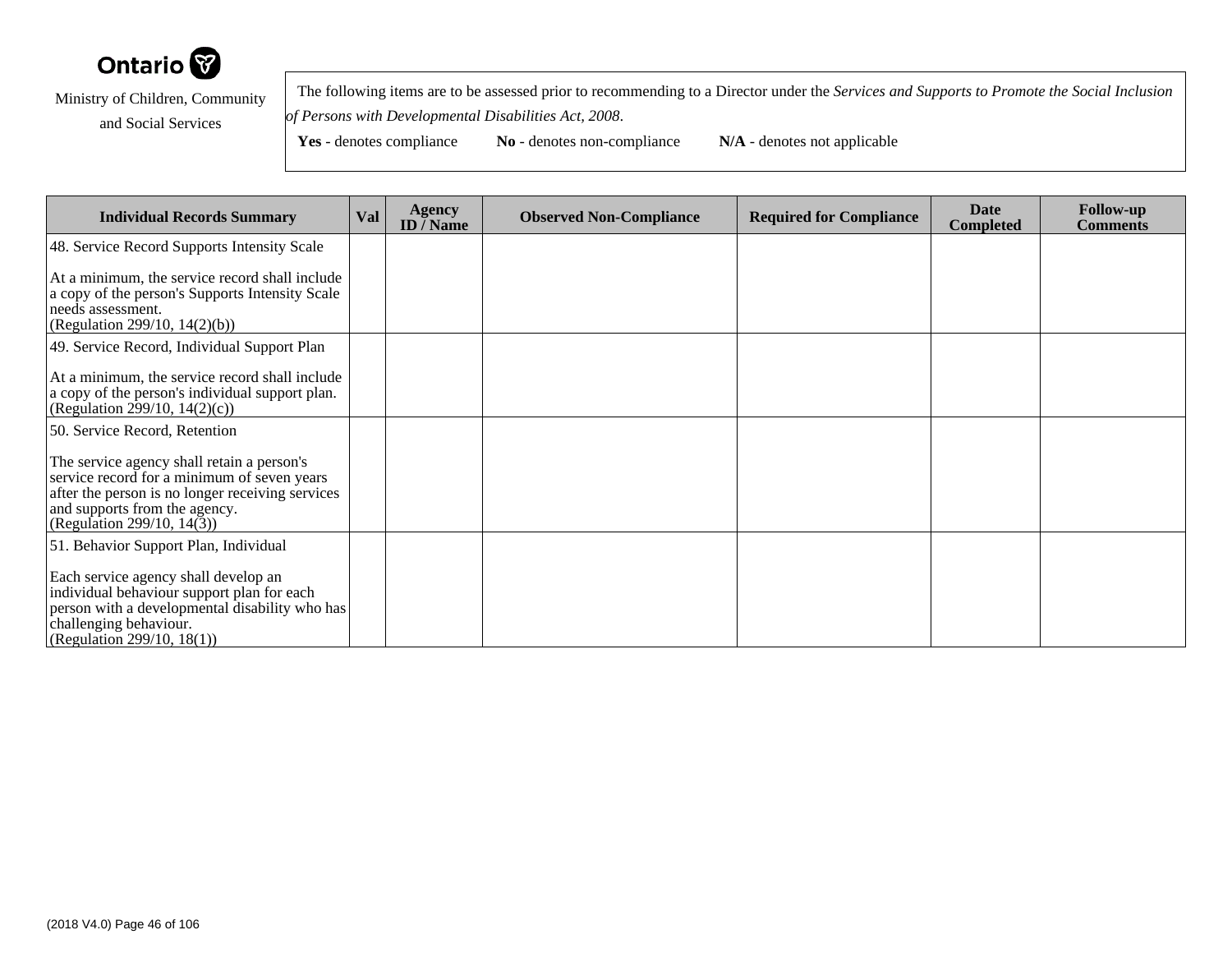

 The following items are to be assessed prior to recommending to a Director under the *Services and Supports to Promote the Social Inclusionof Persons with Developmental Disabilities Act, 2008*.

| <b>Individual Records Summary</b>                                                                                                                                                                                                                                                                                                                                                                                                                                                                                                                                                                                                                                                                                                                         | Val | <b>Agency</b><br>ID $\overline{}/$ Name | <b>Observed Non-Compliance</b> | <b>Required for Compliance</b> | <b>Date</b><br><b>Completed</b> | <b>Follow-up</b><br><b>Comments</b> |
|-----------------------------------------------------------------------------------------------------------------------------------------------------------------------------------------------------------------------------------------------------------------------------------------------------------------------------------------------------------------------------------------------------------------------------------------------------------------------------------------------------------------------------------------------------------------------------------------------------------------------------------------------------------------------------------------------------------------------------------------------------------|-----|-----------------------------------------|--------------------------------|--------------------------------|---------------------------------|-------------------------------------|
| 52. Behaviour Support Plan, Individual's<br>Involvement                                                                                                                                                                                                                                                                                                                                                                                                                                                                                                                                                                                                                                                                                                   |     |                                         |                                |                                |                                 |                                     |
| In addition to the requirements for a behaviour<br>support plan and approval of a behaviour<br>support plan containing intrusive behaviour<br>interventions strategies, as listed in section 18,<br>'Behaviour support plan", of Ontario<br>Regulation 299/10, a service agency shall<br>ensure the following: The behaviour support<br>plan is developed with the involvement of the<br>person with a developmental disability who has<br>challenging behaviour and/or, where<br>applicable, persons acting on behalf of the<br>person with a developmental disability, and the<br>plan documents their involvement.<br>(Policy Directives for Service Agencies: 2.0)<br>Supporting People with Challenging<br>Behaviour)                                |     |                                         |                                |                                |                                 |                                     |
| 53. Behaviour Support Plan, Consent<br>In addition to the requirements for a behaviour<br>support plan and approval of a behaviour<br>support plan containing intrusive behaviour<br>interventions strategies, as listed in section 18,<br>'Behaviour support plan", of Ontario<br>Regulation $29\overline{9}$ /10, a service agency shall<br>ensure the following: The person with a<br>developmental disability who has challenging<br>behaviour and/or, where applicable, persons<br>acting on behalf of the person with a<br>developmental disability, provides consent to<br>the behaviour support plan and the strategies<br>that it outlines.<br>(Policy Directives for Service Agencies: 2.0)<br>Supporting People with Challenging<br>Behaviour) |     |                                         |                                |                                |                                 |                                     |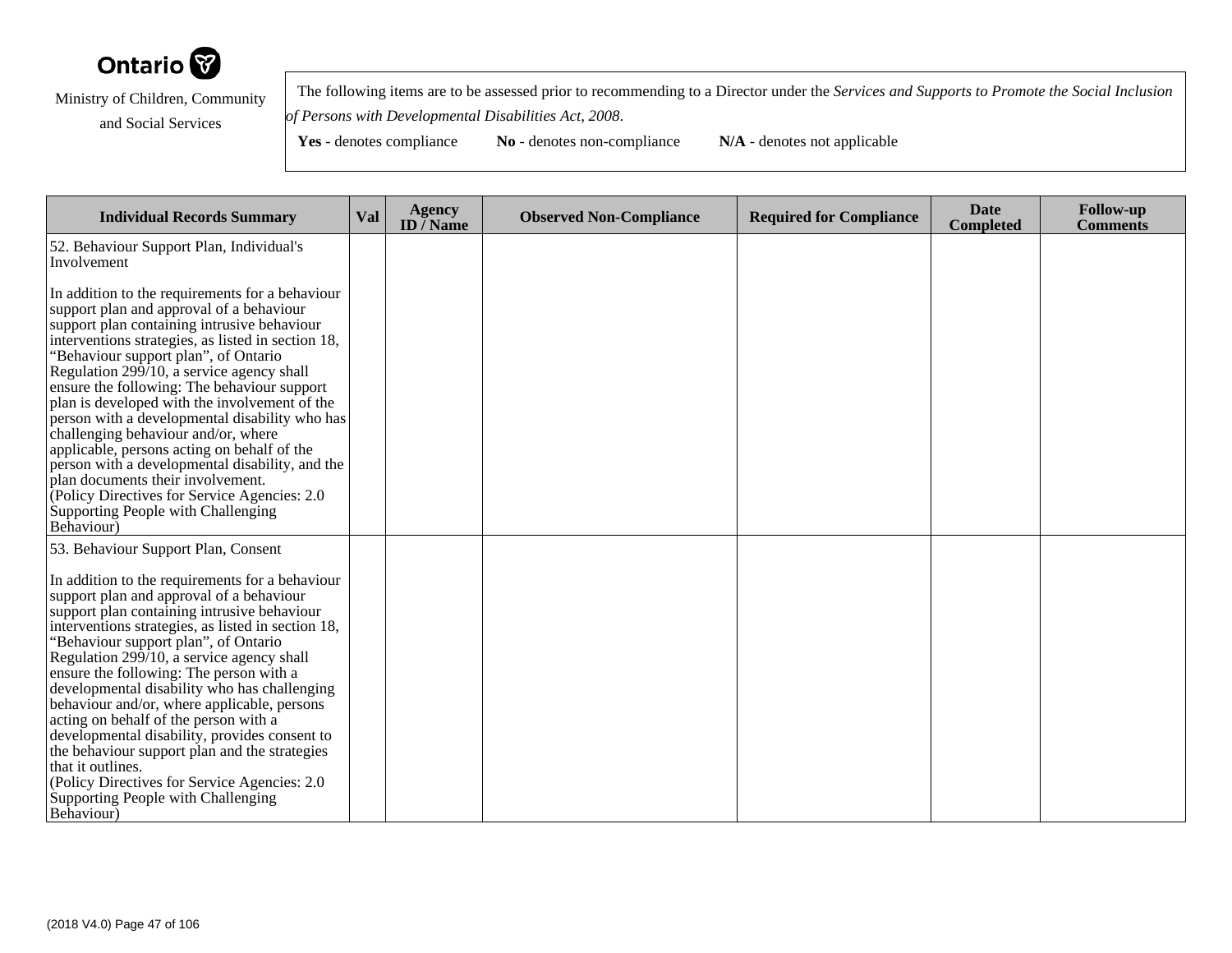

 The following items are to be assessed prior to recommending to a Director under the *Services and Supports to Promote the Social Inclusionof Persons with Developmental Disabilities Act, 2008*.

**Yes** - denotes compliance **No** - denotes non-compliance **N/A** - denotes not applicable

**Individual Records Summary Val Agency ID / NameObserved Non-Compliance Required for Compliance Date Completed Follow-up Comments** 54. Behaviour Support Plan, Fading andEliminationA service agency shall ensure the following:The clinician(s) who approved the plan includes provision for the eventual fading or elimination of intrusive behaviour interventionstrategies, which may be outlined in thebehaviour support plan. (Policy Directives for Service Agencies: 2.0Supporting People with Challenging Behaviour)55. Behaviour Support Plan, Adaptive skillsThe behaviour support plan shall outline positive behaviour intervention strategies, andwhere applicable, intrusive behaviour intervention strategies and how the strategies may be used to reduce or change challengingbehaviour and address the acquisition ofadaptive skills. (Regulation 299/10, 18(2))56. Behavior Support Plan, ChallengingBehaviourThe service agency shall ensure that thebehaviour support plan addresses the challenging behaviour identified in the behavioural assessment of the person with adevelopmental disability. (Regulation 299/10, 18(3)(a))57. Behaviour Support Plan, RisksThe service agency shall ensure that the behaviour support plan considers the risks and benefits of the various interventions that can beused to address the behaviour.(Regulation 299/10, 18(3)(b))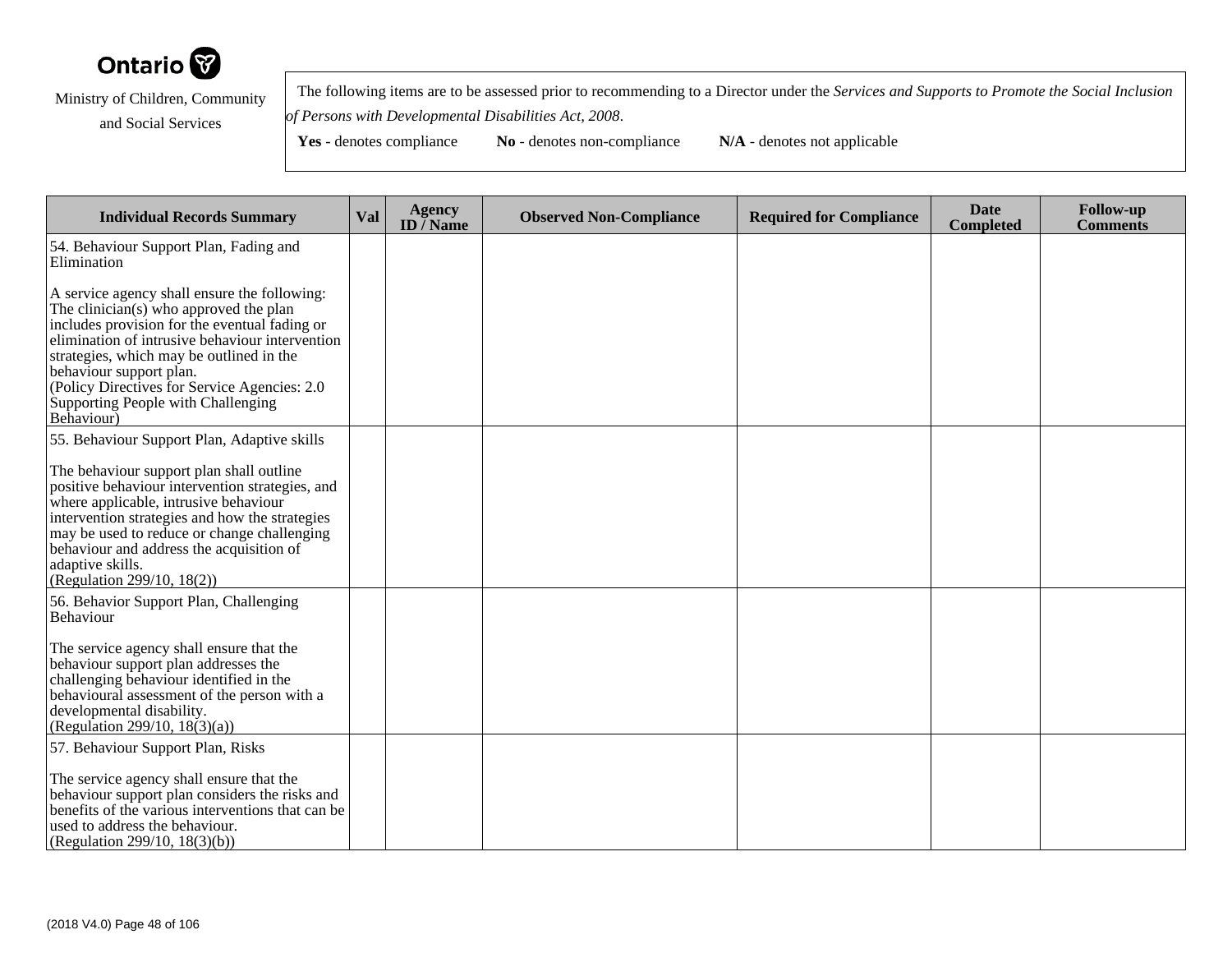

 The following items are to be assessed prior to recommending to a Director under the *Services and Supports to Promote the Social Inclusionof Persons with Developmental Disabilities Act, 2008*.

| <b>Individual Records Summary</b>                                                                                                                                                                                                                                                                                                                                               | Val | <b>Agency</b><br><b>ID</b> / Name | <b>Observed Non-Compliance</b> | <b>Required for Compliance</b> | <b>Date</b><br><b>Completed</b> | <b>Follow-up</b><br><b>Comments</b> |
|---------------------------------------------------------------------------------------------------------------------------------------------------------------------------------------------------------------------------------------------------------------------------------------------------------------------------------------------------------------------------------|-----|-----------------------------------|--------------------------------|--------------------------------|---------------------------------|-------------------------------------|
| 58. Behaviour Support Plan, Least Intrusive                                                                                                                                                                                                                                                                                                                                     |     |                                   |                                |                                |                                 |                                     |
| The service agency shall ensure that the<br>behaviour support plan sets out the least<br>intrusive and most effective strategies possible.<br>(Regulation 299/10, 18(3)(c))                                                                                                                                                                                                     |     |                                   |                                |                                |                                 |                                     |
| 59. Behaviour Support Plan, Monitored                                                                                                                                                                                                                                                                                                                                           |     |                                   |                                |                                |                                 |                                     |
| The service agency shall ensure that the<br>behaviour support plan is monitored for its<br>effectiveness.<br>(Regulation 299/10, $18(3)(d)$ )                                                                                                                                                                                                                                   |     |                                   |                                |                                |                                 |                                     |
| 60. Behaviour Support Plan, Approved                                                                                                                                                                                                                                                                                                                                            |     |                                   |                                |                                |                                 |                                     |
| The service agency shall ensure that the<br>behaviour support plan is approved by a<br>psychologist, a psychological associate, a<br>physician, a psychiatrist or behaviour analyst<br>certified by the Behaviour Analyst<br>Certification Board, where the behaviour<br>support plan includes intrusive behaviour<br>intervention strategies.<br>(Regulation 299/10, 18(3)(e)) |     |                                   |                                |                                |                                 |                                     |
| 61. Behaviour Support Plan, Review                                                                                                                                                                                                                                                                                                                                              |     |                                   |                                |                                |                                 |                                     |
| The service agency shall ensure that the<br>behaviour support plan is reviewed at least<br>twice in each 12-month period.<br>(Regulation 299/10, 18(3)(f))                                                                                                                                                                                                                      |     |                                   |                                |                                |                                 |                                     |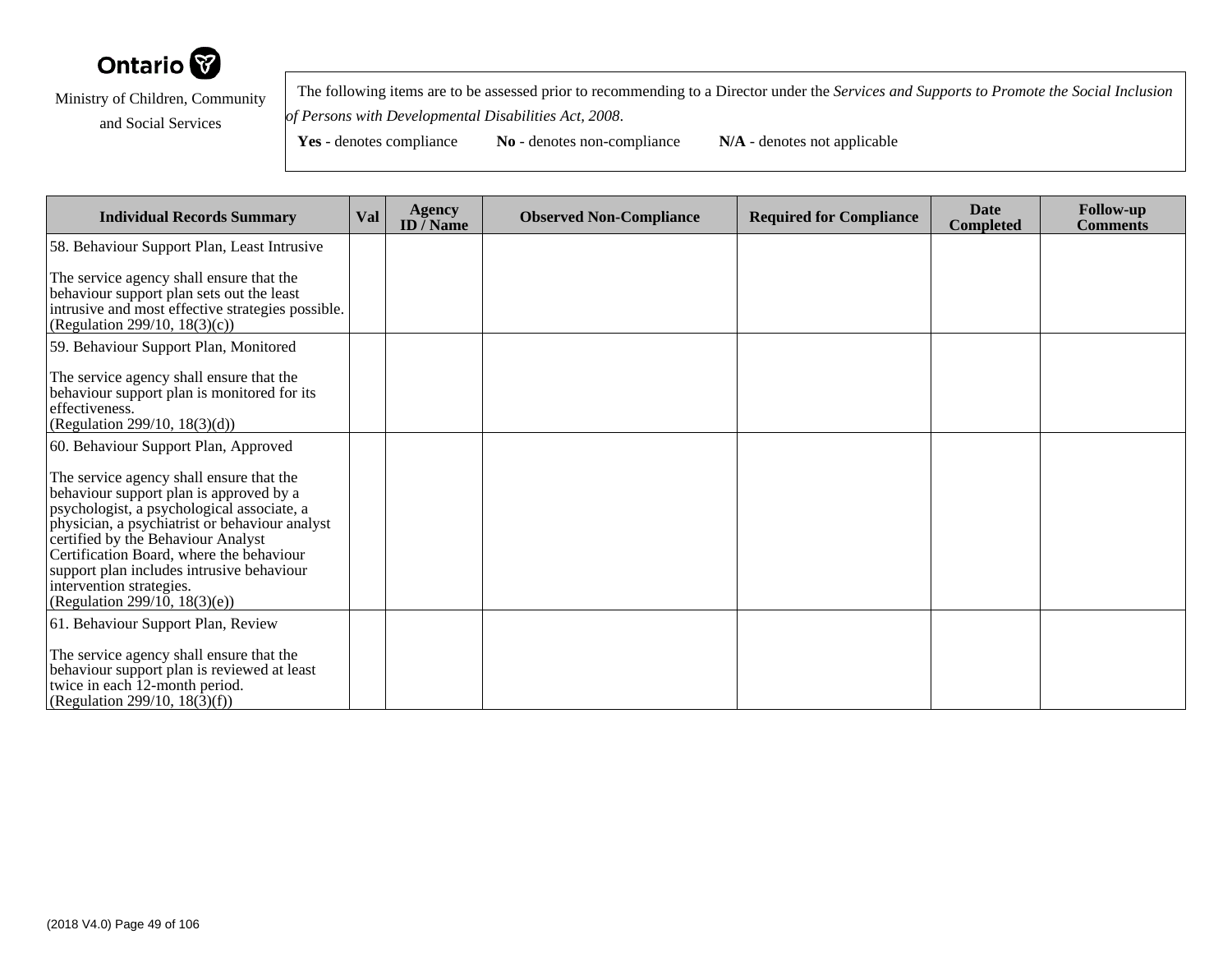

 The following items are to be assessed prior to recommending to a Director under the *Services and Supports to Promote the Social Inclusionof Persons with Developmental Disabilities Act, 2008*.

| <b>Individual Records Summary</b>                                                                                                                                                                                                                                                                                                                                                                                                                                                        | Val | <b>Agency</b><br>ID $\overline{}/$ Name | <b>Observed Non-Compliance</b> | <b>Required for Compliance</b> | <b>Date</b><br><b>Completed</b> | <b>Follow-up</b><br><b>Comments</b> |
|------------------------------------------------------------------------------------------------------------------------------------------------------------------------------------------------------------------------------------------------------------------------------------------------------------------------------------------------------------------------------------------------------------------------------------------------------------------------------------------|-----|-----------------------------------------|--------------------------------|--------------------------------|---------------------------------|-------------------------------------|
| 62. Third Party Review Committee, Reviewing<br>All Behaviour Support Plans                                                                                                                                                                                                                                                                                                                                                                                                               |     |                                         |                                |                                |                                 |                                     |
| A service agency shall ensure the following:<br>The agency has access to a review committee<br>for all behaviour support plans that are<br>developed for the person(s) with a<br>developmental disability who have challenging<br>behaviour who are supported by the agency,<br>and ensures that the behaviour support plans<br>for the person(s) are reviewed by the<br>committee.<br>(Policy Directives for Service Agencies: 2.0)<br>Supporting People with Challenging<br>Behaviour) |     |                                         |                                |                                |                                 |                                     |
| 63. Behaviour Support Plan, Interventions<br>Used                                                                                                                                                                                                                                                                                                                                                                                                                                        |     |                                         |                                |                                |                                 |                                     |
| The service agency shall ensure that positive<br>behaviour interventions and intrusive<br>behaviour interventions are used as outlined in<br>the behaviour support plan of the person with a<br>developmental disability.<br>(Regulation 299/10, 19 $(2)$ )                                                                                                                                                                                                                              |     |                                         |                                |                                |                                 |                                     |
| 64. Behaviour Support Plan, Immediate Risk                                                                                                                                                                                                                                                                                                                                                                                                                                               |     |                                         |                                |                                |                                 |                                     |
| A service agency shall ensure that intrusive<br>behaviour intervention is used solely when the<br>person with a developmental disability is at<br>immediate risk of harming themself or others<br>or causing property damage.<br>(Regulation $299/10, 20(1)$ )                                                                                                                                                                                                                           |     |                                         |                                |                                |                                 |                                     |
| 65. Use of Physical/Mechanical Restraint                                                                                                                                                                                                                                                                                                                                                                                                                                                 |     |                                         |                                |                                |                                 |                                     |
| A service agency shall ensure that physical or<br>mechanical restraint is carried out using the<br>least amount of force that is necessary to<br>restrict the person's ability to move freely.<br>(Regulation 299/10, 20(2))                                                                                                                                                                                                                                                             |     |                                         |                                |                                |                                 |                                     |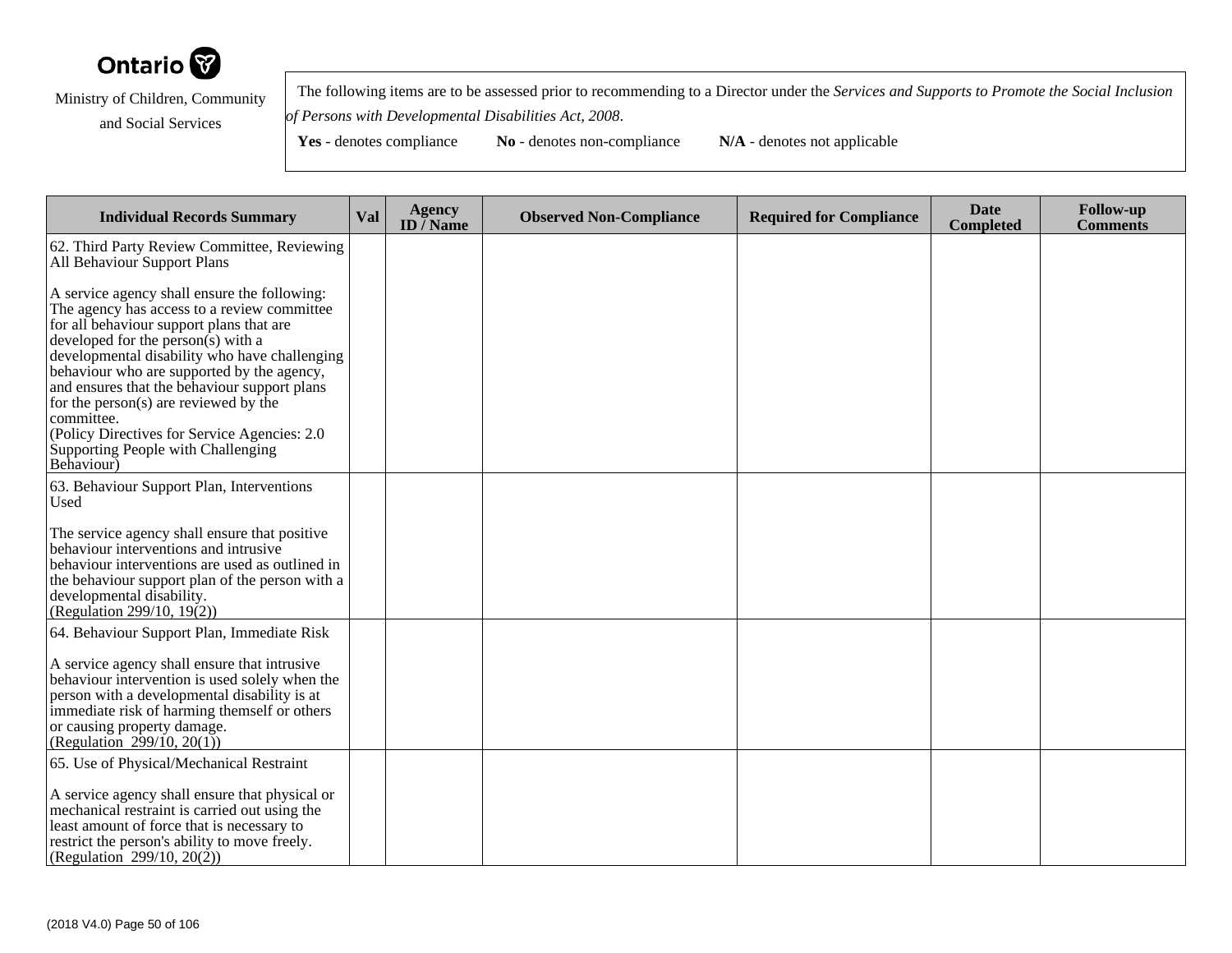

 The following items are to be assessed prior to recommending to a Director under the *Services and Supports to Promote the Social Inclusionof Persons with Developmental Disabilities Act, 2008*.

| <b>Individual Records Summary</b>                                                                                                                                                                                                                                                                                                                                                                                                                                                                                                                                                             | <b>Val</b> | <b>Agency</b><br>ID $\bar{}/$ Name | <b>Observed Non-Compliance</b> | <b>Required for Compliance</b> | <b>Date</b><br><b>Completed</b> | <b>Follow-up</b><br><b>Comments</b> |
|-----------------------------------------------------------------------------------------------------------------------------------------------------------------------------------------------------------------------------------------------------------------------------------------------------------------------------------------------------------------------------------------------------------------------------------------------------------------------------------------------------------------------------------------------------------------------------------------------|------------|------------------------------------|--------------------------------|--------------------------------|---------------------------------|-------------------------------------|
| 66. Restraint, Isolation, Confinement Time-<br>Out/Staff Involved, Debriefing                                                                                                                                                                                                                                                                                                                                                                                                                                                                                                                 |            |                                    |                                |                                |                                 |                                     |
| A service agency shall adopt the following<br>standards for debriefing after a physical<br>restraint (including physical restraint in a crisis<br>situation), mechanical restraint, or secure<br>isolation/confinement time-out: A debriefing<br>process is conducted among all staff who were<br>involved in the restraint or secure<br>isolation/confinement time-out.<br>(Policy Directives for Service Agencies: 2.0<br>Supporting People with Challenging<br>Behaviour)                                                                                                                  |            |                                    |                                |                                |                                 |                                     |
| 67. Restraint, Isolation, Confinement Time-<br>Out/Others Present, Debriefing                                                                                                                                                                                                                                                                                                                                                                                                                                                                                                                 |            |                                    |                                |                                |                                 |                                     |
| A service agency shall adopt the following<br>standards for debriefing after a physical<br>restraint (including physical restraint in a crisis<br>situation), mechanical restraint, or secure<br>isolation/confinement time-out: Staff inquire<br>with others who were in the vicinity and<br>witnessed the restraint or secure<br>isolation/confinement time-out (e.g., other<br>persons with a developmental disability who<br>are supported in the same area, visitors) as to<br>their well-being from having witnessed the<br>restraint.<br>(Policy Directives for Service Agencies: 2.0) |            |                                    |                                |                                |                                 |                                     |
| Supporting People with Challenging<br>Behaviour)                                                                                                                                                                                                                                                                                                                                                                                                                                                                                                                                              |            |                                    |                                |                                |                                 |                                     |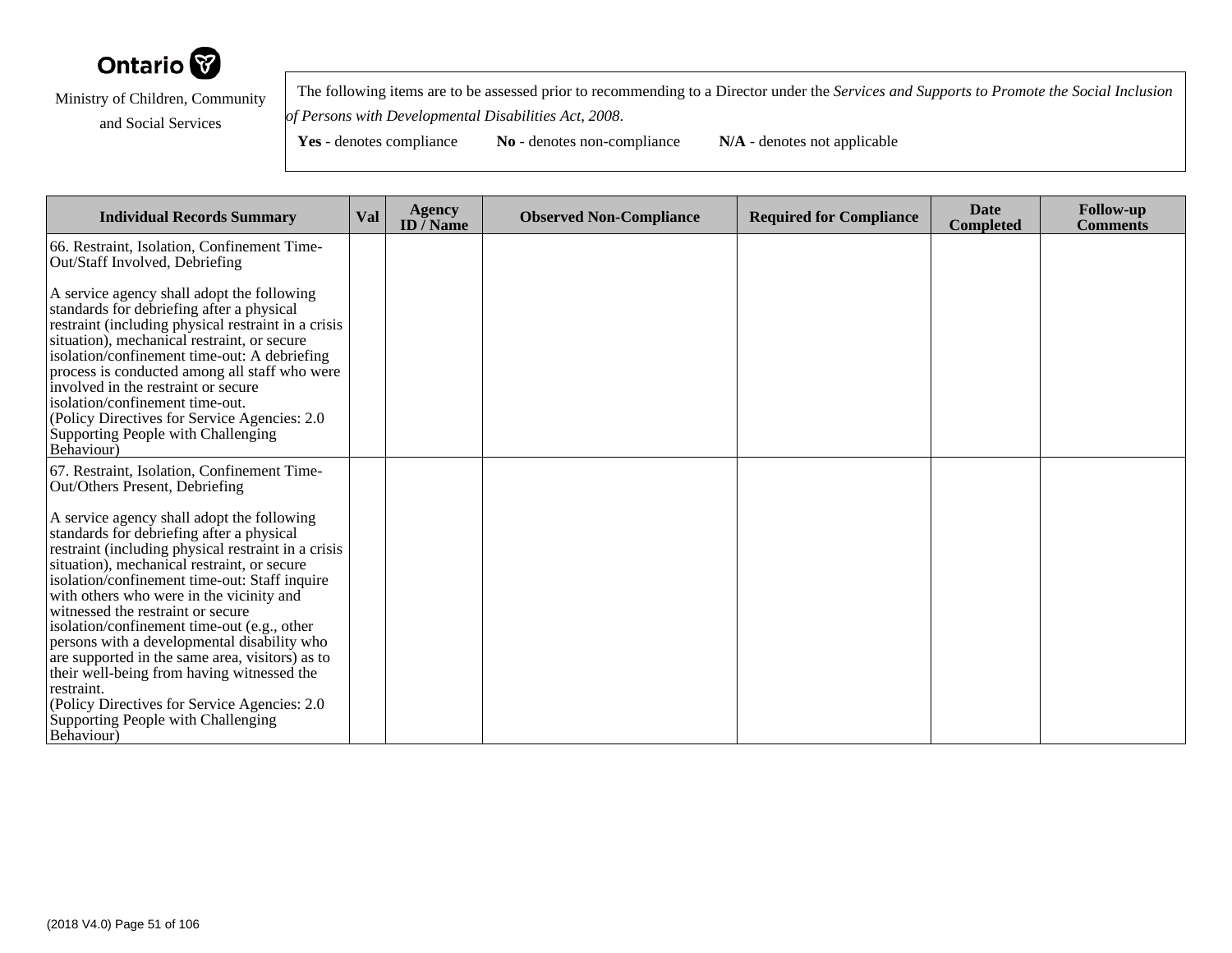

 The following items are to be assessed prior to recommending to a Director under the *Services and Supports to Promote the Social Inclusionof Persons with Developmental Disabilities Act, 2008*.

| <b>Individual Records Summary</b>                                                                                                                                                                                                                                                                                                                                                                                                                                                                                                                                                                          | Val | <b>Agency</b><br>ID / Name | <b>Observed Non-Compliance</b> | <b>Required for Compliance</b> | Date<br><b>Completed</b> | <b>Follow-up</b><br><b>Comments</b> |
|------------------------------------------------------------------------------------------------------------------------------------------------------------------------------------------------------------------------------------------------------------------------------------------------------------------------------------------------------------------------------------------------------------------------------------------------------------------------------------------------------------------------------------------------------------------------------------------------------------|-----|----------------------------|--------------------------------|--------------------------------|--------------------------|-------------------------------------|
| 68. Restraint, Isolation, Confinement Time-<br>Out/Manager Notified                                                                                                                                                                                                                                                                                                                                                                                                                                                                                                                                        |     |                            |                                |                                |                          |                                     |
| A service agency shall adopt the following<br>standards for debriefing after a physical<br>restraint (including physical restraint in a crisis<br>situation), mechanical restraint, or secure<br>isolation/confinement time-out: The supervisor<br>or manager who oversees the behaviour<br>support plan of the person with challenging<br>behaviour who was restrained or in secure<br>isolation/confinement time-out is made aware<br>of the restraint or secure isolation/confinement<br>time-out.<br>(Policy Directives for Service Agencies: 2.0)<br>Supporting People with Challenging<br>Behaviour) |     |                            |                                |                                |                          |                                     |
| 69. Restraint, Isolation, Confinement Time-<br>Out/Debriefing Other Support Staff                                                                                                                                                                                                                                                                                                                                                                                                                                                                                                                          |     |                            |                                |                                |                          |                                     |
| A service agency shall adopt the following<br>standards for debriefing after a physical<br>restraint (including physical restraint in a crisis<br>situation), mechanical restraint, or secure<br>isolation/confinement time-out: Other staff<br>who support the person are made aware of the<br>restraint or secure isolation/confinement time-<br>out (e.g., in the event of a shift change shortly<br>after the restraint or secure<br>isolation/confinement time-out has taken<br>place).<br>(Policy Directives for Service Agencies: 2.0)<br>Supporting People with Challenging<br>Behaviour)          |     |                            |                                |                                |                          |                                     |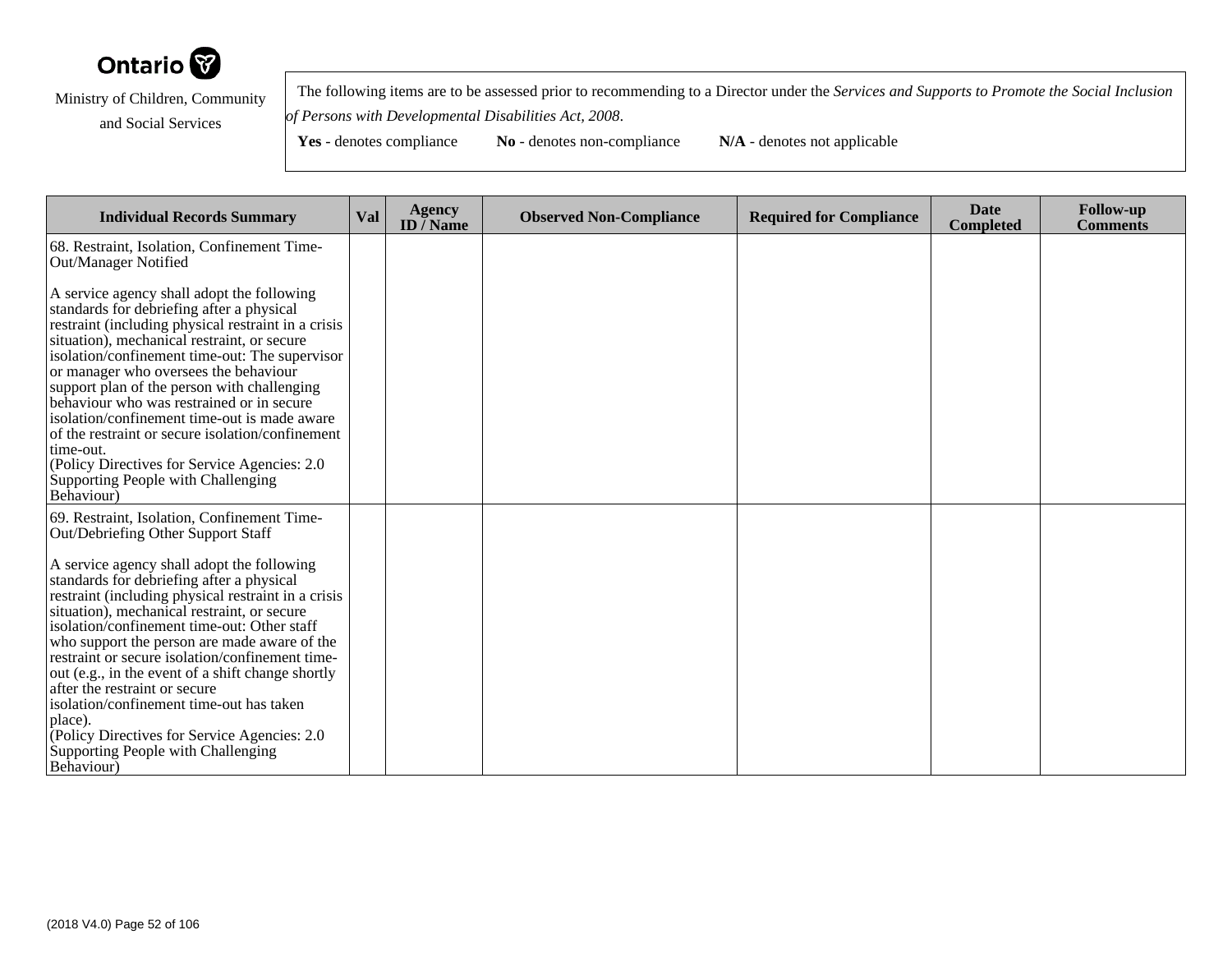

 The following items are to be assessed prior to recommending to a Director under the *Services and Supports to Promote the Social Inclusionof Persons with Developmental Disabilities Act, 2008*.

| <b>Individual Records Summary</b>                                                                                                                                                                                                                                                                                                                                                                                                                                                                                                                                                                                                                                                                                                                                                                          | Val | Agency<br>ID $\bar{}/$ Name | <b>Observed Non-Compliance</b> | <b>Required for Compliance</b> | <b>Date</b><br><b>Completed</b> | <b>Follow-up</b><br><b>Comments</b> |
|------------------------------------------------------------------------------------------------------------------------------------------------------------------------------------------------------------------------------------------------------------------------------------------------------------------------------------------------------------------------------------------------------------------------------------------------------------------------------------------------------------------------------------------------------------------------------------------------------------------------------------------------------------------------------------------------------------------------------------------------------------------------------------------------------------|-----|-----------------------------|--------------------------------|--------------------------------|---------------------------------|-------------------------------------|
| 70. Restraint, Isolation, Confinement Time-<br>Out/Debriefing Individual                                                                                                                                                                                                                                                                                                                                                                                                                                                                                                                                                                                                                                                                                                                                   |     |                             |                                |                                |                                 |                                     |
| A service agency shall adopt the following<br>standards for debriefing after a physical<br>restraint (including physical restraint in a crisis<br>situation), mechanical restraint, or secure<br>isolation/confinement time-out: A debriefing<br>process is conducted with the individual who<br>was restrained or in secure<br>isolation/confinement time-out (including<br>individuals involved in a crisis situation), as<br>soon as he/she is able to participate, and to the<br>extent that he/she is willing to participate. The<br>debriefing must be structured to accommodate<br>the person with a developmental disability's<br>psychological and emotional needs and<br>cognitive capacity.<br>(Policy Directives for Service Agencies: 2.0<br>Supporting People with Challenging<br>Behaviour) |     |                             |                                |                                |                                 |                                     |
| 71. Restraint, Isolation, Confinement Time-<br>Out/Debriefing, Documented                                                                                                                                                                                                                                                                                                                                                                                                                                                                                                                                                                                                                                                                                                                                  |     |                             |                                |                                |                                 |                                     |
| A service agency shall adopt the following<br>standards for debriefing after a physical<br>restraint (including physical restraint in a crisis<br>situation), mechanical restraint, or secure<br>isolation/confinement time-out: Debriefings<br>are documented.<br>(Policy Directives for Service Agencies: 2.0)<br>Supporting People with Challenging<br>Behaviour)                                                                                                                                                                                                                                                                                                                                                                                                                                       |     |                             |                                |                                |                                 |                                     |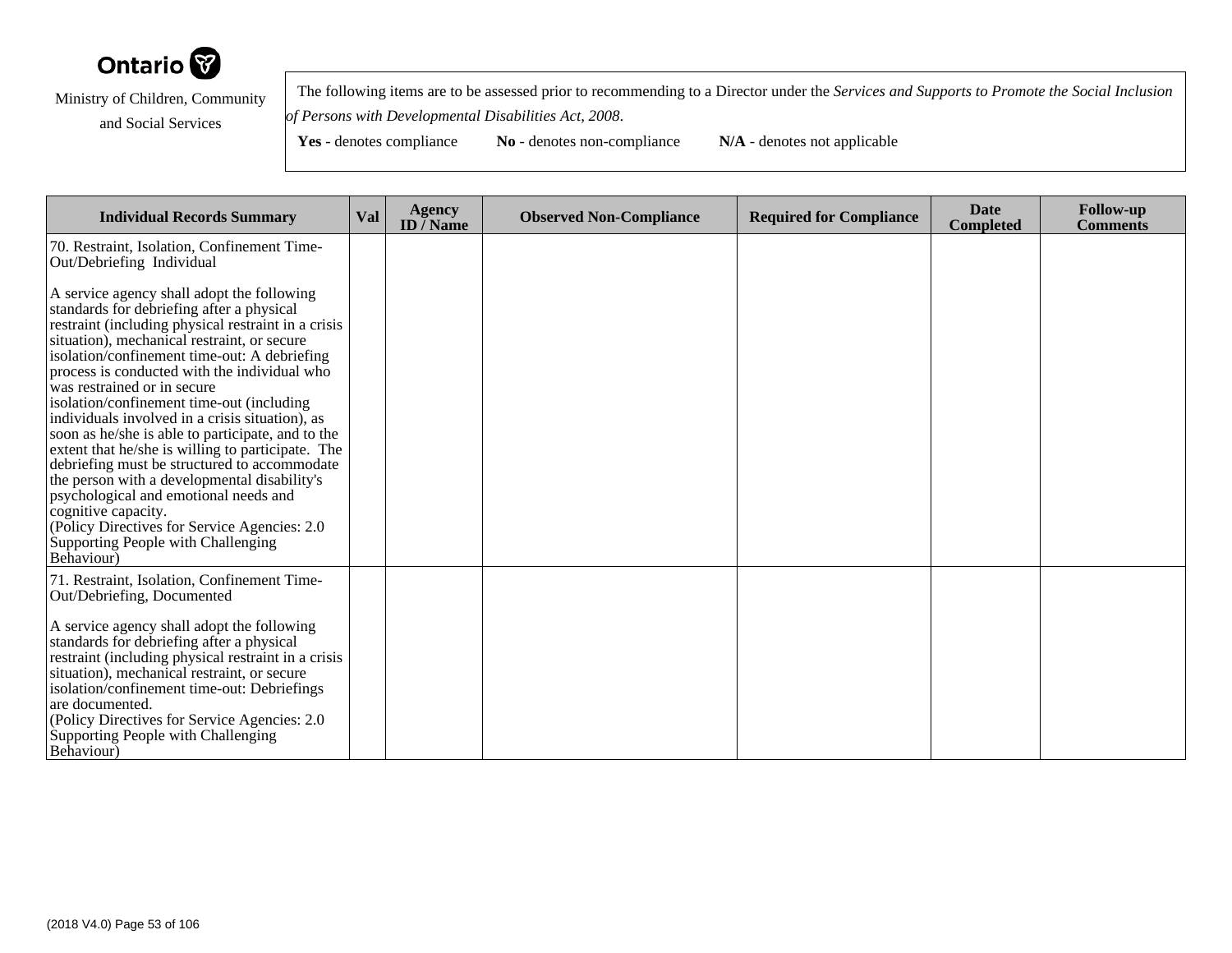

 The following items are to be assessed prior to recommending to a Director under the *Services and Supports to Promote the Social Inclusionof Persons with Developmental Disabilities Act, 2008*.

| <b>Individual Records Summary</b>                                                                                                                                                                                                                                                                                                                                                                                                                                                                                                                                                                                                                                                                                                                                                                                                                                                                                                             | <b>Val</b> | <b>Agency</b><br>ID $\overline{}/$ Name | <b>Observed Non-Compliance</b> | <b>Required for Compliance</b> | <b>Date</b><br><b>Completed</b> | <b>Follow-up</b><br><b>Comments</b> |
|-----------------------------------------------------------------------------------------------------------------------------------------------------------------------------------------------------------------------------------------------------------------------------------------------------------------------------------------------------------------------------------------------------------------------------------------------------------------------------------------------------------------------------------------------------------------------------------------------------------------------------------------------------------------------------------------------------------------------------------------------------------------------------------------------------------------------------------------------------------------------------------------------------------------------------------------------|------------|-----------------------------------------|--------------------------------|--------------------------------|---------------------------------|-------------------------------------|
| 72. Restraint, Isolation, Confinement Time-<br>Out/Debriefing, Reasonable Timeframes                                                                                                                                                                                                                                                                                                                                                                                                                                                                                                                                                                                                                                                                                                                                                                                                                                                          |            |                                         |                                |                                |                                 |                                     |
| A service agency shall adopt the following<br>standards for debriefing after a physical<br>restraint (including physical restraint in a crisis<br>situation), mechanical restraint, or secure<br>isolation/confinement time-out: The debriefing<br>process is conducted within a reasonable time<br>period (i.e., within two business days) after the<br>restraint or secure isolation/confinement time-<br>out is carried out (including crisis situations).<br>If circumstances do not permit a debriefing<br>process to be conducted within a reasonable<br>time period, the debriefing process should be<br>conducted as soon as possible after the<br>reasonable time period, and a record must be<br>kept of the circumstances that prevented the<br>debriefing process from being conducted<br>within the reasonable time period.<br>(Policy Directives for Service Agencies: 2.0)<br>Supporting People with Challenging<br>Behaviour) |            |                                         |                                |                                |                                 |                                     |
| 73. Restraint, Isolation, Confinement Time-<br>Out/Debriefing, Serious Occurrence Reporting                                                                                                                                                                                                                                                                                                                                                                                                                                                                                                                                                                                                                                                                                                                                                                                                                                                   |            |                                         |                                |                                |                                 |                                     |
| In addition to the requirements set out in<br>section 20, "Use of intrusive behaviour<br>intervention", in Ontario Regulation 299/10, a<br>service agency shall adopt the following<br>standards for debriefing after a physical<br>restraint (including physical restraint in a crisis<br>situation), mechanical restraint, or secure<br>isolation/confinement time-out: A serious<br>occurrence report is filed with the Ministry of<br>Children, Community and Social Services, as<br>may be appropriate and as per the serious<br>occurrence reporting procedure.<br>(Policy Directives for Service Providers: 2.0)<br>Supporting People with Challenging<br>Behaviour)                                                                                                                                                                                                                                                                   |            |                                         |                                |                                |                                 |                                     |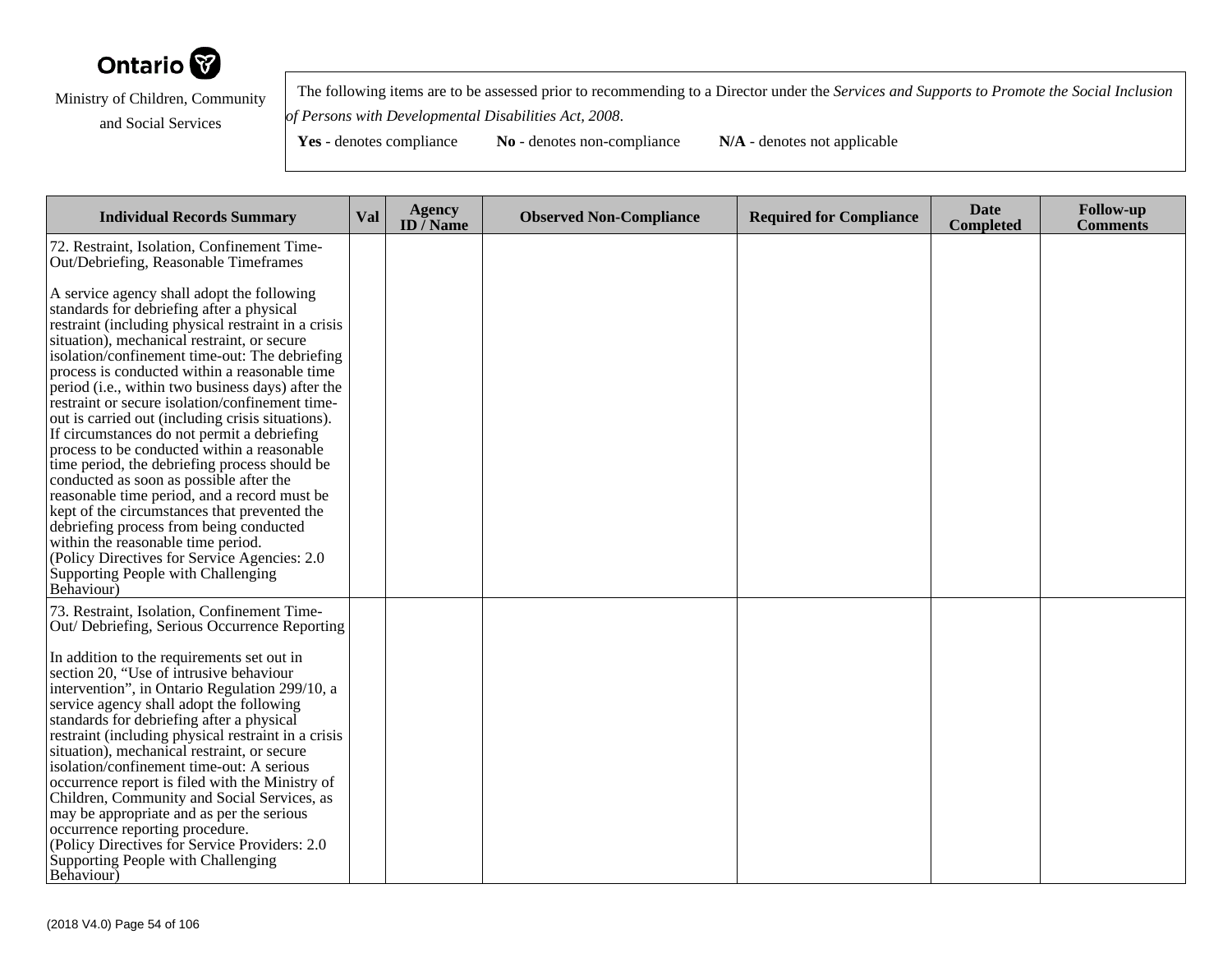

 The following items are to be assessed prior to recommending to a Director under the *Services and Supports to Promote the Social Inclusionof Persons with Developmental Disabilities Act, 2008*.

| <b>Individual Records Summary</b>                                                                                                                                                                                                                                                                                                                                                                                                                                                                                       | <b>Val</b> | <b>Agency</b><br><b>ID</b> / Name | <b>Observed Non-Compliance</b> | <b>Required for Compliance</b> | Date<br><b>Completed</b> | <b>Follow-up</b><br><b>Comments</b> |
|-------------------------------------------------------------------------------------------------------------------------------------------------------------------------------------------------------------------------------------------------------------------------------------------------------------------------------------------------------------------------------------------------------------------------------------------------------------------------------------------------------------------------|------------|-----------------------------------|--------------------------------|--------------------------------|--------------------------|-------------------------------------|
| 74. Intrusive Behavior Intervention, Monitored                                                                                                                                                                                                                                                                                                                                                                                                                                                                          |            |                                   |                                |                                |                          |                                     |
| A service agency shall ensure that when<br>intrusive behaviour intervention is used, the<br>person with a developmental disability is<br>monitored on a regular basis.<br>(Regulation 299/10, 20(3))                                                                                                                                                                                                                                                                                                                    |            |                                   |                                |                                |                          |                                     |
| 75. Secure Isolation, Confinement Time-Out,<br>Interval Monitoring                                                                                                                                                                                                                                                                                                                                                                                                                                                      |            |                                   |                                |                                |                          |                                     |
| A service agency shall ensure that, where<br>secure isolation/confinement time out is<br>recommended to be used to address a person's<br>challenging behaviour as part of their<br>behaviour support plan, the following<br>performance standards and measures are<br>adopted: A service agency shall ensure that its<br>written policies and procedures on the use of a<br>secure isolation or time-out room address the<br>following: Stages of interval monitoring.<br>(Policy Directives for Service Agencies: 2.0) |            |                                   |                                |                                |                          |                                     |
| Supporting People with Challenging<br>Behaviour)                                                                                                                                                                                                                                                                                                                                                                                                                                                                        |            |                                   |                                |                                |                          |                                     |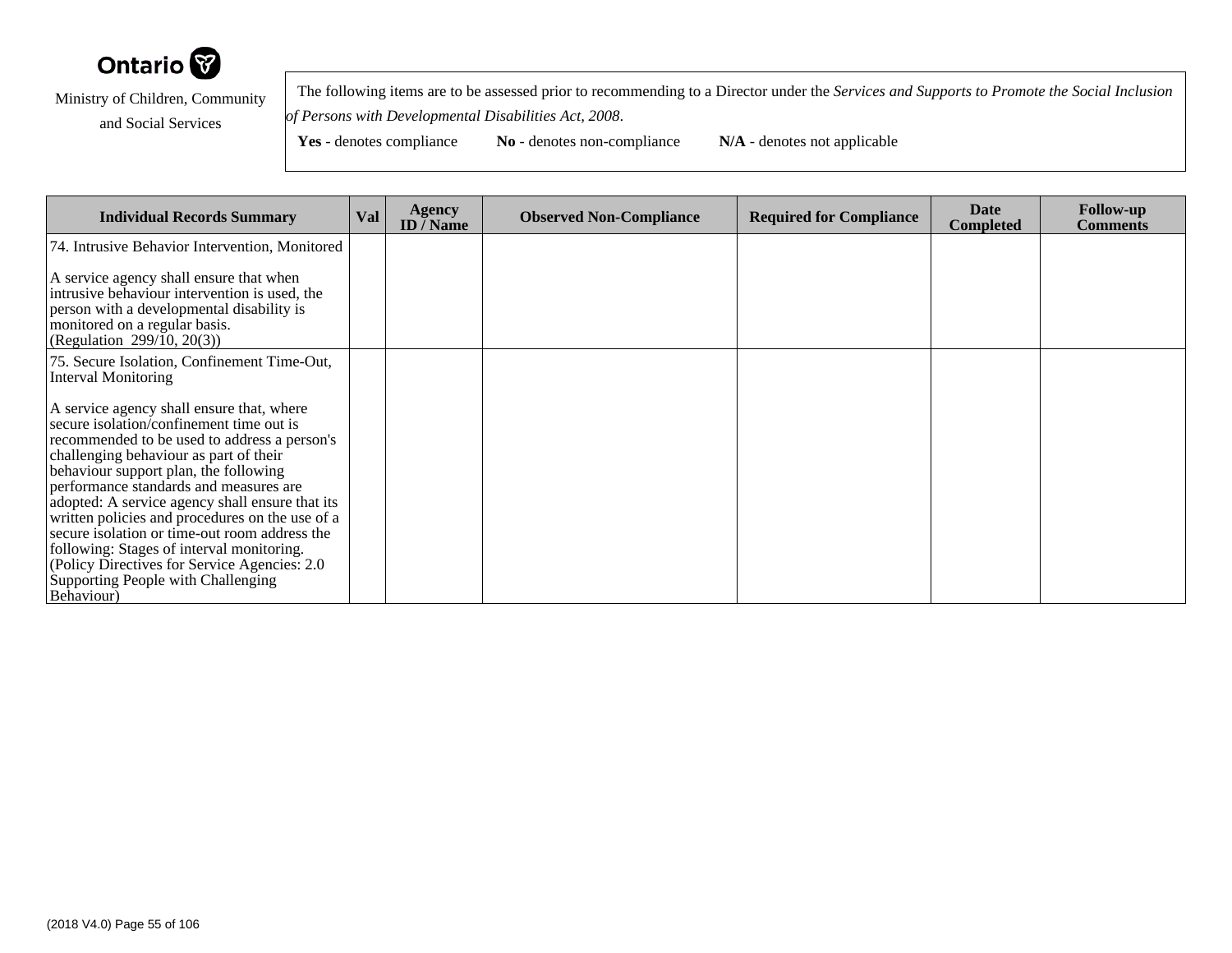

 The following items are to be assessed prior to recommending to a Director under the *Services and Supports to Promote the Social Inclusionof Persons with Developmental Disabilities Act, 2008*.

| <b>Individual Records Summary</b>                                                                                                                                                                                                                                                                                                                                                                                                                                                                                                                                                                                                                                                                                                                                         | <b>Val</b> | <b>Agency</b><br>ID $\bar{}/$ Name | <b>Observed Non-Compliance</b> | <b>Required for Compliance</b> | <b>Date</b><br><b>Completed</b> | <b>Follow-up</b><br><b>Comments</b> |
|---------------------------------------------------------------------------------------------------------------------------------------------------------------------------------------------------------------------------------------------------------------------------------------------------------------------------------------------------------------------------------------------------------------------------------------------------------------------------------------------------------------------------------------------------------------------------------------------------------------------------------------------------------------------------------------------------------------------------------------------------------------------------|------------|------------------------------------|--------------------------------|--------------------------------|---------------------------------|-------------------------------------|
| 76. Secure Isolation, Confinement Time-Out,<br>Duration/Maximum Time                                                                                                                                                                                                                                                                                                                                                                                                                                                                                                                                                                                                                                                                                                      |            |                                    |                                |                                |                                 |                                     |
| A service agency shall ensure that, where<br>secure isolation/confinement time out is<br>recommended to be used to address a person's<br>challenging behaviour as part of their<br>behaviour support plan, the following<br>performance standards and measures are<br>adopted: A service agency shall ensure that its<br>written policies and procedures on the use of a<br>secure isolation or time-out room address the<br>following: Duration of time that a person may<br>spend in secure isolation/confinement time-out,<br>any extension periods, and the total/maximum<br>amount of time that a person may spend in<br>secure isolation/confinement time-out.<br>(Policy Directives for Service Agencies: 2.0)<br>Supporting People with Challenging<br>Behaviour) |            |                                    |                                |                                |                                 |                                     |
| 77. Secure Isolation, Confinement Time-Out,<br>Continuous Observation, Monitoring Protocols<br>A service agency shall ensure that, where<br>secure isolation/confinement time out is<br>recommended to be used to address a person's<br>challenging behaviour as part of their<br>behaviour support plan, the following<br>performance standards and measures are<br>adopted: A service agency shall ensure that its<br>written policies and procedures on the use of a                                                                                                                                                                                                                                                                                                   |            |                                    |                                |                                |                                 |                                     |
| secure isolation or time-out room address the<br>following: Protocols regarding continuous<br>observation and monitoring of a person who is<br>in the secure isolation/confinement time-out<br>room.<br>(Policy Directives for Service Agencies: 2.0)<br>Supporting People with Challenging<br>Behaviour)                                                                                                                                                                                                                                                                                                                                                                                                                                                                 |            |                                    |                                |                                |                                 |                                     |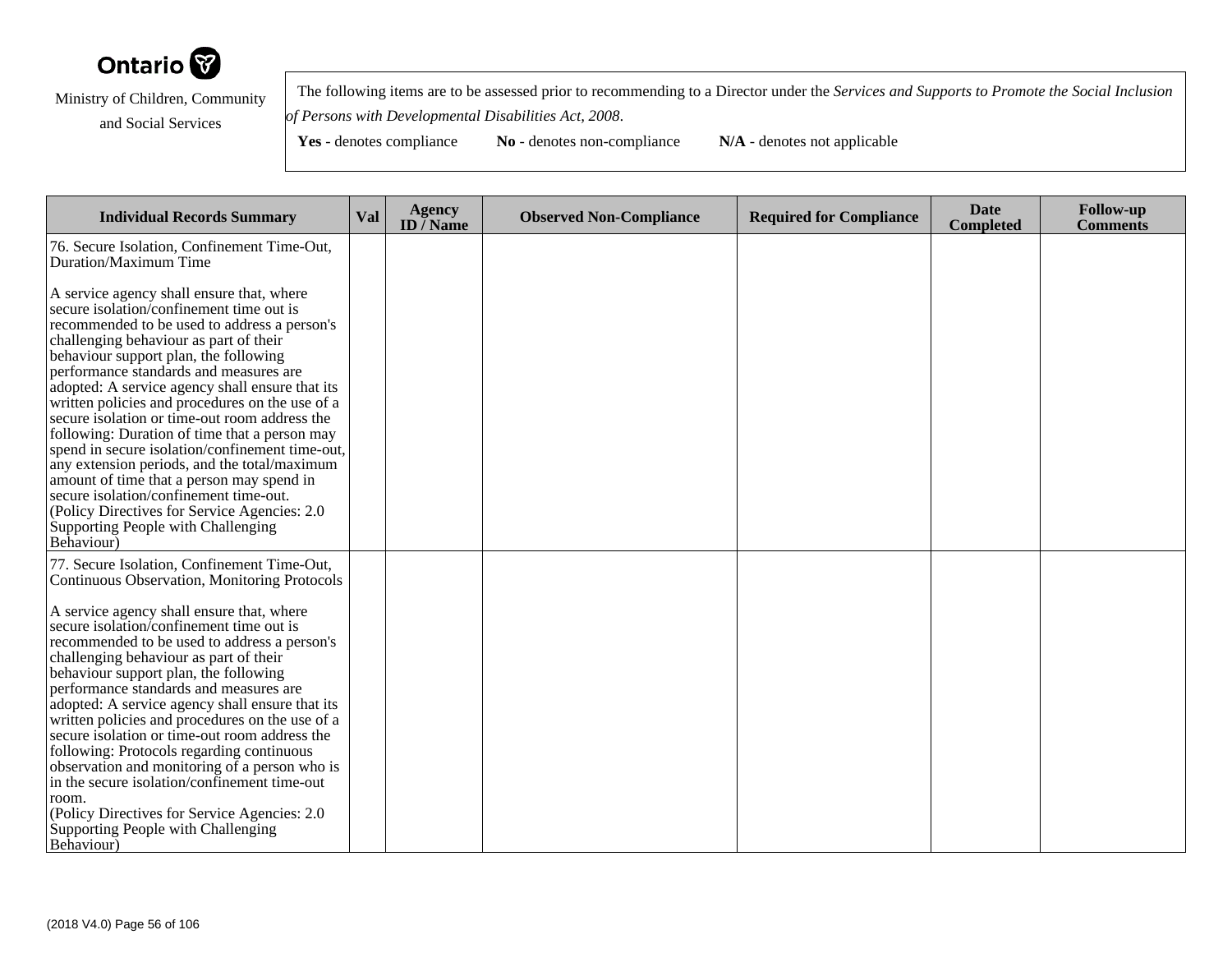

 The following items are to be assessed prior to recommending to a Director under the *Services and Supports to Promote the Social Inclusionof Persons with Developmental Disabilities Act, 2008*.

| <b>Individual Records Summary</b>                                                                                                                                                                                                                                                                                                                                                                                                                                                                                                                                                                                                                                                                                                                                                     | <b>Val</b> | <b>Agency</b><br>ID $\bar{}/$ Name | <b>Observed Non-Compliance</b> | <b>Required for Compliance</b> | <b>Date</b><br><b>Completed</b> | <b>Follow-up</b><br><b>Comments</b> |
|---------------------------------------------------------------------------------------------------------------------------------------------------------------------------------------------------------------------------------------------------------------------------------------------------------------------------------------------------------------------------------------------------------------------------------------------------------------------------------------------------------------------------------------------------------------------------------------------------------------------------------------------------------------------------------------------------------------------------------------------------------------------------------------|------------|------------------------------------|--------------------------------|--------------------------------|---------------------------------|-------------------------------------|
| 78. Secure Isolation, Confinement Time-Out,<br>Record Keeping                                                                                                                                                                                                                                                                                                                                                                                                                                                                                                                                                                                                                                                                                                                         |            |                                    |                                |                                |                                 |                                     |
| A service agency shall ensure that, where<br>secure isolation/confinement time out is<br>recommended to be used to address a person's<br>challenging behaviour as part of their<br>behaviour support plan, the following<br>performance standards and measures are<br>adopted: A service agency shall ensure that its<br>written policies and procedures on the use of a<br>secure isolation or time-out room address the<br>following: Regular record keeping (e.g., every<br>fifteen minutes) of secure<br>isolation/confinement time-out room use for<br>each person with a developmental disability<br>who has challenging behaviour, and trend<br>analysis for each person.<br>(Policy Directives for Service Agencies: 2.0)<br>Supporting People with Challenging<br>Behaviour) |            |                                    |                                |                                |                                 |                                     |
| 79. Restraint, Isolation, Confinement Time-<br>Out, Stopped<br>A service agency shall ensure that the use of<br>physical restraint, mechanical restraint, and<br>secure isolation/confinement time-out is<br>stopped when there may be a risk that the<br>restraint itself will endanger the health or<br>safety of the individual who is being<br>restrained; or the supporting staff person(s)<br>have assessed the individual and situation and<br>have determined that there is no longer a clear<br>and imminent risk that the individual will<br>injure him/herself or others.<br>(Policy Directives for Service Agencies: 2.0)<br>Supporting People with Challenging<br>Behaviour)                                                                                             |            |                                    |                                |                                |                                 |                                     |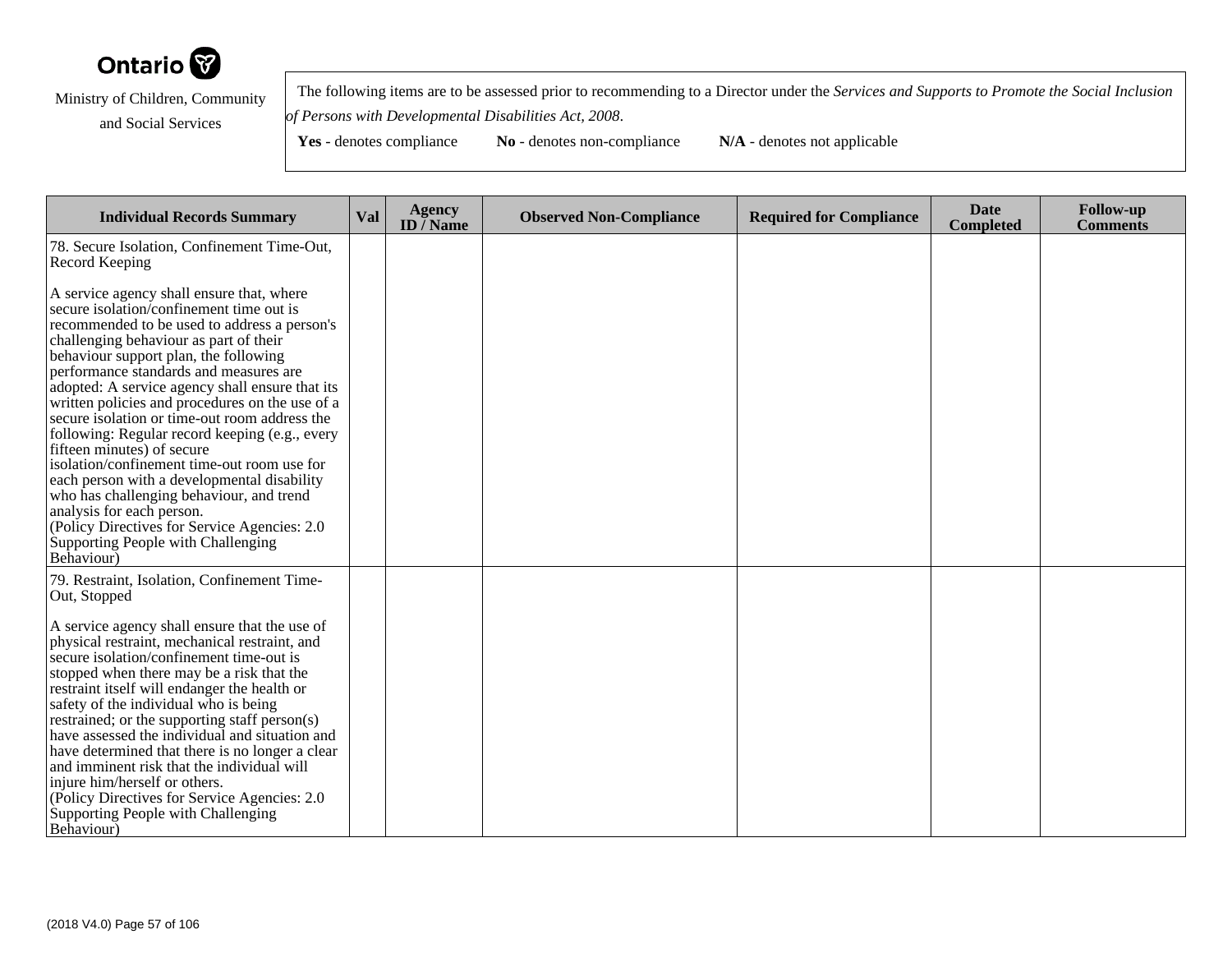

 The following items are to be assessed prior to recommending to a Director under the *Services and Supports to Promote the Social Inclusionof Persons with Developmental Disabilities Act, 2008*.

| <b>Individual Records Summary</b>                                                                                                                                                                                                                                                                                                                                                                                                                                                                                                                                                                                                                                                                                                                       | Val | <b>Agency</b><br>ID $\bar{}/$ Name | <b>Observed Non-Compliance</b> | <b>Required for Compliance</b> | <b>Date</b><br><b>Completed</b> | <b>Follow-up</b><br><b>Comments</b> |
|---------------------------------------------------------------------------------------------------------------------------------------------------------------------------------------------------------------------------------------------------------------------------------------------------------------------------------------------------------------------------------------------------------------------------------------------------------------------------------------------------------------------------------------------------------------------------------------------------------------------------------------------------------------------------------------------------------------------------------------------------------|-----|------------------------------------|--------------------------------|--------------------------------|---------------------------------|-------------------------------------|
| 80. Secure Isolation, Confinement Time-Out,<br>Notification, Key Staff                                                                                                                                                                                                                                                                                                                                                                                                                                                                                                                                                                                                                                                                                  |     |                                    |                                |                                |                                 |                                     |
| A service agency shall ensure that, where<br>secure isolation/confinement time out is<br>recommended to be used to address a person's<br>challenging behaviour as part of their<br>behaviour support plan, the following<br>performance standards and measures are<br>adopted: A service agency shall ensure that its<br>written policies and procedures on the use of a<br>secure isolation or time-out room address the<br>following: Notification of key agency staff that<br>the secure isolation/confinement time-out room<br>has been used, and regular report-backs to key<br>clinicians overseeing the person's behaviour<br>support plan.<br>(Policy Directives for Service Agencies: 2.0)<br>Supporting People with Challenging<br>Behaviour) |     |                                    |                                |                                |                                 |                                     |
| 81. Intrusive Behavior Interventions,<br>Safeguards                                                                                                                                                                                                                                                                                                                                                                                                                                                                                                                                                                                                                                                                                                     |     |                                    |                                |                                |                                 |                                     |
| A service agency or the clinician who oversees<br>the behaviour support plan must ensure that<br>there are safeguards to prevent misuse of<br>intrusive behaviour intervention.<br>(Policy Directives for Service Agencies: 2.0<br>Supporting People with Challenging<br>Behaviour)                                                                                                                                                                                                                                                                                                                                                                                                                                                                     |     |                                    |                                |                                |                                 |                                     |
| 82. Intrusive Behavior Intervention, Recorded<br>A service agency shall record all incidents in                                                                                                                                                                                                                                                                                                                                                                                                                                                                                                                                                                                                                                                         |     |                                    |                                |                                |                                 |                                     |
| the person's file where intrusive behaviour<br>intervention is used on a person with a<br>developmental disability.<br>(Regulation 299/10, 20(4))                                                                                                                                                                                                                                                                                                                                                                                                                                                                                                                                                                                                       |     |                                    |                                |                                |                                 |                                     |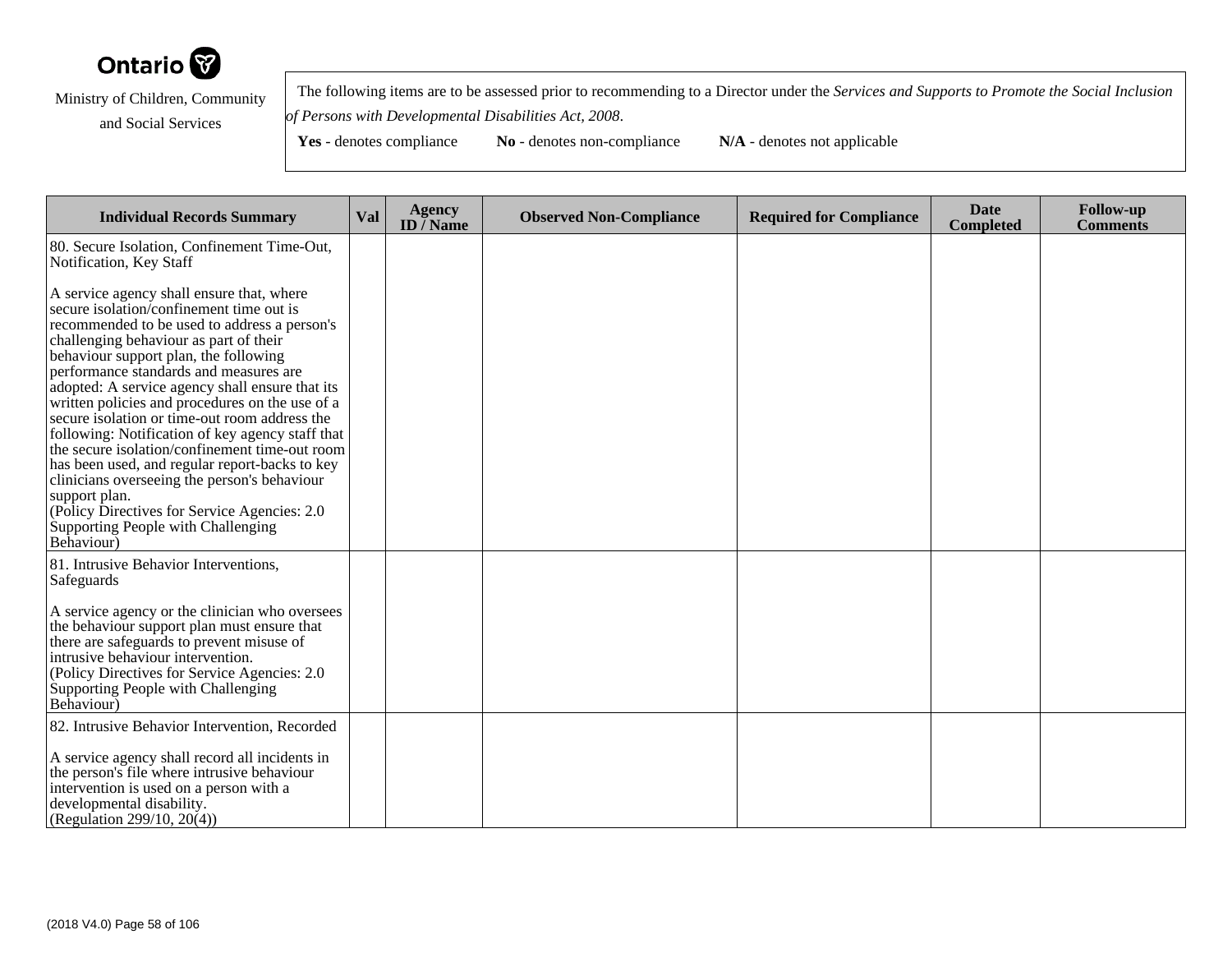

 The following items are to be assessed prior to recommending to a Director under the *Services and Supports to Promote the Social Inclusionof Persons with Developmental Disabilities Act, 2008*.

| <b>Individual Records Summary</b>                                                                                                                                                                                                                                                                                                                                                                                                                                                                                                                                                                                                                                                                                                                             | Val | <b>Agency</b><br>ID $\overline{/}$ Name | <b>Observed Non-Compliance</b> | <b>Required for Compliance</b> | <b>Date</b><br><b>Completed</b> | <b>Follow-up</b><br><b>Comments</b> |
|---------------------------------------------------------------------------------------------------------------------------------------------------------------------------------------------------------------------------------------------------------------------------------------------------------------------------------------------------------------------------------------------------------------------------------------------------------------------------------------------------------------------------------------------------------------------------------------------------------------------------------------------------------------------------------------------------------------------------------------------------------------|-----|-----------------------------------------|--------------------------------|--------------------------------|---------------------------------|-------------------------------------|
| 83. Use of Intrusive Behaviour Intervention,<br><b>Consent and Notification/Regular Updates</b>                                                                                                                                                                                                                                                                                                                                                                                                                                                                                                                                                                                                                                                               |     |                                         |                                |                                |                                 |                                     |
| A service agency shall have policies and<br>procedures regarding the notification of<br>persons acting on behalf of the individual with<br>a developmental disability who has challenging<br>behaviour (a contact person). The policies and<br>procedures shall have consideration for an<br>individual's ability to provide consent<br>regarding notification, and shall address:<br>Regular updates on the use of intrusive<br>behaviour intervention with the individual to<br>the contact person, when the behaviour support<br>plan does not specify that each use of intrusive<br>behaviour intervention be communicated to the<br>contact person.<br>(Policy Directives for Service Agencies: 2.0)<br>Supporting People with Challenging<br>Behaviour) |     |                                         |                                |                                |                                 |                                     |
| 84. Use of Intrusive Behaviour Intervention,<br>Consent and Notification/Crisis Situation                                                                                                                                                                                                                                                                                                                                                                                                                                                                                                                                                                                                                                                                     |     |                                         |                                |                                |                                 |                                     |
| A service agency shall have policies and<br>procedures regarding the notification of<br>persons acting on behalf of the individual with<br>a developmental disability who has challenging<br>behaviour (a contact person). The policies and<br>procedures shall have consideration for an<br>individual's ability to provide consent<br>regarding notification, and shall address:<br>Notifying the contact person of the use of a<br>physical restraint with the individual, in a crisis<br>situation.<br>(Policy Directives for Service Agencies: 2.0)<br>Supporting People with Challenging<br>Behaviour)                                                                                                                                                  |     |                                         |                                |                                |                                 |                                     |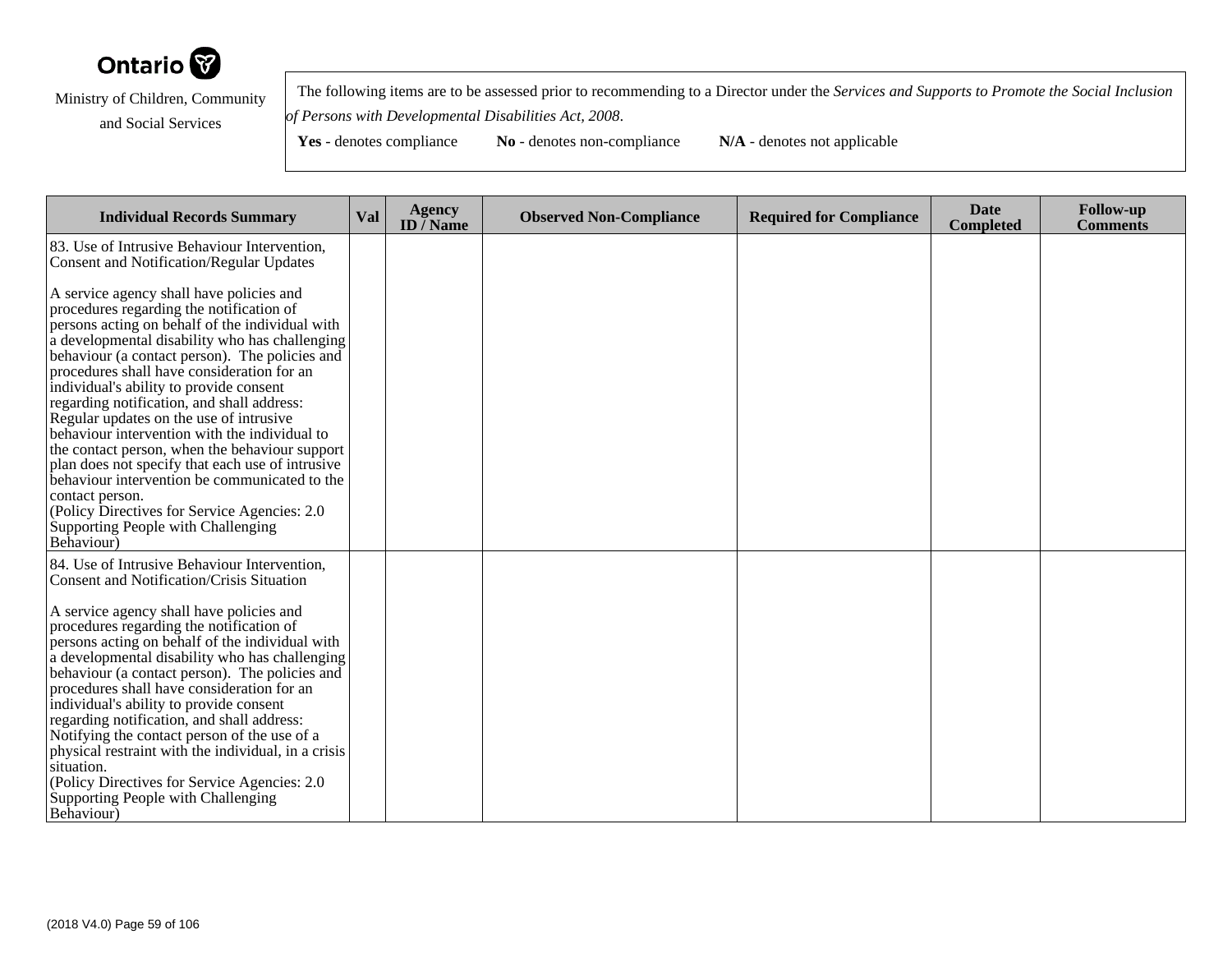

 The following items are to be assessed prior to recommending to a Director under the *Services and Supports to Promote the Social Inclusionof Persons with Developmental Disabilities Act, 2008*.

| <b>Individual Records Summary</b>                                                                                                                                                                                                                                                                                                                                                                                              | Val | <b>Agency</b><br>ID $\overline{}/$ Name | <b>Observed Non-Compliance</b> | <b>Required for Compliance</b> | <b>Date</b><br><b>Completed</b> | <b>Follow-up</b><br><b>Comments</b> |
|--------------------------------------------------------------------------------------------------------------------------------------------------------------------------------------------------------------------------------------------------------------------------------------------------------------------------------------------------------------------------------------------------------------------------------|-----|-----------------------------------------|--------------------------------|--------------------------------|---------------------------------|-------------------------------------|
| 85. Intrusive Behavior Intervention, Evaluated                                                                                                                                                                                                                                                                                                                                                                                 |     |                                         |                                |                                |                                 |                                     |
| A service agency shall based on the incidents<br>recorded in respect of a person under<br>subsection (4), evaluate the use and<br>effectiveness of the intrusive behaviour<br>interventions used on the person.<br>(Regulation 299/10, 20(5))                                                                                                                                                                                  |     |                                         |                                |                                |                                 |                                     |
| 86. Intrusive Behavior Interventions, Review<br>& Analysis                                                                                                                                                                                                                                                                                                                                                                     |     |                                         |                                |                                |                                 |                                     |
| A service agency shall have a means to record<br>and track intrusive behaviour intervention<br>procedures for the purpose of review and<br>analysis.<br>(Policy Directives for Service Agencies: 2.0)<br>Supporting People with Challenging<br>Behaviour)                                                                                                                                                                      |     |                                         |                                |                                |                                 |                                     |
| 87. Behaviour Intervention Strategies, Monitor<br>Use                                                                                                                                                                                                                                                                                                                                                                          |     |                                         |                                |                                |                                 |                                     |
| A service agency shall ensure that: Supervisors<br>monitor the application and use of behaviour<br>intervention strategies (both positive and<br>intrusive strategies), to see that the strategies<br>are carried out as outlined in the behaviour<br>support plan and in accordance with best<br>practices in the field.<br>(Policy Directives for Service Agencies: 2.0)<br>Supporting People with Challenging<br>Behaviour) |     |                                         |                                |                                |                                 |                                     |
| 88. Physical Restraint, Crisis Situation<br>In a crisis situation, the following rules apply<br>to service agencies: physical restraint is the<br>only intrusive behaviour intervention that a<br>service agency may use in crisis situations and<br>may only be used where positive behaviour<br>interventions have proven to be ineffective.<br>(Regulation 299/10, 21(1))                                                   |     |                                         |                                |                                |                                 |                                     |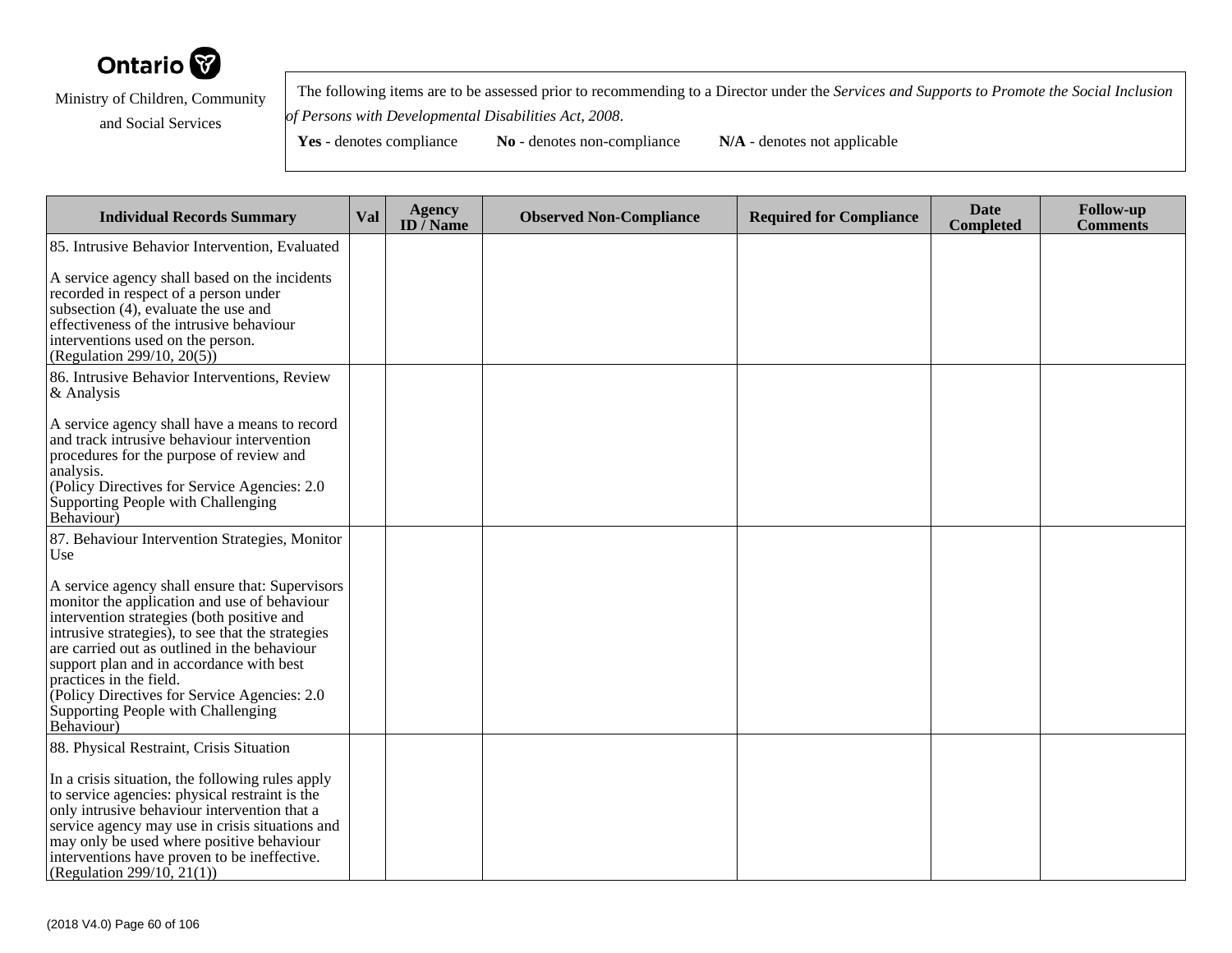

 The following items are to be assessed prior to recommending to a Director under the *Services and Supports to Promote the Social Inclusionof Persons with Developmental Disabilities Act, 2008*.

| <b>Individual Records Summary</b>                                                                                                                                                                                                                                                                                                                                                                                                                                                                               | <b>Val</b> | <b>Agency</b><br>ID $\bar{}/$ Name | <b>Observed Non-Compliance</b> | <b>Required for Compliance</b> | <b>Date</b><br><b>Completed</b> | <b>Follow-up</b><br><b>Comments</b> |
|-----------------------------------------------------------------------------------------------------------------------------------------------------------------------------------------------------------------------------------------------------------------------------------------------------------------------------------------------------------------------------------------------------------------------------------------------------------------------------------------------------------------|------------|------------------------------------|--------------------------------|--------------------------------|---------------------------------|-------------------------------------|
| 89. Physical Restraint, Least Amount of Force                                                                                                                                                                                                                                                                                                                                                                                                                                                                   |            |                                    |                                |                                |                                 |                                     |
| In a crisis situation, the following rules apply<br>to service agencies: the service agency shall<br>ensure that the physical restraint is carried out<br>using the least amount of force that is<br>necessary to restrict the person's ability to<br>move freely.<br>(Regulation 299/10, 21(2))                                                                                                                                                                                                                |            |                                    |                                |                                |                                 |                                     |
| 90. Crisis Situation Incidents                                                                                                                                                                                                                                                                                                                                                                                                                                                                                  |            |                                    |                                |                                |                                 |                                     |
| In a crisis situation, the following rules apply<br>to service agencies: the service agency shall<br>record all crisis situation incidents in the<br>person's file, including the details of the<br>incident.<br>(Regulation 299/10, 21(3))                                                                                                                                                                                                                                                                     |            |                                    |                                |                                |                                 |                                     |
| 91. Crisis Intervention, Use of Physical<br>Restraint/Three or more in 12 months                                                                                                                                                                                                                                                                                                                                                                                                                                |            |                                    |                                |                                |                                 |                                     |
| If a person with a developmental disability<br>experiences three crisis situations within a 12<br>month period, the service agency shall<br>investigate the potential causes of the<br>behaviour and factors that may have led to the<br>crisis situations. This investigation may lead to<br>a functional assessment of the individual and<br>the development of a behaviour support plan<br>for him/her.<br>(Policy Directives for Service Agencies: 2.0)<br>Supporting People with Challenging<br>Behaviour) |            |                                    |                                |                                |                                 |                                     |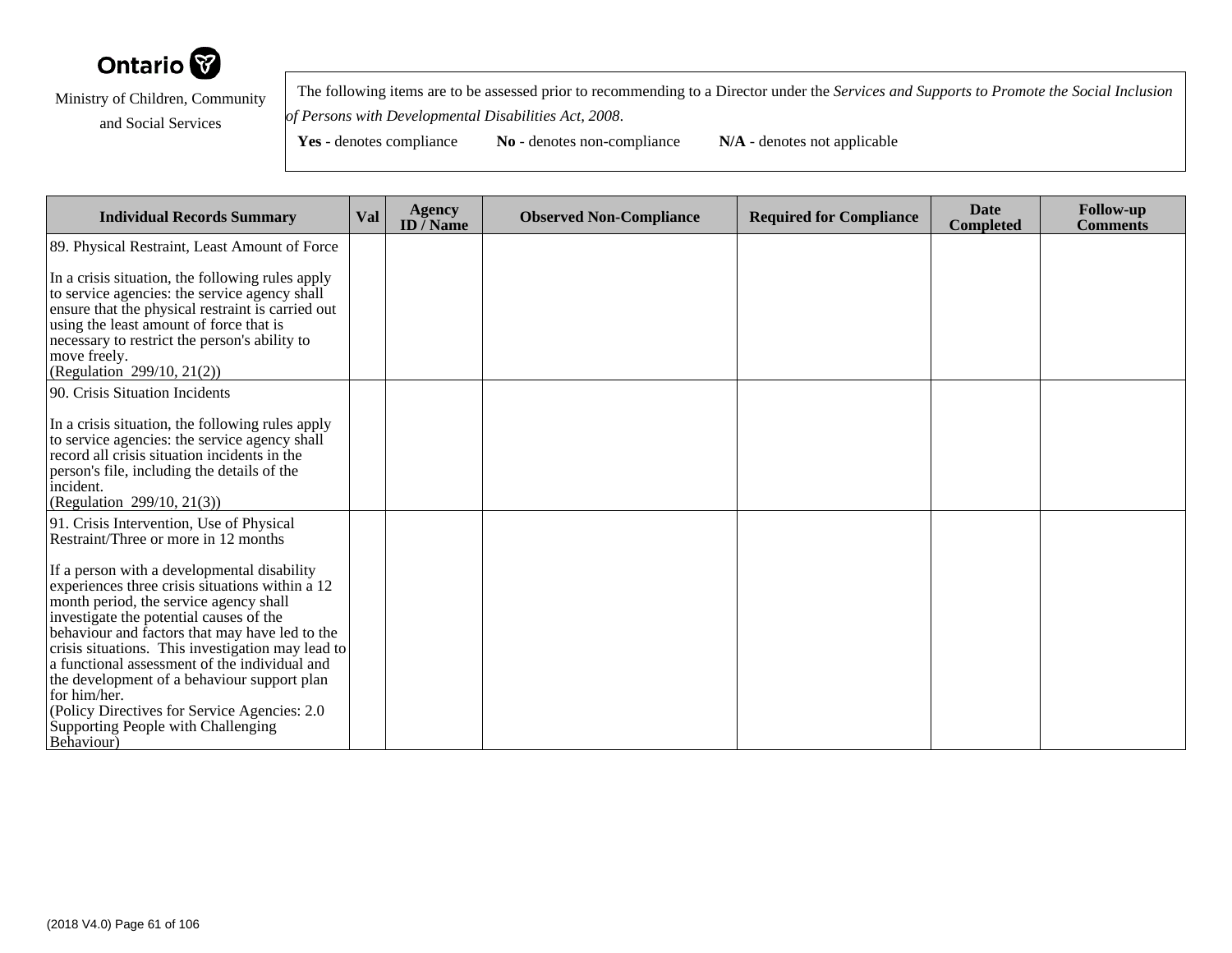

 The following items are to be assessed prior to recommending to a Director under the *Services and Supports to Promote the Social Inclusionof Persons with Developmental Disabilities Act, 2008*.

| <b>Individual Records Summary</b>                                                                                                                                                                                                                                                                                                                                                                                                                                                                                                                                                                                                               | Val | <b>Agency</b><br>ID $\bar{}/$ Name | <b>Observed Non-Compliance</b> | <b>Required for Compliance</b> | <b>Date</b><br><b>Completed</b> | <b>Follow-up</b><br><b>Comments</b> |
|-------------------------------------------------------------------------------------------------------------------------------------------------------------------------------------------------------------------------------------------------------------------------------------------------------------------------------------------------------------------------------------------------------------------------------------------------------------------------------------------------------------------------------------------------------------------------------------------------------------------------------------------------|-----|------------------------------------|--------------------------------|--------------------------------|---------------------------------|-------------------------------------|
| 92. PRN Protocol<br>A service agency shall ensure that where<br>prescribed medication is recommended to be<br>used to address a person's challenging<br>behaviour, as part of their behaviour support                                                                                                                                                                                                                                                                                                                                                                                                                                           |     |                                    |                                |                                |                                 |                                     |
| plan, a one-time visit to a physician, or a visit<br>to a hospital emergency room, there is a<br>protocol for the use of prescribed medication<br>administered on a pro re nata (PRN) (as<br>needed) basis only, on advice of the<br>prescribing clinician. PRNs are not to be<br>administered: Excessively, beyond the<br>recommended dosage/As a punishment for the<br>person's behaviour, a mistake or wrong-<br>doing/For convenience, to make it easier for<br>staff to support the person/As a substitute for<br>meaningful supports.<br>(Policy Directives for Service Agencies: 2.0<br>Supporting People with Challenging<br>Behaviour) |     |                                    |                                |                                |                                 |                                     |
| 93. Medication, Challenging Behaviour<br><b>Regular Review</b><br>A service agency shall ensure that all<br>medication prescribed to the person with a<br>developmental disability who has challenging<br>behaviour is reviewed by the prescribing<br>physician, and is included in the regular review<br>of the individual's behaviour support plan.<br>(Policy Directives for Service Agencies: 2.0)<br>Supporting People with Challenging<br><b>Behaviour</b> )                                                                                                                                                                              |     |                                    |                                |                                |                                 |                                     |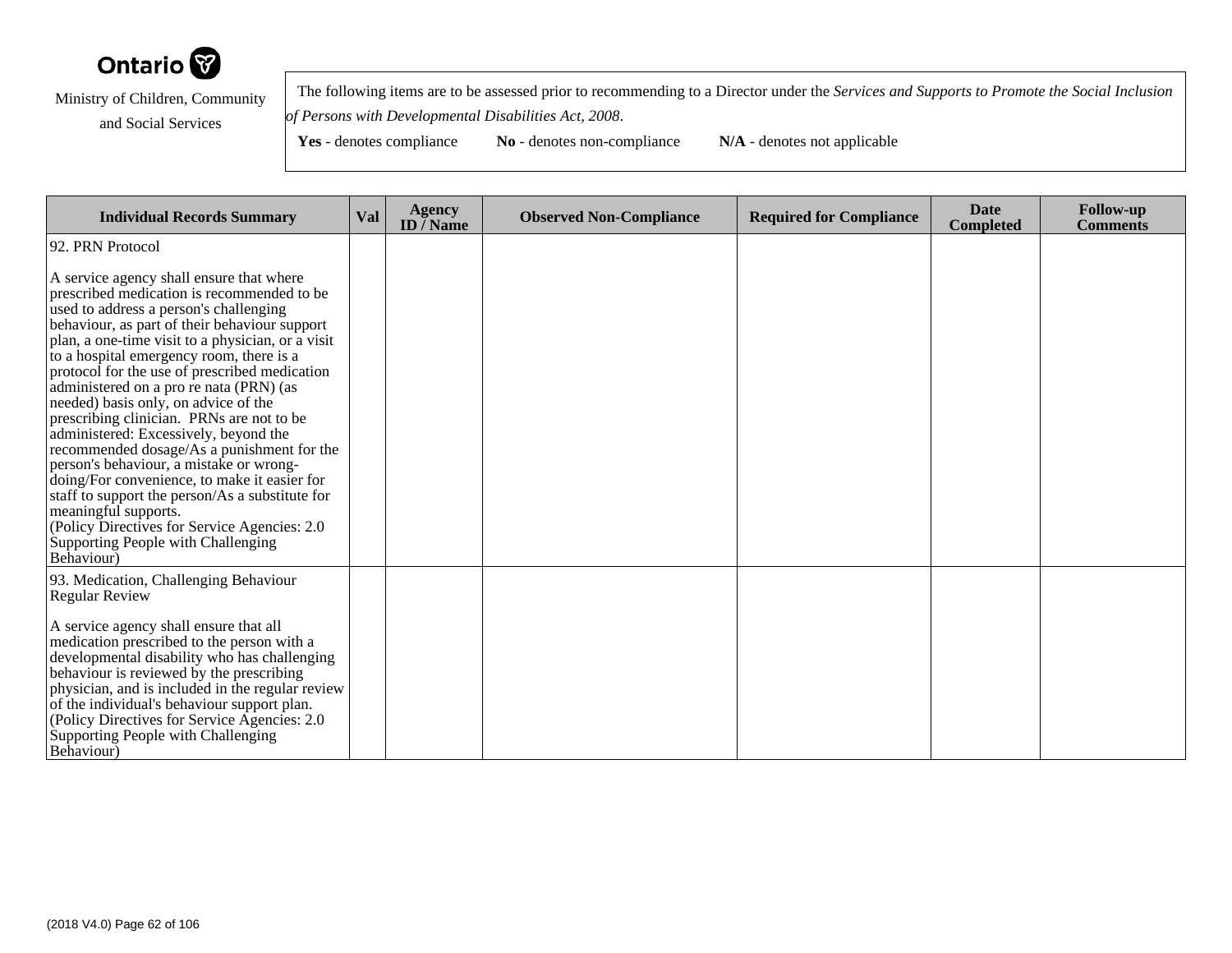

 The following items are to be assessed prior to recommending to a Director under the *Services and Supports to Promote the Social Inclusionof Persons with Developmental Disabilities Act, 2008*.

| <b>Individual Records Summary</b>                                                                                                                                                                                                                                                                                                                                                                                                                                                                                                                                          | Val | <b>Agency</b><br>ID $\overline{/}$ Name | <b>Observed Non-Compliance</b> | <b>Required for Compliance</b> | <b>Date</b><br><b>Completed</b> | <b>Follow-up</b><br><b>Comments</b> |
|----------------------------------------------------------------------------------------------------------------------------------------------------------------------------------------------------------------------------------------------------------------------------------------------------------------------------------------------------------------------------------------------------------------------------------------------------------------------------------------------------------------------------------------------------------------------------|-----|-----------------------------------------|--------------------------------|--------------------------------|---------------------------------|-------------------------------------|
| 94. Prohibited Practices                                                                                                                                                                                                                                                                                                                                                                                                                                                                                                                                                   |     |                                         |                                |                                |                                 |                                     |
| In addition to the definitions and examples of<br>behaviour interventions set out in section 15,<br>"Application and definitions", of Ontario<br>Regulation 299/10 (the quality assurance<br>measures regulation), the following practices<br>are never to be used by a service agency in<br>addressing the challenging behaviour of a<br>person with a developmental disability:<br>Mistreatment of the person/Noxious<br>stimulus/Deprivation of basic human needs.<br>(Policy Directives for Service Agencies: 2.0)<br>Supporting People with Challenging<br>Behaviour) |     |                                         |                                |                                |                                 |                                     |
| 95. Protocols, Monitoring and Assessing the<br><b>Individual's Condition</b>                                                                                                                                                                                                                                                                                                                                                                                                                                                                                               |     |                                         |                                |                                |                                 |                                     |
| A service agency shall ensure that there are<br>protocols in place that must be followed in<br>monitoring and assessing the condition of the<br>person with a developmental disability during<br>the use of intrusive behaviour intervention.<br>These protocols may differ, depending on the<br>type of intrusive intervention, and on the<br>individual and his/her needs.<br>(Policy Directives for Service Agencies: 2.0)<br>Supporting People with Challenging<br>Behaviour)                                                                                          |     |                                         |                                |                                |                                 |                                     |
| 96. Serious Occurrence Report, Injury and/or<br>Mistreatment<br>When applicable, a service agency shall file a<br>serious occurrence report with the Ministry of<br>Children, Community and Social Services<br>(example: in an instance where a person<br>becomes seriously injured or an instance where<br>allegations of mistreatment emerge).<br>(Policy Directives for Service Agencies: 2.0)<br>Supporting People with Challenging<br>Behaviour)                                                                                                                      |     |                                         |                                |                                |                                 |                                     |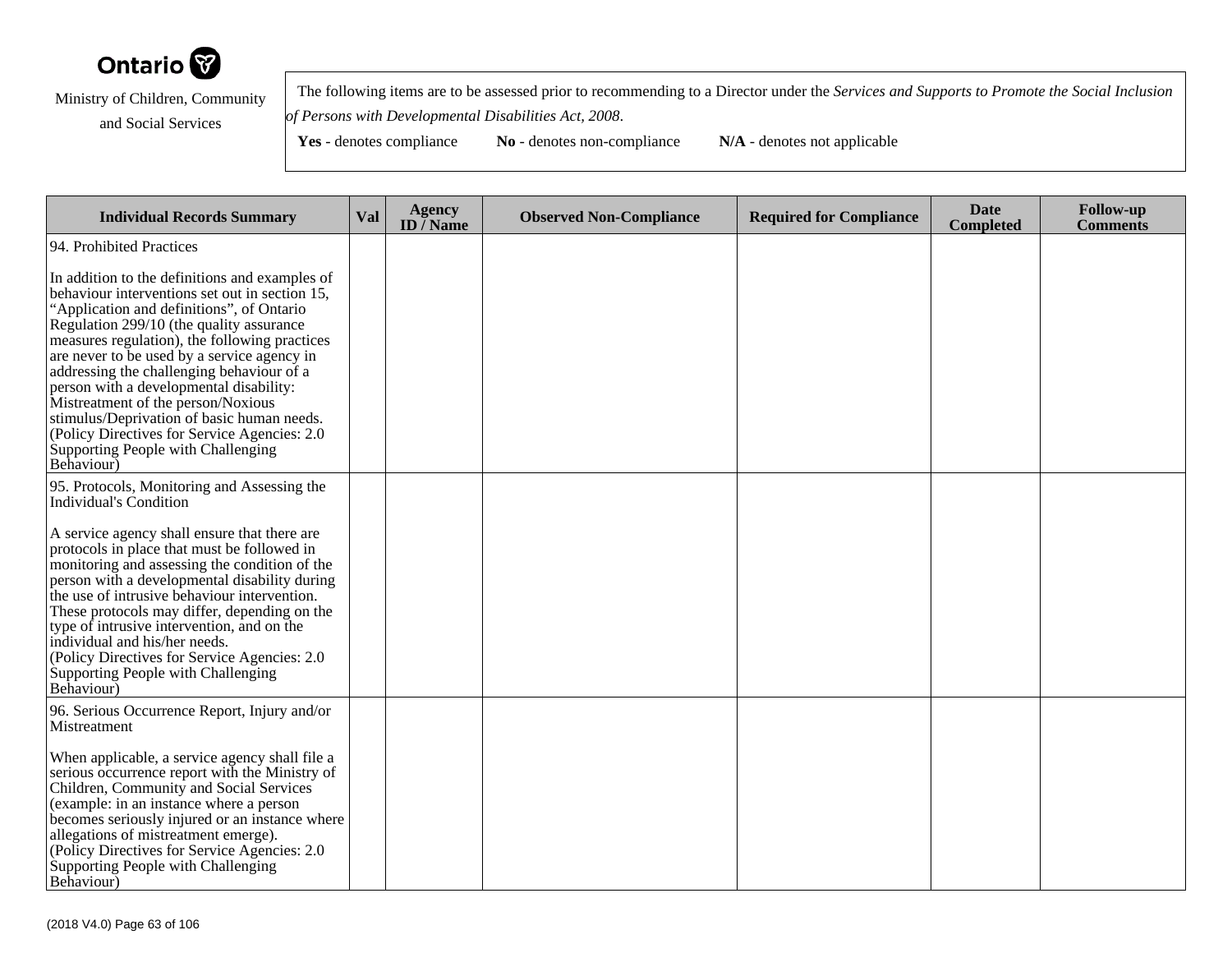

 The following items are to be assessed prior to recommending to a Director under the *Services and Supports to Promote the Social Inclusionof Persons with Developmental Disabilities Act, 2008*.

Yes - denotes compliance **No** - denotes non-compliance **N/A** - denotes not applicable

**Individual Records Summary Val Agency ID / NameObserved Non-Compliance Required for Compliance Date Completed Follow-up Comments** 97. Inventory, Personal PropertyEvery service agency to which this Part appliesshall have policies and procedures on theinventory, care and maintenance of the personal property owned by the persons with developmental disabilities who receive servicesand supports from the service agency. (Regulation 299/10, 25(2))98. Supervision, Bathing and ShoweringEach service agency shall have policies and procedures on supervision during bathing and showering to ensure the safety of the person, asappropriate to the needs of the person with adevelopmental disability. (Regulation 299/10, 25(5))**General Comments**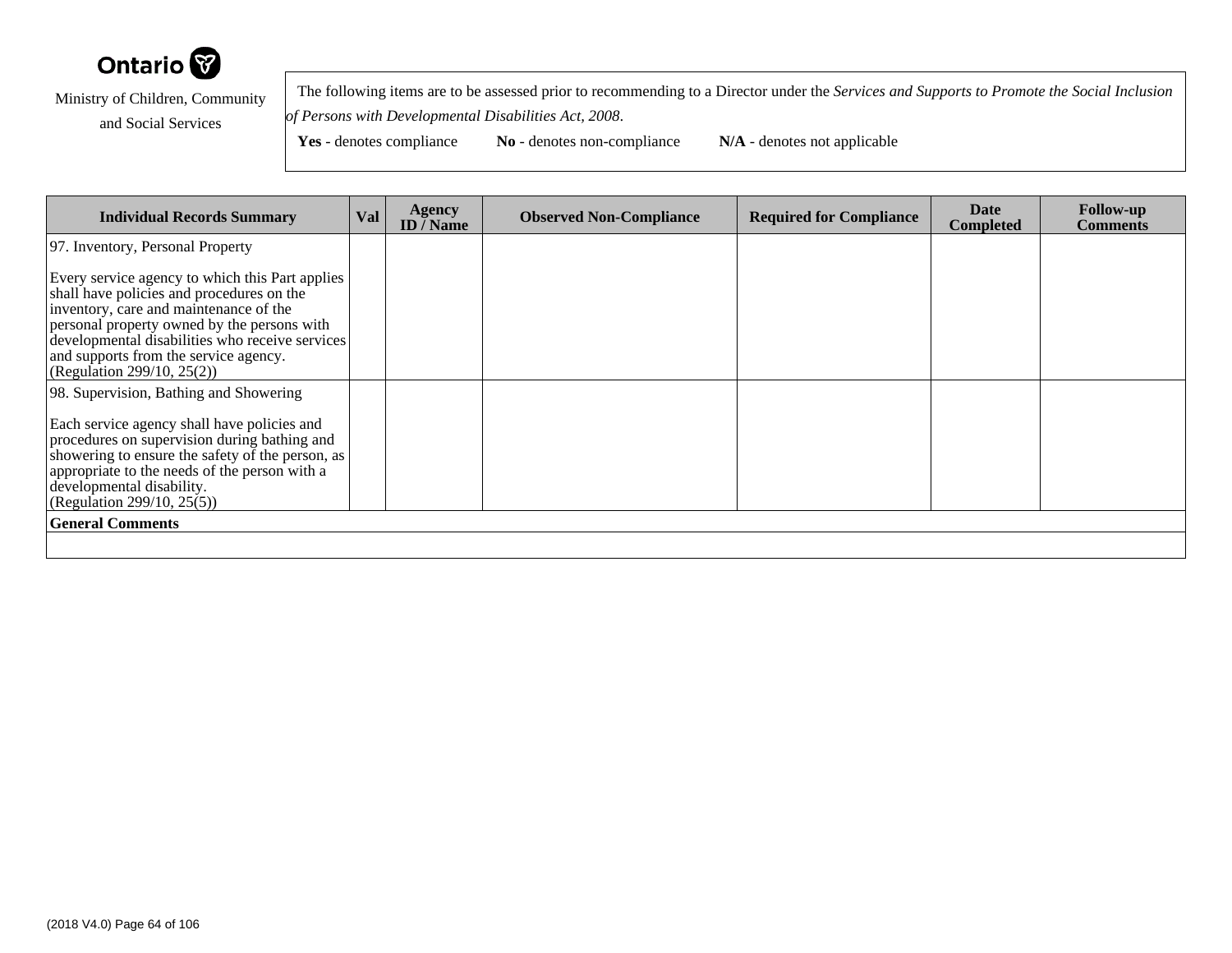

 The following items are to be assessed prior to recommending to a Director under the *Services and Supports to Promote the Social Inclusionof Persons with Developmental Disabilities Act, 2008*.

| <b>Records and Documentation Summary</b>                                                                                                                                                                                                                                                                                                                                                                | <b>Val</b> | <b>Agency</b><br>ID $\bar{}/$ Name | <b>Observed Non-Compliance</b> | <b>Required for Compliance</b> | <b>Date</b><br><b>Completed</b> | <b>Follow-up</b><br><b>Comments</b> |
|---------------------------------------------------------------------------------------------------------------------------------------------------------------------------------------------------------------------------------------------------------------------------------------------------------------------------------------------------------------------------------------------------------|------------|------------------------------------|--------------------------------|--------------------------------|---------------------------------|-------------------------------------|
| 1. Third Party, Compliance                                                                                                                                                                                                                                                                                                                                                                              |            |                                    |                                |                                |                                 |                                     |
| Where a service agency contracts with a third<br>party to provide services and supports to<br>persons with developmental disabilities, the<br>service agency shall ensure that the contract<br>requires that the third party comply with the<br>quality assurance measures that would apply to<br>the service agency if it were providing the<br>services and supports.<br>(Regulation 299/10, 3(2)(a)) |            |                                    |                                |                                |                                 |                                     |
| 2. Third Party, Monitoring                                                                                                                                                                                                                                                                                                                                                                              |            |                                    |                                |                                |                                 |                                     |
| Where a service agency contracts with a third<br>party to provide services and supports to<br>persons with developmental disabilities, the<br>service agency shall monitor the performance<br>of the contract to ensure that the third party<br>complies with the quality assurance measures.<br>(Regulation 299/10, $3(2)(b)$ )                                                                        |            |                                    |                                |                                |                                 |                                     |
| 3. Abuse, Annual P & P Review                                                                                                                                                                                                                                                                                                                                                                           |            |                                    |                                |                                |                                 |                                     |
| Each service agency shall conduct a mandatory<br>review of its policies and procedures on the<br>prevention, identification and reporting of<br>abuse annually and update the policies and<br>procedures as determined by the review.<br>(Regularion 299/10, 8(2)(d))                                                                                                                                   |            |                                    |                                |                                |                                 |                                     |
| 4. Abuse, Police Reporting                                                                                                                                                                                                                                                                                                                                                                              |            |                                    |                                |                                |                                 |                                     |
| Where a service agency suspects any alleged,<br>suspected or witnessed incidents of abuse of a<br>person with a developmental disability may<br>constitute a criminal offence, the service<br>agency shall immediately report to the police<br>the alleged, suspected or witnessed incident of<br>abuse.<br>(Regulation 299/10, 8(4)(a))                                                                |            |                                    |                                |                                |                                 |                                     |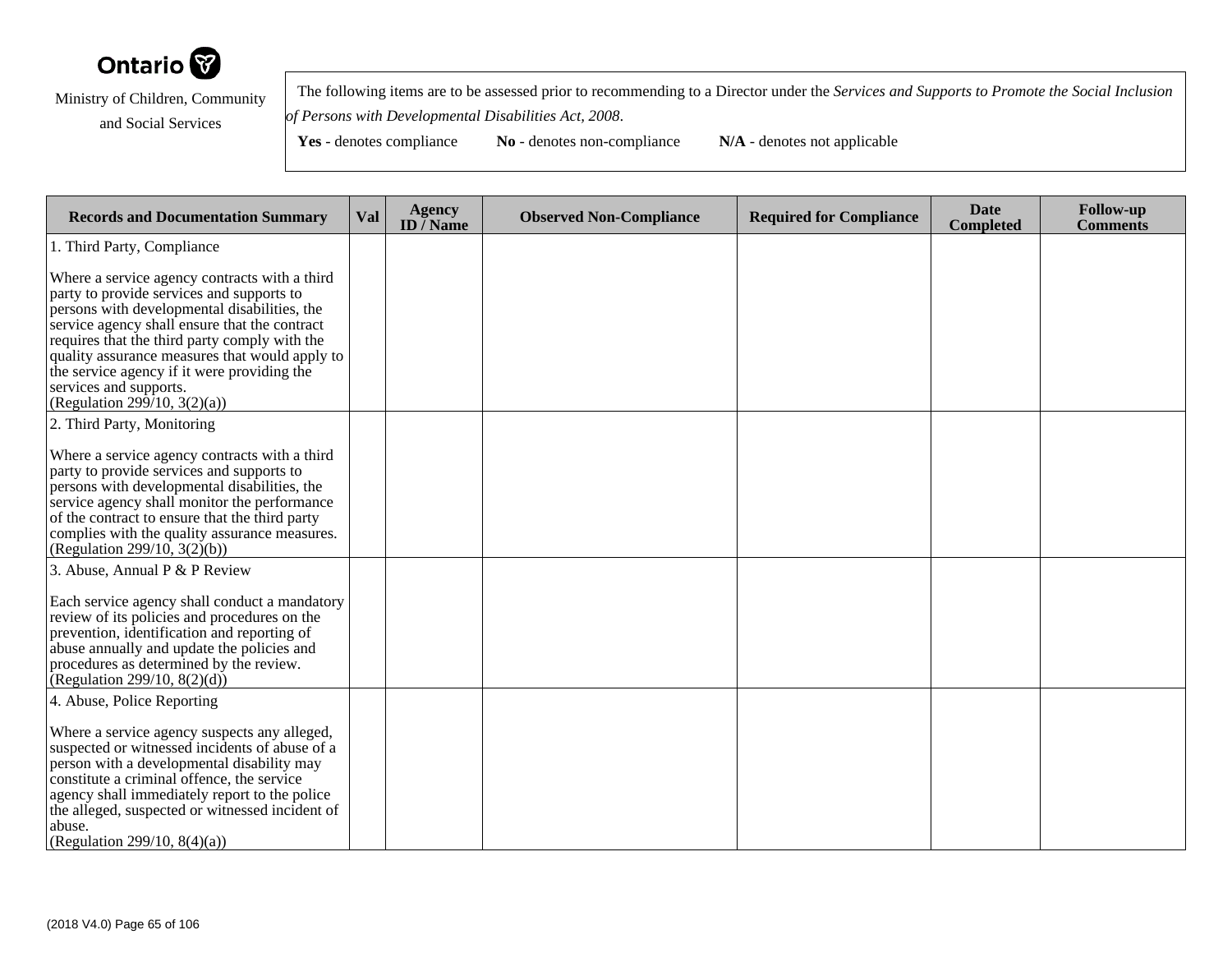

 The following items are to be assessed prior to recommending to a Director under the *Services and Supports to Promote the Social Inclusionof Persons with Developmental Disabilities Act, 2008*.

| <b>Records and Documentation Summary</b>                                                                                                                                                                                                                                                                                                      | Val | <b>Agency</b><br>ID $\overline{}/$ Name | <b>Observed Non-Compliance</b> | <b>Required for Compliance</b> | <b>Date</b><br><b>Completed</b> | <b>Follow-up</b><br><b>Comments</b> |
|-----------------------------------------------------------------------------------------------------------------------------------------------------------------------------------------------------------------------------------------------------------------------------------------------------------------------------------------------|-----|-----------------------------------------|--------------------------------|--------------------------------|---------------------------------|-------------------------------------|
| 5. Abuse, Internal Investigation                                                                                                                                                                                                                                                                                                              |     |                                         |                                |                                |                                 |                                     |
| Where a service agency suspects any alleged,<br>suspected or witnessed incidents of abuse of a<br>person with a developmental disability may<br>constitute a criminal offence, the service<br>agency shall not initiate an internal<br>investigation before the police have completed<br>their investigation.<br>(Regulation 299/10, 8(4)(b)) |     |                                         |                                |                                |                                 |                                     |
| 6. Abuse, Zero Tolerance                                                                                                                                                                                                                                                                                                                      |     |                                         |                                |                                |                                 |                                     |
| A service agency shall complete a review of its<br>policies and procedures to promote zero<br>tolerance of abuse of persons with<br>developmental disabilities at least once a year.<br>(Regulation 299/10, 8(5)(a))                                                                                                                          |     |                                         |                                |                                |                                 |                                     |
| 7. Abuse, Changes                                                                                                                                                                                                                                                                                                                             |     |                                         |                                |                                |                                 |                                     |
| A service agency shall assess whether changes<br>to its policies and procedures may be necessary<br>to prevent occurrences of abuse.<br>(Regulation 299/10, 8(5)(b))                                                                                                                                                                          |     |                                         |                                |                                |                                 |                                     |
| 8. Abuse, Implementation                                                                                                                                                                                                                                                                                                                      |     |                                         |                                |                                |                                 |                                     |
| A service agency shall promptly implement the<br>changes that are determined to be necessary as<br>a result of the review.<br>(Regulation 299/10, 8(5)(c))                                                                                                                                                                                    |     |                                         |                                |                                |                                 |                                     |
| 9. Abuse, Written Record                                                                                                                                                                                                                                                                                                                      |     |                                         |                                |                                |                                 |                                     |
| A service agency shall prepare a written record<br>of its review of its policies and procedures to<br>promote zero tolerance of abuse and of any<br>changes to the policies and procedures that are<br>determined to be necessary as a result of the<br>review.<br>(Regulation 299/10, 8(6))                                                  |     |                                         |                                |                                |                                 |                                     |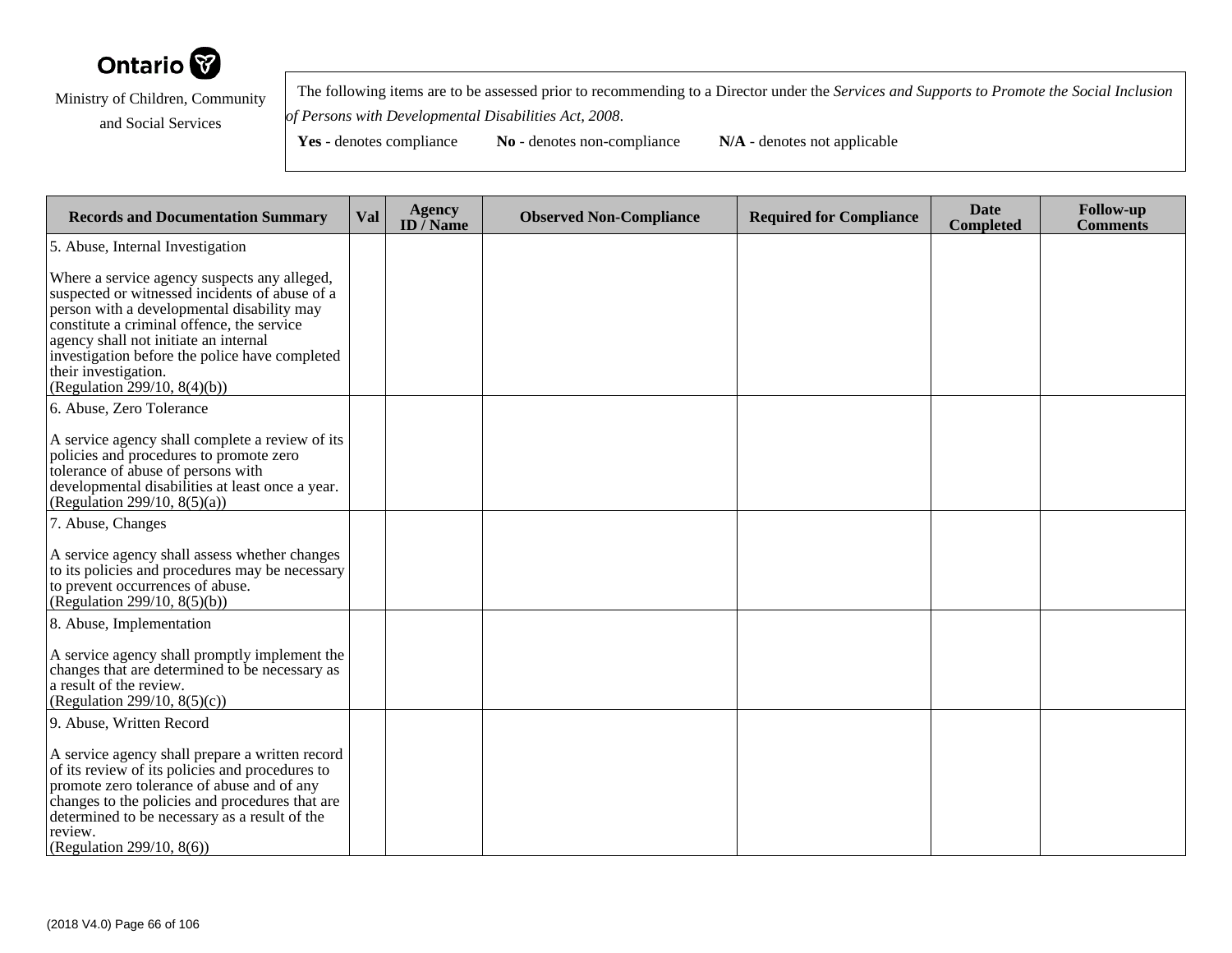

 The following items are to be assessed prior to recommending to a Director under the *Services and Supports to Promote the Social Inclusionof Persons with Developmental Disabilities Act, 2008*.

| <b>Records and Documentation Summary</b>                                                                                                                                                                                                                                                                                                                                                                                                                              | Val | <b>Agency</b><br>ID $\overline{}/$ Name | <b>Observed Non-Compliance</b> | <b>Required for Compliance</b> | <b>Date</b><br><b>Completed</b> | <b>Follow-up</b><br><b>Comments</b> |
|-----------------------------------------------------------------------------------------------------------------------------------------------------------------------------------------------------------------------------------------------------------------------------------------------------------------------------------------------------------------------------------------------------------------------------------------------------------------------|-----|-----------------------------------------|--------------------------------|--------------------------------|---------------------------------|-------------------------------------|
| 10. Abuse Notification, Consent                                                                                                                                                                                                                                                                                                                                                                                                                                       |     |                                         |                                |                                |                                 |                                     |
| The policies and procedures on notification<br>shall require the service agency to obtain the<br>consent of the person with a developmental<br>disability before notifying others, if the person<br>is capable of providing consent.<br>(Regulation $299/10$ , $9(2)$ )                                                                                                                                                                                               |     |                                         |                                |                                |                                 |                                     |
| 11. Emergency Preparedness Plan, Inside                                                                                                                                                                                                                                                                                                                                                                                                                               |     |                                         |                                |                                |                                 |                                     |
| Each service agency shall have an emergency<br>preparedness plan to address emergencies that<br>may occur inside premises owned or operated<br>by the service agency where persons with<br>developmental disabilities are receiving<br>services and supports from the agency,<br>examples of which include power outages, fire,<br>flood, storm damage, pandemic and medical<br>emergency.<br>(Regulation 299/10, 11(1)(2)(i))                                        |     |                                         |                                |                                |                                 |                                     |
| 12. Emergency Preparedness Plan, Outside                                                                                                                                                                                                                                                                                                                                                                                                                              |     |                                         |                                |                                |                                 |                                     |
| Each service agency shall have an emergency<br>preparedness plan to address emergencies that<br>may occur outside premises owned or operated<br>by the service agency where persons with<br>developmental disabilities are receiving<br>services and supports from the agency,<br>examples of which include a medical<br>emergency and instances where a person with a<br>developmental disability runs away or becomes<br>lost.<br>(Regulation 299/10, 11(1)(2)(ii)) |     |                                         |                                |                                |                                 |                                     |
| 13. Continuity of Operation Plan<br>Each service agency shall have a continuity of<br>operation plan that ensures safety around<br>agency owned or agency operated premises<br>during a service disruption.<br>(Regulation 299/10, $11(1)(4)$ )                                                                                                                                                                                                                       |     |                                         |                                |                                |                                 |                                     |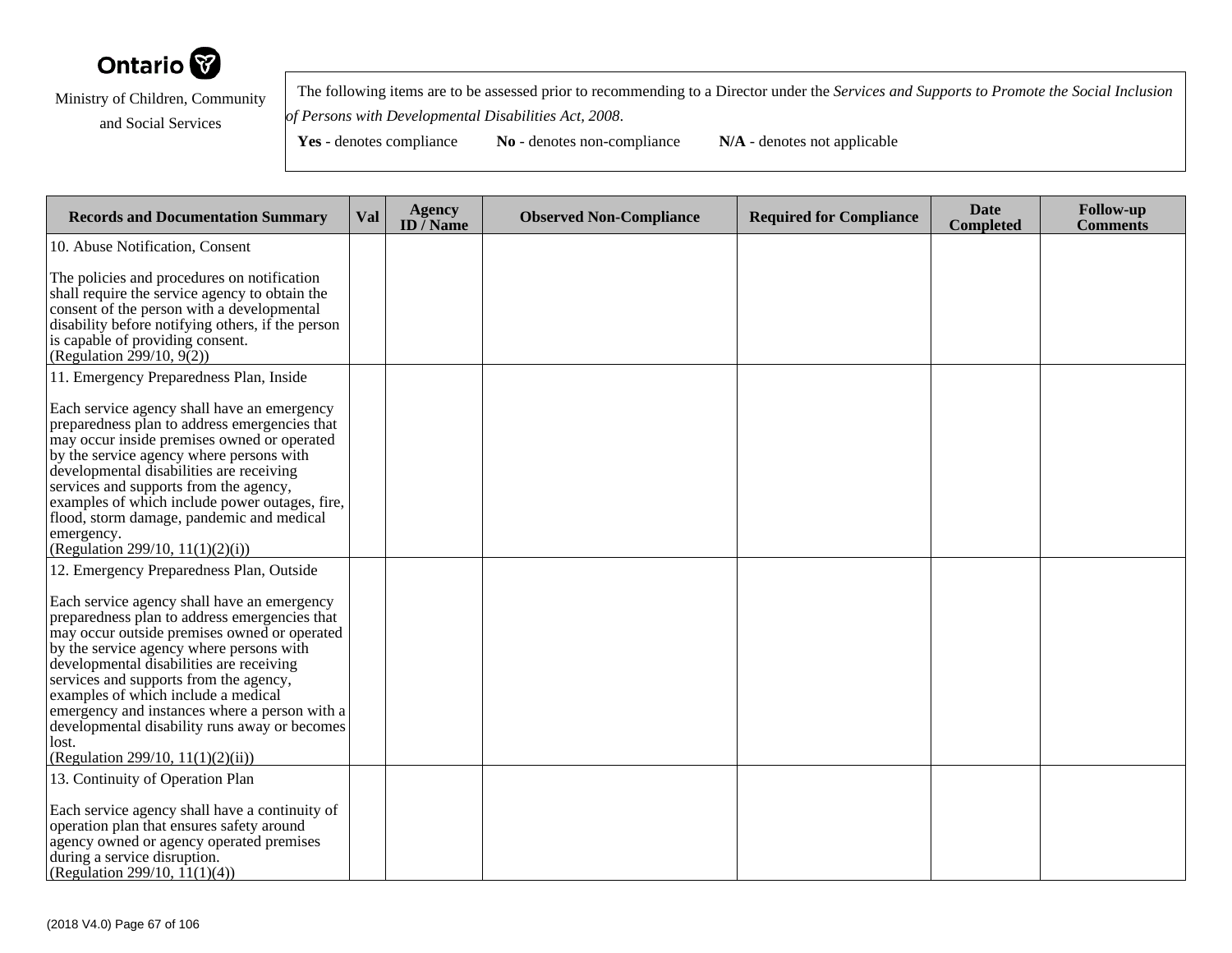

 The following items are to be assessed prior to recommending to a Director under the *Services and Supports to Promote the Social Inclusionof Persons with Developmental Disabilities Act, 2008*.

| <b>Records and Documentation Summary</b>                                                                                                                                                                                                                                                                                                                                                                                          | <b>Val</b> | <b>Agency</b><br>ID $\overline{}/$ Name | <b>Observed Non-Compliance</b> | <b>Required for Compliance</b> | <b>Date</b><br><b>Completed</b> | <b>Follow-up</b><br><b>Comments</b> |
|-----------------------------------------------------------------------------------------------------------------------------------------------------------------------------------------------------------------------------------------------------------------------------------------------------------------------------------------------------------------------------------------------------------------------------------|------------|-----------------------------------------|--------------------------------|--------------------------------|---------------------------------|-------------------------------------|
| 14. Approved Fire Safety Plan, Document                                                                                                                                                                                                                                                                                                                                                                                           |            |                                         |                                |                                |                                 |                                     |
| Upon the request of a Director, a service<br>agency shall produce to the Director its<br>approved fire safety plan where required under<br>Ontario Regulation 213/07 (Fire Code) made<br>under the Fire Protection and Prevention Act,<br>1997.<br>(Regulation 299/10, 11(2))                                                                                                                                                     |            |                                         |                                |                                |                                 |                                     |
| 15. Equipment Maintenance                                                                                                                                                                                                                                                                                                                                                                                                         |            |                                         |                                |                                |                                 |                                     |
| A service agency shall have policies and<br>procedures regarding the maintenance of<br>equipment on premises owned or operated by<br>the agency and shall maintain the equipment as<br>recommended by the manufacturer.<br>(Regulation 299/10, 11(3))                                                                                                                                                                             |            |                                         |                                |                                |                                 |                                     |
| 16. Adequate Support Staff                                                                                                                                                                                                                                                                                                                                                                                                        |            |                                         |                                |                                |                                 |                                     |
| A service agency shall maintain adequate<br>support staff, at a level identified in the<br>person's individual support plan, to address the<br>safety, security and well-being of persons with<br>developmental disabilities who receive services<br>and supports from the service agency.<br>(Regulation 299/10, 12(2))                                                                                                          |            |                                         |                                |                                |                                 |                                     |
| 17. Food and Nutrition                                                                                                                                                                                                                                                                                                                                                                                                            |            |                                         |                                |                                |                                 |                                     |
| Each service agency shall have policies and<br>procedures on food and nutrition, which<br>policies and procedures shall be consistent with<br>the recommendations made under Canada's<br>Food Guide and which shall recognize<br>diversity, reflecting the culture and diversity of<br>the persons with developmental disabilities<br>who receive services and supports from the<br>service agency.<br>(Regulation 299/10, 25(1)) |            |                                         |                                |                                |                                 |                                     |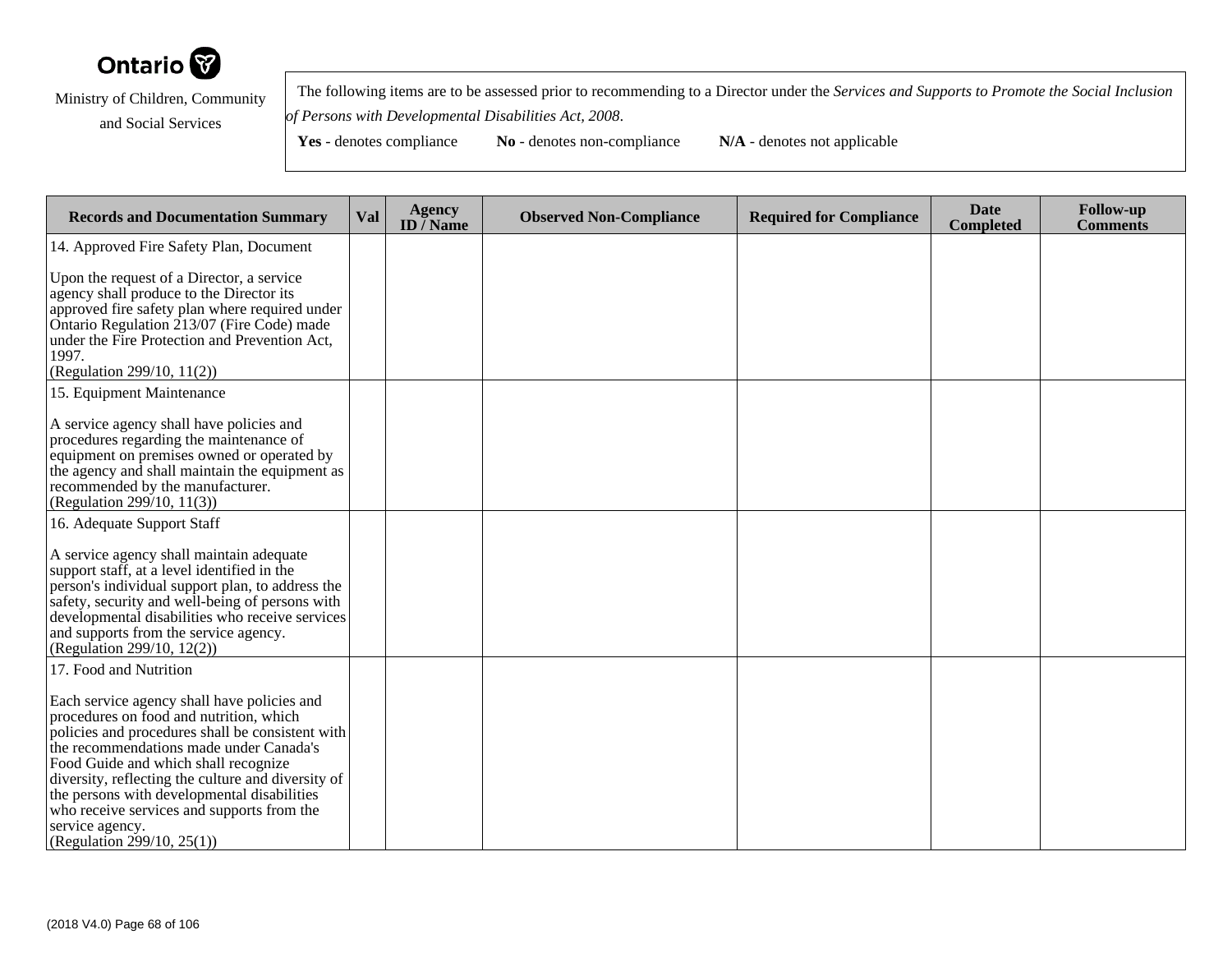

 The following items are to be assessed prior to recommending to a Director under the *Services and Supports to Promote the Social Inclusionof Persons with Developmental Disabilities Act, 2008*.

Yes - denotes compliance **No** - denotes non-compliance **N/A** - denotes not applicable

**Records and Documentation Summary Val Agency ID / NameObserved Non-Compliance Required for Compliance Date Completed Follow-up Comments** 18. Pets and Service AnimalsEach service agency shall have policies and procedures on pets and service animals in theresidence. (Regulation 299/10, 25(3))19. Water, 49 degrees CelsiusEach service agency shall have policies and procedures on scalding prevention, which shall ensure that the service agency has a method oftemperature control, monitoring and documentation to ensure that in each residencewater from a faucet is not hotter than 49degrees Celsius. (Regulation 299/10, 25(4))20. Clean and Safe, ResidenceEach service agency shall ensure that theresidence is kept safe and clean.(Regulation 299/10, 26(1)(a)) 21. Clean and Safe, Inside and OutsideEach service agency shall ensure that the recreation and common areas, both inside and outside the residence, are kept safe and clean, where these areas are owned or operated by theservice agency. (Regulation 299/10, 26(1)(c))22. Exits, ClearEach service agency shall ensure that all exitsin the residence are kept clear at all times.(Regulation 299/10,  $2\dot{6}(1)(d)$ )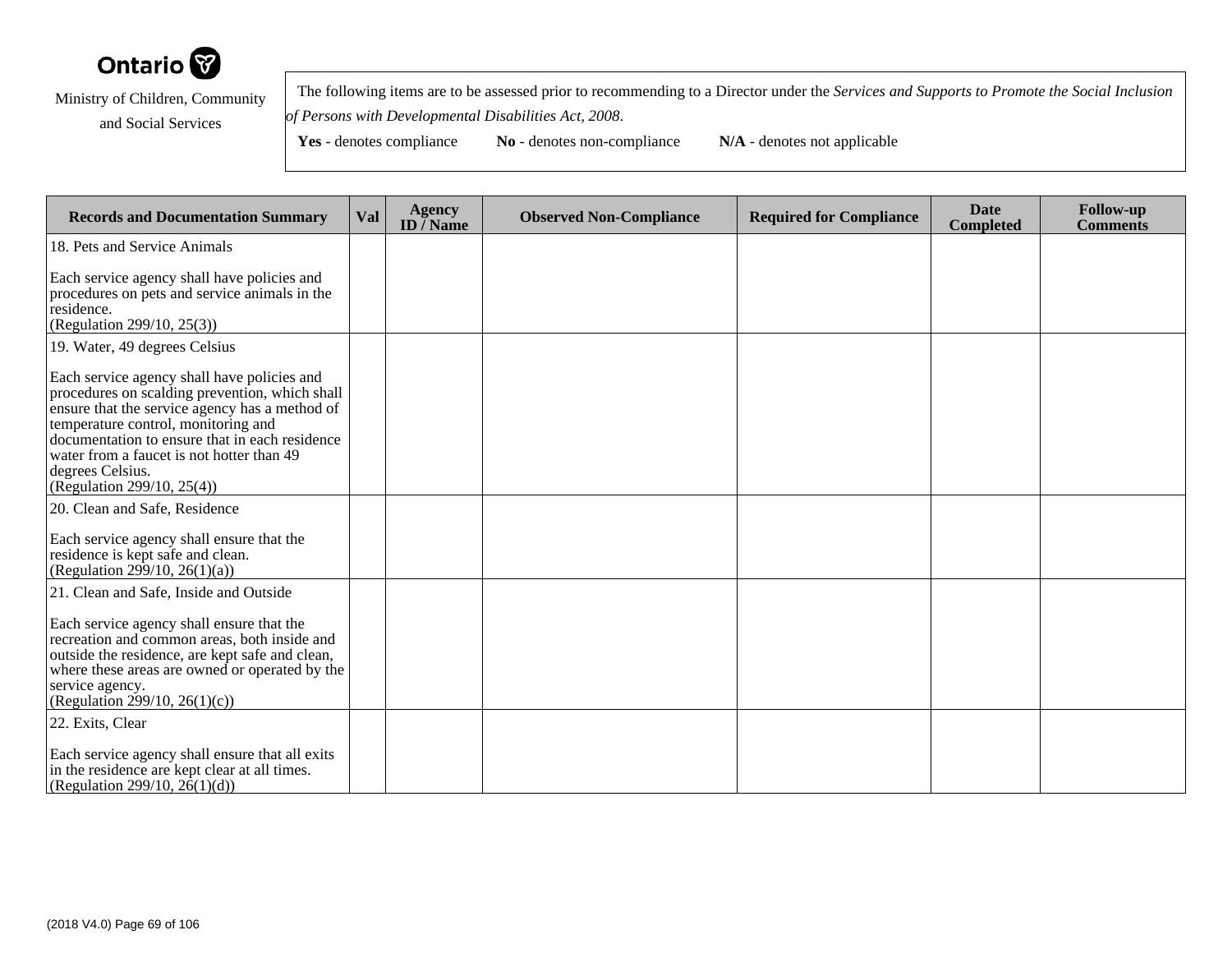

 The following items are to be assessed prior to recommending to a Director under the *Services and Supports to Promote the Social Inclusionof Persons with Developmental Disabilities Act, 2008*.

| <b>Records and Documentation Summary</b>                                                                                                                                                                                                                                                                                                                                                                                                                         | Val | <b>Agency</b><br>ID $\overline{/}$ Name | <b>Observed Non-Compliance</b> | <b>Required for Compliance</b> | <b>Date</b><br>Completed | <b>Follow-up</b><br><b>Comments</b> |
|------------------------------------------------------------------------------------------------------------------------------------------------------------------------------------------------------------------------------------------------------------------------------------------------------------------------------------------------------------------------------------------------------------------------------------------------------------------|-----|-----------------------------------------|--------------------------------|--------------------------------|--------------------------|-------------------------------------|
| 23. Appliances and Furnishings                                                                                                                                                                                                                                                                                                                                                                                                                                   |     |                                         |                                |                                |                          |                                     |
| Each service agency shall ensure that<br>appliances and furnishings in the residence are<br>clean and are in good condition and working<br>order.<br>(Regulation 299/10, 26(1)(e))                                                                                                                                                                                                                                                                               |     |                                         |                                |                                |                          |                                     |
| 24. Hazardous Household Products                                                                                                                                                                                                                                                                                                                                                                                                                                 |     |                                         |                                |                                |                          |                                     |
| Each service agency shall ensure that<br>hazardous household products are stored and<br>used safely within the residence.<br>(Regulation 299/10, 26(1)(f))                                                                                                                                                                                                                                                                                                       |     |                                         |                                |                                |                          |                                     |
| 25. Feedback/Complaints, Individual                                                                                                                                                                                                                                                                                                                                                                                                                              |     |                                         |                                |                                |                          |                                     |
| A service agency shall have written policies<br>and procedures regarding the process for<br>receiving and addressing feedback and<br>complaints about the services and supports that<br>it provides that may be received from: An<br>individual with a developmental disability who<br>receives services and supports from the service<br>agency.<br>(Policy Directives for Service Agencies: 1.0)<br>Complaints/Feedback Process)                               |     |                                         |                                |                                |                          |                                     |
| 26. Feedback/Complaints, Person Acting on<br>Behalf                                                                                                                                                                                                                                                                                                                                                                                                              |     |                                         |                                |                                |                          |                                     |
| A service agency shall have written policies<br>and procedures regarding the process for<br>receiving and addressing feedback and<br>complaints about the services and supports that<br>it provides that may be received from: A<br>person acting on behalf of the individual with a<br>developmental disability who receives services<br>and supports from the service agency.<br>(Policy Directives for Service Agencies: 1.0)<br>Complaints/Feedback Process) |     |                                         |                                |                                |                          |                                     |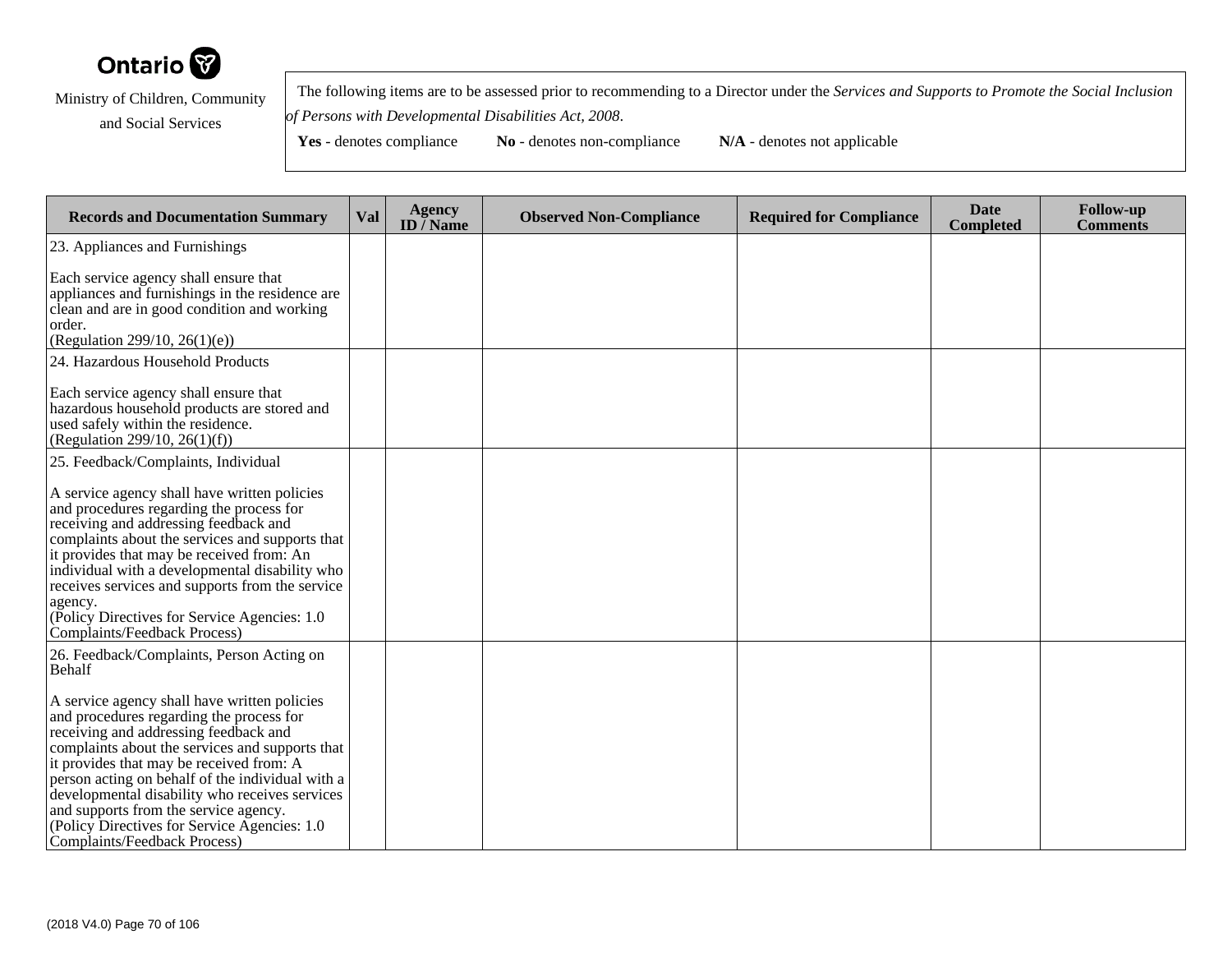

 The following items are to be assessed prior to recommending to a Director under the *Services and Supports to Promote the Social Inclusionof Persons with Developmental Disabilities Act, 2008*.

**Yes** - denotes compliance **No** - denotes non-compliance **N/A** - denotes not applicable

**Records and Documentation Summary Val Agency ID / NameObserved Non-Compliance Required for Compliance Date Completed Follow-up Comments** 27. Feedback/Complaints, PublicA service agency shall have written policiesand procedures regarding the process forreceiving and addressing feedback and complaints about the services and supports thatit provides that may be received from: Thegeneral public. (Policy Directives for Service Agencies: 1.0Complaints/Feedback Process)28. Information, Plain LanguageA service agency must provide information inplain language on the complaints/feedback process to all individuals with a developmentaldisability who come in to service with the agency, and/or a person acting on their behalf(where applicable). (Policy Directives for Service Agencies: 1.0Complaints/Feedback Process)29. Request, Policies and ProceduresA service agency must provide a copy of its written policies and procedures to any personwho requests it. (Policy Directives for Service Agencies: 1.0Complaints/Feedback Process)30. Complaints/Feedback, Way ReceivedThe policies and procedures shall account for differing ways that complaints/feedback maybe received (e.g., complaints/feedback submitted in writing, or provided verbally to anagency representative). (Policy Directives for Service Agencies: 1.0Complaints/Feedback Process)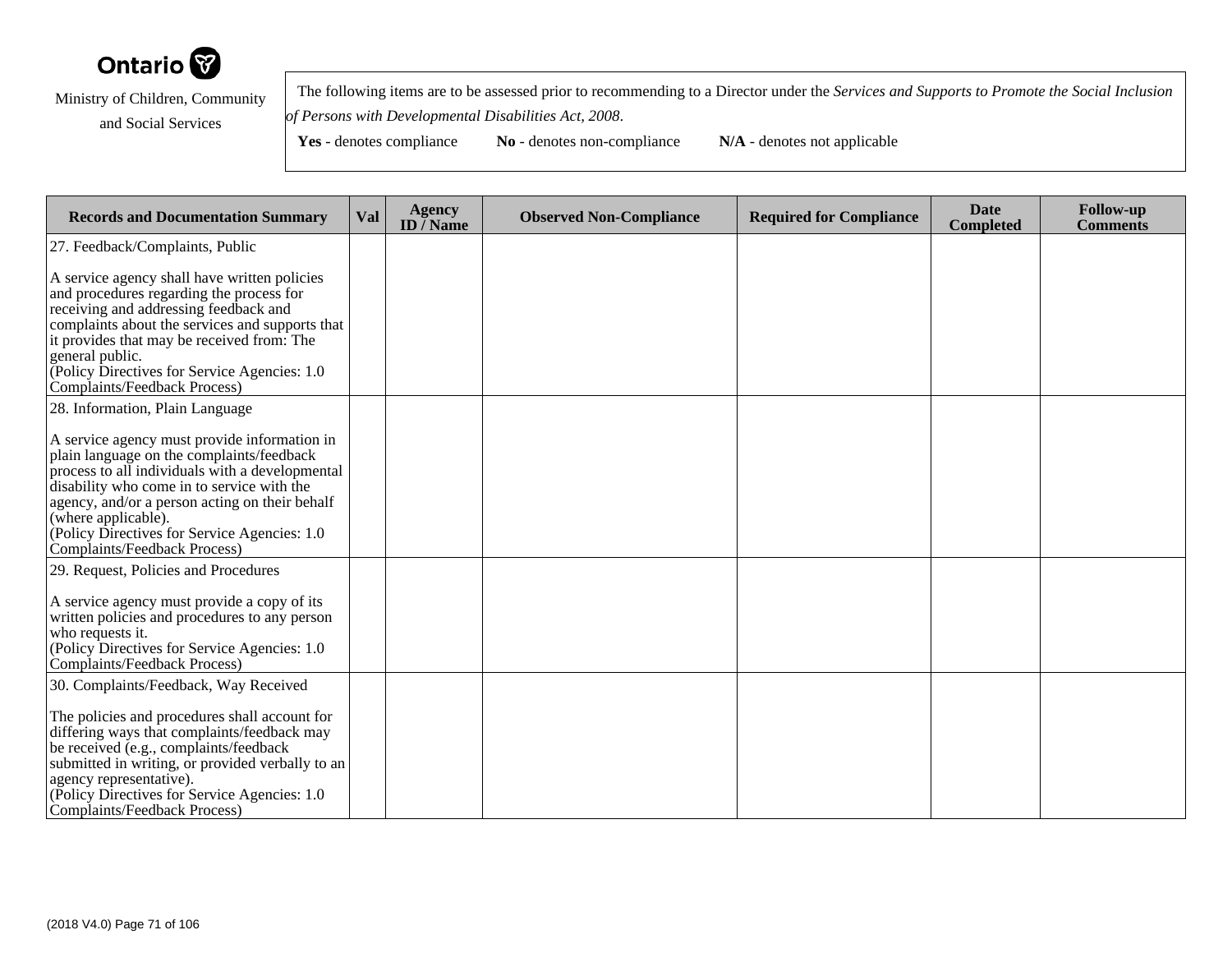

 The following items are to be assessed prior to recommending to a Director under the *Services and Supports to Promote the Social Inclusionof Persons with Developmental Disabilities Act, 2008*.

| <b>Records and Documentation Summary</b>                                                                                                                                                                                                                                                                                                                                                  | <b>Val</b> | <b>Agency</b><br>ID $\overline{}/$ Name | <b>Observed Non-Compliance</b> | <b>Required for Compliance</b> | <b>Date</b><br><b>Completed</b> | <b>Follow-up</b><br><b>Comments</b> |
|-------------------------------------------------------------------------------------------------------------------------------------------------------------------------------------------------------------------------------------------------------------------------------------------------------------------------------------------------------------------------------------------|------------|-----------------------------------------|--------------------------------|--------------------------------|---------------------------------|-------------------------------------|
| 31. Complaints/Feedback, Expected Timelines                                                                                                                                                                                                                                                                                                                                               |            |                                         |                                |                                |                                 |                                     |
| The policies and procedures shall identify:<br>Expected time period for the<br>complaints/feedback processes (i.e., for each<br>step of the process).<br>(Policy Directives for Service Agencies: 1.0)<br>Complaints/Feedback Process)                                                                                                                                                    |            |                                         |                                |                                |                                 |                                     |
| 32. Complaints/Feedback, Process for<br>Responding                                                                                                                                                                                                                                                                                                                                        |            |                                         |                                |                                |                                 |                                     |
| The policies and procedures shall identify: The<br>process for responding to complaints/feedback.<br>(Policy Directives for Service Agencies: 1.0)<br>Complaints/Feedback Process)                                                                                                                                                                                                        |            |                                         |                                |                                |                                 |                                     |
| 33. Complaints/Feedback, Roles and<br>Responsibilities                                                                                                                                                                                                                                                                                                                                    |            |                                         |                                |                                |                                 |                                     |
| The policies and procedures shall identify: The<br>roles and responsibilities of persons who may<br>be involved in receiving complaints/feedback,<br>documenting, investigating, resolving and<br>providing notification or confirmation with the<br>individual who submitted the<br>complaint/feedback.<br>(Policy Directives for Service Agencies: 1.0)<br>Complaints/Feedback Process) |            |                                         |                                |                                |                                 |                                     |
| 34. Complaints/Feedback, Board of<br>Directors/Roles and Responsibilities                                                                                                                                                                                                                                                                                                                 |            |                                         |                                |                                |                                 |                                     |
| The policies and procedures shall identify: The<br>role and responsibilities of the Board of<br>Directors in the complaints/feedback<br>processes.<br>$[$ (Policy Directives for Service Agencies: 1.0)<br>Complaints/Feedback Process)                                                                                                                                                   |            |                                         |                                |                                |                                 |                                     |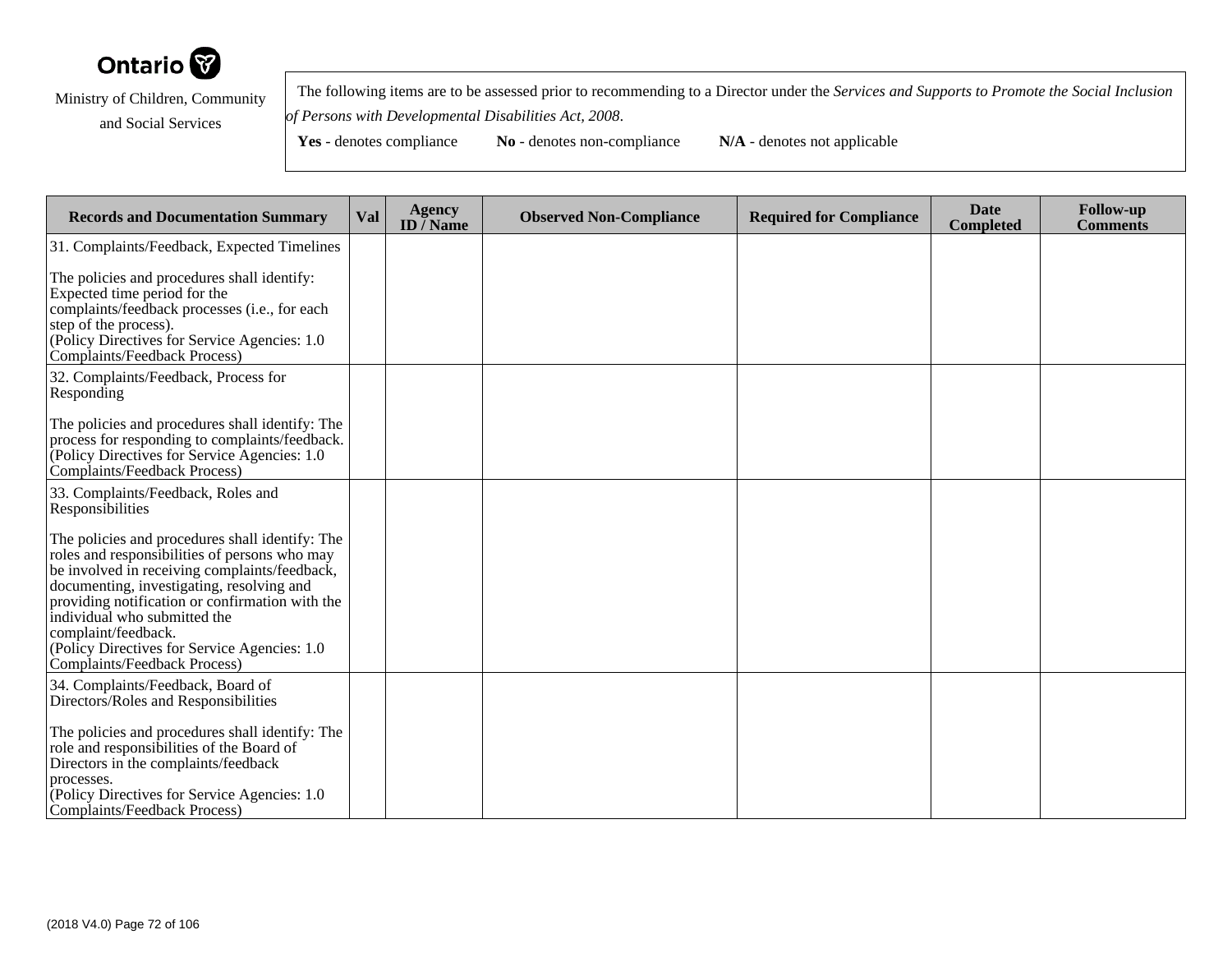

 The following items are to be assessed prior to recommending to a Director under the *Services and Supports to Promote the Social Inclusionof Persons with Developmental Disabilities Act, 2008*.

| <b>Records and Documentation Summary</b>                                                                                                                                                                                                                                                                                                                                                                                                               | Val | <b>Agency</b><br>ID $\overline{/}$ Name | <b>Observed Non-Compliance</b> | <b>Required for Compliance</b> | <b>Date</b><br><b>Completed</b> | <b>Follow-up</b><br><b>Comments</b> |
|--------------------------------------------------------------------------------------------------------------------------------------------------------------------------------------------------------------------------------------------------------------------------------------------------------------------------------------------------------------------------------------------------------------------------------------------------------|-----|-----------------------------------------|--------------------------------|--------------------------------|---------------------------------|-------------------------------------|
| 35. Resolution, Reasonable Efforts                                                                                                                                                                                                                                                                                                                                                                                                                     |     |                                         |                                |                                |                                 |                                     |
| The service agency shall receive, document,<br>and review all feedback, and receive,<br>document, review, and attempt to resolve all<br>complaints. Wherever possible, the service<br>agency shall make reasonable efforts to resolve<br>or address the matter to the mutual satisfaction<br>of both the person who has made the complaint<br>and the service agency.<br>(Policy Directives for Service Agencies: 1.0)<br>Complaints/Feedback Process) |     |                                         |                                |                                |                                 |                                     |
| 36. Resolving complaints/ Serious and<br>Frivolous                                                                                                                                                                                                                                                                                                                                                                                                     |     |                                         |                                |                                |                                 |                                     |
| Where reasonable and necessary, and in<br>accordance with the Regulation on Quality<br>Assurance Measures and agency's policies and<br>procedures, a service agency shall investigate<br>complaints/ feedback it receives.<br>(Policy Directives for Service Providers: 1.0)<br>Complaints/Feedback Process)                                                                                                                                           |     |                                         |                                |                                |                                 |                                     |
| 37. Complaint/Feedback, No Risk to Person                                                                                                                                                                                                                                                                                                                                                                                                              |     |                                         |                                |                                |                                 |                                     |
| A service agency shall ensure that a person<br>who submits a complaint or provides feedback<br>is not at risk of having their services and<br>supports negatively impact or withdrawn, as a<br>consequence of submitting the<br>complaint/feedback, and the agency makes the<br>person aware that their services and supports<br>will not be impacted in that way.<br>(Policy Directives for Service Providers: 1.0)<br>Complaints/Feedback Process)   |     |                                         |                                |                                |                                 |                                     |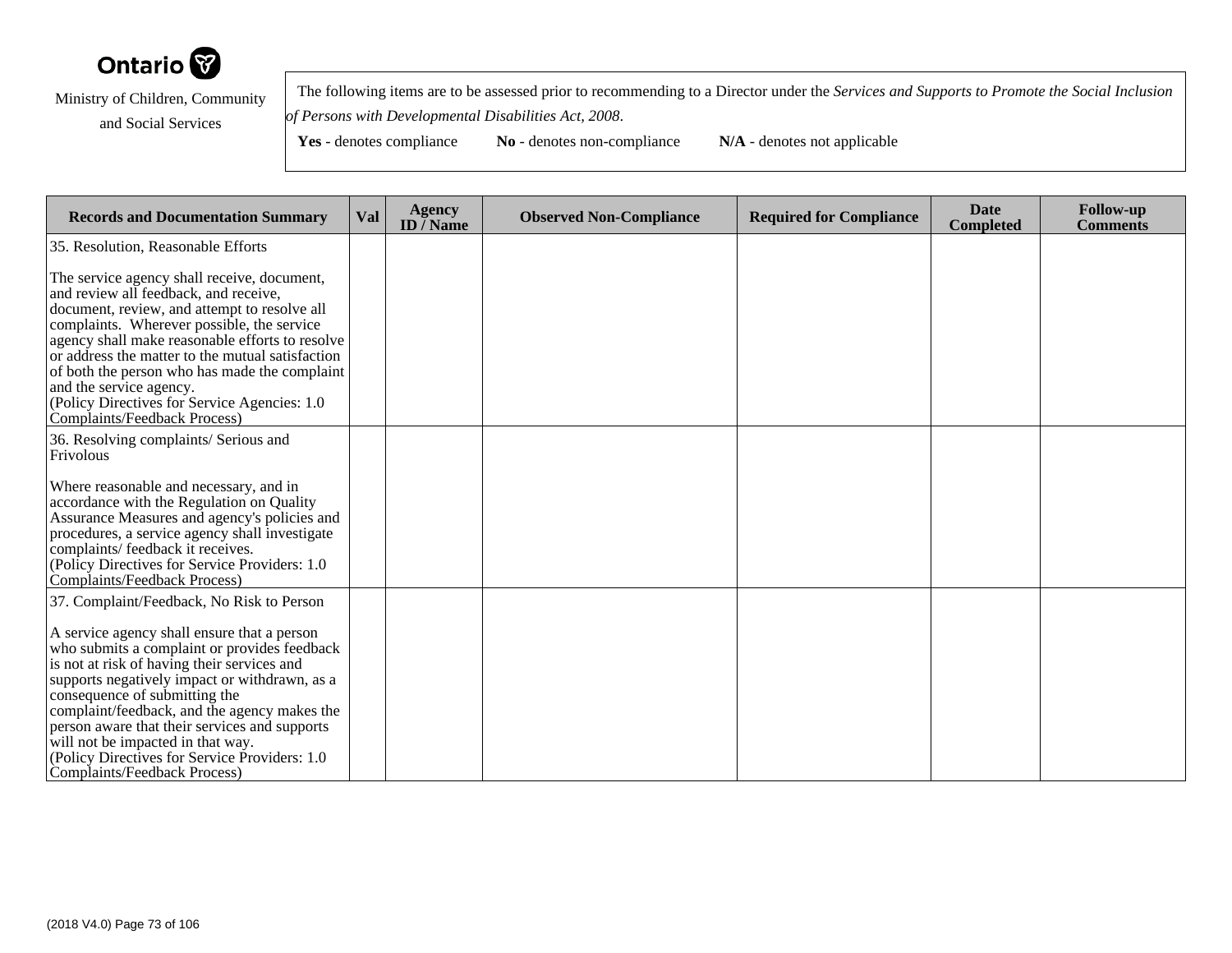

 The following items are to be assessed prior to recommending to a Director under the *Services and Supports to Promote the Social Inclusionof Persons with Developmental Disabilities Act, 2008*.

| <b>Records and Documentation Summary</b>                                                                                                                                                                                                                                                                                                                                                                                                                                                                                                                                                                                                                                                                                                                                                                                                                                       | Val | <b>Agency</b><br>ID $\bar{}/$ Name | <b>Observed Non-Compliance</b> | <b>Required for Compliance</b> | <b>Date</b><br><b>Completed</b> | <b>Follow-up</b><br><b>Comments</b> |
|--------------------------------------------------------------------------------------------------------------------------------------------------------------------------------------------------------------------------------------------------------------------------------------------------------------------------------------------------------------------------------------------------------------------------------------------------------------------------------------------------------------------------------------------------------------------------------------------------------------------------------------------------------------------------------------------------------------------------------------------------------------------------------------------------------------------------------------------------------------------------------|-----|------------------------------------|--------------------------------|--------------------------------|---------------------------------|-------------------------------------|
| 38. Complaints/Feedback, Reporting to Police<br>The service agency's policies and procedures<br>on the complaints and feedback process shall<br>comply with reporting requirements set out in<br>the Services and Supports to Promote the<br>Social Inclusion of Persons with<br>Developmental Disabilities Act, 2008 and its<br>regulations. Where necessary, a service<br>agency shall ensure that a complaint/feedback<br>is: Reported to the police (i.e., as in the case of<br>alleged, suspected or witnessed abuse that may<br>constitute a criminal offence, as required by<br>Ontario Regulation 299/10 regarding quality<br>assurance measures made under the Services<br>and Supports to Promote the Social Inclusion<br>of Persons with Developmental Disabilities<br>Act, 2008).<br>(Policy Directives for Service Agencies: 1.0)<br>Complaints/Feedback Process) |     |                                    |                                |                                |                                 |                                     |
| 39. Complaints/Feedback, Reporting to<br>Ministry<br>The service agency's policies and procedures<br>on the complaints and feedback process shall<br>comply with reporting requirements set out in<br>the Services and Supports to Promote the<br>Social Inclusion of Persons with<br>Developmental Disabilities Act, 2008 and its<br>regulations. Where necessary, a service<br>agency shall ensure that a complaint/feedback<br>is: Reported to the ministry as a serious<br>occurrence through the ministry's serious<br>occurrence reporting process (based on the<br>nature of the complaint/feedback).<br>(Policy Directives for Service Agencies: 1.0)<br>Complaints/Feedback Process)                                                                                                                                                                                  |     |                                    |                                |                                |                                 |                                     |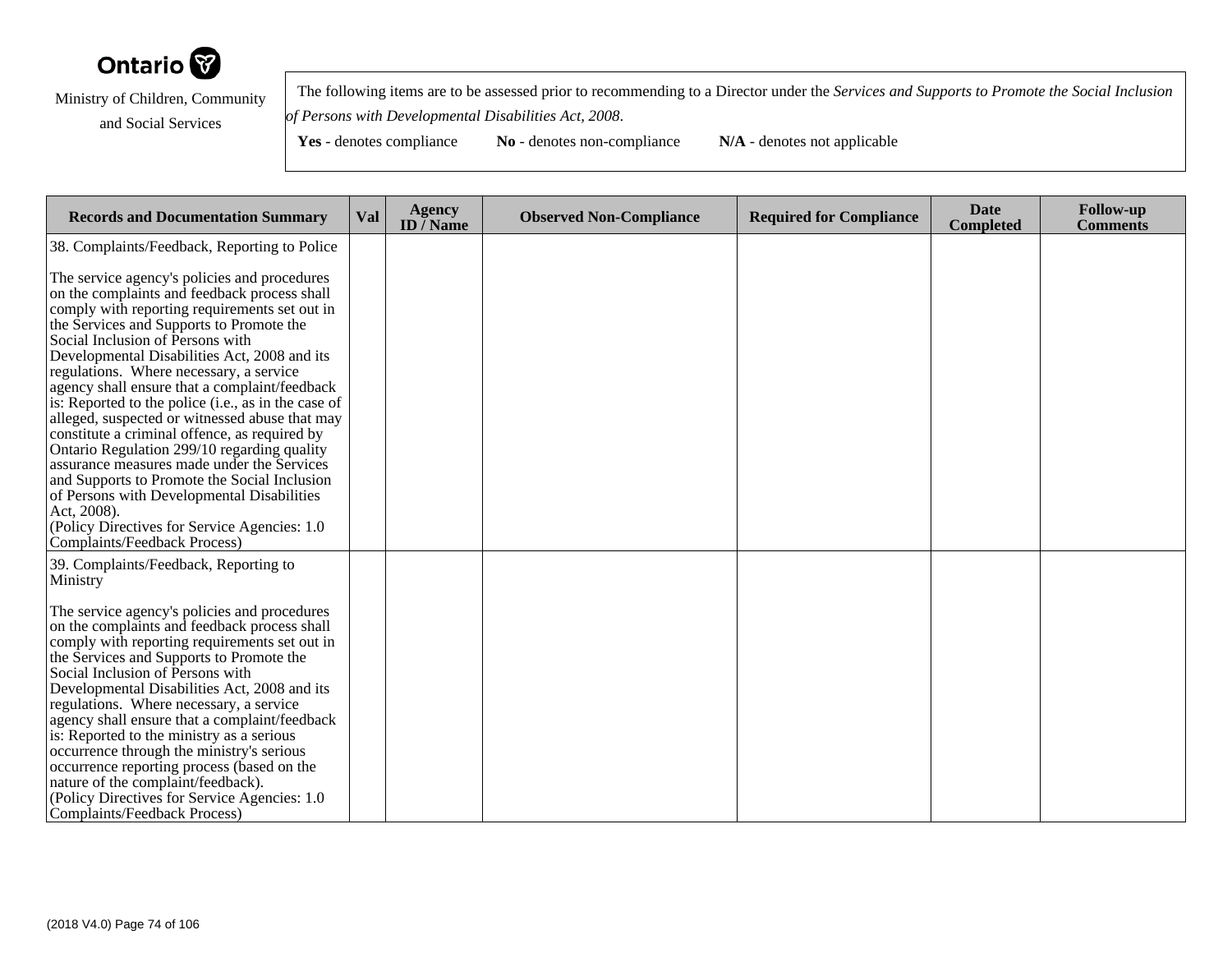

 The following items are to be assessed prior to recommending to a Director under the *Services and Supports to Promote the Social Inclusionof Persons with Developmental Disabilities Act, 2008*.

| <b>Records and Documentation Summary</b>                                                                                                                                                                                                                                                                                                                                                                                                                                                                                                                                                                                                                         | Val | <b>Agency</b><br>ID $\bar{}/$ Name | <b>Observed Non-Compliance</b> | <b>Required for Compliance</b> | <b>Date</b><br><b>Completed</b> | <b>Follow-up</b><br><b>Comments</b> |
|------------------------------------------------------------------------------------------------------------------------------------------------------------------------------------------------------------------------------------------------------------------------------------------------------------------------------------------------------------------------------------------------------------------------------------------------------------------------------------------------------------------------------------------------------------------------------------------------------------------------------------------------------------------|-----|------------------------------------|--------------------------------|--------------------------------|---------------------------------|-------------------------------------|
| 40. Complaints/Feedback, Review and<br>Analysis                                                                                                                                                                                                                                                                                                                                                                                                                                                                                                                                                                                                                  |     |                                    |                                |                                |                                 |                                     |
| In order to promote continuous quality<br>improvement, a service agency shall conduct a<br>review and analysis of the complaints and<br>feedback received to evaluate the effectiveness<br>of its policies and procedures, on an annual<br>basis. A service agency shall also conduct a<br>review and analysis of the complaints and<br>feedback received to consider the need to<br>revise any other policies and procedures that<br>the agency may have in place.<br>(Policy Directives for Service Agencies: 1.0)<br>Complaints/Feedback Process)                                                                                                             |     |                                    |                                |                                |                                 |                                     |
| 41. Complaints/Feedback/Risk Assessment<br>A service agency shall share information about<br>its complaints/feedback process, and/or about<br>complaints/feedback, as part of the ministry's<br>risk assessment process, upon request by the<br>ministry.<br>(Policy Directives for Service Agencies: 1.0)<br>Complaints/Feedback Process)                                                                                                                                                                                                                                                                                                                       |     |                                    |                                |                                |                                 |                                     |
| 42. Third Party Review Committee, Intrusive<br><b>Behavior Supports/Ethical</b><br>A service agency shall have access to a third<br>party committee that reviews the behaviour<br>support plans of person(s) who have a<br>developmental disability who have challenging<br>behaviour who are receiving support from the<br>agency, and provides advice as to whether the<br>use of intrusive behavioural supports are:<br>Ethical and appropriate to the person's needs<br>and assessment results, based on professional<br>guidelines and best practices.<br>(Policy Directives for Service Agencies: 2.0)<br>Supporting People with Challenging<br>Behaviour) |     |                                    |                                |                                |                                 |                                     |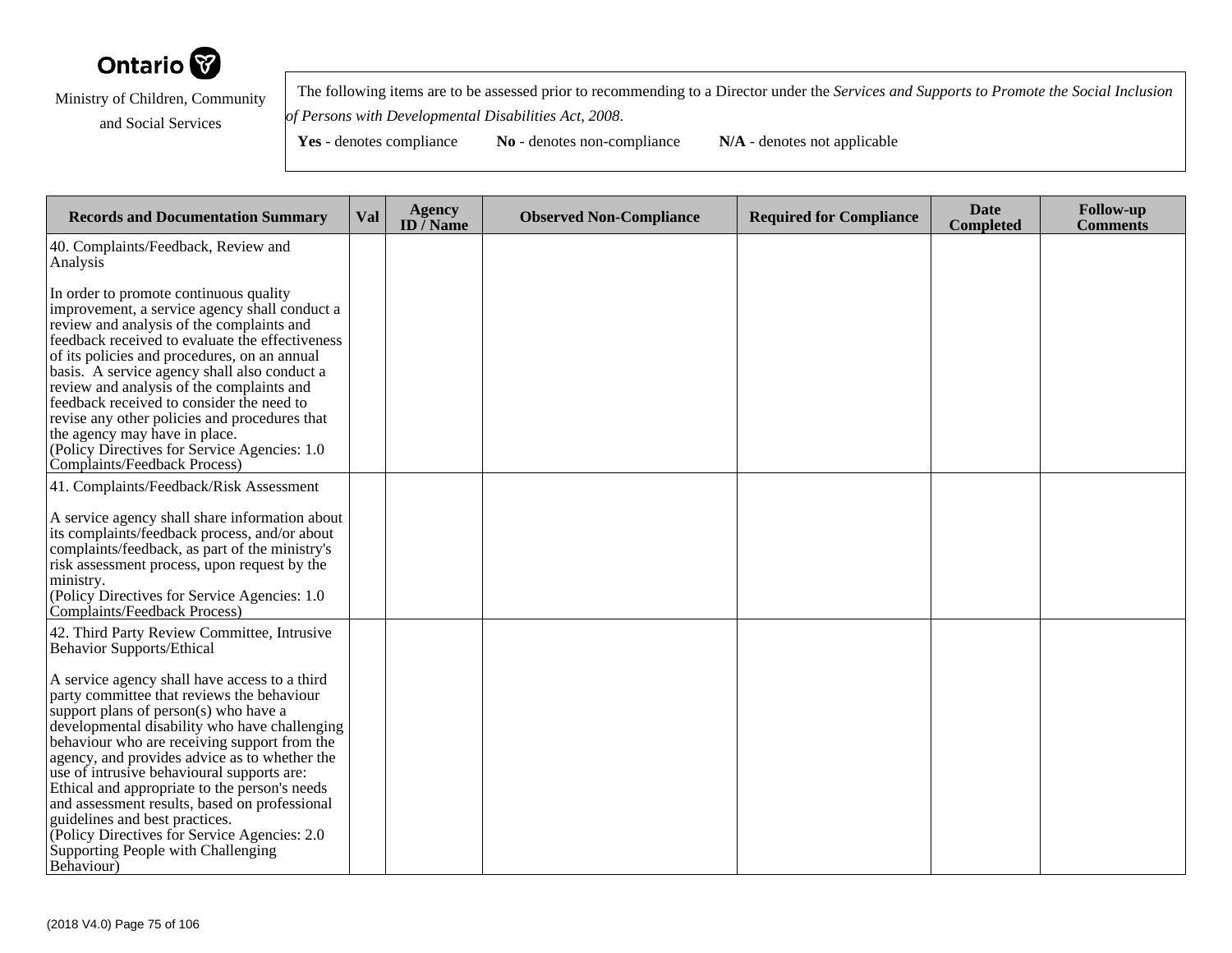

 The following items are to be assessed prior to recommending to a Director under the *Services and Supports to Promote the Social Inclusionof Persons with Developmental Disabilities Act, 2008*.

| <b>Records and Documentation Summary</b>                                                                                                                                                                                                                                                                                                                                                                                                                                                                    | Val | <b>Agency</b><br>ID $\bar{I}$ Name | <b>Observed Non-Compliance</b> | <b>Required for Compliance</b> | <b>Date</b><br><b>Completed</b> | <b>Follow-up</b><br><b>Comments</b> |
|-------------------------------------------------------------------------------------------------------------------------------------------------------------------------------------------------------------------------------------------------------------------------------------------------------------------------------------------------------------------------------------------------------------------------------------------------------------------------------------------------------------|-----|------------------------------------|--------------------------------|--------------------------------|---------------------------------|-------------------------------------|
| 43. Third Party Review Committee, Findings<br>and Recommendations                                                                                                                                                                                                                                                                                                                                                                                                                                           |     |                                    |                                |                                |                                 |                                     |
| A service agency shall ensure that the review<br>committee's findings and any recommendations<br>are documented and provided back to the<br>clinician that oversees the behaviour support<br>plan.<br>Policy Directives for Service Agencies: 2.0<br>Supporting People with Challenging<br>Behaviour)                                                                                                                                                                                                       |     |                                    |                                |                                |                                 |                                     |
| 44. Third Party Review Committee, Findings<br>and Recommendations, Implementation                                                                                                                                                                                                                                                                                                                                                                                                                           |     |                                    |                                |                                |                                 |                                     |
| A service agency shall review the committee's<br>findings and recommendations and determine<br>how the findings and recommendations may be<br>implemented.<br>(Policy Directives for Service Agencies: 2.0)<br>Supporting People with Challenging<br>Behaviour)                                                                                                                                                                                                                                             |     |                                    |                                |                                |                                 |                                     |
| 45. Memorandum of Understanding Between<br>Agencies                                                                                                                                                                                                                                                                                                                                                                                                                                                         |     |                                    |                                |                                |                                 |                                     |
| A service agency shall develop a procedure<br>(which may be formalized, as in a<br>memorandum of understanding) to address<br>situations where a person with a developmental<br>disability who has challenging behaviour<br>receives support from more than one agency, in<br>order to ensure that the strategies outlined in<br>the behaviour support plan are carried out in a<br>consistent manner.<br>(Policy Directives for Service Agencies: 2.0)<br>Supporting People with Challenging<br>Behaviour) |     |                                    |                                |                                |                                 |                                     |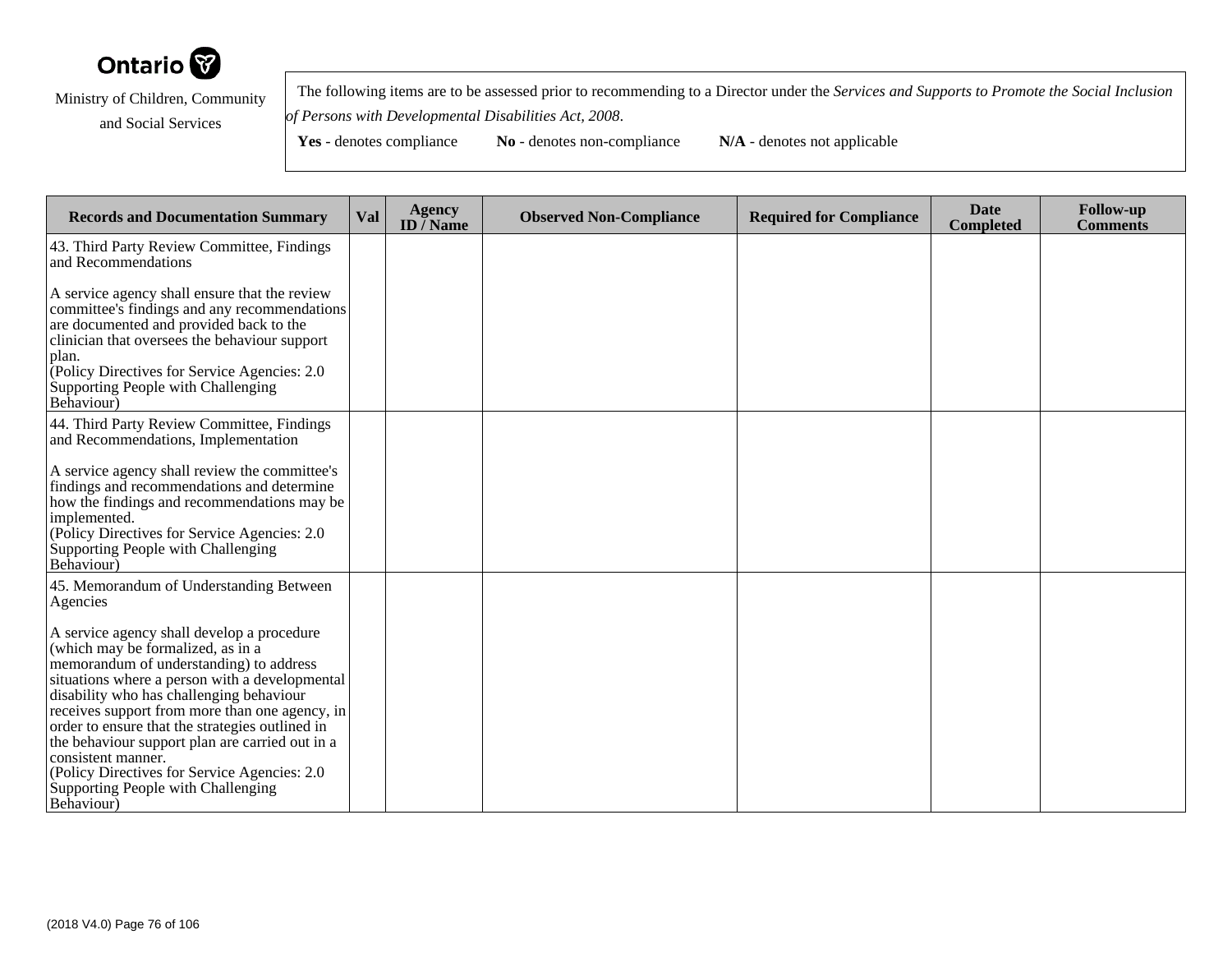

 The following items are to be assessed prior to recommending to a Director under the *Services and Supports to Promote the Social Inclusionof Persons with Developmental Disabilities Act, 2008*.

| <b>Records and Documentation Summary</b>                                                                                                                                                                                                                                                                                                                                                                                                                                                                  | Val | <b>Agency</b><br>ID $\overline{}/$ Name | <b>Observed Non-Compliance</b> | <b>Required for Compliance</b> | <b>Date</b><br><b>Completed</b> | <b>Follow-up</b><br><b>Comments</b> |
|-----------------------------------------------------------------------------------------------------------------------------------------------------------------------------------------------------------------------------------------------------------------------------------------------------------------------------------------------------------------------------------------------------------------------------------------------------------------------------------------------------------|-----|-----------------------------------------|--------------------------------|--------------------------------|---------------------------------|-------------------------------------|
| 46. Physical Restraint, Training Package,<br>Agency Needs                                                                                                                                                                                                                                                                                                                                                                                                                                                 |     |                                         |                                |                                |                                 |                                     |
| Further to the requirements to train direct care<br>staff on the use of physical restraint, as listed in<br>section 17(2), "General behaviour intervention<br>strategies, training", of Ontario Regulation<br>$299/10$ , it is important to note that the training<br>package used by service agencies meet the<br>criteria outlined below: The training<br>curriculum addresses the agency's needs.<br>(Policy Directives for Service Agencies: 2.0)<br>Supporting People with Challenging<br>Behaviour) |     |                                         |                                |                                |                                 |                                     |
| 47. Physical Restraint, Training<br>Package/CNSC Ontario                                                                                                                                                                                                                                                                                                                                                                                                                                                  |     |                                         |                                |                                |                                 |                                     |
| A service agency shall ensure that it selects a<br>training package that has been identified for<br>use by Community Networks of Specialized<br>Care Ontario.<br>(Policy Directives for Service Agencies: 2.0)<br>Supporting People with Challenging<br>Behaviour)                                                                                                                                                                                                                                        |     |                                         |                                |                                |                                 |                                     |
| 48. Mechanical Restraint, Good Working<br>Order                                                                                                                                                                                                                                                                                                                                                                                                                                                           |     |                                         |                                |                                |                                 |                                     |
| A service agency shall ensure that where a<br>mechanical restraint is recommended to be<br>used to address a person's challenging<br>behaviour as part of their behaviour support<br>plan, any apparatus or device used as part of a<br>mechanical restraint meets all of the following<br>standards: It is checked by agency staff to<br>ensure that it is in good working order at all<br>times.<br>(Policy Directives for Service Agencies: 2.0)<br>Supporting People with Challenging<br>Behaviour)   |     |                                         |                                |                                |                                 |                                     |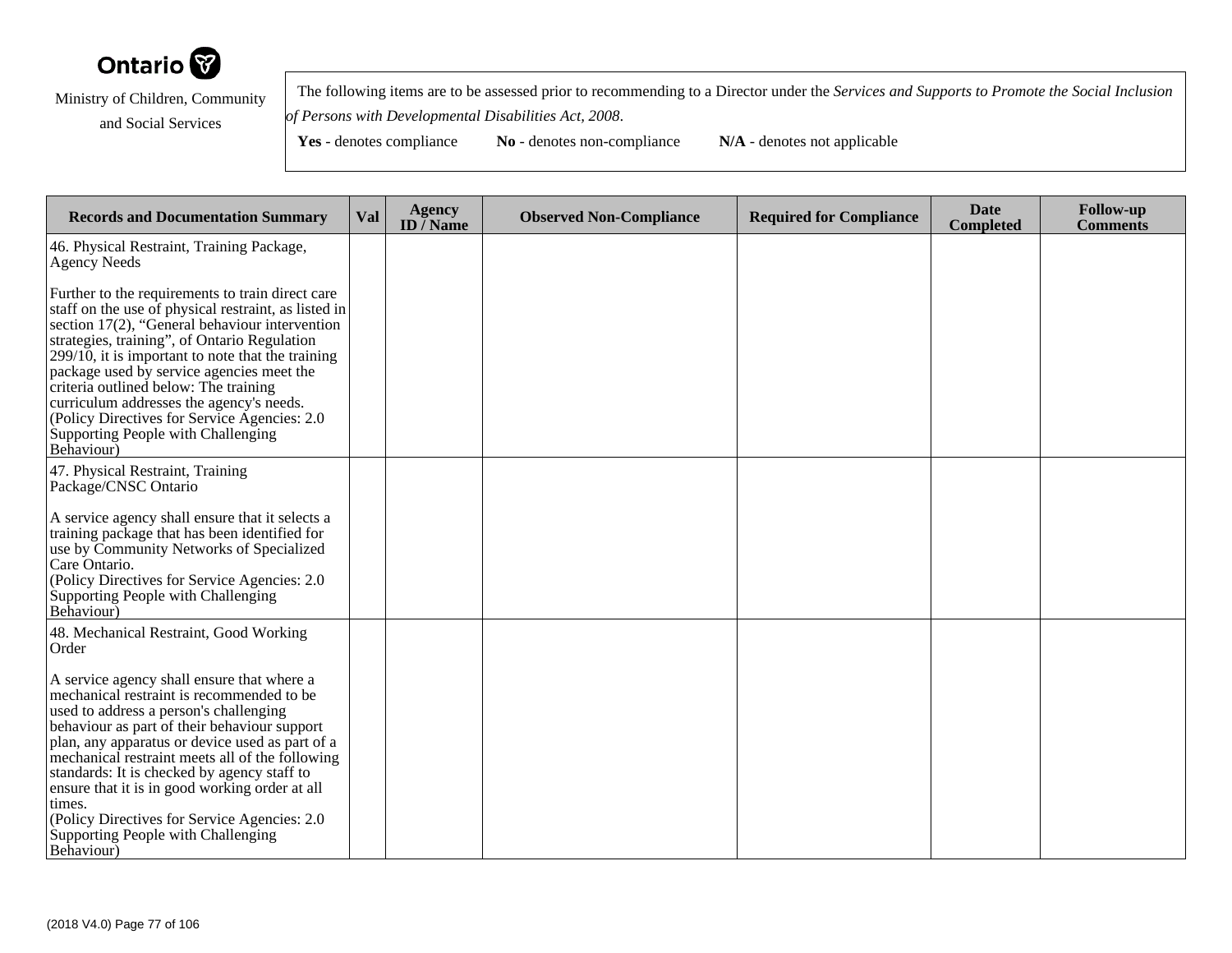

 The following items are to be assessed prior to recommending to a Director under the *Services and Supports to Promote the Social Inclusionof Persons with Developmental Disabilities Act, 2008*.

**Yes** - denotes compliance **No** - denotes non-compliance **N/A** - denotes not applicable

**Records and Documentation Summary Val Agency ID / NameObserved Non-Compliance Required for Compliance Date Completed Follow-up Comments** 49. Mechanical Restraint, DedicatedManufacturerA service agency shall ensure that where a mechanical restraint is recommended to beused to address a person's challenging behaviour as part of their behaviour support plan, any apparatus or device used as part of a mechanical restraint meets all of the following standards: It is purchased from a company thatis dedicated to manufacturing such devices. (Policy Directives for Service Agencies: 2.0Supporting People with ChallengingBehaviour)50. Host Family, Non-Family memberHost Families cannot be a family member of the individual with a developmental disabilityas defined in the policy directive definition.(Policy Directives for Service Agencies regarding the Host Family Program 1.0)51. Cap, New Host Family PlacementsThere can be no more than two placements i.e. persons placed - children and/or adults - in a host family's home. This includes children oradults who have been placed in the host family's home by other service providers - e.g., placements made by organizations or programsother than the Host Family Program. (Policy Directives for Service Agenciesregarding the Host Family Program 1.0)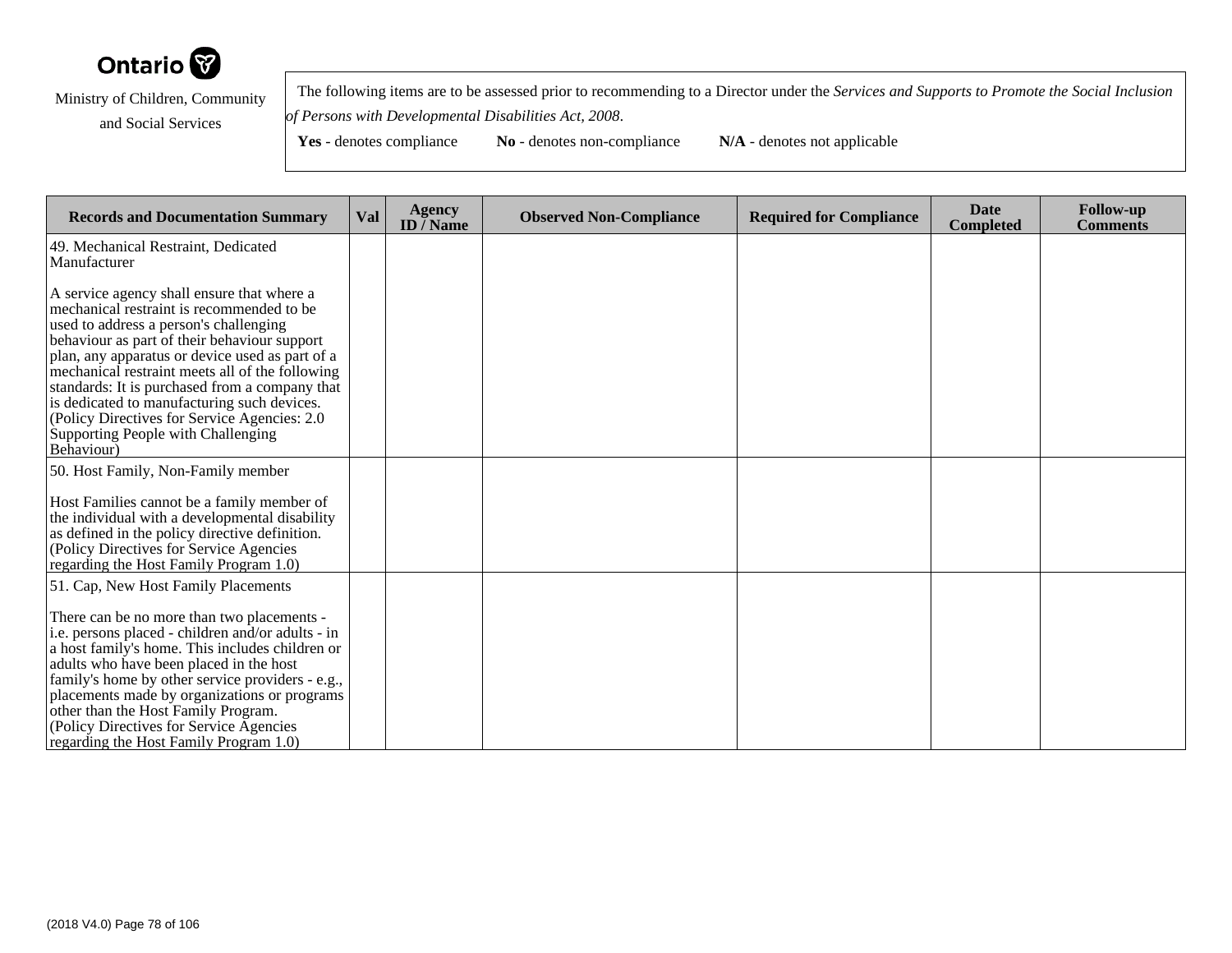

 The following items are to be assessed prior to recommending to a Director under the *Services and Supports to Promote the Social Inclusionof Persons with Developmental Disabilities Act, 2008*.

**Yes** - denotes compliance **No** - denotes non-compliance **N/A** - denotes not applicable

**Records and Documentation Summary Val Agency ID / NameObserved Non-Compliance Required for Compliance Date Completed Follow-up Comments** 52. Cap, New Host Family Placements; Exemptions/Extenuating CircumstancesThe exemption to the cap on the number of placements in a Host Family Home may onlybe considered if the key considerations forscreening host families are satisfied. The reasons for permitting any exemptions will be documented in writing and kept on file by theservice agency. The agency will also notify the Ministry of the arrangements within 10 business days where anexemption or extenuating circumstances wasapproved by the agency. (Policy Directives for Service Agencies regarding the Host Family Program 1.0)53. Home Study, Minimum PerformanceStandardAs a minimum performance standard, service agencies are required to conduct a home studyof the potential Host Family. (Policy Directives for Service Agencies regarding the Host Family Program 1.0)54. Home Study, InterviewThe service agencies are required to conduct a home study of the potential Host Family, basedon interviews with people living in the home conducted by staff from the service agency.(Policy Directives for Service Agenciesregarding the Host Family Program 1.0)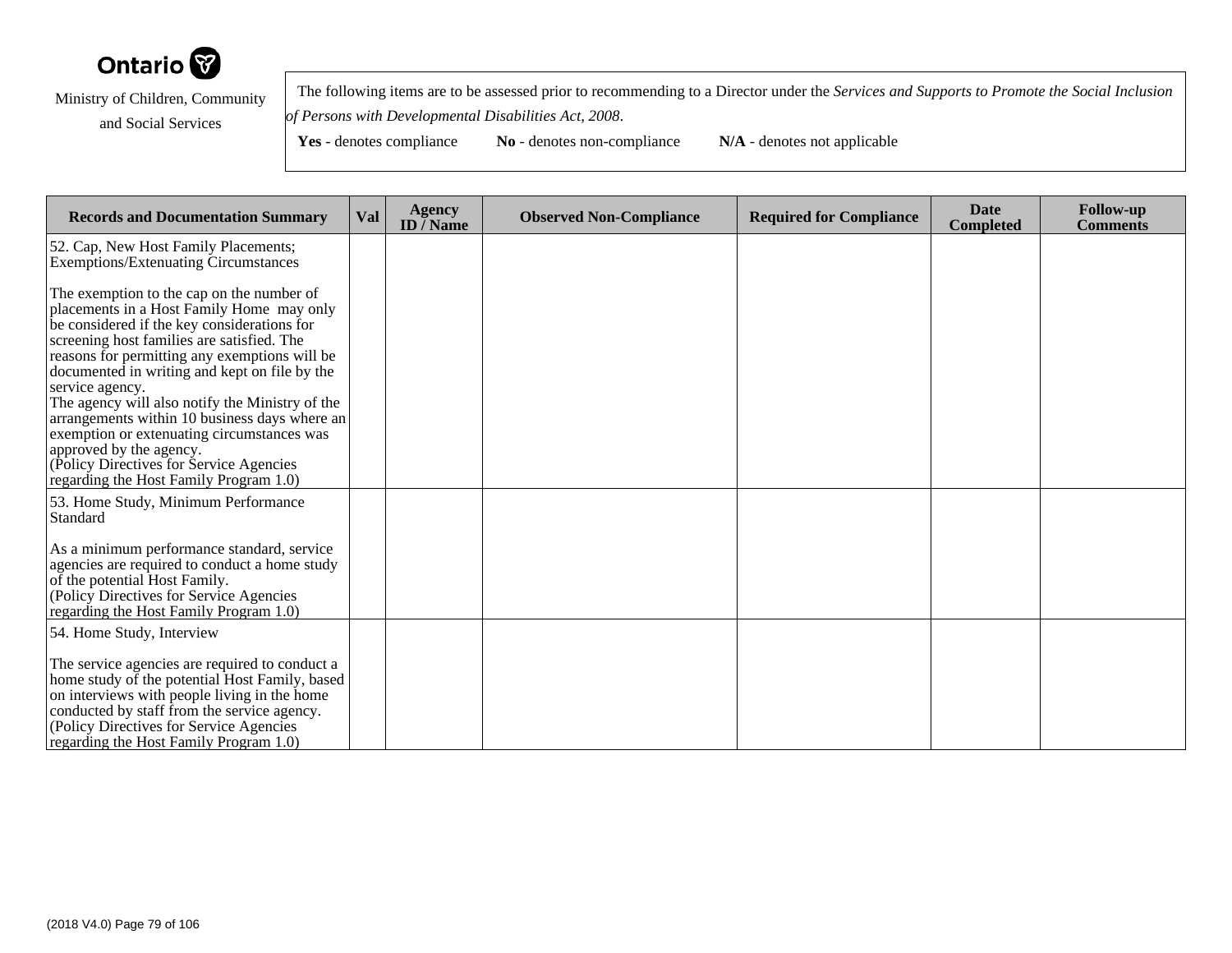

 The following items are to be assessed prior to recommending to a Director under the *Services and Supports to Promote the Social Inclusionof Persons with Developmental Disabilities Act, 2008*.

| <b>Records and Documentation Summary</b>                                                                                                                                                                                                                                                                                                                                                                                                                             | Val | <b>Agency</b><br>ID $\bar{}/$ Name | <b>Observed Non-Compliance</b> | <b>Required for Compliance</b> | <b>Date</b><br><b>Completed</b> | <b>Follow-up</b><br><b>Comments</b> |
|----------------------------------------------------------------------------------------------------------------------------------------------------------------------------------------------------------------------------------------------------------------------------------------------------------------------------------------------------------------------------------------------------------------------------------------------------------------------|-----|------------------------------------|--------------------------------|--------------------------------|---------------------------------|-------------------------------------|
| 55. Home Study, References                                                                                                                                                                                                                                                                                                                                                                                                                                           |     |                                    |                                |                                |                                 |                                     |
| The service agencies are required to conduct a<br>home study of the potential Host Family, based<br>on a review of character references and police<br>records checks, including current vulnerable<br>sector checks (within the last six months) of all<br>adults living on a full- or part-time basis in the<br>host family home.<br>(Policy Directives for Service Agencies)<br>regarding the Host Family Program 1.0)                                             |     |                                    |                                |                                |                                 |                                     |
| 56. Home Study, Physical Verification/Safety<br><b>Standards</b>                                                                                                                                                                                                                                                                                                                                                                                                     |     |                                    |                                |                                |                                 |                                     |
| The service agencies are required to conduct a<br>home study of the potential Host Family, based<br>on the physical verification that the home and<br>property meet the requirements of a safe living<br>environment, as well as any applicable<br>legislation and by-laws, including but not<br>limited to: fire safety, health hazards, and<br>water testing, if applicable.<br>(Policy Directives for Service Agencies)<br>regarding the Host Family Program 1.0) |     |                                    |                                |                                |                                 |                                     |
| 57. Home Study, Written Report<br>Service agencies are required to prepare a<br>written report on the findings of the study to<br>substantiate approval or lack of approval of a<br>potential host family.<br>(Policy Directives for Service Agencies)<br>regarding the Host Family Program 1.0                                                                                                                                                                      |     |                                    |                                |                                |                                 |                                     |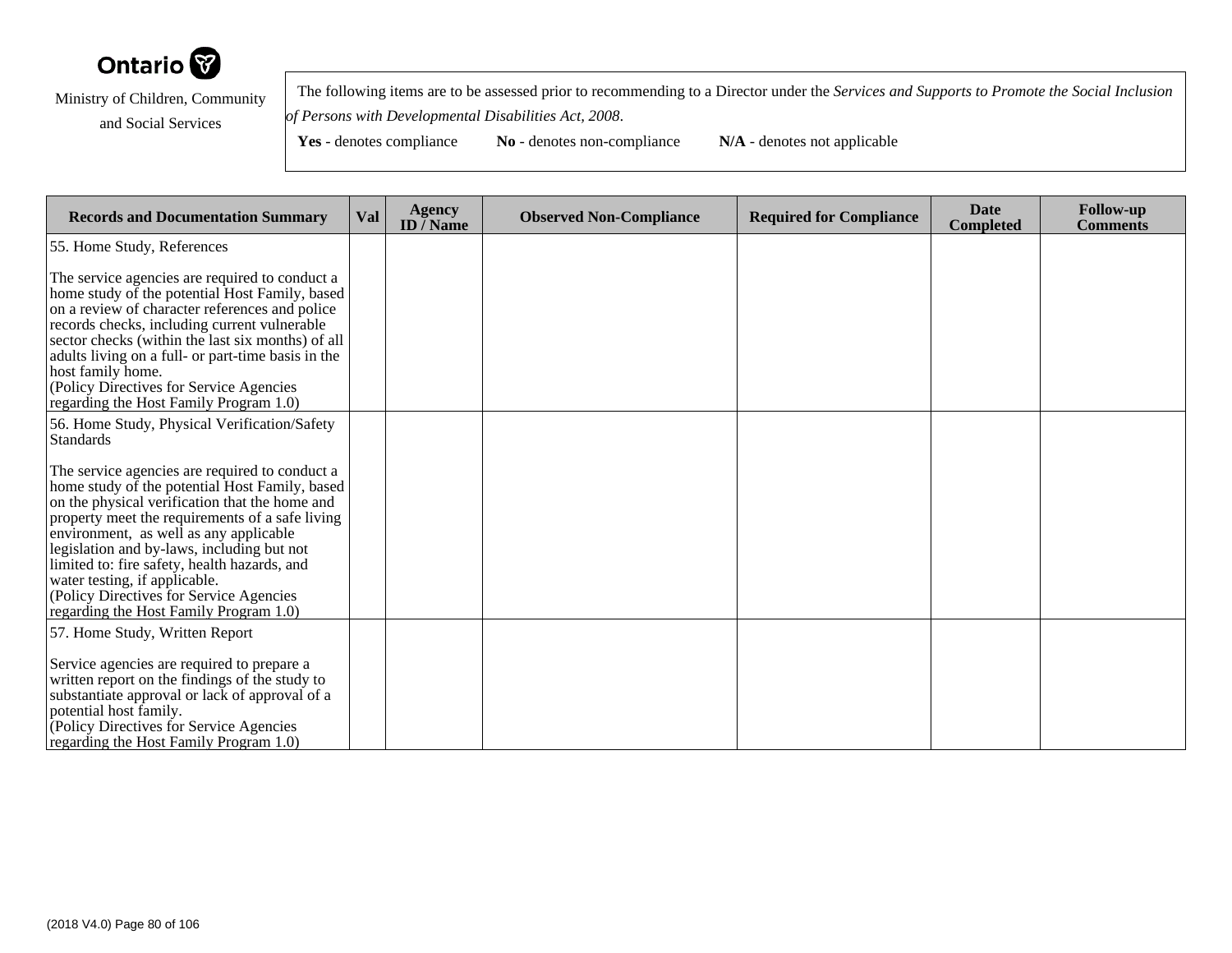

 The following items are to be assessed prior to recommending to a Director under the *Services and Supports to Promote the Social Inclusionof Persons with Developmental Disabilities Act, 2008*.

| <b>Records and Documentation Summary</b>                                                                                                                                                                                                                                                                                                                                         | Val | <b>Agency</b><br>ID $\bar{}/$ Name | <b>Observed Non-Compliance</b> | <b>Required for Compliance</b> | <b>Date</b><br><b>Completed</b> | <b>Follow-up</b><br><b>Comments</b> |
|----------------------------------------------------------------------------------------------------------------------------------------------------------------------------------------------------------------------------------------------------------------------------------------------------------------------------------------------------------------------------------|-----|------------------------------------|--------------------------------|--------------------------------|---------------------------------|-------------------------------------|
| 58. Host Family, Re-Assessment                                                                                                                                                                                                                                                                                                                                                   |     |                                    |                                |                                |                                 |                                     |
| Agencies are required to re-assess a host<br>family's suitability in any of the following<br>circumstances: any significant changes<br>involving the Host Family, the individual,<br>and/or their living situation -e.g.<br>physical/mental illness, death of a family<br>member, accident.<br>(Policy Directives for Service Agencies<br>regarding the Host Family Program 1.0) |     |                                    |                                |                                |                                 |                                     |
| 59. Host Family, Re-Assessment/New Adult                                                                                                                                                                                                                                                                                                                                         |     |                                    |                                |                                |                                 |                                     |
| Service agencies are required to re-assess a<br>host family's suitability in any of the following<br>circumstances: when a new adult is living in<br>the home on a full-time or part-time basis.<br>(Policy Directives for Service Agencies<br>regarding the Host Family Program 1.0)                                                                                            |     |                                    |                                |                                |                                 |                                     |
| 60. Host Family, Re-Assessment/Unable to<br>Provide Care                                                                                                                                                                                                                                                                                                                         |     |                                    |                                |                                |                                 |                                     |
| Service agencies are required to re-assess a<br>host family's suitability in any of the following<br>circumstances: when the primary caregiver in<br>the host family is unable to continue providing<br>care to the individual.<br>(Policy Directives for Service Agencies<br>regarding the Host Family Program 1.0)                                                             |     |                                    |                                |                                |                                 |                                     |
| 61. Host Family, Re-Assessment/Relevant<br>Concerns                                                                                                                                                                                                                                                                                                                              |     |                                    |                                |                                |                                 |                                     |
| Service agencies are required to re-assess a<br>host family's suitability in any of the following<br>circumstances: where the service agency,<br>individual or natural family has any significant<br>concerns about the placement.<br>(Policy Directives for Service Agencies<br>regarding the Host Family Program 1.0)                                                          |     |                                    |                                |                                |                                 |                                     |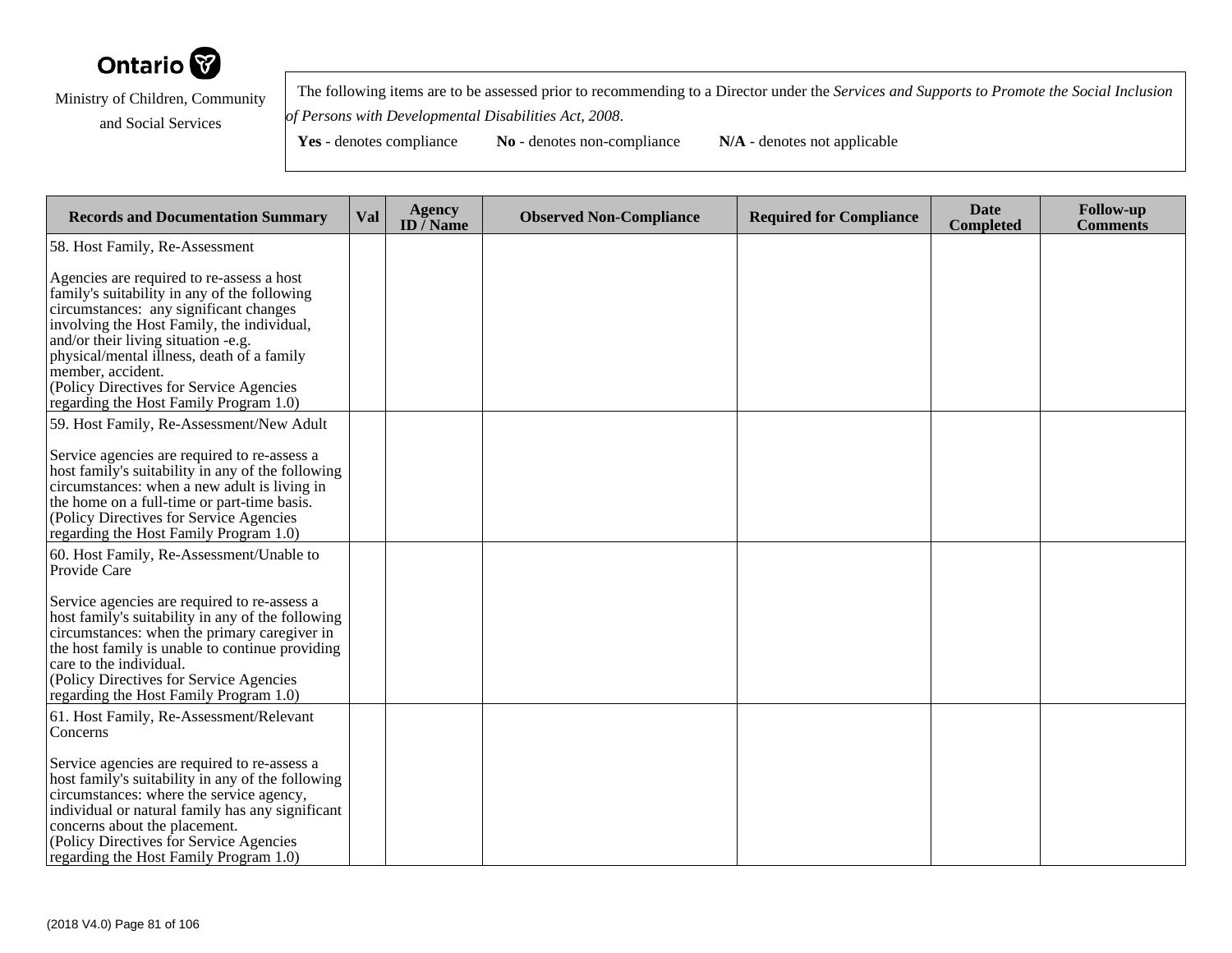

 The following items are to be assessed prior to recommending to a Director under the *Services and Supports to Promote the Social Inclusionof Persons with Developmental Disabilities Act, 2008*.

| <b>Records and Documentation Summary</b>                                                                                                                                                                                                                                                                                                                                                                                                                                                                              | Val | <b>Agency</b><br>ID $\bar{}/$ Name | <b>Observed Non-Compliance</b> | <b>Required for Compliance</b> | <b>Date</b><br><b>Completed</b> | <b>Follow-up</b><br><b>Comments</b> |
|-----------------------------------------------------------------------------------------------------------------------------------------------------------------------------------------------------------------------------------------------------------------------------------------------------------------------------------------------------------------------------------------------------------------------------------------------------------------------------------------------------------------------|-----|------------------------------------|--------------------------------|--------------------------------|---------------------------------|-------------------------------------|
| 62. Service Agreement, Written/Signed                                                                                                                                                                                                                                                                                                                                                                                                                                                                                 |     |                                    |                                |                                |                                 |                                     |
| The service agency must have a signed written<br>agreement in place with the host family for<br>new placement and existing placements that<br>includes certain minimum requirements<br>regarding the provision of services to the<br>individual with a developmental disability.<br>(Policy Directives for Service Agencies)<br>regarding the Host Family Program 2.0)                                                                                                                                                |     |                                    |                                |                                |                                 |                                     |
| 63. Service Agreement/Training and<br>Orientation                                                                                                                                                                                                                                                                                                                                                                                                                                                                     |     |                                    |                                |                                |                                 |                                     |
| Service agencies shall have a signed service<br>agreement with the host family for each<br>placement that addresses host family's<br>participation in training and orientation,<br>including pre-placement visits, CPR and first<br>aid training, and training regarding abuse<br>prevention and reporting policies.<br>(Policy Directives for Service Agencies<br>regarding the Host Family Program 2.0)                                                                                                             |     |                                    |                                |                                |                                 |                                     |
| 64. Service Agreement/On-going Monitoring<br>and Inspection                                                                                                                                                                                                                                                                                                                                                                                                                                                           |     |                                    |                                |                                |                                 |                                     |
| Service agencies shall have a signed service<br>agreement with the host family for each<br>placement that addresses the Host Family's<br>agreement for the agency to conduct ongoing<br>monitoring and physical safety reviews of the<br>home and property of the placement, including<br>home visits at least every 60 days with<br>assessment of health and safety requirements,<br>with at least an annual unannounced visit.<br>(Policy Directives for Service Agencies<br>regarding the Host Family Program 2.0) |     |                                    |                                |                                |                                 |                                     |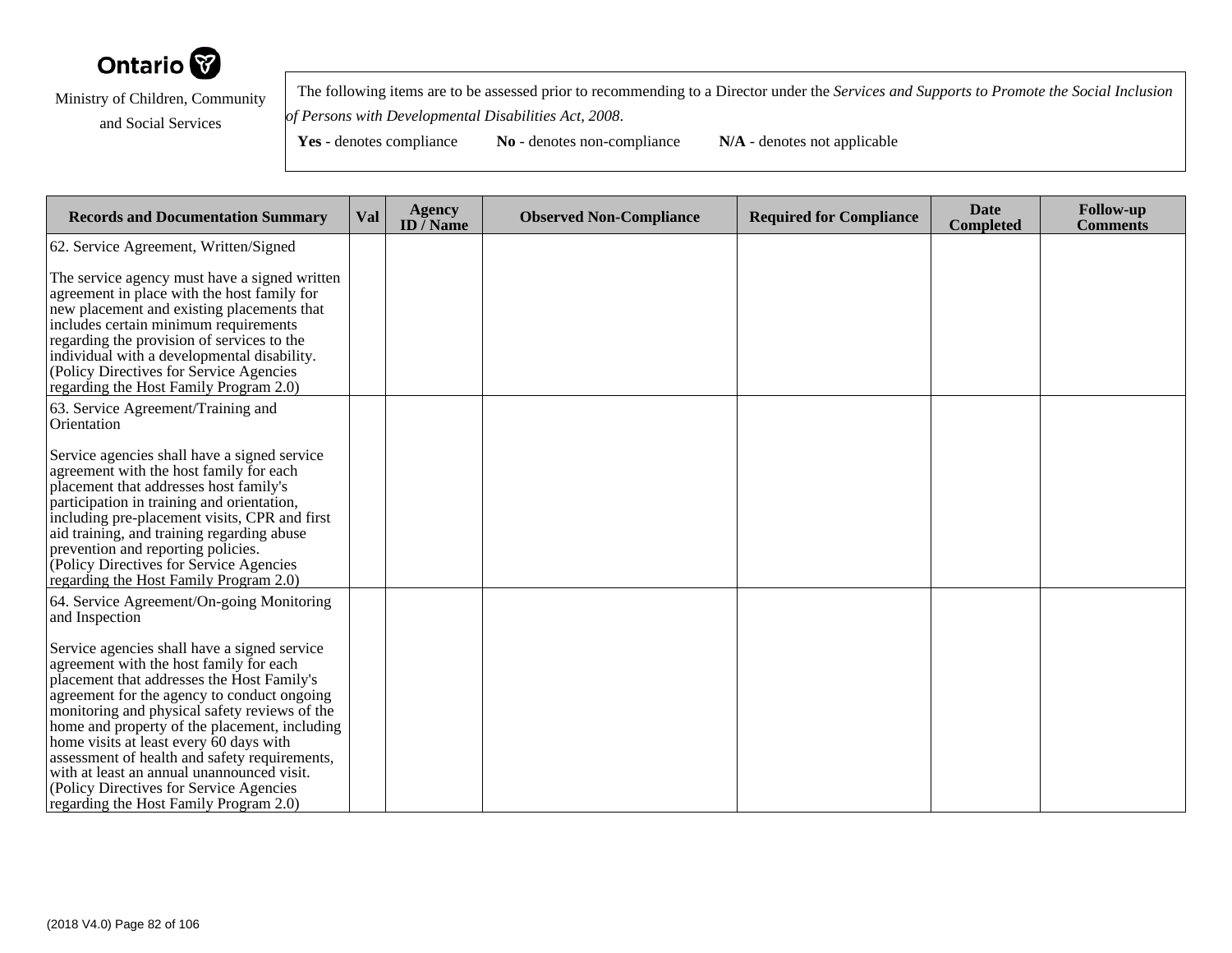

 The following items are to be assessed prior to recommending to a Director under the *Services and Supports to Promote the Social Inclusionof Persons with Developmental Disabilities Act, 2008*.

| <b>Records and Documentation Summary</b>                                                                                                                                                                                                                                                                                                                                                                                             | <b>Val</b> | <b>Agency</b><br>ID $\bar{}/$ Name | <b>Observed Non-Compliance</b> | <b>Required for Compliance</b> | <b>Date</b><br><b>Completed</b> | <b>Follow-up</b><br><b>Comments</b> |
|--------------------------------------------------------------------------------------------------------------------------------------------------------------------------------------------------------------------------------------------------------------------------------------------------------------------------------------------------------------------------------------------------------------------------------------|------------|------------------------------------|--------------------------------|--------------------------------|---------------------------------|-------------------------------------|
| 65. Service Agreement/Required to<br><b>Report/Significant Changes</b>                                                                                                                                                                                                                                                                                                                                                               |            |                                    |                                |                                |                                 |                                     |
| Service agencies shall have a signed service<br>agreement with the host family for each<br>placement that addresses the requirement for<br>host family to report any significant changes<br>involving the host family, the individual,<br>and/or their living situation e.g.<br>physical/mental illness, death of a family<br>member, accident.<br>(Policy Directives for Service Agencies<br>regarding the Host Family Program 2.0) |            |                                    |                                |                                |                                 |                                     |
| 66. Service Agreement/Required to<br>Report/New Adult                                                                                                                                                                                                                                                                                                                                                                                |            |                                    |                                |                                |                                 |                                     |
| Service agency shall have a signed agreement<br>with the Host Family for each placement that<br>addresses the Host Family's requirement to<br>report when a new adult or child is living in the<br>home on a full-time or part-time basis.<br>(Policy Directives for Service Agencies)<br>regarding the Host Family Program 2.0)                                                                                                     |            |                                    |                                |                                |                                 |                                     |
| 67. Service Agreement/Required to<br>Report/Unable to Continue Care                                                                                                                                                                                                                                                                                                                                                                  |            |                                    |                                |                                |                                 |                                     |
| Service agency shall have a signed agreement<br>with the Host Family for each placement that<br>addresses the Host Family's requirement to<br>report when the primary caregiver in the Host<br>Family is unable to continue providing care to<br>the individual<br>(Policy Directives for Service Agencies)<br>regarding the Host Family Program 2.0)                                                                                |            |                                    |                                |                                |                                 |                                     |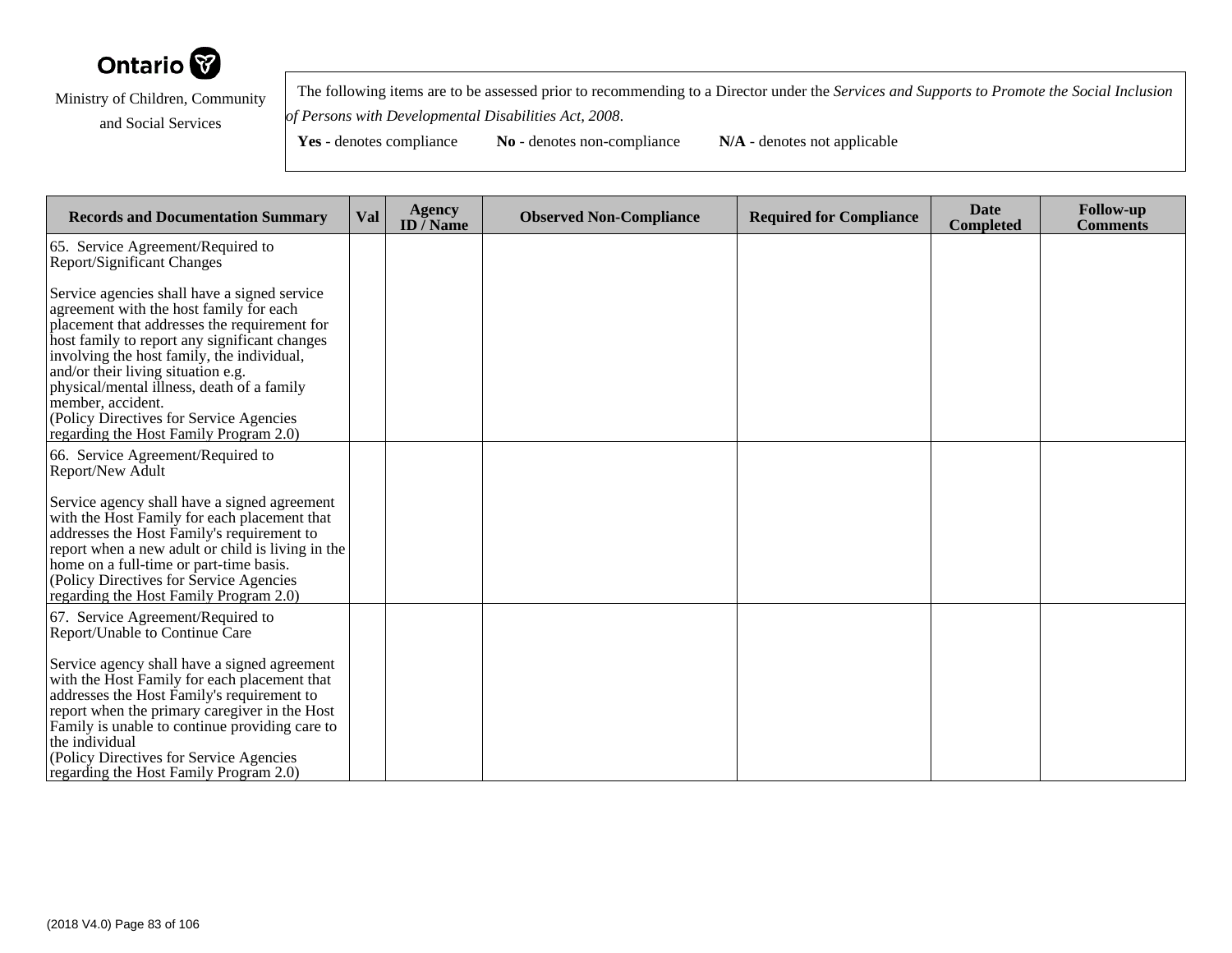

 The following items are to be assessed prior to recommending to a Director under the *Services and Supports to Promote the Social Inclusionof Persons with Developmental Disabilities Act, 2008*.

| <b>Records and Documentation Summary</b>                                                                                                                                                                              | Val | <b>Agency</b><br>ID $\overline{}/$ Name | <b>Observed Non-Compliance</b> | <b>Required for Compliance</b> | <b>Date</b><br><b>Completed</b> | <b>Follow-up</b><br><b>Comments</b> |
|-----------------------------------------------------------------------------------------------------------------------------------------------------------------------------------------------------------------------|-----|-----------------------------------------|--------------------------------|--------------------------------|---------------------------------|-------------------------------------|
| 68. Service Agreement, Significant Concerns                                                                                                                                                                           |     |                                         |                                |                                |                                 |                                     |
| Service agency shall have a signed agreement<br>with the Host Family for each placement that<br>addresses the Host Family's requirement to                                                                            |     |                                         |                                |                                |                                 |                                     |
| report any other significant concerns that could<br>impact the individual.<br>(Policy Directives for Service Agencies<br>regarding the Host Family Program 2.0)                                                       |     |                                         |                                |                                |                                 |                                     |
| 69. Service Agreement/Roles and<br>Responsibilities/Safe Living Environment                                                                                                                                           |     |                                         |                                |                                |                                 |                                     |
| Service agencies shall have a signed service<br>agreement with the host family for each<br>placement that addresses the roles and                                                                                     |     |                                         |                                |                                |                                 |                                     |
| responsibilities of the host family including<br>providing a comfortable and safe living<br>environment.<br>(Policy Directives for Service Agencies                                                                   |     |                                         |                                |                                |                                 |                                     |
| regarding the Host Family Program 2.0)<br>70. Service Agreement, Independence                                                                                                                                         |     |                                         |                                |                                |                                 |                                     |
| Service agencies shall have a signed service<br>agreement with the host family for each<br>placement that addresses the roles and                                                                                     |     |                                         |                                |                                |                                 |                                     |
| responsibilities of the host family including<br>fostering the individual's independence,<br>dignity, self-determination, social inclusion<br>and community participation.<br>(Policy Directives for Service Agencies |     |                                         |                                |                                |                                 |                                     |
| regarding the Host Family Program 2.0)                                                                                                                                                                                |     |                                         |                                |                                |                                 |                                     |
| 71. Service Agreement/Roles and<br>Responsibilities/Basic Health Care                                                                                                                                                 |     |                                         |                                |                                |                                 |                                     |
| Service agencies shall have a signed service<br>agreement with the host family for each<br>placement that addresses assisting the<br>individual with health care, basic needs, and                                    |     |                                         |                                |                                |                                 |                                     |
| other activities of daily living.<br>(Policy Directives for Service Agencies<br>regarding the Host Family Program 2.0)                                                                                                |     |                                         |                                |                                |                                 |                                     |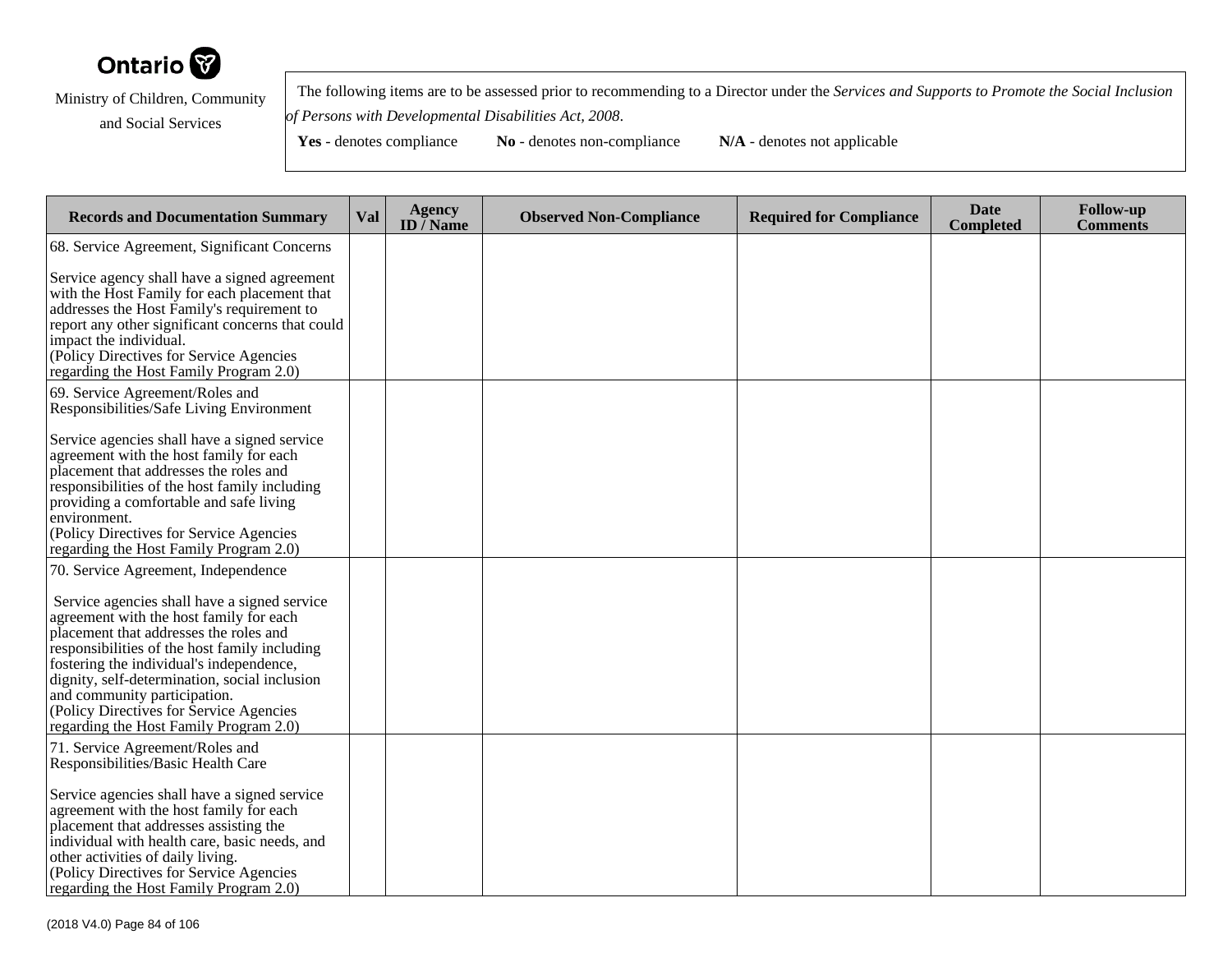

 The following items are to be assessed prior to recommending to a Director under the *Services and Supports to Promote the Social Inclusionof Persons with Developmental Disabilities Act, 2008*.

Yes - denotes compliance **No** - denotes non-compliance **N/A** - denotes not applicable

**Records and Documentation Summary Val Agency ID / NameObserved Non-Compliance Required for Compliance Date Completed Follow-up Comments** 72. Service Agreement/Roles and Responsibilities/Nutritious MealsService agencies shall have a signed serviceagreement with the host family for each placement that addresses providing nutritiousmeals. (Policy Directives for Service Agencies regarding the Host Family Program 2.0)73. Service Agreement/Roles and Responsibilities/Community ActivitiesService agencies shall have a signed serviceagreement with the host family for each placement that addresses assisting the individual to attend school, work and community activities, as well as encouragingother activities in the community. (Policy Directives for Service Agencies regarding the Host Family Program 2.0)74. Service Agreement/Roles and Responsibilities/Individual Support PlanService agencies shall have a signed serviceagreement with the host family for each placement that addresses implementing components of the individual support planaccording to the terms of the placement. (Policy Directives for Service Agencies regarding the Host Family Program 2.0)75. Service Agreement/Roles and Responsibilities/Financial RecordsService agencies shall have a signed serviceagreement with the host family for each placement that addresses maintaining financialand administrative records. (Policy Directives for Service Agenciesregarding the Host Family Program 2.0)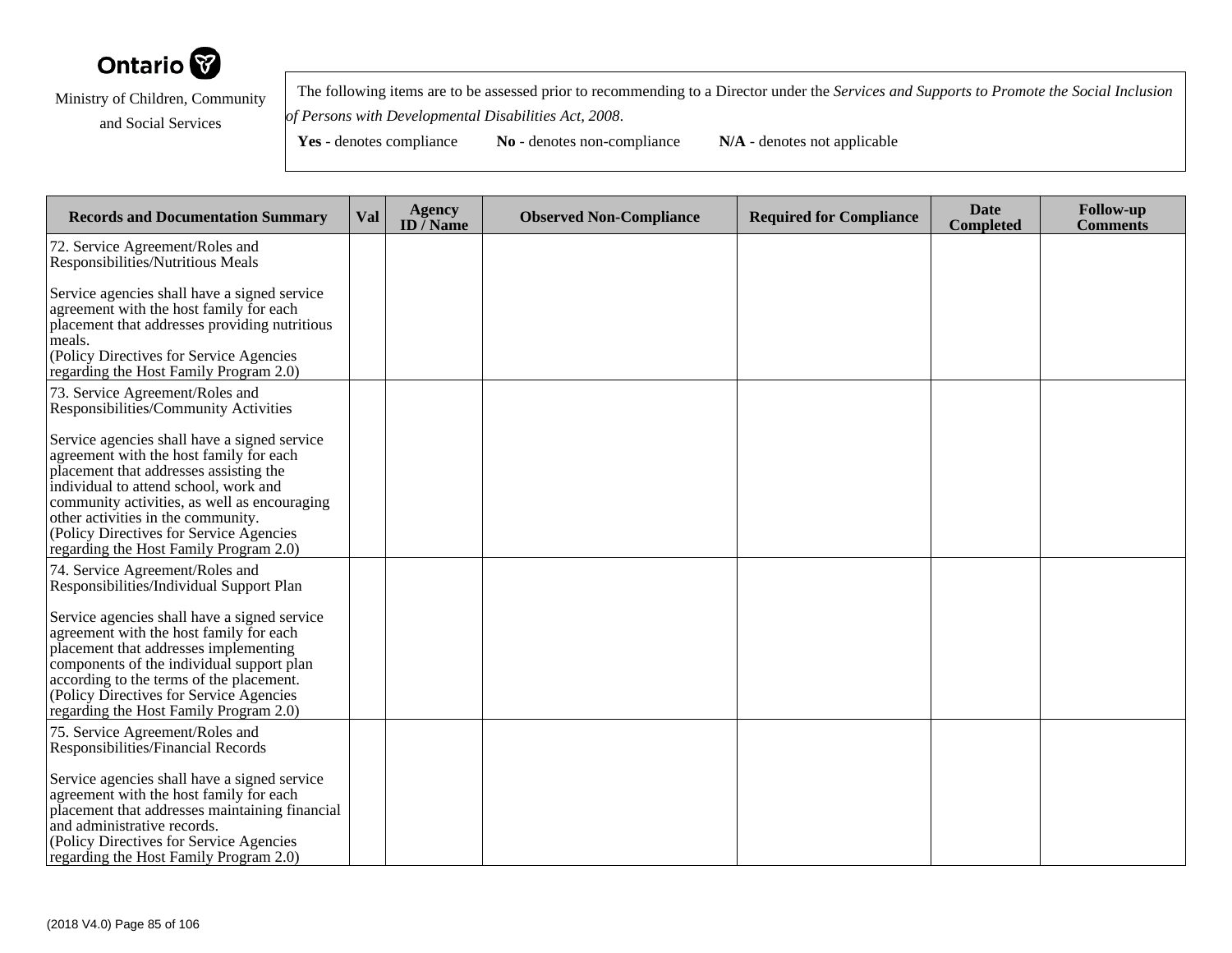

 The following items are to be assessed prior to recommending to a Director under the *Services and Supports to Promote the Social Inclusionof Persons with Developmental Disabilities Act, 2008*.

| <b>Records and Documentation Summary</b>                                                                                                                                                                                                                                                                                                                                                                                                                           | Val | <b>Agency</b><br>ID $\overline{}/$ Name | <b>Observed Non-Compliance</b> | <b>Required for Compliance</b> | <b>Date</b><br><b>Completed</b> | <b>Follow-up</b><br>Comments |
|--------------------------------------------------------------------------------------------------------------------------------------------------------------------------------------------------------------------------------------------------------------------------------------------------------------------------------------------------------------------------------------------------------------------------------------------------------------------|-----|-----------------------------------------|--------------------------------|--------------------------------|---------------------------------|------------------------------|
| 76. Service Agreement/Roles and<br>Responsibilities/Ongoing Training                                                                                                                                                                                                                                                                                                                                                                                               |     |                                         |                                |                                |                                 |                              |
| Service agencies shall have a signed service<br>agreement with the host family for each<br>placement that addresses participating in initial<br>and ongoing training and reviews with the<br>service agency at least annually.<br>(Policy Directives for Service Agencies)<br>regarding the Host Family Program 2.0)                                                                                                                                               |     |                                         |                                |                                |                                 |                              |
| 77. Service Agreement/Roles and<br>Responsibilities/Regular Communication                                                                                                                                                                                                                                                                                                                                                                                          |     |                                         |                                |                                |                                 |                              |
| Service agencies shall have a signed service<br>agreement with the host family for each<br>placement that addresses maintaining regular<br>communication with the service agency and<br>providing updates e.g. changes in the<br>individual's behaviour or support needs,<br>changes in family situation including any new<br>proposed placement, serious accident or injury.<br>(Policy Directives for Service Agencies<br>regarding the Host Family Program 2.0) |     |                                         |                                |                                |                                 |                              |
| 78. Service Agreement/Caregiver Respite<br>Service agencies shall have a signed service<br>agreement with the host family for each<br>placement that addresses caregiver respite<br>provided by the service agency where<br>applicable.<br>(Policy Directives for Service Agencies<br>regarding the Host Family Program 2.0)                                                                                                                                       |     |                                         |                                |                                |                                 |                              |
| 79. Service Agreement/Agency Screened<br>Respite Providers                                                                                                                                                                                                                                                                                                                                                                                                         |     |                                         |                                |                                |                                 |                              |
| Service agencies shall have a signed service<br>agreement with the host family for each<br>participant that addresses the use of agency-<br>screened respite providers.<br>(Policy Directives for Service Agencies<br>regarding the Host Family Program 2.0)                                                                                                                                                                                                       |     |                                         |                                |                                |                                 |                              |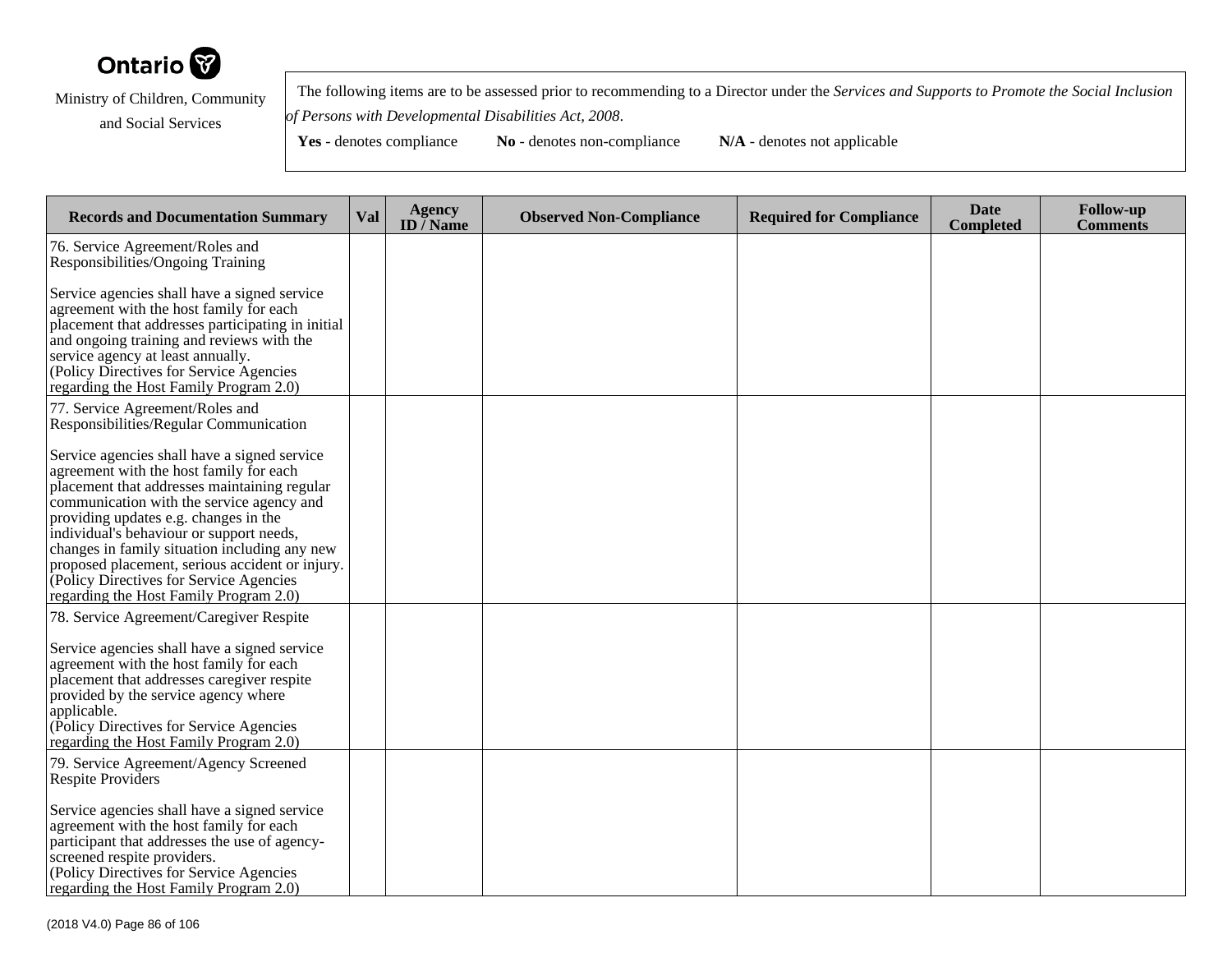

 The following items are to be assessed prior to recommending to a Director under the *Services and Supports to Promote the Social Inclusionof Persons with Developmental Disabilities Act, 2008*.

| <b>Records and Documentation Summary</b>                                                                                                                                                                                                                                                                                                                                                | Val | <b>Agency</b><br>ID $\bar{}/$ Name | <b>Observed Non-Compliance</b> | <b>Required for Compliance</b> | <b>Date</b><br><b>Completed</b> | <b>Follow-up</b><br><b>Comments</b> |
|-----------------------------------------------------------------------------------------------------------------------------------------------------------------------------------------------------------------------------------------------------------------------------------------------------------------------------------------------------------------------------------------|-----|------------------------------------|--------------------------------|--------------------------------|---------------------------------|-------------------------------------|
| 80. Service Agreement/Accessibility of<br>Agency Staff                                                                                                                                                                                                                                                                                                                                  |     |                                    |                                |                                |                                 |                                     |
| Service agencies shall have a signed service<br>agreement for each placement with the host<br>family that addresses accessibility of agency<br>staff to the individual, host family, and the<br>individual's family as appropriate.<br>(Policy Directives for Service Agencies<br>regarding the Host Family Program 2.0)                                                                |     |                                    |                                |                                |                                 |                                     |
| 81. Service Agreement/Confirmation of<br>Insurance                                                                                                                                                                                                                                                                                                                                      |     |                                    |                                |                                |                                 |                                     |
| Service agencies shall have a signed service<br>agreement with the host family for each<br>placement that addresses confirmation of<br>insurance coverage carried by the host family,<br>as may be applicable and appropriate e.g.,<br>home insurance, liability insurance, vehicle<br>insurance.<br>(Policy Directives for Service Agencies)<br>regarding the Host Family Program 2.0) |     |                                    |                                |                                |                                 |                                     |
| 82. Service Agreement/Problem Resolution<br>and Complaints                                                                                                                                                                                                                                                                                                                              |     |                                    |                                |                                |                                 |                                     |
| Service agencies shall have a signed service<br>agreement with the host family for each<br>placement that addresses problem resolution<br>and complaint processes to address situations<br>where the individual raises a concern with the<br>host family.<br>(Policy Directives for Service Agencies)<br>regarding the Host Family Program 2.0)                                         |     |                                    |                                |                                |                                 |                                     |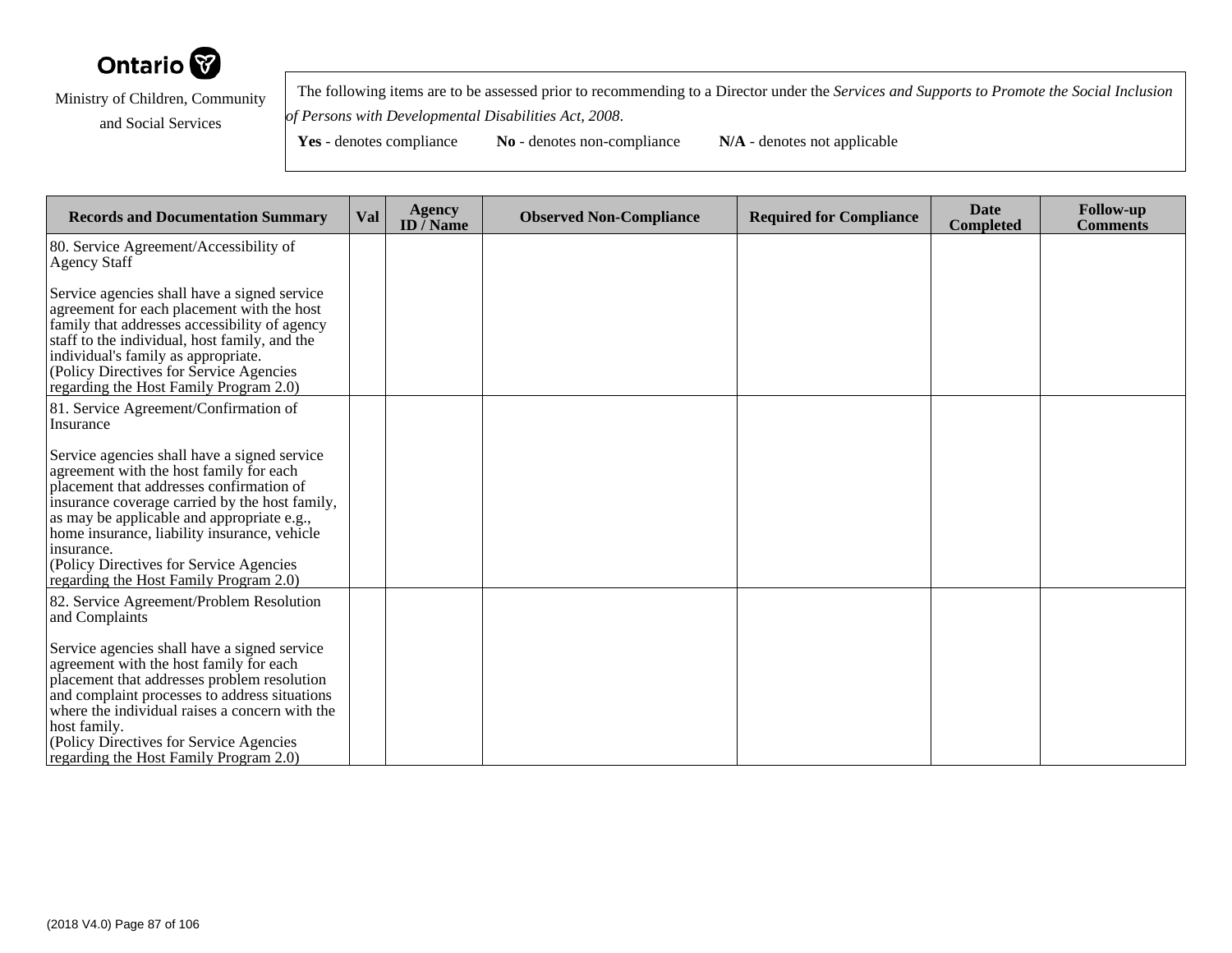

 The following items are to be assessed prior to recommending to a Director under the *Services and Supports to Promote the Social Inclusionof Persons with Developmental Disabilities Act, 2008*.

| <b>Records and Documentation Summary</b>                                                                                                                                                                                                                                                                                                                                                                                                                                       | <b>Val</b> | <b>Agency</b><br>ID $\overline{/}$ Name | <b>Observed Non-Compliance</b> | <b>Required for Compliance</b> | <b>Date</b><br><b>Completed</b> | <b>Follow-up</b><br><b>Comments</b> |
|--------------------------------------------------------------------------------------------------------------------------------------------------------------------------------------------------------------------------------------------------------------------------------------------------------------------------------------------------------------------------------------------------------------------------------------------------------------------------------|------------|-----------------------------------------|--------------------------------|--------------------------------|---------------------------------|-------------------------------------|
| 83. Service Agreement/Changing or Ending<br>Placement                                                                                                                                                                                                                                                                                                                                                                                                                          |            |                                         |                                |                                |                                 |                                     |
| Service agencies shall have a signed service<br>agreement with the host family for each<br>placement that addresses procedures associated<br>with changing and/or ending the placement<br>including that failure of the Host Family to<br>comply with any stipulations may result in<br>termination of the Host Family arrangement.<br>(Policy Directives for Service Agencies)<br>regarding the Host Family Program 2.0)                                                      |            |                                         |                                |                                |                                 |                                     |
| 84. Service Agreement/Conflict of Interest                                                                                                                                                                                                                                                                                                                                                                                                                                     |            |                                         |                                |                                |                                 |                                     |
| Service agencies shall have a signed service<br>agreement with the host family for each<br>placement that addresses the means to address<br>any potential conflicts of interest e.g. if a<br>member of the host family is a staff member or<br>board member of a service agency, etc.<br>(Policy Directives for Service Agencies)<br>regarding the Host Family Program 2.0)                                                                                                    |            |                                         |                                |                                |                                 |                                     |
| 85. Support and Oversight/Training and<br><b>Orientation Sessions</b>                                                                                                                                                                                                                                                                                                                                                                                                          |            |                                         |                                |                                |                                 |                                     |
| At a minimum, service agencies must provide<br>training and orientation sessions to the host<br>family including, but not limited to: initial<br>certification of CPR, first aid, confidentiality,<br>abuse prevention and reporting, as may be<br>applicable in the agency's policies and<br>procedures complaints, rights, care, and any<br>other topic the agency considers relevant.<br>(Policy Directives for Service Agencies)<br>regarding the Host Family Program 3.1) |            |                                         |                                |                                |                                 |                                     |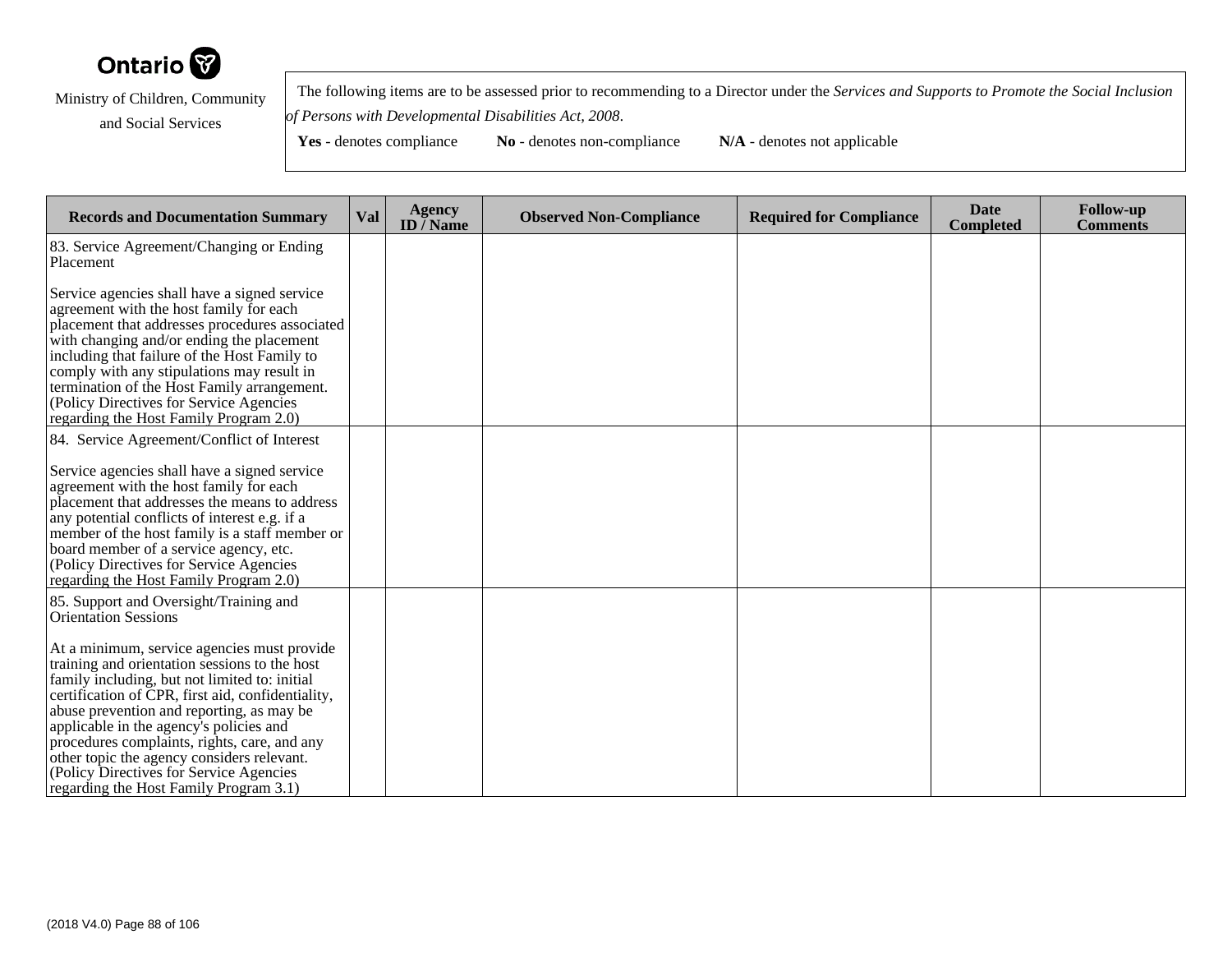

 The following items are to be assessed prior to recommending to a Director under the *Services and Supports to Promote the Social Inclusionof Persons with Developmental Disabilities Act, 2008*.

| <b>Records and Documentation Summary</b>                                                                                                                                                                                                                                                                                                               | Val | <b>Agency</b><br>ID $\overline{}/$ Name | <b>Observed Non-Compliance</b> | <b>Required for Compliance</b> | <b>Date</b><br><b>Completed</b> | <b>Follow-up</b><br><b>Comments</b> |
|--------------------------------------------------------------------------------------------------------------------------------------------------------------------------------------------------------------------------------------------------------------------------------------------------------------------------------------------------------|-----|-----------------------------------------|--------------------------------|--------------------------------|---------------------------------|-------------------------------------|
| 86. Support and Oversight/Ongoing Support                                                                                                                                                                                                                                                                                                              |     |                                         |                                |                                |                                 |                                     |
| At a minimum, service agencies must provide<br>ongoing support to the host family as needed<br>e.g., transition support, community<br>information, connection to other host families<br>for advice and support<br>(Policy Directives for Service Agencies<br>regarding the Host Family Program 3.1)                                                    |     |                                         |                                |                                |                                 |                                     |
| 87. Support and Oversight/Respite                                                                                                                                                                                                                                                                                                                      |     |                                         |                                |                                |                                 |                                     |
| At a minimum, service agencies must support<br>caregiver respite with consideration for any<br>terms in the agency's service agreement such as<br>making arrangements for planned and<br>emergency caregiver respite where applicable.<br>(Policy Directives for Service Agencies<br>regarding the Host Family Program 3.1)                            |     |                                         |                                |                                |                                 |                                     |
| 88. Support and Oversight/ Respite Screening                                                                                                                                                                                                                                                                                                           |     |                                         |                                |                                |                                 |                                     |
| At a minimum, service agencies must support<br>caregiver respite with consideration for when a<br>screening should include a physical inspection<br>of the respite provider's home.<br>(Policy Directives for Service Agencies<br>regarding the Host Family Program 3.1)                                                                               |     |                                         |                                |                                |                                 |                                     |
| 89. Support and Oversight/Screening<br>Triggered                                                                                                                                                                                                                                                                                                       |     |                                         |                                |                                |                                 |                                     |
| At a minimum, service agencies must support<br>caregiver respite with consideration for when a<br>a caregiver respite provider's initial screening<br>should be triggered, for example overnight<br>respite or paid respite or regularity of respite<br>provision.<br>Policy Directives for Service Agencies<br>regarding the Host Family Program 3.1) |     |                                         |                                |                                |                                 |                                     |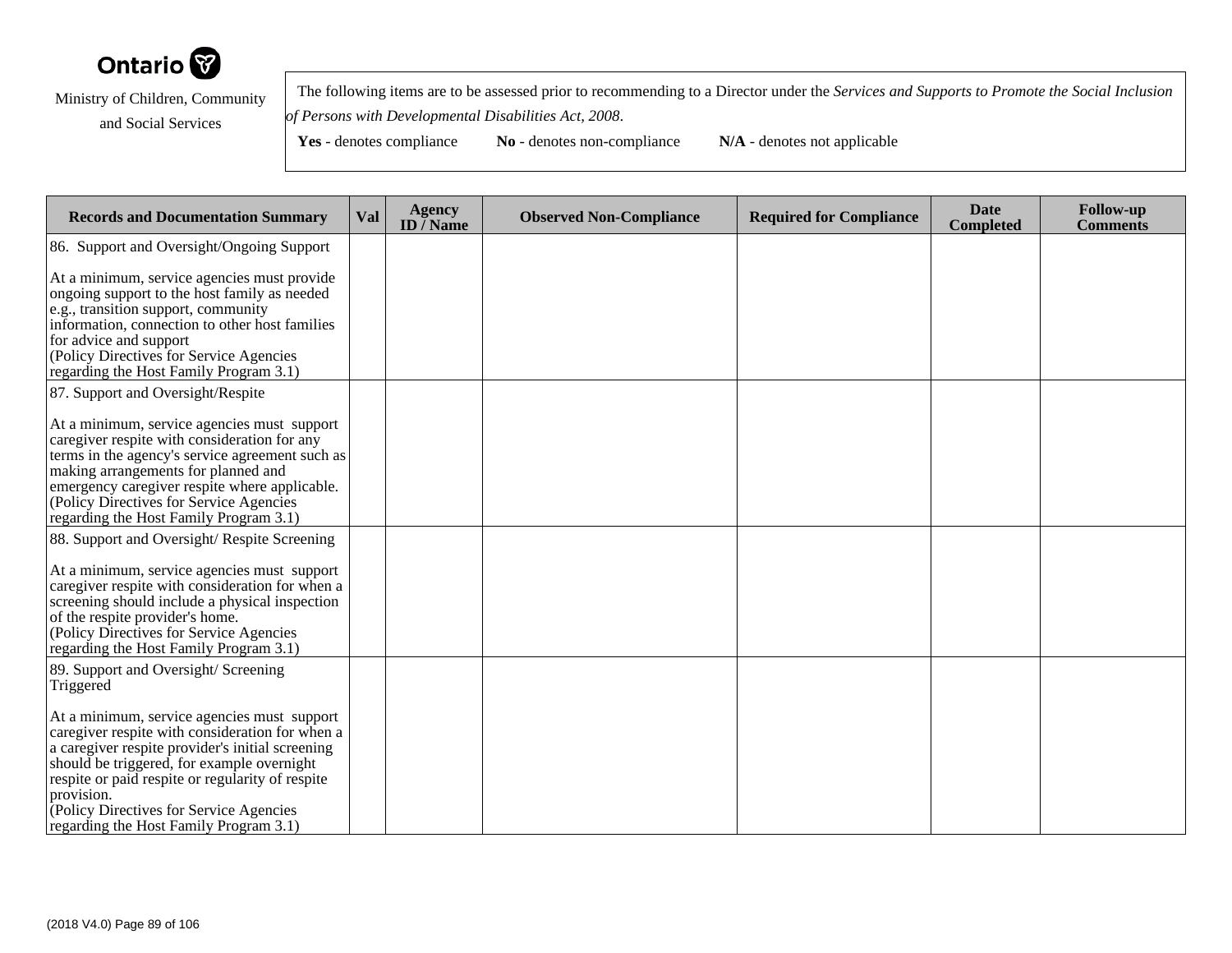

 The following items are to be assessed prior to recommending to a Director under the *Services and Supports to Promote the Social Inclusionof Persons with Developmental Disabilities Act, 2008*.

| <b>Records and Documentation Summary</b>                                                                                                                                                                                                                                                                                                                                                                                                        | Val | <b>Agency</b><br>ID $\bar{}/$ Name | <b>Observed Non-Compliance</b> | <b>Required for Compliance</b> | <b>Date</b><br>Completed | <b>Follow-up</b><br><b>Comments</b> |
|-------------------------------------------------------------------------------------------------------------------------------------------------------------------------------------------------------------------------------------------------------------------------------------------------------------------------------------------------------------------------------------------------------------------------------------------------|-----|------------------------------------|--------------------------------|--------------------------------|--------------------------|-------------------------------------|
| 90. Support and Oversight/Facilitating Contact                                                                                                                                                                                                                                                                                                                                                                                                  |     |                                    |                                |                                |                          |                                     |
| At a minimum, service agencies must facilitate<br>contact between the individual, their<br>family/guardian and the host family, as<br>appropriate.<br>(Policy Directives for Service Agencies<br>regarding the Host Family Program 3.1)                                                                                                                                                                                                         |     |                                    |                                |                                |                          |                                     |
| 91. Support and Oversight/Change of<br>Circumstance                                                                                                                                                                                                                                                                                                                                                                                             |     |                                    |                                |                                |                          |                                     |
| At a minimum, service agencies must work<br>with the host family and the individual in the<br>event of a change of circumstance where the<br>host family provider is unable to continue in<br>their role as carer.<br>(Policy Directives for Service Agencies<br>regarding the Host Family Program 3.1)                                                                                                                                         |     |                                    |                                |                                |                          |                                     |
| 92. Support and Oversight/Move Outside<br>Service Boundaries                                                                                                                                                                                                                                                                                                                                                                                    |     |                                    |                                |                                |                          |                                     |
| At a minimum, service agencies must contact<br>the Ministry about situations where an<br>individual wants to move with their host family<br>to another community outside the agency's<br>service boundaries in Ontario. Considerations<br>for such transfers may include choice, access to<br>other community services and proximity to<br>natural family.<br>(Policy Directives for Service Agencies<br>regarding the Host Family Program 3.1) |     |                                    |                                |                                |                          |                                     |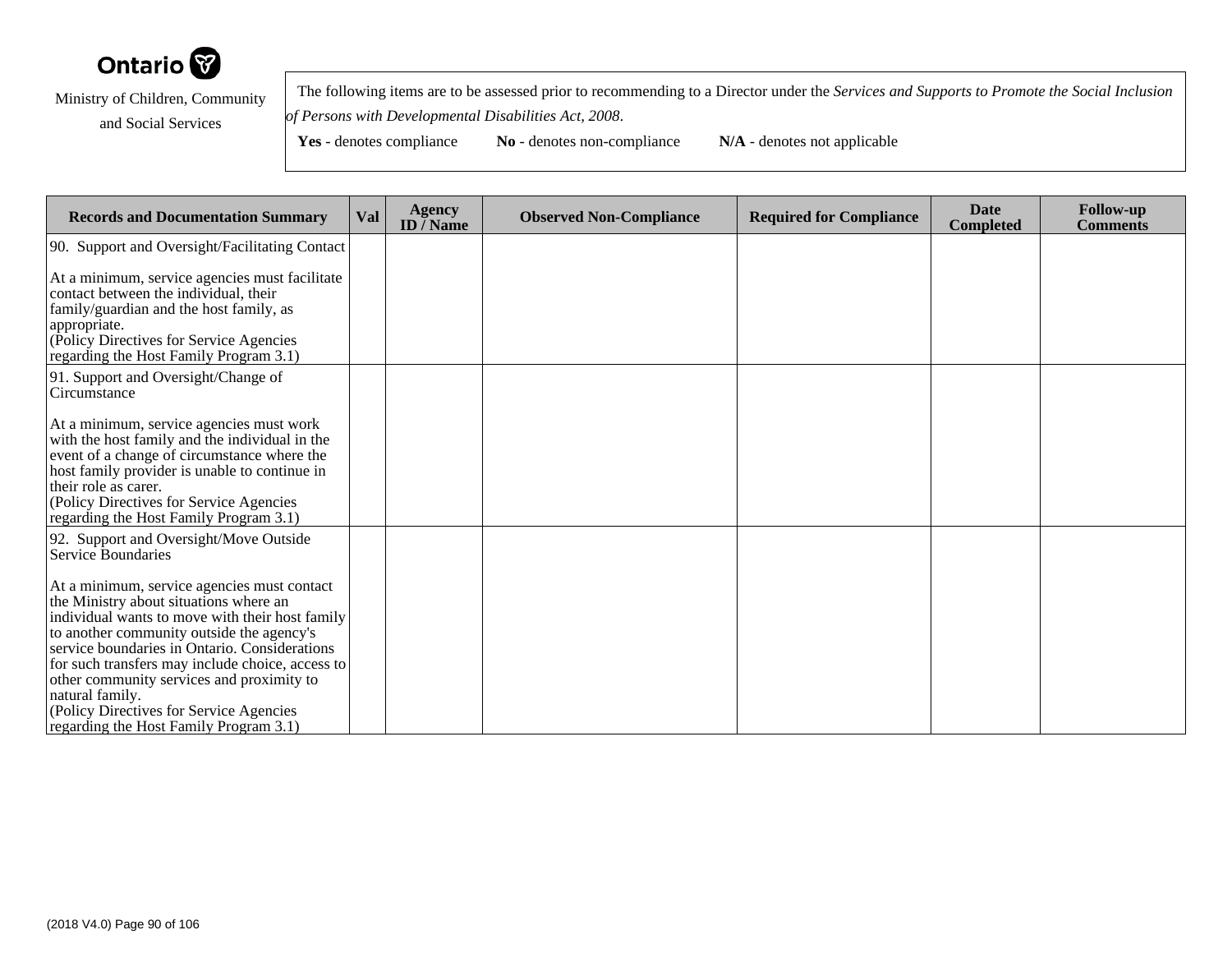

 The following items are to be assessed prior to recommending to a Director under the *Services and Supports to Promote the Social Inclusionof Persons with Developmental Disabilities Act, 2008*.

| <b>Records and Documentation Summary</b>                                                                                                                                                                                                                                                                                                                                                                                                                                                            | Val | <b>Agency</b><br>ID $\overline{}/$ Name | <b>Observed Non-Compliance</b> | <b>Required for Compliance</b> | <b>Date</b><br><b>Completed</b> | <b>Follow-up</b><br><b>Comments</b> |
|-----------------------------------------------------------------------------------------------------------------------------------------------------------------------------------------------------------------------------------------------------------------------------------------------------------------------------------------------------------------------------------------------------------------------------------------------------------------------------------------------------|-----|-----------------------------------------|--------------------------------|--------------------------------|---------------------------------|-------------------------------------|
| 93. Monitoring Unannounced Meeting                                                                                                                                                                                                                                                                                                                                                                                                                                                                  |     |                                         |                                |                                |                                 |                                     |
| At a minimum, service agencies must oversee<br>and monitor the host family's compliance with<br>their service agreement; meet with the host<br>family and the individual in person at every 60<br>days (or more often as needed, at the agency's<br>discretion), including at least one unannounced<br>annual visit, with the purpose of ensuring that<br>minimum performance standards continue to<br>be met.<br>(Policy Directives for Service Agencies<br>regarding the Host Family Program 3.1) |     |                                         |                                |                                |                                 |                                     |
| 94. Monitoring, Meeting with the Individual<br>Quarterly                                                                                                                                                                                                                                                                                                                                                                                                                                            |     |                                         |                                |                                |                                 |                                     |
| At a minimum, service agencies must meet in<br>person with the individual, who may be<br>accompanied by a peer, friend or family<br>member as may be appropriate and as may be<br>requested by the individual, at least quarterly<br>and separately from the Host Family, in order<br>to receive feedback and address any issues the<br>individual may have, in a personal and<br>confidential manner.<br>(Policy Directives for Service Agencies<br>regarding the Host Family Program 3.1)         |     |                                         |                                |                                |                                 |                                     |
| 95. Monitoring Personal Safety and<br>Security/Physical Verification<br>At a minimum, service agencies must monitor<br>the personal safety and security of individuals<br>receiving supports and services under the Host<br>Family Program that includes a physical<br>verification of the residence and property to<br>ensure the individual's living space is kept<br>clean and safe.<br>(Policy Directives for Service Agencies<br>regarding the Host Family Program 3.0)                        |     |                                         |                                |                                |                                 |                                     |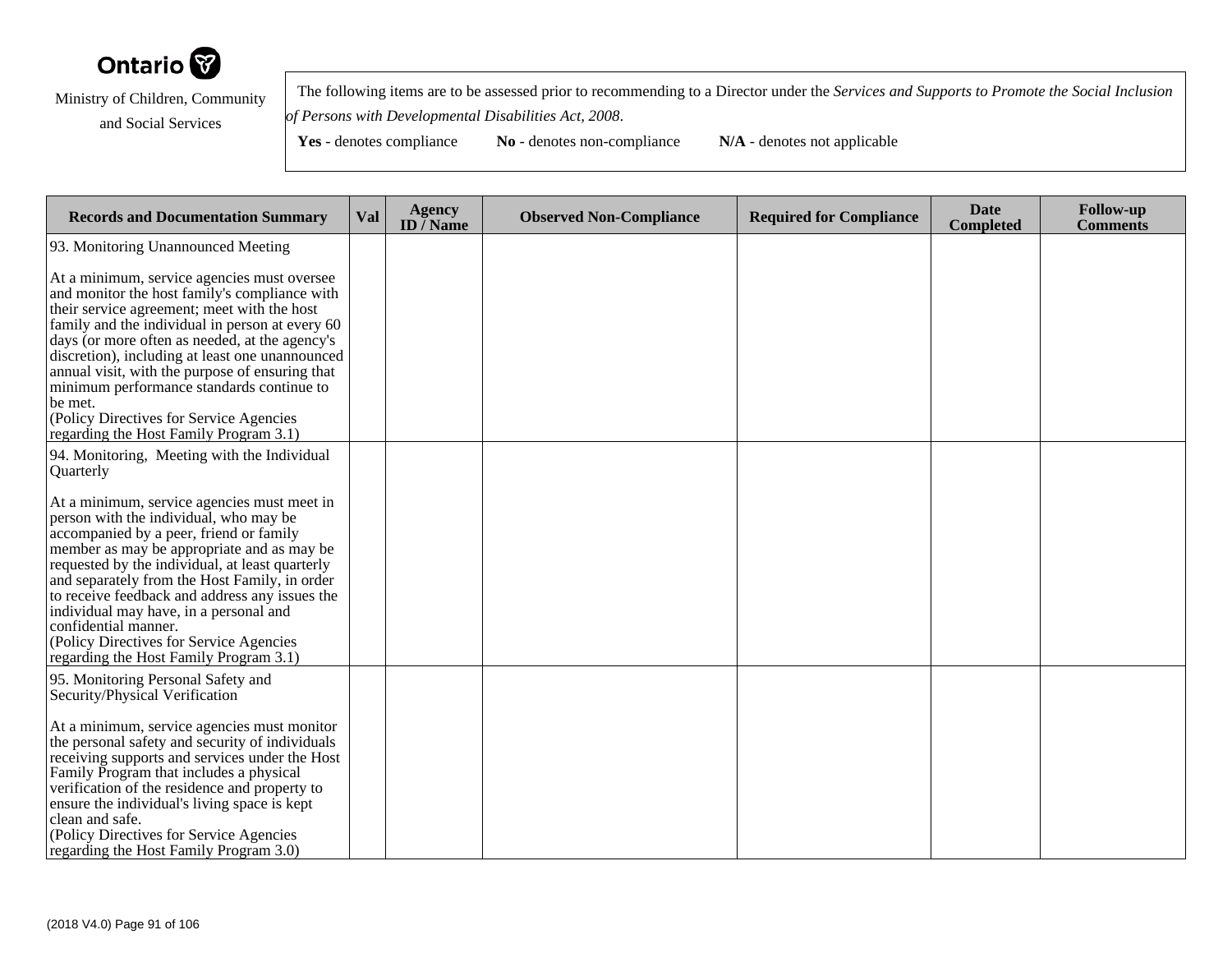

 The following items are to be assessed prior to recommending to a Director under the *Services and Supports to Promote the Social Inclusionof Persons with Developmental Disabilities Act, 2008*.

| <b>Records and Documentation Summary</b>                                                                                                                                                                                                                                                                                                                                                                                                                                                    | Val | <b>Agency</b><br>ID $\bar{}/$ Name | <b>Observed Non-Compliance</b> | <b>Required for Compliance</b> | <b>Date</b><br><b>Completed</b> | <b>Follow-up</b><br><b>Comments</b> |
|---------------------------------------------------------------------------------------------------------------------------------------------------------------------------------------------------------------------------------------------------------------------------------------------------------------------------------------------------------------------------------------------------------------------------------------------------------------------------------------------|-----|------------------------------------|--------------------------------|--------------------------------|---------------------------------|-------------------------------------|
| 96. Monitoring Personal Safety and<br>Security/Safety Requirements                                                                                                                                                                                                                                                                                                                                                                                                                          |     |                                    |                                |                                |                                 |                                     |
| At a minimum, service agencies must monitor<br>the personal safety and security of individuals<br>receiving supports and services under the Host<br>Family Program that includes checking safety<br>requirements related to fire safety, health<br>hazards and water quality testing, where<br>applicable, in the host family residence and<br>involving other officials/professionals as<br>required.<br>(Policy Directives for Service Agencies<br>regarding the Host Family Program 3.0) |     |                                    |                                |                                |                                 |                                     |
| 97. Monitoring Personal Safety and<br>Security/Resolution-Concerns                                                                                                                                                                                                                                                                                                                                                                                                                          |     |                                    |                                |                                |                                 |                                     |
| At a minimum, service agencies must assist in<br>the resolution of any concerns about the<br>placement.<br>(Policy Directives for Service Agencies<br>regarding the Host Family Program 3.0)                                                                                                                                                                                                                                                                                                |     |                                    |                                |                                |                                 |                                     |
| 98. Monitoring Personal Safety and<br>Security/Serious Occurrence Reporting                                                                                                                                                                                                                                                                                                                                                                                                                 |     |                                    |                                |                                |                                 |                                     |
| At a minimum, service agencies must report<br>serious occurrences to the Ministry in<br>accordance with Serious Occurrence Reporting<br>Procedures.<br>(Policy Directives for Service Agencies<br>regarding the Host Family Program 3.0)                                                                                                                                                                                                                                                    |     |                                    |                                |                                |                                 |                                     |
| 99. Monitoring Personal Safety and<br>Security/Written Records                                                                                                                                                                                                                                                                                                                                                                                                                              |     |                                    |                                |                                |                                 |                                     |
| At a minimum, service agencies must<br>document and maintain written records of all<br>monitoring visits/inspections of the host family<br>home and meetings with both host family<br>providers and individuals.<br>Policy Directives for Service Agencies<br>regarding the Host Family Program 3.0)                                                                                                                                                                                        |     |                                    |                                |                                |                                 |                                     |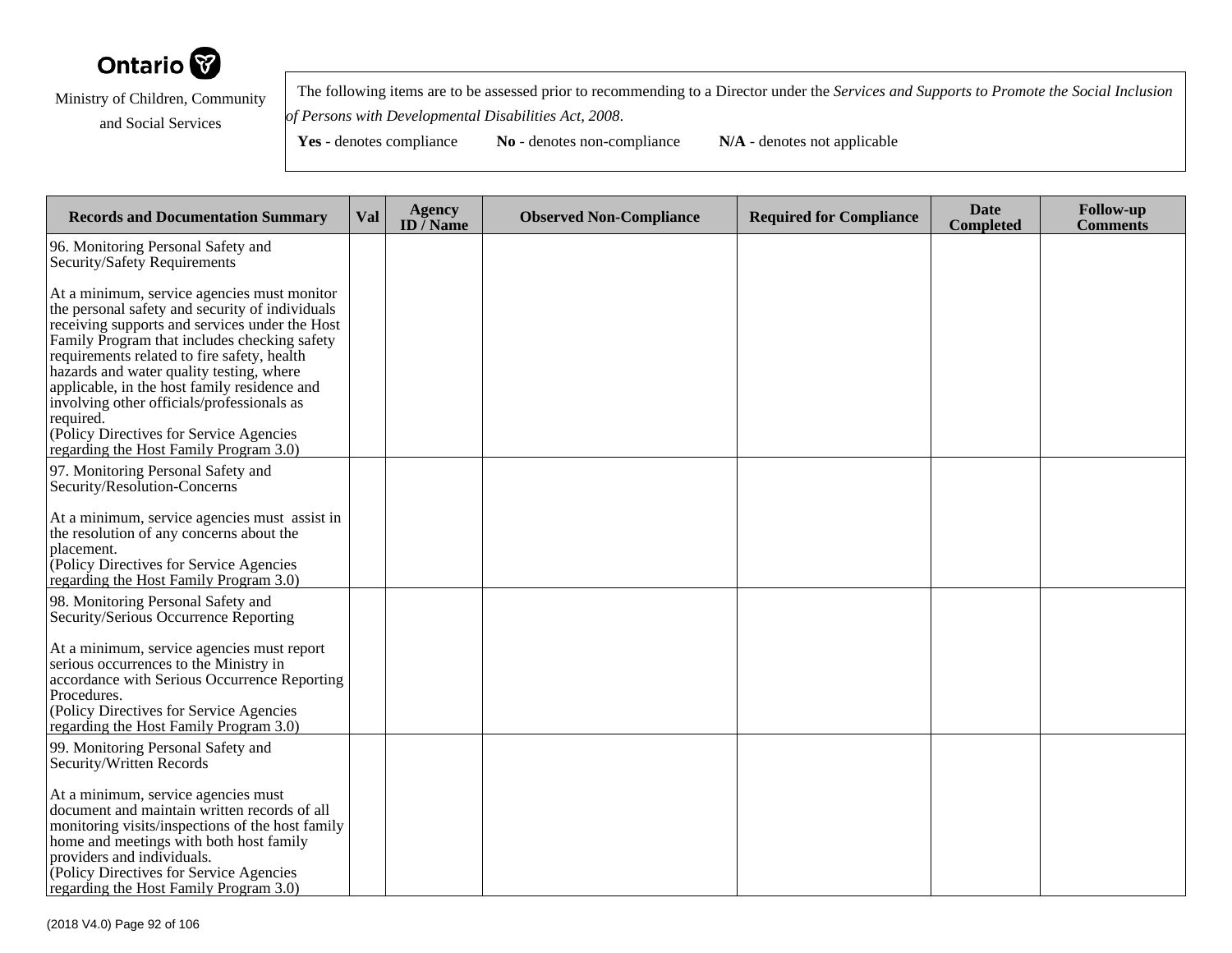

 The following items are to be assessed prior to recommending to a Director under the *Services and Supports to Promote the Social Inclusionof Persons with Developmental Disabilities Act, 2008*.

| <b>Records and Documentation Summary</b>                                                                                                                                                                                                                              | Val | Agency<br><b>ID</b> / Name | <b>Observed Non-Compliance</b> | <b>Required for Compliance</b> | Date<br>Completed | <b>Follow-up</b><br><b>Comments</b> |
|-----------------------------------------------------------------------------------------------------------------------------------------------------------------------------------------------------------------------------------------------------------------------|-----|----------------------------|--------------------------------|--------------------------------|-------------------|-------------------------------------|
| 100. Monitoring Personal Safety and<br>Security/Inspection Results                                                                                                                                                                                                    |     |                            |                                |                                |                   |                                     |
| At a minimum, service agencies must provide<br>copies of inspection results to the host family<br>provider and the individual and/or the<br>individual's family/legal guardian.<br>(Policy Directives for Service Agencies)<br>regarding the Host Family Program 3.0) |     |                            |                                |                                |                   |                                     |
| <b>General Comments</b>                                                                                                                                                                                                                                               |     |                            |                                |                                |                   |                                     |
|                                                                                                                                                                                                                                                                       |     |                            |                                |                                |                   |                                     |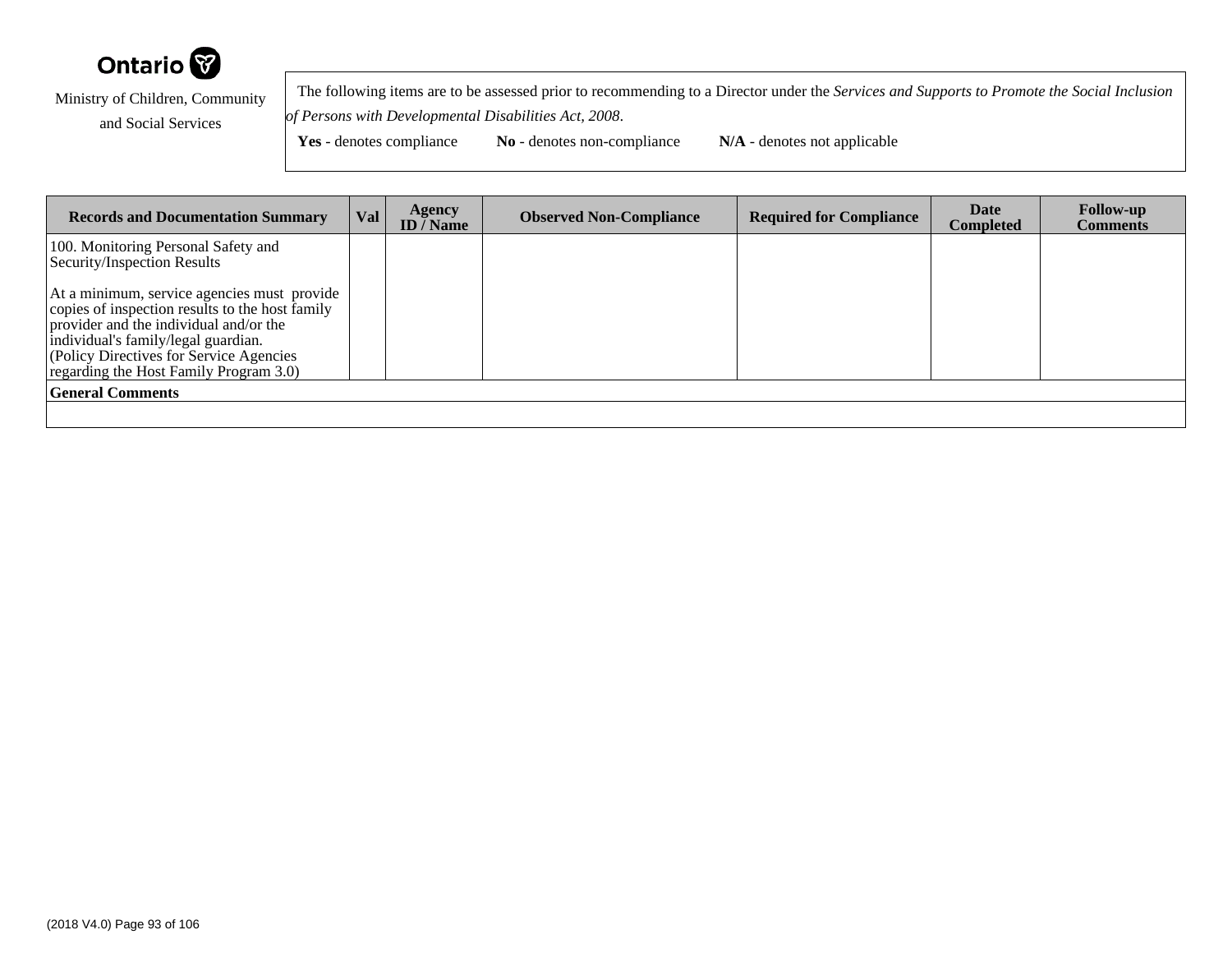

 The following items are to be assessed prior to recommending to a Director under the *Services and Supports to Promote the Social Inclusionof Persons with Developmental Disabilities Act, 2008*.

Yes - denotes compliance **No** - denotes non-compliance **N/A** - denotes not applicable

**Site Inspection Summary Val Agency ID / NameObserved Non-Compliance Required for Compliance Date Completed Follow-up Comments** 1. Medication, ResponsibilityEach service agency shall have policies and procedures for the responsibility for access toand the storage and administration of medication at each of the different locations.(Regulation 299/10, 7(1)(5)(ii))2. Equipment MaintenanceA service agency shall have policies and procedures regarding the maintenance of equipment on premises owned or operated by the agency and shall maintain the equipment asrecommended by the manufacturer.(Regulation 299/10, 11(3))3. Adequate Support StaffA service agency shall maintain adequatesupport staff, at a level identified in the person's individual support plan, to address the safety, security and well-being of persons with developmental disabilities who receive servicesand supports from the service agency.(Regulation 299/10, 12(2))4. Record Retention and StorageEach service agency shall have policies and procedures on service record retention andsecure storage. (Regulation 299/10, 14(1)(b))5. Diet and NutritionEach service agency shall ensure information,as applicable and appropriate, is provided to the person with respect to diet and nutrition.(Regulation 299/10, 24(3)(ii))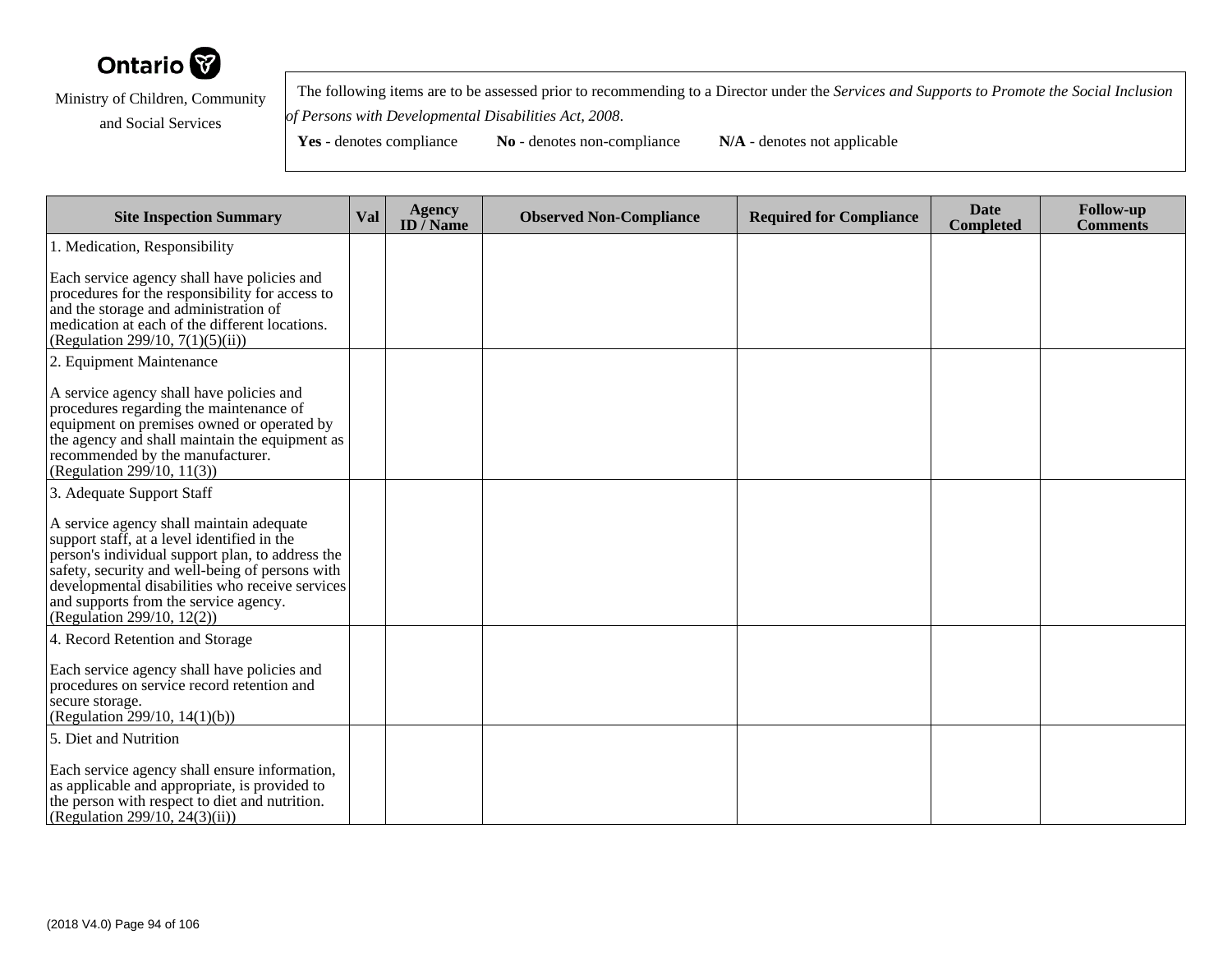

 The following items are to be assessed prior to recommending to a Director under the *Services and Supports to Promote the Social Inclusionof Persons with Developmental Disabilities Act, 2008*.

| <b>Site Inspection Summary</b>                                                                                                                                                                                                                                                                                                          | Val | <b>Agency</b><br>ID $\overline{}/$ Name | <b>Observed Non-Compliance</b> | <b>Required for Compliance</b> | <b>Date</b><br><b>Completed</b> | <b>Follow-up</b><br><b>Comments</b> |
|-----------------------------------------------------------------------------------------------------------------------------------------------------------------------------------------------------------------------------------------------------------------------------------------------------------------------------------------|-----|-----------------------------------------|--------------------------------|--------------------------------|---------------------------------|-------------------------------------|
| 6. Pets and Service Animals                                                                                                                                                                                                                                                                                                             |     |                                         |                                |                                |                                 |                                     |
| Each service agency shall have policies and<br>procedures on pets and service animals in the<br>residence.<br>(Regulation 299/10, 25(3))                                                                                                                                                                                                |     |                                         |                                |                                |                                 |                                     |
| 7. Water, 49 degrees Celsius                                                                                                                                                                                                                                                                                                            |     |                                         |                                |                                |                                 |                                     |
| Each service agency shall have policies and<br>procedures on scalding prevention, which shall<br>ensure that the service agency has a method of<br>temperature control, monitoring and<br>documentation to ensure that in each residence<br>water from a faucet is not hotter than 49<br>degrees Celsius.<br>(Regulation 299/10, 25(4)) |     |                                         |                                |                                |                                 |                                     |
| 8. Clean and Safe, Residence                                                                                                                                                                                                                                                                                                            |     |                                         |                                |                                |                                 |                                     |
| Each service agency shall ensure that the<br>residence is kept safe and clean.<br>(Regulation 299/10, 26(1)(a))                                                                                                                                                                                                                         |     |                                         |                                |                                |                                 |                                     |
| 9. Recreation Area                                                                                                                                                                                                                                                                                                                      |     |                                         |                                |                                |                                 |                                     |
| Each service agency shall ensure that the<br>residence has a recreation area or common<br>area.<br>(Regulation 299/10, 26(1)(b))                                                                                                                                                                                                        |     |                                         |                                |                                |                                 |                                     |
| 10. Recreation Area, clean and safe                                                                                                                                                                                                                                                                                                     |     |                                         |                                |                                |                                 |                                     |
| Each service agency shall ensure that the<br>recreation and common areas, both inside and<br>outside the residence, are kept clean and safe,<br>where these areas are owned or operated by the<br>service agency.<br>(Regulation 299/10, 26(1)(c))                                                                                      |     |                                         |                                |                                |                                 |                                     |
| 11. Exits, Clear<br>Each service agency shall ensure that all exits<br>in the residence are kept clear at all times.<br>(Regulation 299/10, $2\hat{6}(1)(d)$ )                                                                                                                                                                          |     |                                         |                                |                                |                                 |                                     |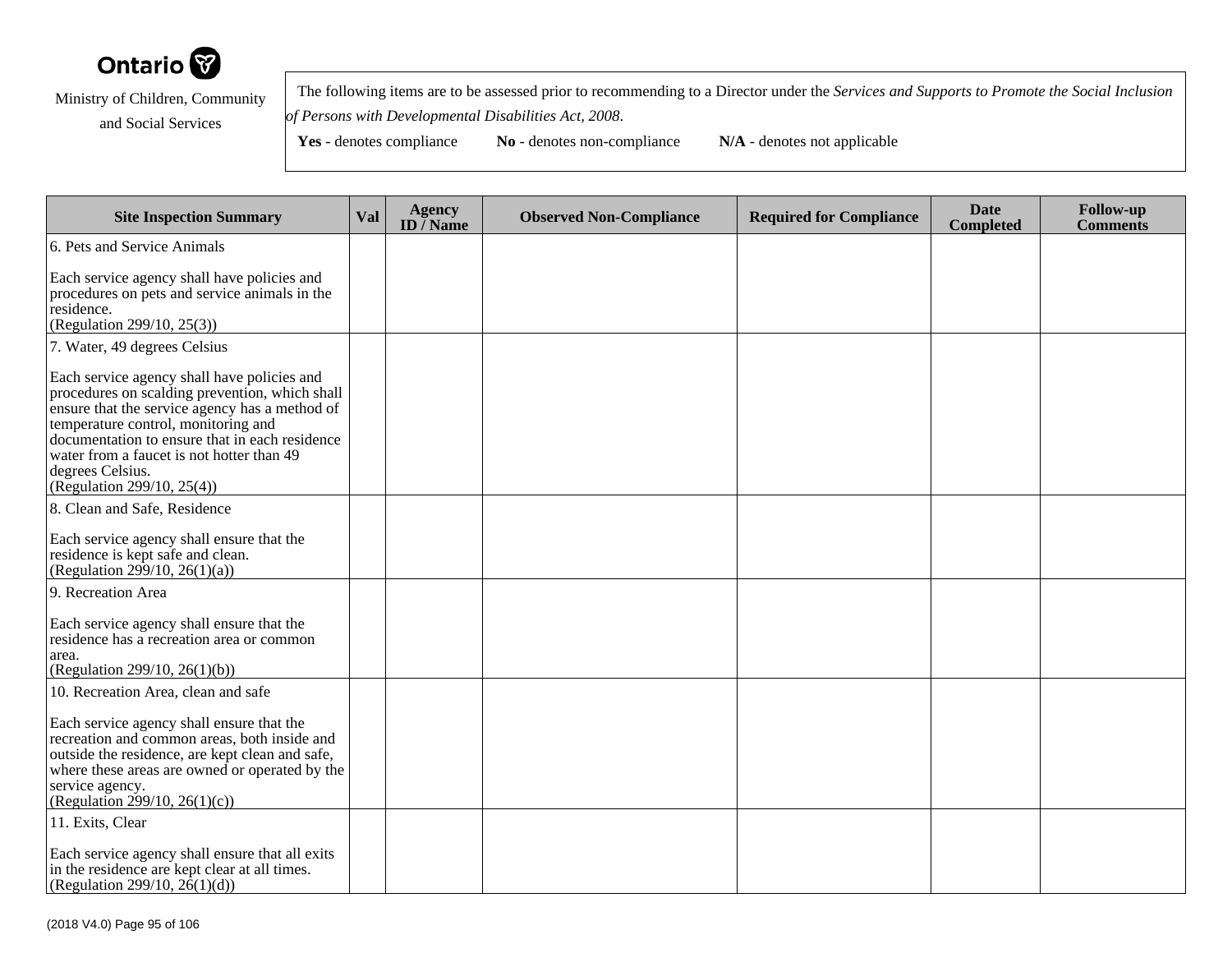

 The following items are to be assessed prior to recommending to a Director under the *Services and Supports to Promote the Social Inclusionof Persons with Developmental Disabilities Act, 2008*.

| <b>Site Inspection Summary</b>                                                                                                                                                                                                                                 | Val | <b>Agency</b><br>ID $\overline{/}$ Name | <b>Observed Non-Compliance</b> | <b>Required for Compliance</b> | <b>Date</b><br><b>Completed</b> | <b>Follow-up</b><br><b>Comments</b> |
|----------------------------------------------------------------------------------------------------------------------------------------------------------------------------------------------------------------------------------------------------------------|-----|-----------------------------------------|--------------------------------|--------------------------------|---------------------------------|-------------------------------------|
| 12. Appliances and Furnishings                                                                                                                                                                                                                                 |     |                                         |                                |                                |                                 |                                     |
| Each service agency shall ensure that<br>appliances and furnishings in the residence are<br>clean and are in good condition and working<br>order.<br>(Regulation 299/10, 26(1)(e))                                                                             |     |                                         |                                |                                |                                 |                                     |
| 13. Hazardous Household Products                                                                                                                                                                                                                               |     |                                         |                                |                                |                                 |                                     |
| Each service agency shall ensure that<br>hazardous household products are stored and<br>used safely within the residence.<br>(Regulation 299/10, 26(1)(f))                                                                                                     |     |                                         |                                |                                |                                 |                                     |
| 14. 20 degrees Celsius                                                                                                                                                                                                                                         |     |                                         |                                |                                |                                 |                                     |
| Each service agency shall ensure that a<br>residence that is owned or operated by the<br>service agency has a minimum temperature of<br>20 degrees Celsius throughout the residence<br>from October 1 to May 31 each year.<br>(Regulation 299/10, $26(1)(g)$ ) |     |                                         |                                |                                |                                 |                                     |
| 15. Bed, Appropriate Size                                                                                                                                                                                                                                      |     |                                         |                                |                                |                                 |                                     |
| Each service agency shall ensure that the<br>sleeping accommodations for each person with<br>a developmental disability that the service<br>agency supports is provided with a bed of<br>appropriate size.<br>(Regulation 299/10, 26(1)(h)(i))                 |     |                                         |                                |                                |                                 |                                     |
| 16. Suitable Mattress                                                                                                                                                                                                                                          |     |                                         |                                |                                |                                 |                                     |
| Each service agency shall ensure that the<br>sleeping accommodations for each person with<br>a developmental disability that the service<br>agency supports is provided with a suitable<br>mattress.<br>(Regulation 299/10, 26(1)(h)(ii))                      |     |                                         |                                |                                |                                 |                                     |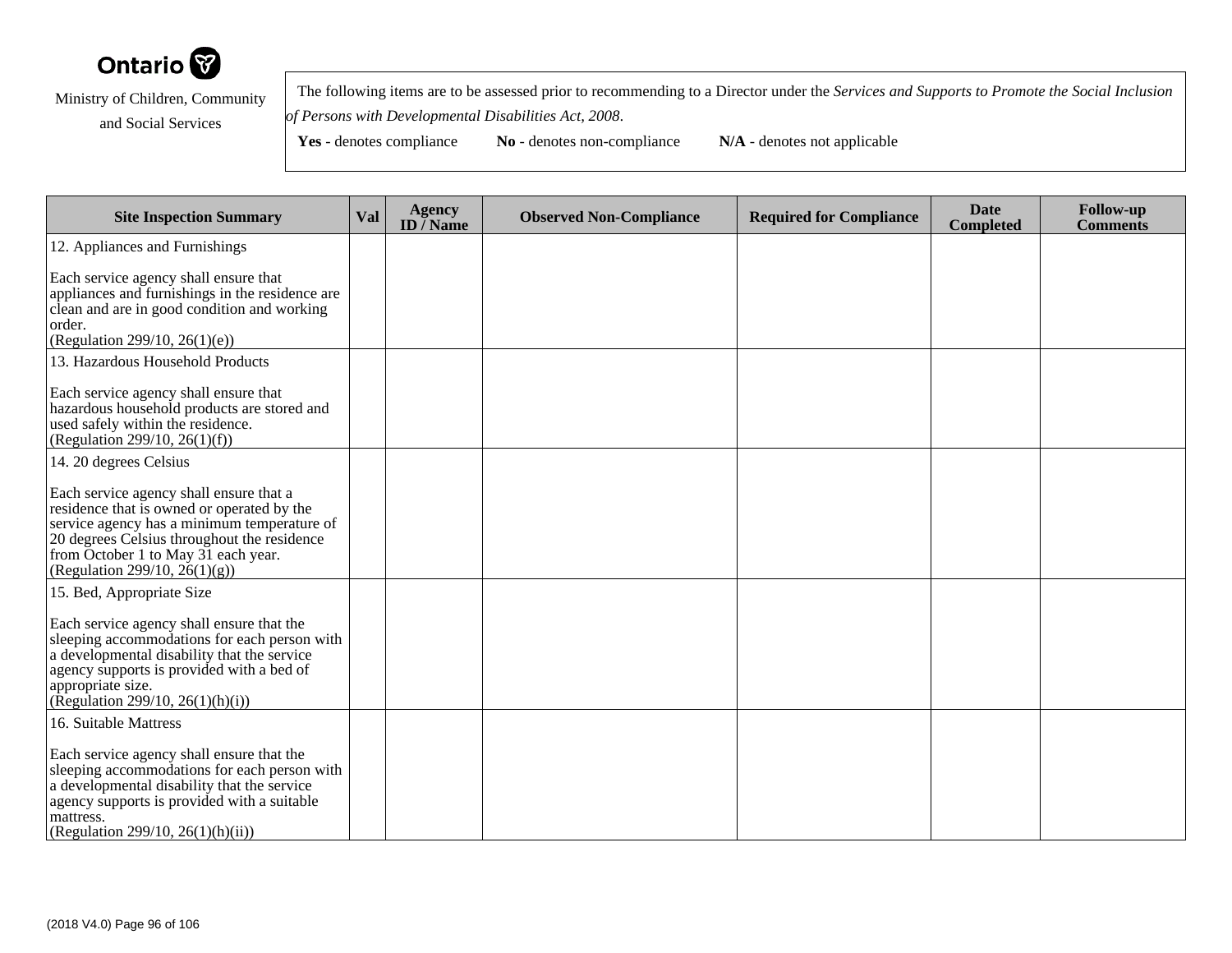

 The following items are to be assessed prior to recommending to a Director under the *Services and Supports to Promote the Social Inclusionof Persons with Developmental Disabilities Act, 2008*.

| <b>Site Inspection Summary</b>                                                                                                                                                                                                                                                                                                                                           | Val | <b>Agency</b><br>ID $\overline{}/$ Name | <b>Observed Non-Compliance</b> | <b>Required for Compliance</b> | <b>Date</b><br><b>Completed</b> | <b>Follow-up</b><br><b>Comments</b> |
|--------------------------------------------------------------------------------------------------------------------------------------------------------------------------------------------------------------------------------------------------------------------------------------------------------------------------------------------------------------------------|-----|-----------------------------------------|--------------------------------|--------------------------------|---------------------------------|-------------------------------------|
| 17. Bedding, Weather                                                                                                                                                                                                                                                                                                                                                     |     |                                         |                                |                                |                                 |                                     |
| Each service agency shall ensure that the<br>sleeping accommodations for each person with<br>a developmental disability that the service<br>agency supports is provided with bedding<br>appropriate to weather.<br>(Regulation 299/10, 26(1)(h)(iii))                                                                                                                    |     |                                         |                                |                                |                                 |                                     |
| 18. Furniture and Clothing Storage                                                                                                                                                                                                                                                                                                                                       |     |                                         |                                |                                |                                 |                                     |
| Each service agency shall ensure that the<br>sleeping accommodations for each person with<br>a developmental disability that the service<br>agency supports is provided with appropriate<br>individual furniture and clothing storage (in the<br>bedroom, where possible).<br>(Regulation 299/10, 26(1)(h)(iv))                                                          |     |                                         |                                |                                |                                 |                                     |
| 19. Space, Personal Possessions/Hobbies                                                                                                                                                                                                                                                                                                                                  |     |                                         |                                |                                |                                 |                                     |
| Each service agency shall ensure that the<br>sleeping accommodations for each person with<br>a developmental disability that the service<br>agency supports is provided with sufficient<br>space to keep their personal possessions and to<br>pursue hobbies and interests without unwanted<br>or unwarranted intrusion from others.<br>(Regulation 299/10, 26(1)(h)(v)) |     |                                         |                                |                                |                                 |                                     |
| 20. Exterior Window/Coverings                                                                                                                                                                                                                                                                                                                                            |     |                                         |                                |                                |                                 |                                     |
| Each service agency shall ensure that the<br>sleeping accommodations for each person with<br>a developmental disability that the service<br>agency supports is provided with an exterior<br>window and window coverings.<br>(Regulation 299/10, 26(1)(h)(vi))                                                                                                            |     |                                         |                                |                                |                                 |                                     |
| 21. Cooling Room                                                                                                                                                                                                                                                                                                                                                         |     |                                         |                                |                                |                                 |                                     |
| Each service agency shall ensure that the<br>residence has at least one cooling room for<br>extreme heat days.<br>(Regulation 299/10, 26(2)(a))                                                                                                                                                                                                                          |     |                                         |                                |                                |                                 |                                     |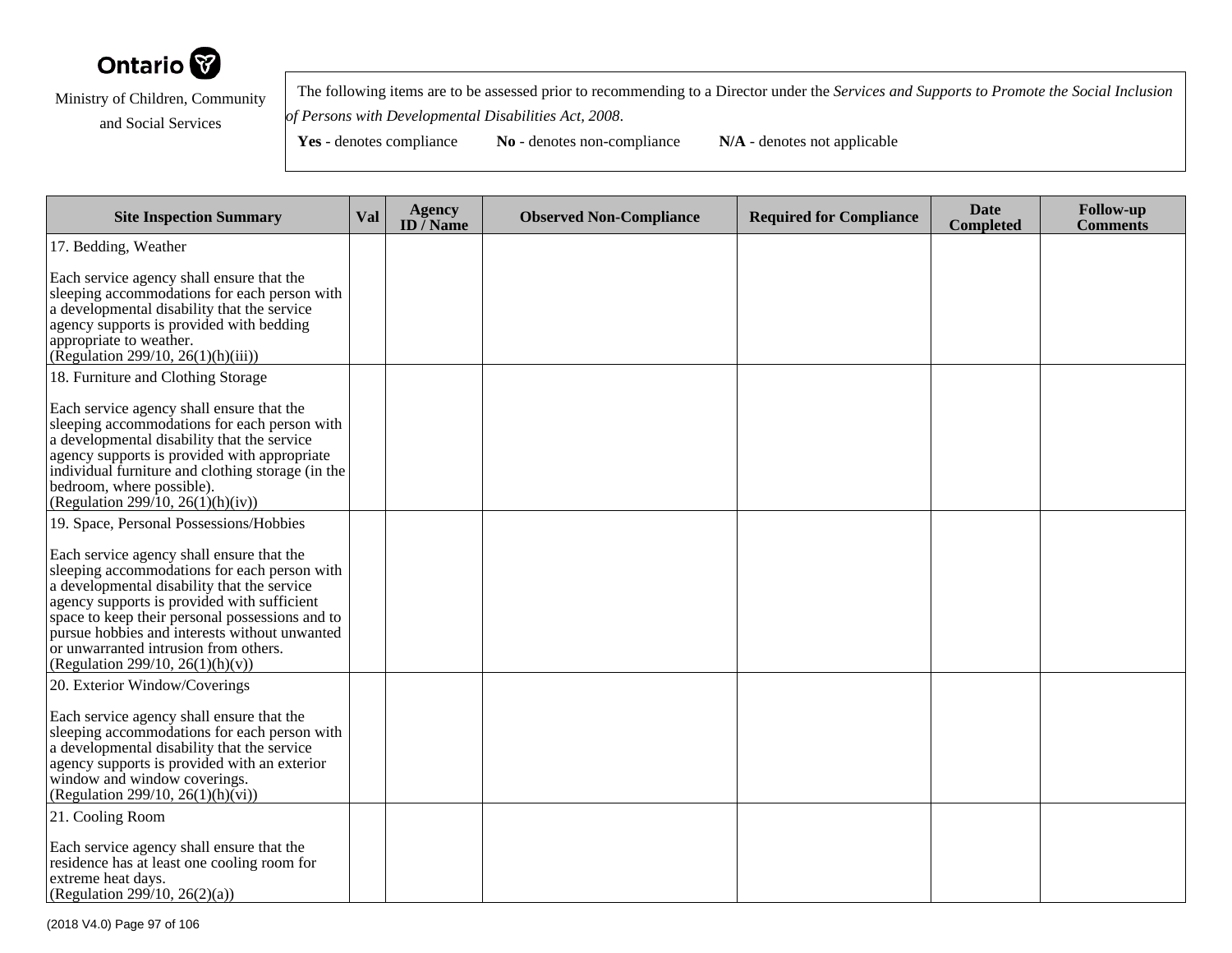

 The following items are to be assessed prior to recommending to a Director under the *Services and Supports to Promote the Social Inclusionof Persons with Developmental Disabilities Act, 2008*.

| <b>Site Inspection Summary</b>                                                                                                                                                                                                                                                                                                                                                                                                                                                                                                                                                                                  | <b>Val</b> | <b>Agency</b><br>ID $\overline{}/$ Name | <b>Observed Non-Compliance</b> | <b>Required for Compliance</b> | <b>Date</b><br><b>Completed</b> | <b>Follow-up</b><br><b>Comments</b> |
|-----------------------------------------------------------------------------------------------------------------------------------------------------------------------------------------------------------------------------------------------------------------------------------------------------------------------------------------------------------------------------------------------------------------------------------------------------------------------------------------------------------------------------------------------------------------------------------------------------------------|------------|-----------------------------------------|--------------------------------|--------------------------------|---------------------------------|-------------------------------------|
| 22. Humidex Level                                                                                                                                                                                                                                                                                                                                                                                                                                                                                                                                                                                               |            |                                         |                                |                                |                                 |                                     |
| Each service agency shall ensure that the<br>cooling room is maintained at a humidex level<br>below 35 degrees Celsius at all times.<br>(Regulation 299/10, 26(2)(b))                                                                                                                                                                                                                                                                                                                                                                                                                                           |            |                                         |                                |                                |                                 |                                     |
| 23. Secure Isolation, Confinement Time-Out,<br>Bedroom                                                                                                                                                                                                                                                                                                                                                                                                                                                                                                                                                          |            |                                         |                                |                                |                                 |                                     |
| A service agency shall ensure that, where<br>secure isolation/confinement time out is<br>recommended to be used to address a person's<br>challenging behaviour as part of their<br>behaviour support plan, the following<br>performance standards and measures are<br>adopted: A service agency will ensure that the<br>physical space of the secure<br>isolation/confinement time-out room: Is not<br>used as a bedroom for a person with a<br>developmental disability who has challenging<br>behaviour.<br>(Policy Directives for Service Agencies: 2.0)<br>Supporting People with Challenging<br>Behaviour) |            |                                         |                                |                                |                                 |                                     |
| 24. Secure Isolation, Confinement Time-Out,<br>Physical Space                                                                                                                                                                                                                                                                                                                                                                                                                                                                                                                                                   |            |                                         |                                |                                |                                 |                                     |
| A service agency shall ensure that, where<br>secure isolation/confinement time out is<br>recommended to be used to address a person's<br>challenging behaviour as part of their<br>behaviour support plan, the following<br>performance standards and measures are<br>adopted: A service agency will ensure that the<br>physical space of the secure<br>isolation/confinement time-out room: Is of an<br>adequate size for the person with a<br>developmental disability who has challenging<br>behaviour.<br>(Policy Directives for Service Agencies: 2.0)<br>Supporting People with Challenging<br>Behaviour) |            |                                         |                                |                                |                                 |                                     |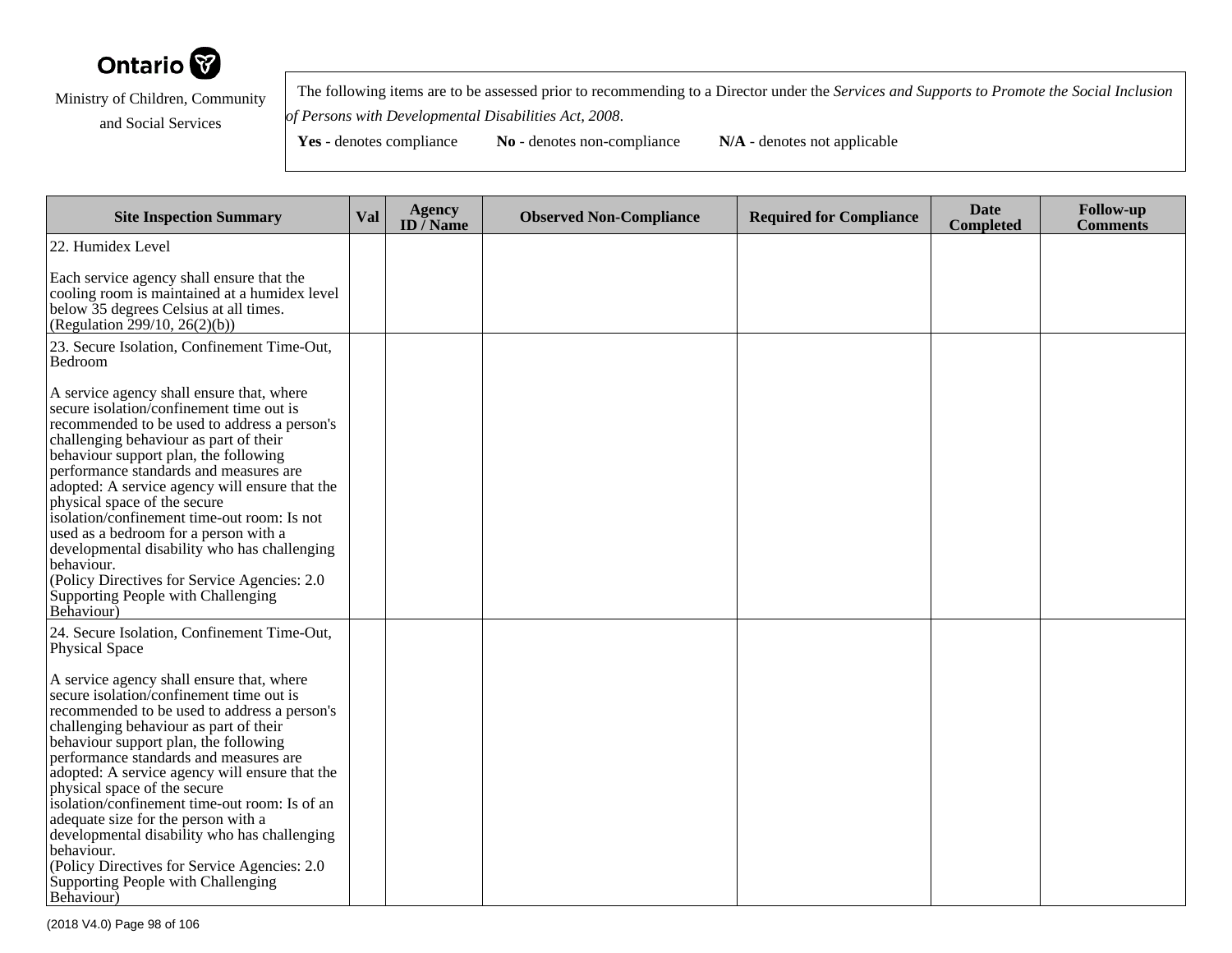

 The following items are to be assessed prior to recommending to a Director under the *Services and Supports to Promote the Social Inclusionof Persons with Developmental Disabilities Act, 2008*.

**Yes** - denotes compliance **No** - denotes non-compliance **N/A** - denotes not applicable

**Site Inspection Summary Val Agency ID / NameObserved Non-Compliance Required for Compliance Date Completed Follow-up Comments** 25. Secure Isolation, Confinement Time-Out,**Objects** A service agency shall ensure that, where secure isolation/confinement time out is recommended to be used to address a person'schallenging behaviour as part of their behaviour support plan, the following performance standards and measures are adopted: A service agency will ensure that thephysical space of the secure isolation/confinement time-out room: Does notcontain any objects that could be used by theperson to cause injury or damage to him/herself or others (i.e., staff who may enterthe room). (Policy Directives for Service Agencies: 2.0Supporting People with ChallengingBehaviour)26. Secure Isolation, Confinement Time-Out,SafeA service agency shall ensure that, where secure isolation/confinement time out is recommended to be used to address a person'schallenging behaviour as part of their behaviour support plan, the following performance standards and measures are adopted: A service agency will ensure that thephysical space of the secure isolation/confinement time-out room: Is a safe area, with modifications (as appropriate) thatwould protect the person from self-injury. (Policy Directives for Service Agencies: 2.0Supporting People with Challenging

Behaviour)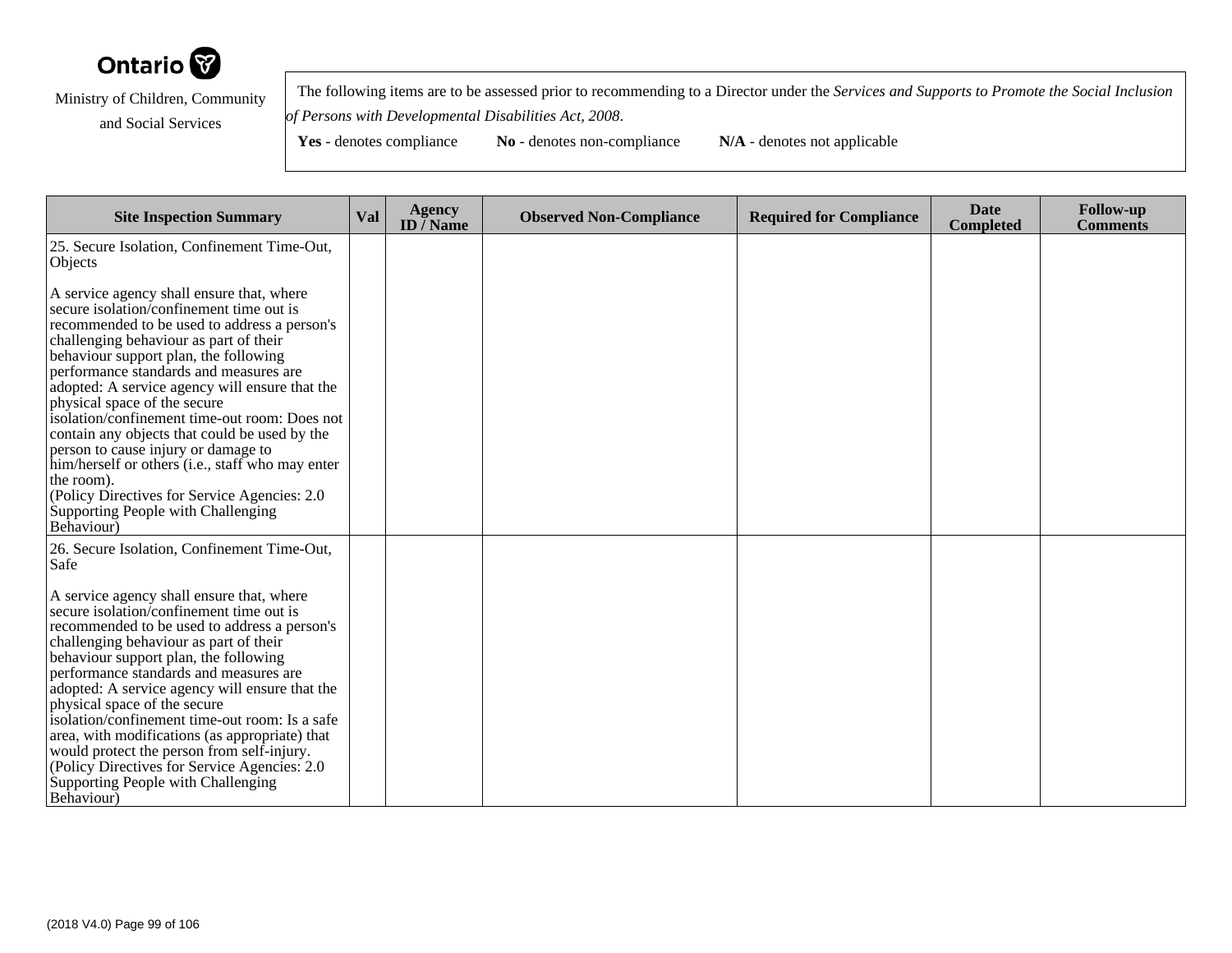

 The following items are to be assessed prior to recommending to a Director under the *Services and Supports to Promote the Social Inclusionof Persons with Developmental Disabilities Act, 2008*.

| <b>Site Inspection Summary</b>                                                                                                                                                                                                                                                                                                                                                                                                                                                                                                           | Val | <b>Agency</b><br>ID $\overline{I}$ Name | <b>Observed Non-Compliance</b> | <b>Required for Compliance</b> | <b>Date</b><br><b>Completed</b> | <b>Follow-up</b><br><b>Comments</b> |
|------------------------------------------------------------------------------------------------------------------------------------------------------------------------------------------------------------------------------------------------------------------------------------------------------------------------------------------------------------------------------------------------------------------------------------------------------------------------------------------------------------------------------------------|-----|-----------------------------------------|--------------------------------|--------------------------------|---------------------------------|-------------------------------------|
| 27. Secure Isolation, Confinement Time-Out,<br><b>Emergency Escape</b>                                                                                                                                                                                                                                                                                                                                                                                                                                                                   |     |                                         |                                |                                |                                 |                                     |
| A service agency shall ensure that its fire<br>escape plan includes provisions for escape<br>from the secure isolation/confinement time-out<br>room, in the event of an emergency.<br>(Policy Directives for Service Agencies: 2.0)<br>Supporting People with Challenging<br>Behaviour)                                                                                                                                                                                                                                                  |     |                                         |                                |                                |                                 |                                     |
| 28. Secure Isolation, Confinement Time-Out,<br>Constant Observation/Monitoring                                                                                                                                                                                                                                                                                                                                                                                                                                                           |     |                                         |                                |                                |                                 |                                     |
| A service agency shall ensure that, where<br>secure isolation/confinement time out is<br>recommended to be used to address a person's<br>challenging behaviour as part of their<br>behaviour support plan, the following<br>performance standards and measures are<br>adopted: A service agency will ensure that the<br>physical space of the secure<br>isolation/confinement time-out room: Has<br>means to allow for constant observation and<br>monitoring of the person by service agency<br>staff (e.g., a window, a video-camera). |     |                                         |                                |                                |                                 |                                     |
| (Policy Directives for Service Agencies: 2.0)<br>Supporting People with Challenging<br><b>Behaviour</b> )                                                                                                                                                                                                                                                                                                                                                                                                                                |     |                                         |                                |                                |                                 |                                     |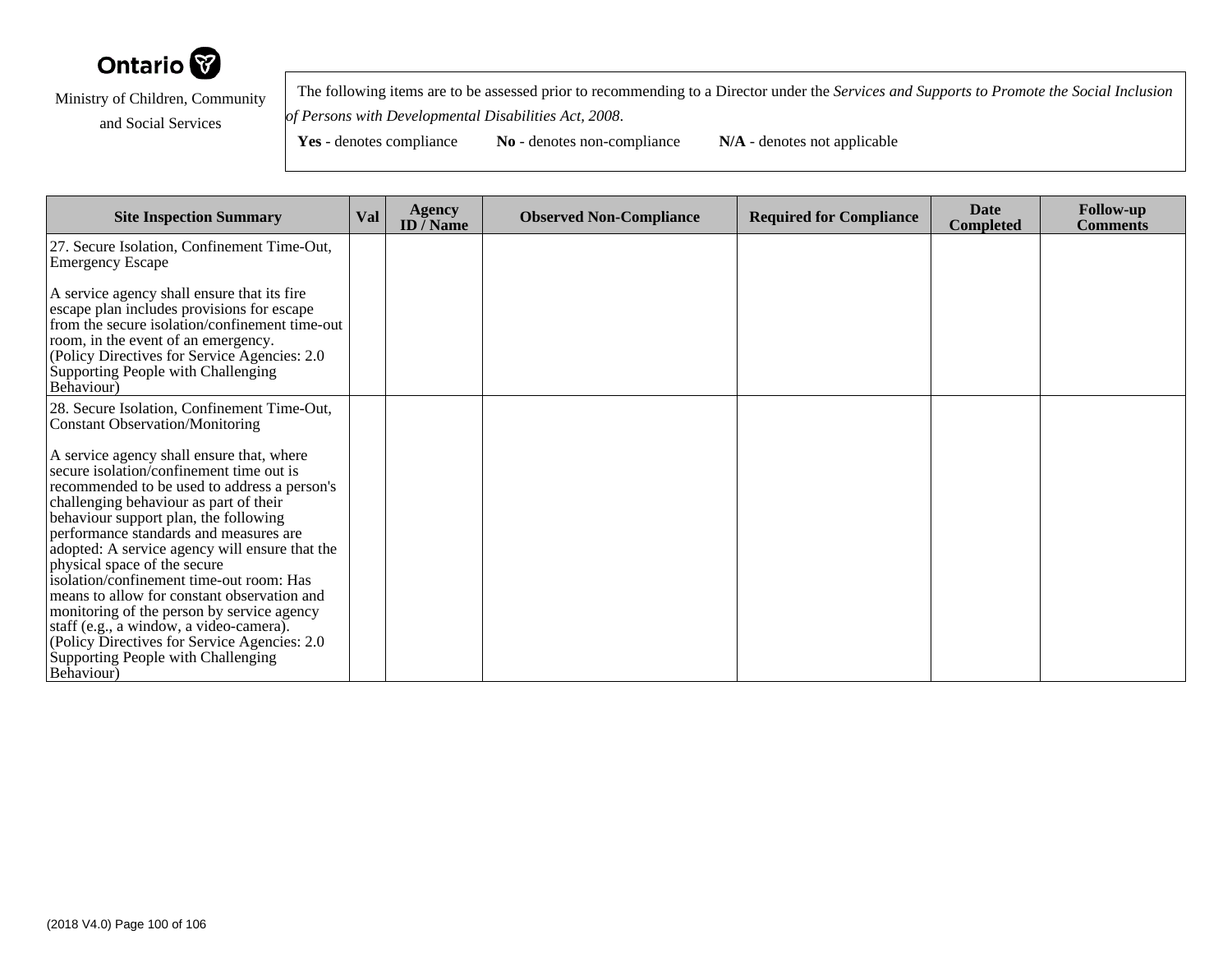

 The following items are to be assessed prior to recommending to a Director under the *Services and Supports to Promote the Social Inclusionof Persons with Developmental Disabilities Act, 2008*.

| <b>Site Inspection Summary</b>                                                                                                                                                                                                                                                                                                                                                                                                                                                                                                                                                   | <b>Val</b> | <b>Agency</b><br>ID $\bar{}/$ Name | <b>Observed Non-Compliance</b> | <b>Required for Compliance</b> | <b>Date</b><br><b>Completed</b> | <b>Follow-up</b><br><b>Comments</b> |
|----------------------------------------------------------------------------------------------------------------------------------------------------------------------------------------------------------------------------------------------------------------------------------------------------------------------------------------------------------------------------------------------------------------------------------------------------------------------------------------------------------------------------------------------------------------------------------|------------|------------------------------------|--------------------------------|--------------------------------|---------------------------------|-------------------------------------|
| 29. Secure Isolation, Confinement Time-Out,<br><b>Adequate Lighting</b>                                                                                                                                                                                                                                                                                                                                                                                                                                                                                                          |            |                                    |                                |                                |                                 |                                     |
| A service agency shall ensure that, where<br>secure isolation/confinement time out is<br>recommended to be used to address a person's<br>challenging behaviour as part of their<br>behaviour support plan, the following<br>performance standards and measures are<br>adopted: A service agency will ensure that the<br>physical space of the secure<br>isolation/confinement time-out room: Is<br>adequately illuminated so that the person inside<br>the room may be seen.<br>(Policy Directives for Service Agencies: 2.0<br>Supporting People with Challenging<br>Behaviour) |            |                                    |                                |                                |                                 |                                     |
| 30. Secure Isolation, Confinement Time-Out,<br>Ventilation, Heated/Cooled<br>A service agency shall ensure that, where<br>secure isolation/confinement time out is<br>recommended to be used to address a person's<br>challenging behaviour as part of their<br>behaviour support plan, the following<br>performance standards and measures are                                                                                                                                                                                                                                  |            |                                    |                                |                                |                                 |                                     |
| adopted: A service agency will ensure that the<br>physical space of the secure<br>isolation/confinement time-out room: Is<br>adequately ventilated and heated/cooled.<br>(Policy Directives for Service Agencies: 2.0)<br>Supporting People with Challenging<br>Behaviour)                                                                                                                                                                                                                                                                                                       |            |                                    |                                |                                |                                 |                                     |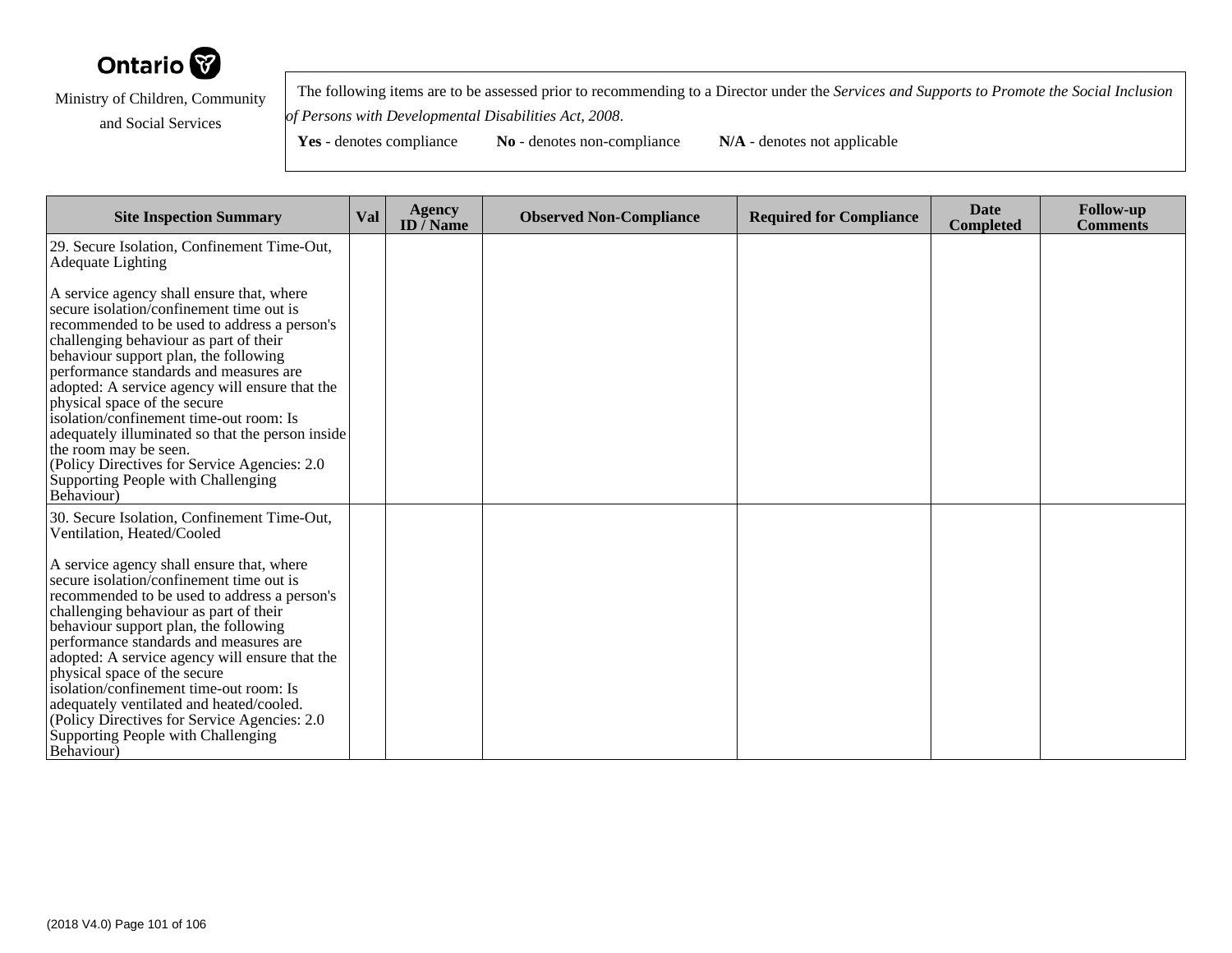

 The following items are to be assessed prior to recommending to a Director under the *Services and Supports to Promote the Social Inclusionof Persons with Developmental Disabilities Act, 2008*.

| <b>Site Inspection Summary</b>                                                                                                                                                                                                                                                                                                                                                                                                                                                                                                                                                                                   | <b>Val</b> | <b>Agency</b><br>ID $\bar{}/$ Name | <b>Observed Non-Compliance</b> | <b>Required for Compliance</b> | <b>Date</b><br><b>Completed</b> | <b>Follow-up</b><br><b>Comments</b> |
|------------------------------------------------------------------------------------------------------------------------------------------------------------------------------------------------------------------------------------------------------------------------------------------------------------------------------------------------------------------------------------------------------------------------------------------------------------------------------------------------------------------------------------------------------------------------------------------------------------------|------------|------------------------------------|--------------------------------|--------------------------------|---------------------------------|-------------------------------------|
| 31. Secure Isolation, Confinement Time-Out,<br><b>Lock Easily Released</b>                                                                                                                                                                                                                                                                                                                                                                                                                                                                                                                                       |            |                                    |                                |                                |                                 |                                     |
| If the secure isolation/confinement time-out<br>room has a lock on the door to prevent the<br>person from leaving the room, the service<br>agency will ensure that the lock can be easily<br>released from the outside in an emergency.<br>(Policy Directives for Service Agencies: 2.0)<br>Supporting People with Challenging<br>Behaviour)                                                                                                                                                                                                                                                                     |            |                                    |                                |                                |                                 |                                     |
| 32. Mechanical Restraint, Manufacture and<br>Designed                                                                                                                                                                                                                                                                                                                                                                                                                                                                                                                                                            |            |                                    |                                |                                |                                 |                                     |
| A service agency shall ensure that where a<br>mechanical restraint is recommended to be<br>used to address a person's challenging<br>behaviour as part of their behaviour support<br>plan, any apparatus or device used as part of a<br>mechanical restraint meets all of the following<br>standards: It is designed and manufactured for<br>use as a mechanical restraint.<br>(Policy Directives for Service Agencies: 2.0<br>Supporting People with Challenging<br>Behaviour)                                                                                                                                  |            |                                    |                                |                                |                                 |                                     |
| 33. Mechanical Restraint, Appropriate Size<br>A service agency shall ensure that where a<br>mechanical restraint is recommended to be<br>used to address a person's challenging<br>behaviour as part of their behaviour support<br>plan, any apparatus or device used as part of a<br>mechanical restraint meets all of the following<br>standards: It is appropriate for use with the<br>individual (e.g., the size of the device or<br>apparatus is appropriate to the size and weight<br>of the person).<br>(Policy Directives for Service Agencies: 2.0)<br>Supporting People with Challenging<br>Behaviour) |            |                                    |                                |                                |                                 |                                     |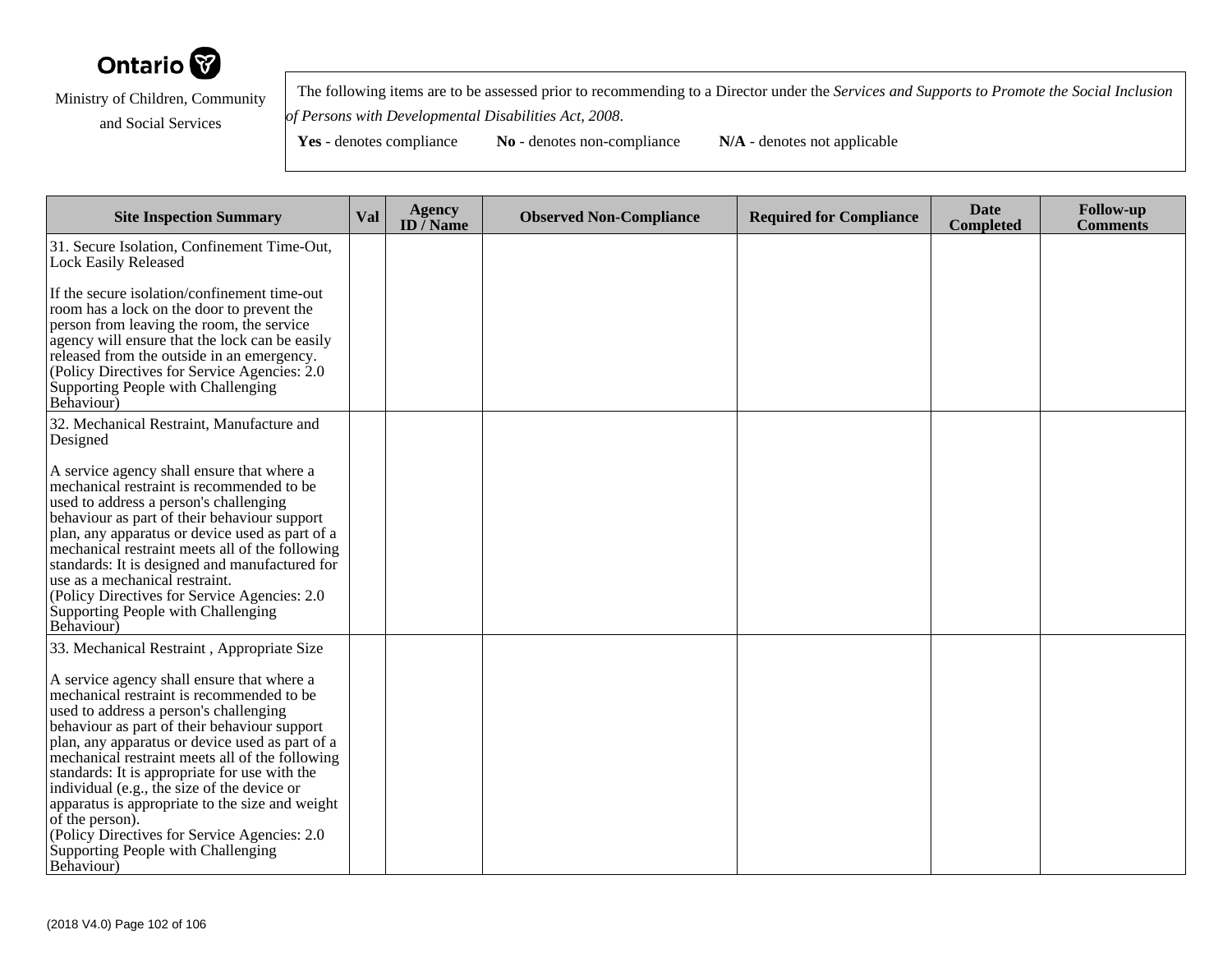

 The following items are to be assessed prior to recommending to a Director under the *Services and Supports to Promote the Social Inclusionof Persons with Developmental Disabilities Act, 2008*.

| <b>Site Inspection Summary</b>                                                                                                                                                                                                                                                                                                                                                                                                                                                                                                          | Val | <b>Agency</b><br>ID / Name | <b>Observed Non-Compliance</b> | <b>Required for Compliance</b> | Date<br><b>Completed</b> | <b>Follow-up</b><br><b>Comments</b> |
|-----------------------------------------------------------------------------------------------------------------------------------------------------------------------------------------------------------------------------------------------------------------------------------------------------------------------------------------------------------------------------------------------------------------------------------------------------------------------------------------------------------------------------------------|-----|----------------------------|--------------------------------|--------------------------------|--------------------------|-------------------------------------|
| 34. Mechanical Restraint, Good Repair                                                                                                                                                                                                                                                                                                                                                                                                                                                                                                   |     |                            |                                |                                |                          |                                     |
| A service agency shall ensure that where a<br>mechanical restraint is recommended to be<br>used to address a person's challenging<br>behaviour as part of their behaviour support<br>plan, any apparatus or device used as part of a<br>mechanical restraint meets all of the following<br>standards: It is maintained in good repair by<br>the manufacturer or by a person or<br>organization recommended by the<br>manufacturer.<br>(Policy Directives for Service Agencies: 2.0)<br>Supporting People with Challenging<br>Behaviour) |     |                            |                                |                                |                          |                                     |
| <b>General Comments</b>                                                                                                                                                                                                                                                                                                                                                                                                                                                                                                                 |     |                            |                                |                                |                          |                                     |
|                                                                                                                                                                                                                                                                                                                                                                                                                                                                                                                                         |     |                            |                                |                                |                          |                                     |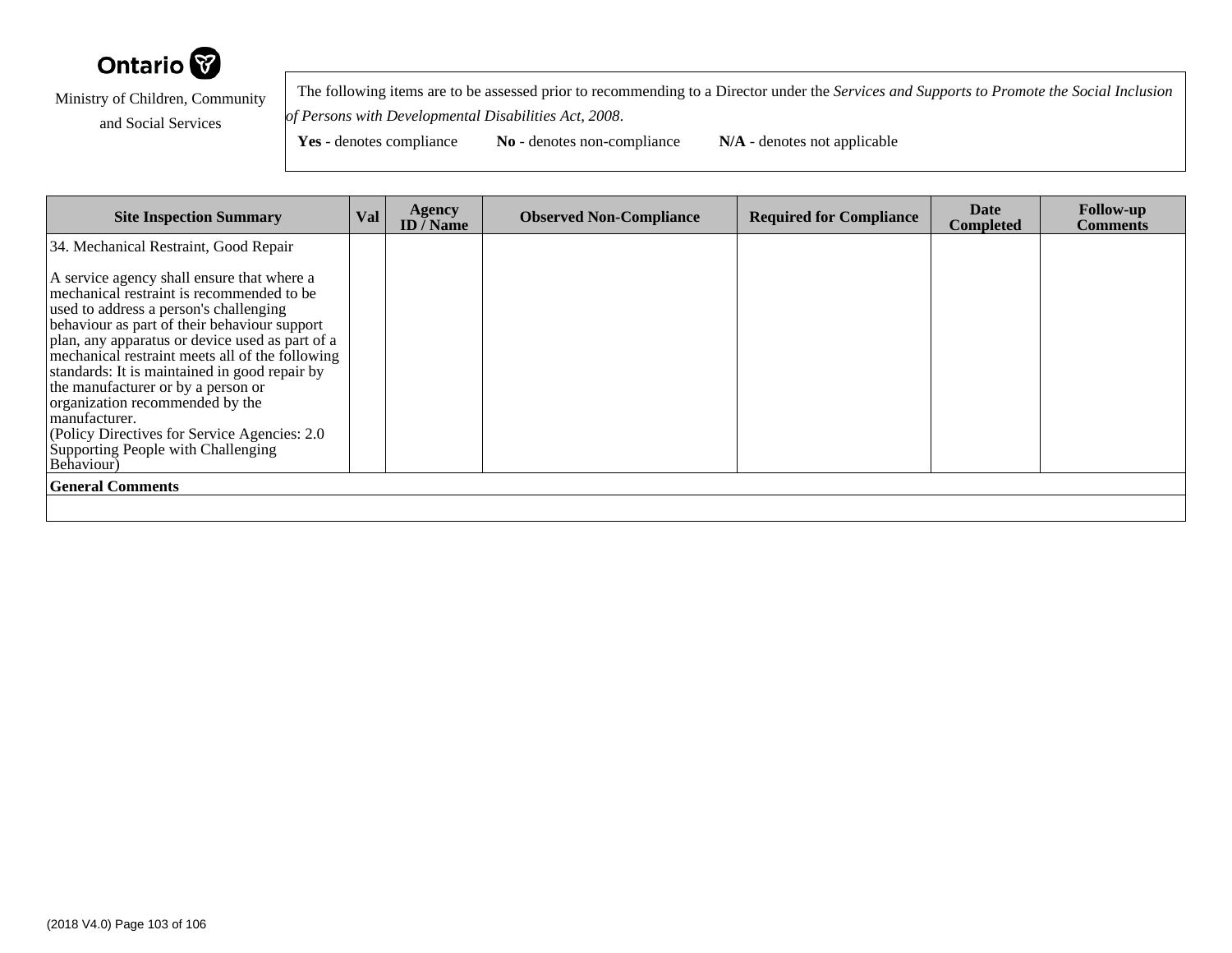

 The following items are to be assessed prior to recommending to a Director under the *Services and Supports to Promote the Social Inclusionof Persons with Developmental Disabilities Act, 2008*.

| <b>Agency Staff Discussions</b> | Val | Agencv<br>ID / Name | <b>Observed Non-Compliance</b> | <b>Required for Compliance</b> | <b>Date</b><br>$\mathop{\mathsf{Completely}}$ | <b>Follow-up</b><br><b>Comments</b> |
|---------------------------------|-----|---------------------|--------------------------------|--------------------------------|-----------------------------------------------|-------------------------------------|
| <b>Agency Staff Discussion</b>  |     |                     |                                |                                |                                               |                                     |
|                                 |     |                     |                                |                                |                                               |                                     |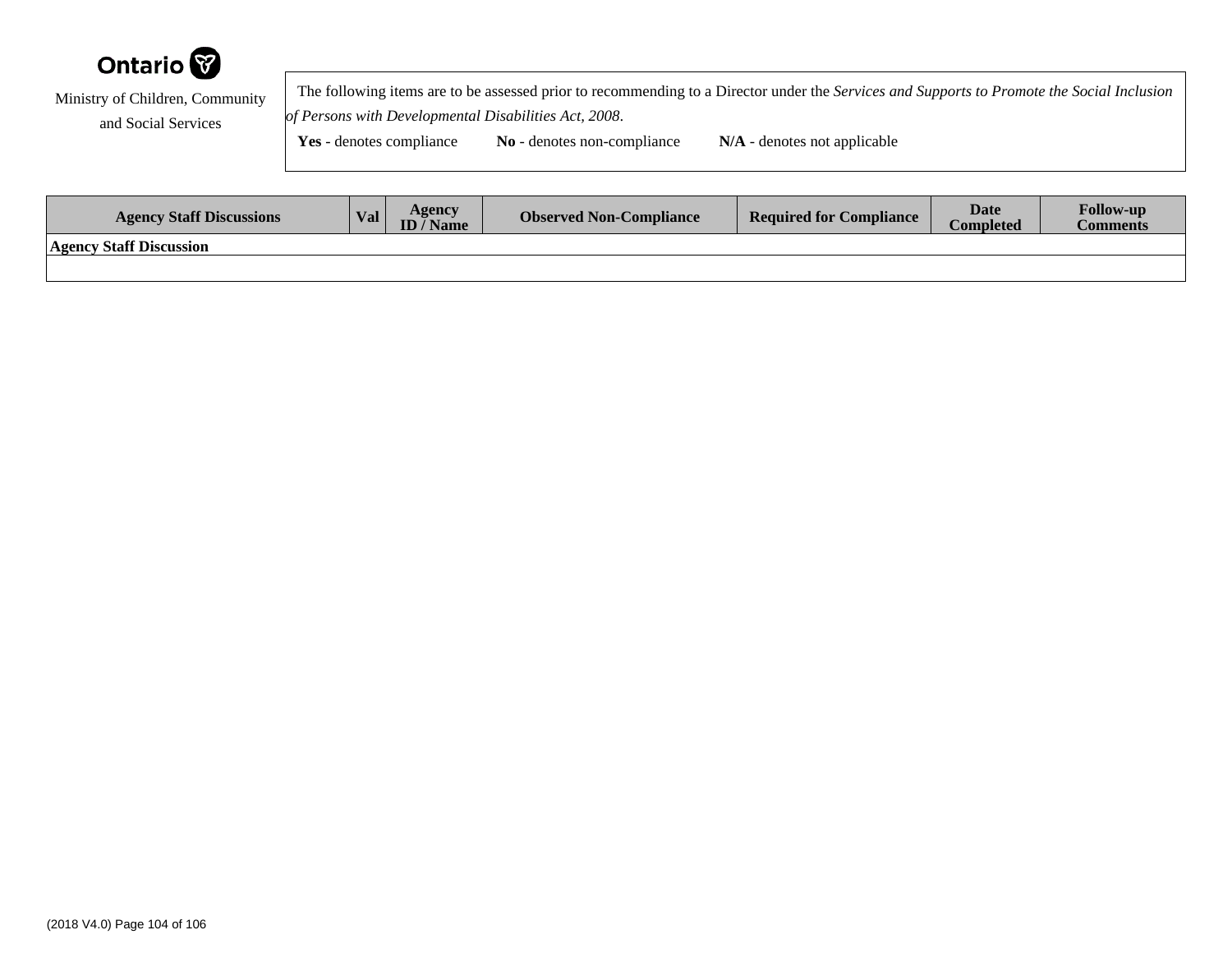

 The following items are to be assessed prior to recommending to a Director under the *Services and Supports to Promote the Social Inclusionof Persons with Developmental Disabilities Act, 2008*.

| <b>Agency Individual Discussions</b> | Val. | Agencv<br>'Name | <b>Observed Non-Compliance</b> | <b>Required for Compliance</b> | <b>Date</b><br><b>Completed</b> | <b>Follow-up</b><br>Comments |
|--------------------------------------|------|-----------------|--------------------------------|--------------------------------|---------------------------------|------------------------------|
| <b>Agency Individual Discussion</b>  |      |                 |                                |                                |                                 |                              |
|                                      |      |                 |                                |                                |                                 |                              |